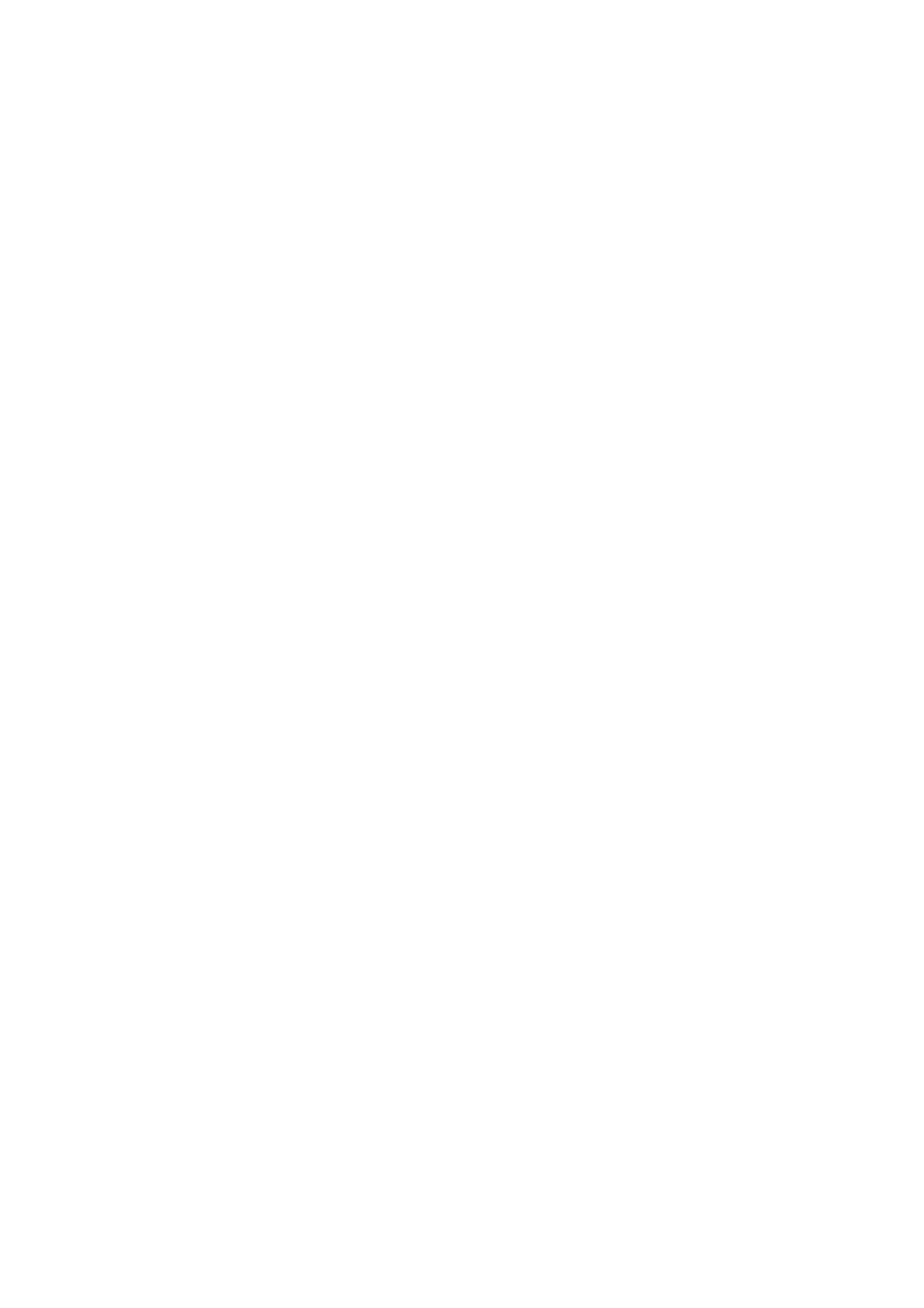Western Australia

## Hospitals and Health Services Act 1927

An Act to provide for the establishment, maintenance, and management of public hospitals and for the control and regulation of private hospitals and private psychiatric hostels, for the provision of other health services and for incidental and other purposes.

> [Long title inserted by No. 33 of 1972 s. 3; amended by No. 53 of 1985 s. 14; No. 103 of 1994 s. 4; No. 69 of 1996 s. 40.]

Compare 27 Apr 2008 [05-h0-01] / 27 May 2008 [05-i0-01] page 1  $\mathbf{F}$  from which was the set that we besite for further information  $\mathbf{F}$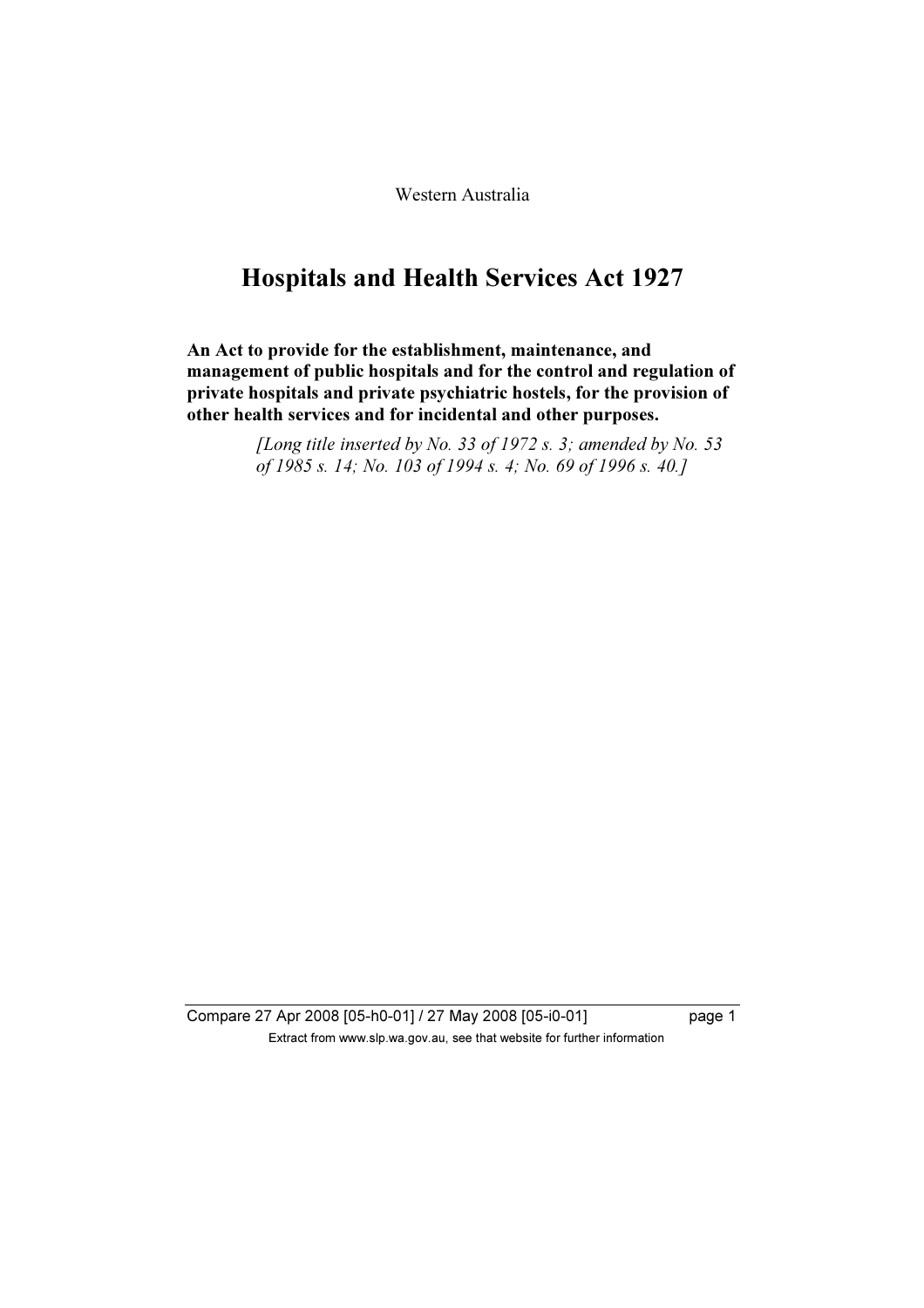## Part I — Preliminary

## 1. Short title

 This Act may be cited as the Hospitals and Health Services Act  $1927<sup>1</sup>$ .

 [Section 1 amended by No. 33 of 1972 s. 4; No. 103 of 1994 s. 5.]

## 2. Interpretation

- (1) In this Act, subject to the context
	- "agency" means an agency established under section 7B(1);
	- "agency board" means an agency board referred to in section  $7C(1)(b)$ ;
	- "board" means a hospital board constituted under section 15, and includes the Minister in relation to any public hospital controlled by him under section 7;
	- "CEO" has the meaning given by section 3 of the *Health* Legislation Administration Act 1984;
	- "day hospital facility" means premises that are not attached to, or, that are set apart from, a hospital being premises at which persons are received for professional attention or professional medical attention in a class of professional attention determined by the Minister under subsection (3) to be professional attention but not being premises at which overnight accommodation is provided;
	- "Department" means the department of the Public Service of the State principally assisting the Minister in the administration of this Act;
	- "Executive Director" means the Executive Director, Personal Health Services of the Department;
	- "hospital" means an institution for the reception and treatment of persons suffering from illness or injury, or in need of medical, surgical or dental treatment or assistance, and

page 2 Compare 27 Apr 2008 [05-h0-01] / 27 May 2008 [05-i0-01]  $\mathbf{F}$  from which was the set that we besite for further information  $\mathbf{F}$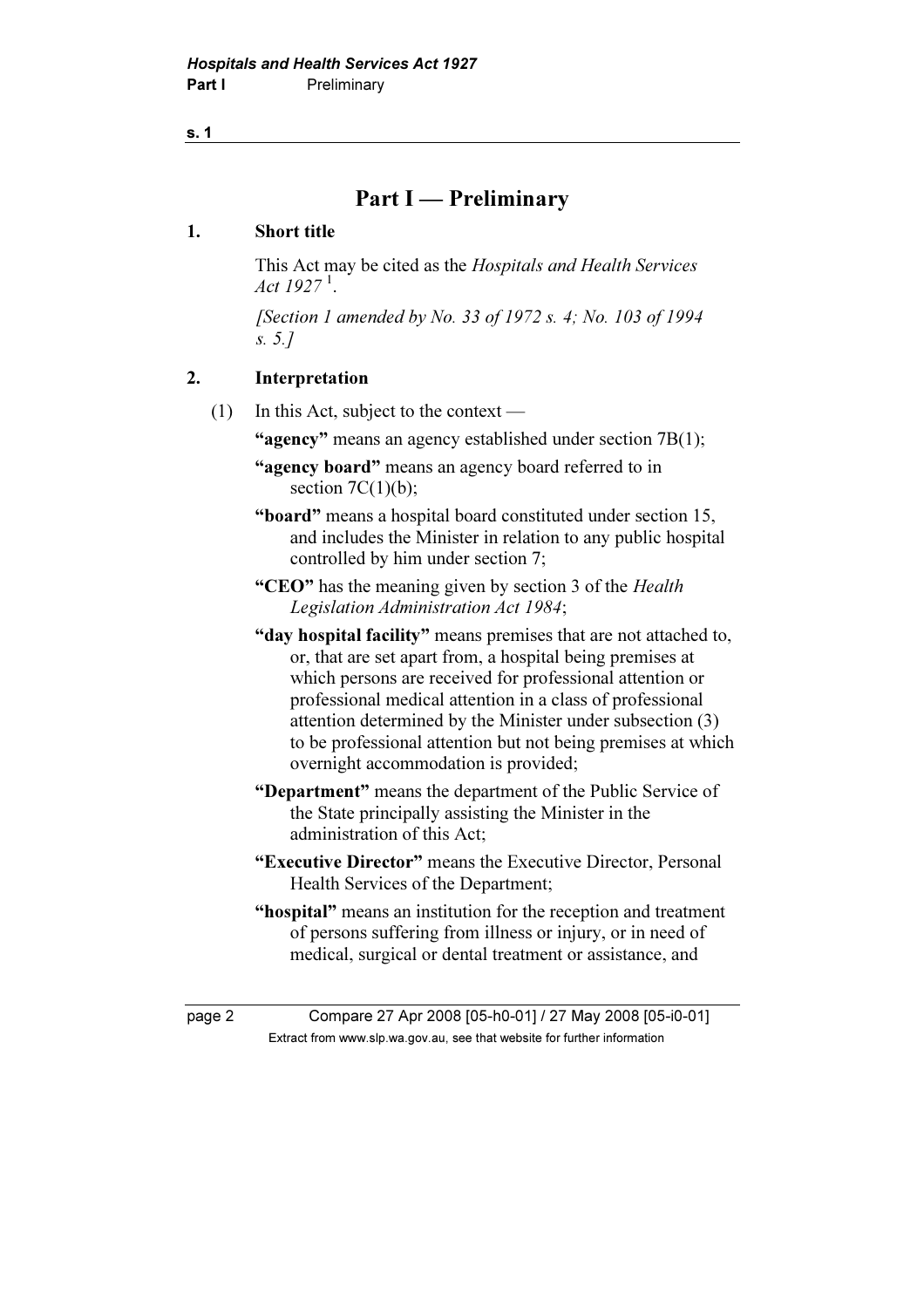includes a maternity home or maternity hospital, day hospital facility, nursing home or nursing post;

"hospital service" includes accommodation, maintenance, care, and all other services rendered, goods supplied or work done at, by or on behalf of a public hospital, in relation to the person in question;

#### "hospital service provider" means —

- (a) the board of a public hospital;
- (b) the holder of a licence granted under this Act to conduct a private hospital or a private psychiatric hostel;
- "infectious disease" has the meaning given to that expression in the Health Act 1911;
- "nursing home" means premises in which persons who do not require constant medical attention are received as patients and lodged for the purpose of medical supervision and nursing care but does not include any premises declared by the Minister under section 3 not to be a nursing home for the purposes of this Act;
- "nursing post" means a place at which a nurse is stationed and at which facilities exist for medical attention but which is not normally used for the accommodation of in-patients;
- "**practitioner**" includes any person who is a medical practitioner within the meaning given to that expression in the Medical Act 1894, and any other person practising in the field of health or medicine who is declared by the Minister under section 3 to be a practitioner for the purposes of this Act;
- "**private hospital**" means a hospital that is not a public hospital;
- "**private non-profit hospital**" means a hospital which is maintained by a religious or charitable organization and is not carried on for the purpose of private gain;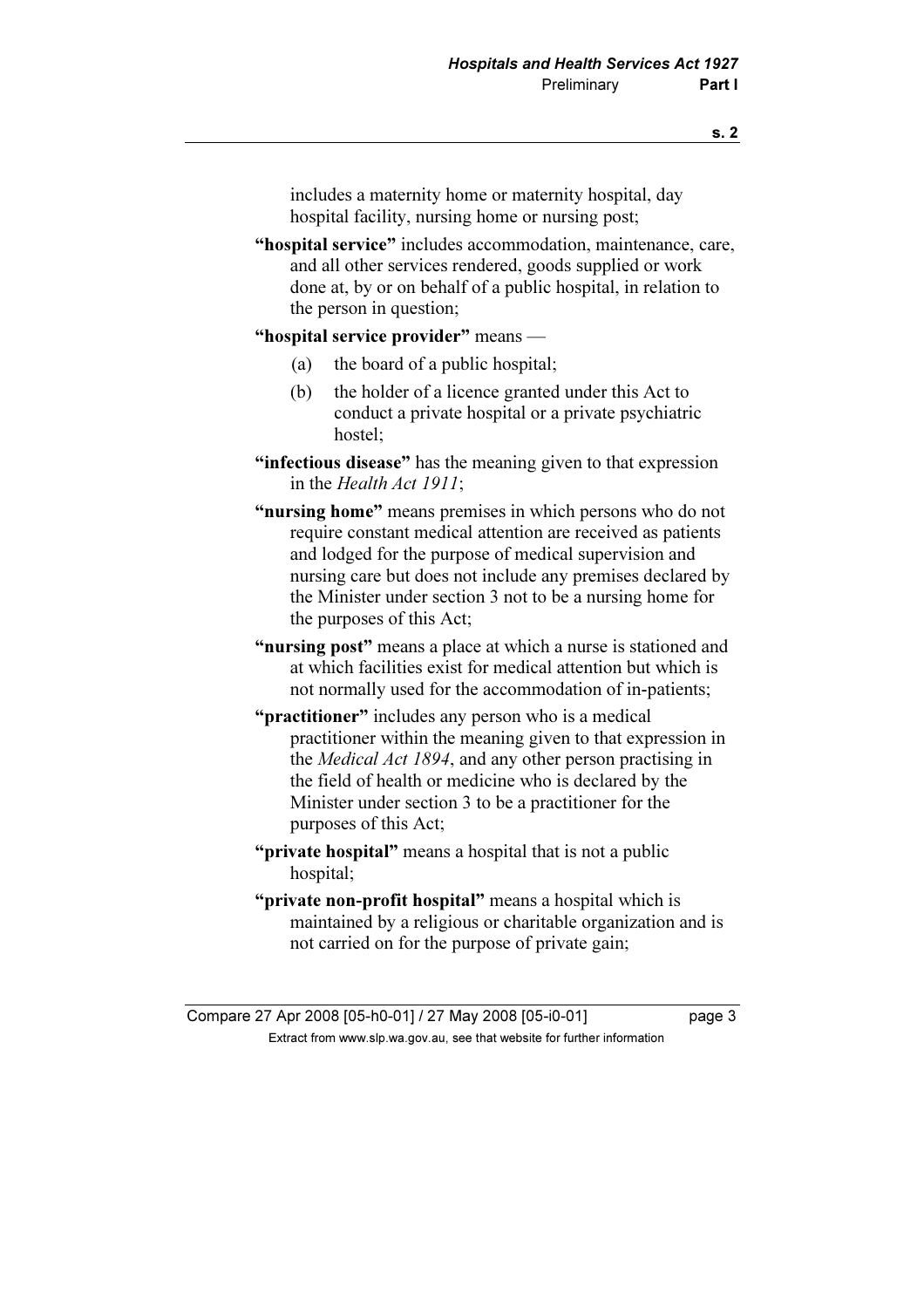"**public hospital**" means any hospital that is —

- (a) conducted or managed by
	- (i) a board constituted under this Act; or
	- (ii) the Minister under this Act;

or

- (b) declared to be a public hospital under section 3;
- "teaching hospital" means an institution declared by the Minister under section 3 to be a teaching hospital for the purposes of this Act;
- "the Commonwealth Act" means the Health Insurance Act 1973, as amended from time to time, of the Parliament of the Commonwealth.
- (1a) In the definition of "hospital" in subsection (1) "illness" includes mental illness as defined in section 4 of the Mental Health Act 1996, but this subsection does not affect the requirement of that Act that a person may only be detained under that Act in an authorised hospital as defined in that Act.
- (2) Notwithstanding the provisions of any other Act, the making or giving of a grant or subsidy to a private hospital under this Act does not affect the status of the hospital as a private hospital.
- (3) The Minister may determine any professional medical service to be professional attention for the purposes of the definition of "day hospital facility" in subsection (1).
- (4) A determination under subsection (3) may be made by the Minister either generally or in relation to such professional attention as is specified or by reference to a declaration or determination made under any law of the State or the Commonwealth.

page 4 Compare 27 Apr 2008 [05-h0-01] / 27 May 2008 [05-i0-01]  $\mathbf{F}$  from which was the set that we besite for further information  $\mathbf{F}$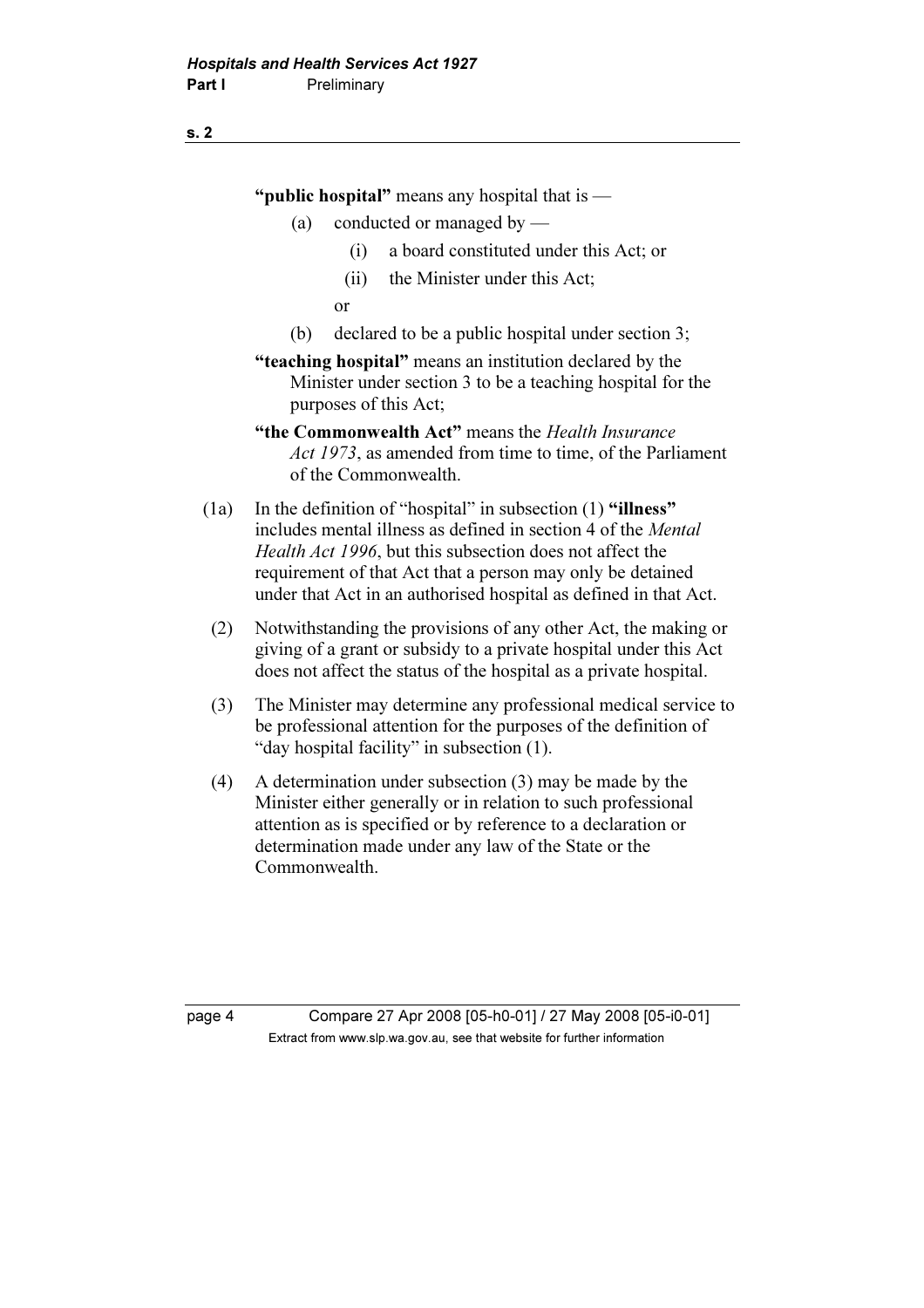[Section 2 inserted by No. 33 of 1972 s. 5; amended by No. 71] of 1976 s. 2; No. 85 of 1983 s. 3; No. 28 of 1984 s. 49; No. 53 of 1985 s. 15; No. 103 of 1994 s. 6 and 15; No. 14 of 1996 s. 4; No. 69 of 1996 s. 41; No. 61 of 2004 s. 12; No. 28 of 2006 s. 263.]

## 3. Application of Act

- (1) This Act applies to any private hospital and any public hospital howsoever founded or maintained (whether wholly or partly by or under governmental authority or otherwise), but does not apply to a hospital used exclusively in connection with a prison.
- (2) The Minister, acting on the written recommendation of the Executive Director and with the consent of the governing body of the institution, may by notice published in the Gazette declare any institution to be a public hospital subject to and for the purposes of this Act.
- (3) The Minister may by notice published in the Gazette declare that any institution is not a public hospital, or is not a nursing home, as the case may be, for the purposes of this Act.
- (4) The Minister may by notice published in the Gazette declare that any institution is a teaching hospital for the purposes of this Act.
- (5) The Minister may by notice published in the Gazette declare any person practising in the field of health or medicine to be a practitioner for the purposes of this Act.

[Section 3 inserted by No. 33 of 1972 s. 6; amended by No. 28 of 1984 s. 50; No. 53 of 1985 s. 16; No. 49 of 1994 s. 4; No. 69 of 1996 s. 42.]

### 4. Hospitals where mental illness is treated

 Where a hospital or part of a hospital is an authorised hospital under the Mental Health Act 1996, this Act has effect in relation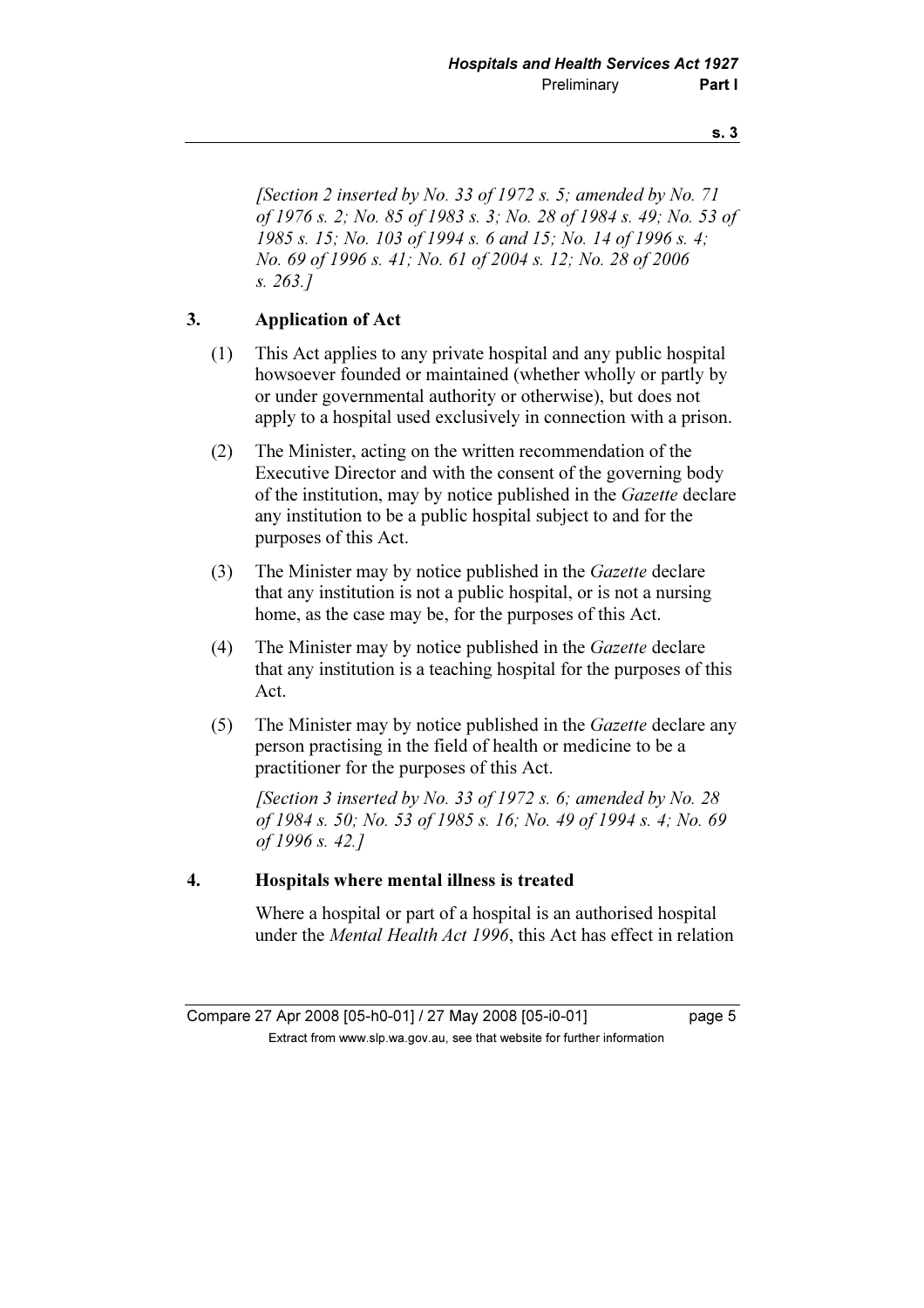to the hospital or part of the hospital, and persons received or admitted into it, subject to the provisions of that Act.

[Section 4 inserted by No. 69 of 1996 s. 43.]

page 6 Compare 27 Apr 2008 [05-h0-01] / 27 May 2008 [05-i0-01] Extract from www.slp.wa.gov.au, see that website for further information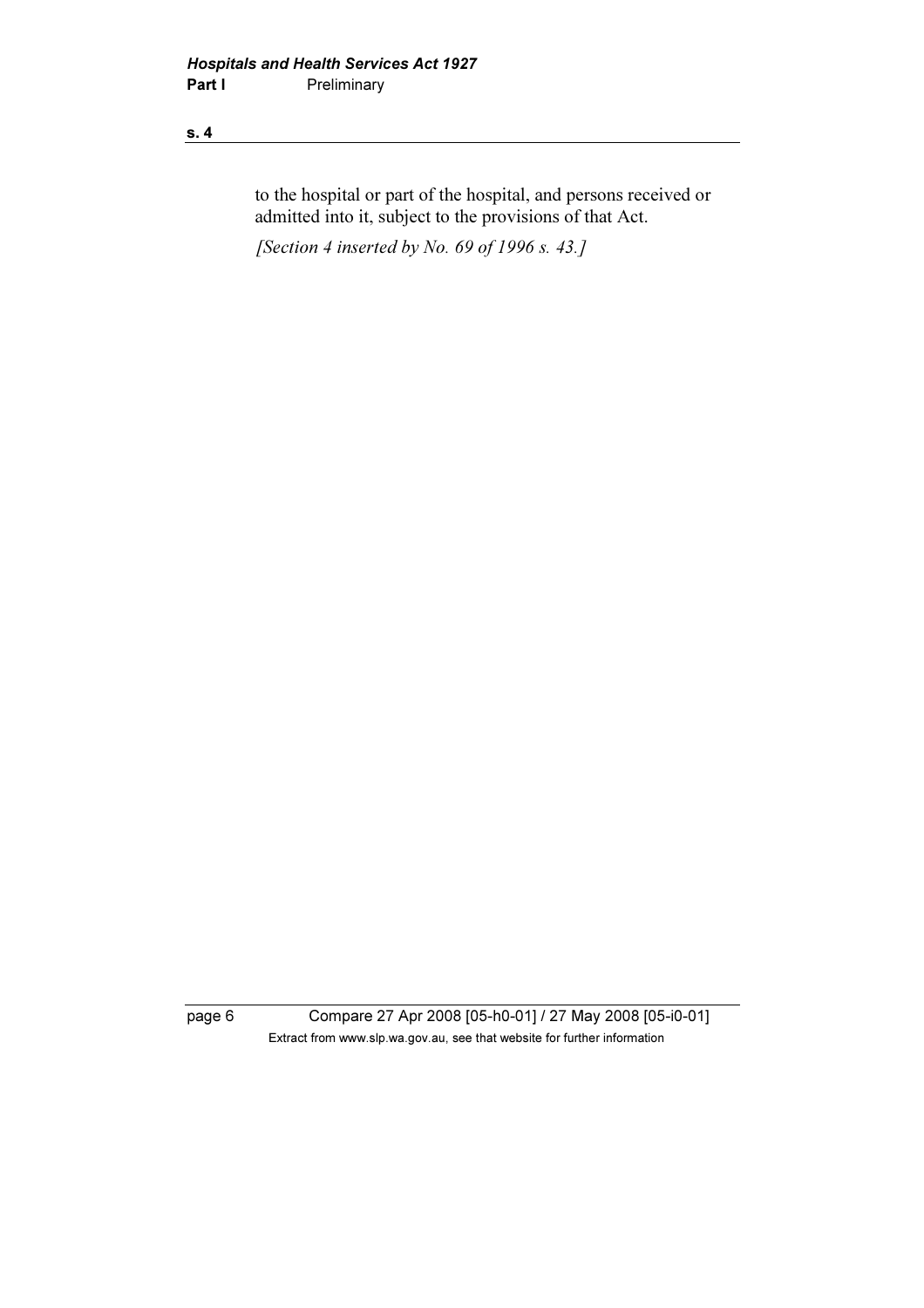## Part II — Administration

#### 5. Minister

 The general administration of this Act shall be under the control of the Minister.

## 5A. Duties of the Minister

- (1) It shall be the duty of the Minister to provide, to such extent as he considers necessary to meet all reasonable requirements, —
	- (a) hospital accommodation;
	- (b) hospital service, whether at a public hospital or, if necessary on medical grounds, elsewhere; and
	- (c) health services.
- (2) Subject to the provisions of the University Medical School, Teaching Hospitals, Act 1955, it shall be the duty of the Minister to ensure that such facilities as the Minister determines to be required for clinical teaching and research are provided at teaching hospitals, and that those facilities and the medical and teaching resources, and the services available, are co-ordinated and utilised effectively.
- (3) The duty of the Minister under this section may be discharged by making arrangements, on such terms, which may include the payment of charges, as the Minister thinks fit for securing the performance of any service on behalf of the Minister.
- (4) The duty of the Minister does not extend to any matter within the exclusive administrative competence of any institution other than a public hospital, unless by and with the consent of the governing body of that institution.

[Section 5A inserted by No. 33 of 1972 s. 8; amended by No. 103 of 1994 s. 7; No. 17 of 1996 s. 4.]

**[6.** Repealed by No. 28 of 1984 s. 51.]

Compare 27 Apr 2008 [05-h0-01] / 27 May 2008 [05-i0-01] page 7  $\mathbf{F}$  from which was the set that we besite for further information  $\mathbf{F}$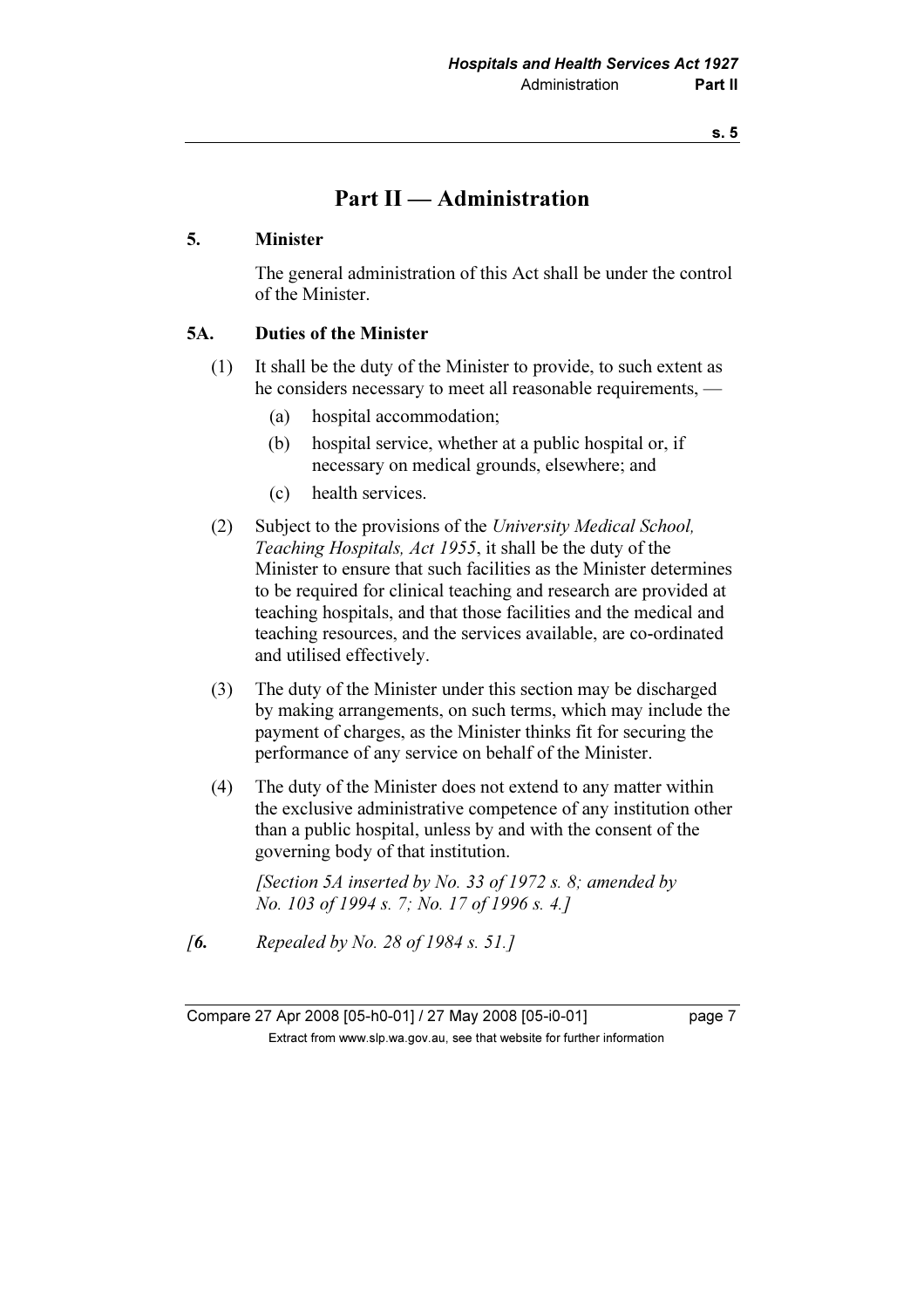## [6A. Repealed by No. 71 of 1976 s. 3.]

## 7. Minister acting in place of board

- (1) Where in relation to any public hospital the Governor does not appoint any person to constitute a hospital board in accordance with the provisions of section 15, or where a board is abolished in accordance with the provisions of section 8 the management and control of the hospital is vested in the Minister.
- (2) Whilst the Minister is so controlling any hospital he shall be deemed to be the board thereof and to be incorporated under the name of such board, and shall have all the duties, powers and functions of a board, and all property which would vest in a board of such hospital shall vest in the Minister.

[Section 7 amended by No. 33 of 1972 s. 11 and 12; No. 98 of 1985 s. 3; No. 17 of 2002 s. 4.]

### 7A. General powers of the Minister

- (1) The Minister shall have general power
	- (a) to establish depots and supply equipment, stores, drugs and other hospital requisites to public hospitals and for the purposes of any public health service provided under any Act administered by the Minister;
	- (b) to maintain an exchange through which public hospitals may secure the services of staff;
	- (ba) to provide pathology services and related medical scientific services for the purpose of diagnosing and managing disease or protecting public health;
	- (bb) to provide forensic biology services and forensic pathology services, including obtaining DNA profiles for forensic or other purposes;
	- (bc) to conduct training and instruction in, and research into, the services referred to in paragraphs (ba) and (bb);

page 8 Compare 27 Apr 2008 [05-h0-01] / 27 May 2008 [05-i0-01]  $\mathbf{F}$  from which was the set that we besite for further information  $\mathbf{F}$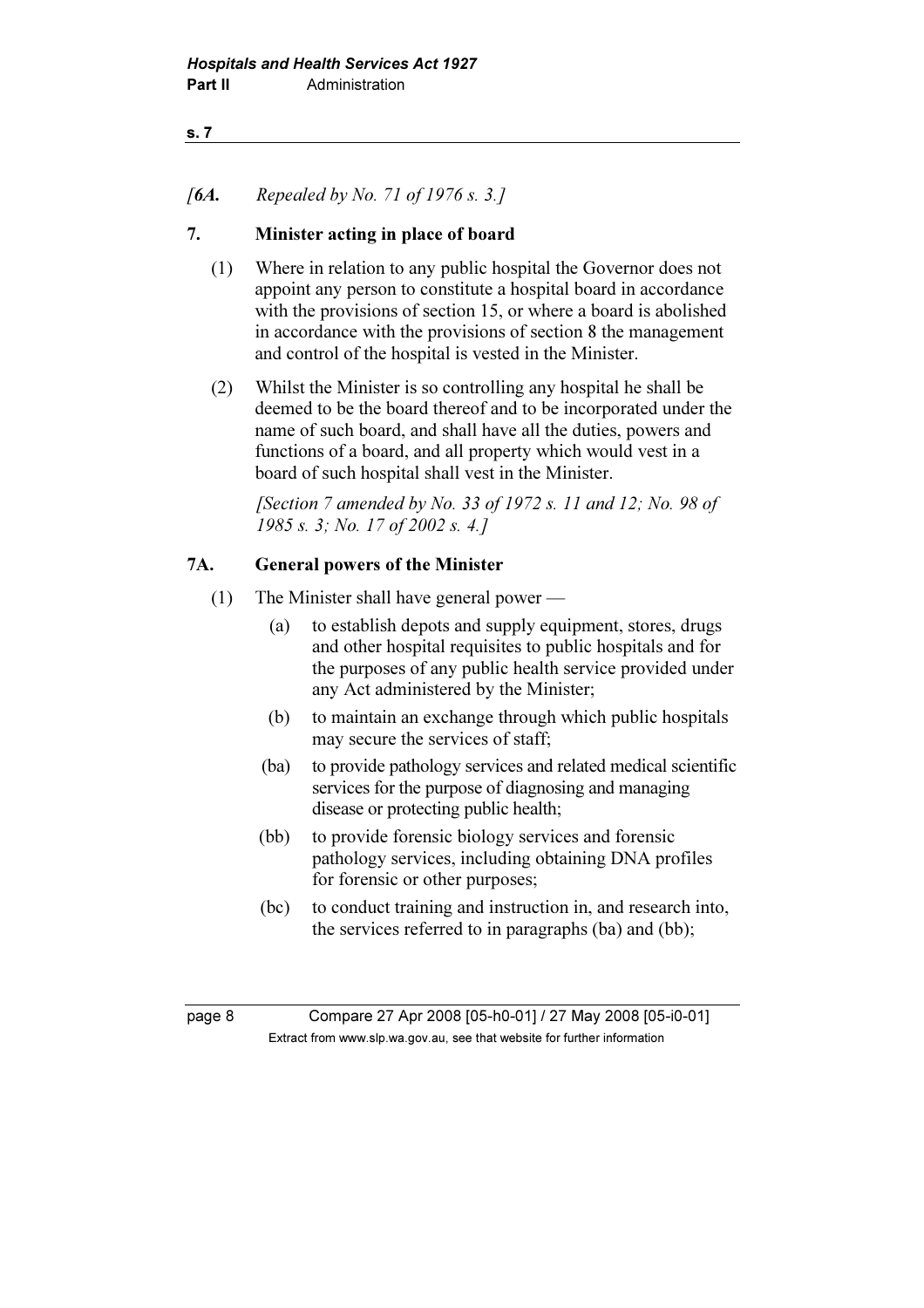- (c) with the approval of the Treasurer of the State, to make payments to or on behalf of any religious or charitable organization for the purpose of defraying the interest on moneys borrowed by that organization and expended or intended to be expended by that organization on a project approved by the Minister in connection with a private non-profit hospital or nursing home maintained by that organization;
- (d) to make payments by way of subsidy in respect of the accommodation of any frail aged person;
- (e) to make payments by way of subsidy in respect of patients who are unable to afford the payment of reasonable fees; and
- (f) to give effect to any agreement entered into by the Commonwealth with the State under the Commonwealth Act and to the relevant guidelines (if any) formulated under the Commonwealth Act in relation to health services for the purposes of such an agreement.
- (2) For the purposes of the performance or exercise of the duties, powers or functions imposed or conferred on the Minister by or under this Act the Minister may —
	- (a) enter into contracts and make arrangements on such terms and conditions, which may include the payment of charges, as the Minister thinks fit; or
	- (b) make arrangements for the provision of services by an agency or agencies,

or both.

[Section 7A inserted by No. 33 of 1972 s. 12; amended by No. 85 of 1983 s. 4; No. 53 of 1985 s. 17; No. 73 of 1994 s. 4; No. 103 of 1994 s. 16; No. 17 of 1996 s. 5; No. 17 of 2002 s. 5.]

Compare 27 Apr 2008 [05-h0-01] / 27 May 2008 [05-i0-01] page 9  $\mathbf{F}$  from which was the set that we besite for further information  $\mathbf{F}$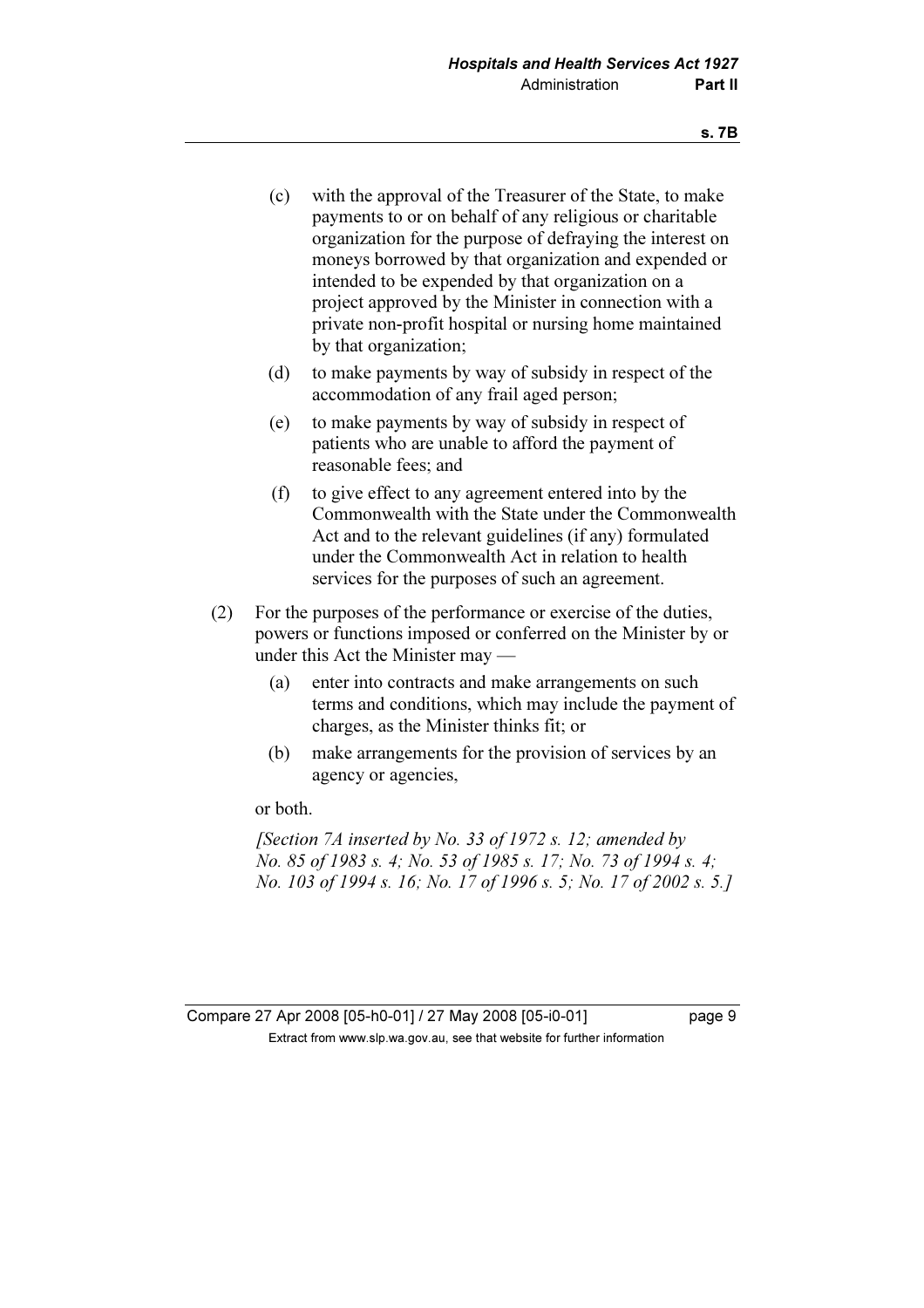#### s. 7B

#### 7B. Establishment of agencies

- (1) The Governor may, by notice published in the  $Gazette$ 
	- (a) establish an agency or agencies; or
	- (b) amalgamate 2 or more existing agencies and establish the amalgamated agency as an agency,

 for the purposes of the performance or exercise of any duty, power or function conferred on the Minister by or under this Act.

- (2) In a notice under subsection (1) the Governor shall specify
	- (a) the day on which the notice is to take effect, being, in the case of a notice under subsection  $(1)(a)$ , a day not earlier than 30 days after the publication of the notice in the Gazette;
	- (b) the corporate name by which the agency established by that notice is to be known;
	- (c) the objects and powers of that agency; and
	- (d) subject to section 7C, the constitution of that agency,

 and on and from that day that agency is established by that corporate name.

- (3) An agency established under this section is to be taken to be expressly authorised by Parliament for the purposes of section 4(2) of the *State Trading Concerns Act 1916*.
- (4) The Governor may by notice published in the  $Gazette$ 
	- (a) abolish an agency; and
	- (b) specify the day on which that notice is to take effect.
- (5) For the purposes of subsection (1) or (4), the Governor may, on the recommendation of the Treasurer, by instrument in writing give such directions with respect to the agency or agencies, and any public authority, specified in the notice concerned as the Governor considers necessary or expedient including, without

page 10 Compare 27 Apr 2008 [05-h0-01] / 27 May 2008 [05-i0-01]  $\mathbf{F}$  from which was the set that we besite for further information  $\mathbf{F}$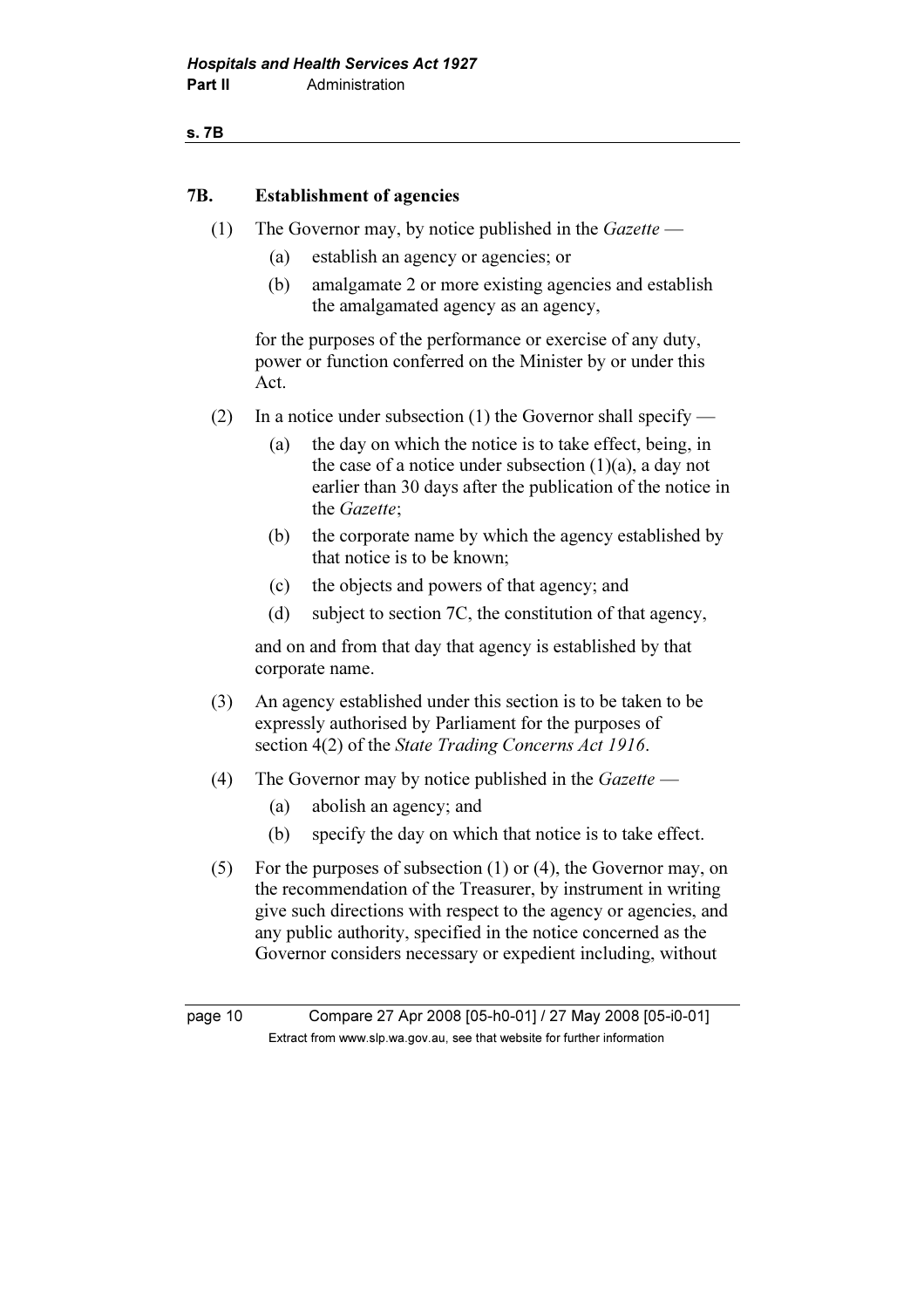limiting the generality of this subsection, directions with respect  $to -$ 

- (a) the transfer, sale or disposal of real or personal property or moneys;
- (b) the rights, obligations and liabilities of an agency or public authority;
- (c) the transfer of all or some rights, obligations and liabilities from —
	- (i) a public authority to an agency; or
	- (ii) an agency to a public authority;
- (d) the rights, interests and welfare of any person employed or engaged by an agency;
- (e) the continuation by or against any agency or a public authority of any legal proceedings pending by or against the agency or public authority;
- (f) despite section 55 of the Financial Management Act 2006, the person who is to be the accountable authority of an agency for the purposes of the report required by Part 5 of that Act with respect to the period from 1 July in a financial year to a day which —
	- (i) occurs in the same financial year; and
	- (ii) immediately precedes the day on which the notice referred to in subsection (1) or (4), as the case requires, takes effect;

and

 (g) transitional and consequential arrangements generally with respect to that agency or those agencies and any public authority,

 and those directions are to have effect on and from the date specified in that instrument.

 (6) Part 5 of the Financial Management Act 2006 applies to a person specified in a direction given under subsection (5)(f) as

Compare 27 Apr 2008 [05-h0-01] / 27 May 2008 [05-i0-01] page 11  $\mathbf{F}$  from which was the set that we besite for further information  $\mathbf{F}$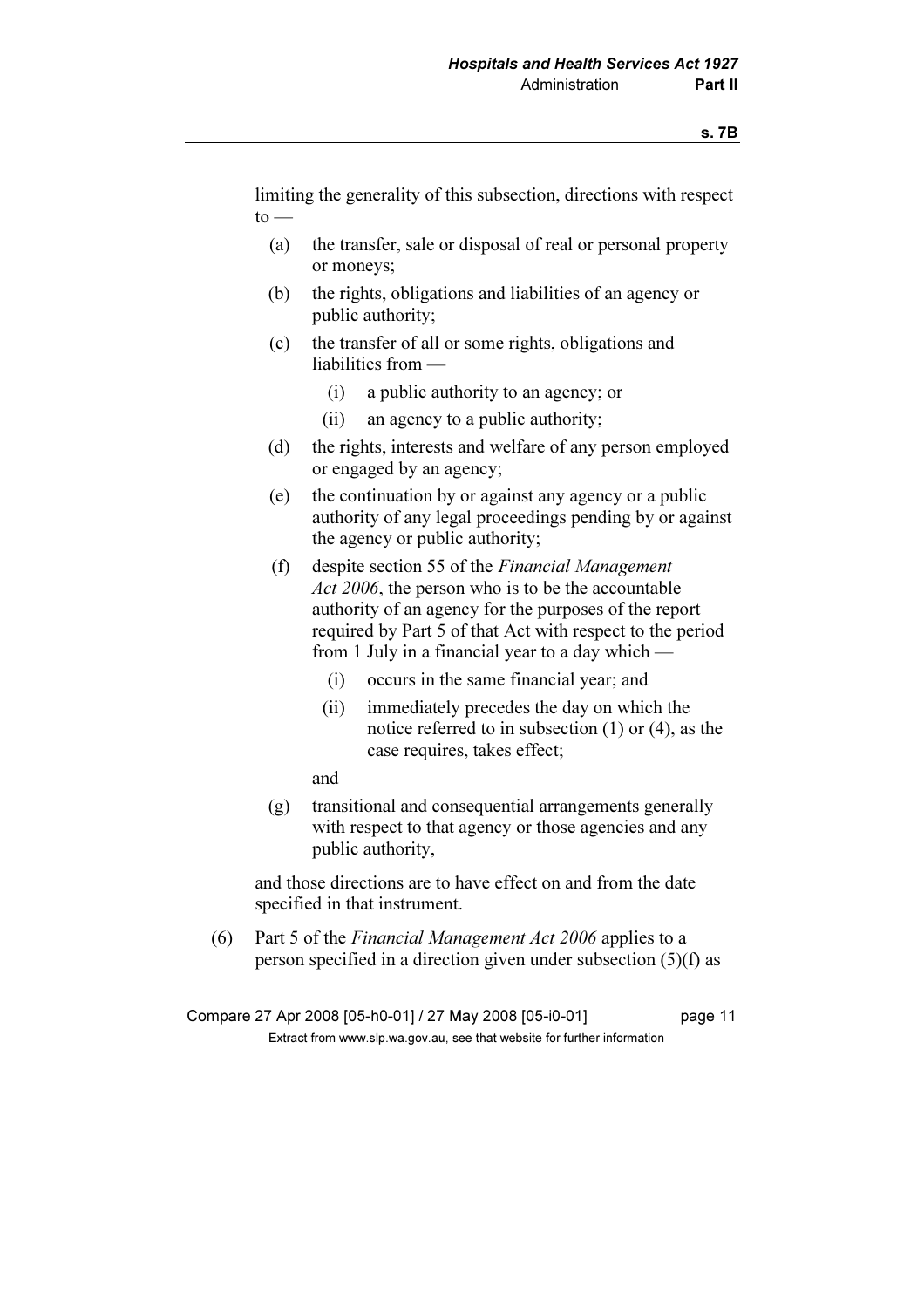the accountable authority of an agency as if the period referred to in that subsection were a full financial year.

- (7) A notice published under subsection (1) or (4) shall be laid before each House of Parliament within 6 sitting days of such House next following publication of the notice in the Gazette.
- (8) The Registrar of Titles under the Transfer of Land Act 1893, the Registrar of Deeds under the Registration of Deeds Act 1856, and any other person authorised by a written law to record and give effect to the registration of documents relating to transactions affecting any estate or interest in land or other property, are to take note of the provisions of this section and are empowered to record and register in the appropriate manner such of those documents as are necessary to give effect to this section.
- (9) Without limiting subsection (8), a statement in an instrument executed by an agency or public authority that any estate or interest in land or other property has become vested in it under a direction given under this section is evidence of that fact.
- (10) In this section "public authority" means the Department or a body constituted or established under an Act administered by the Minister.

[Section 7B inserted by No. 103 of 1994 s. 17; amended by No. 57 of 1997 s. 74(3); No. 31 of 1997 s. 34(1); No. 17 of 2002 s. 6; No. 77 of 2006 s. 17.]

## 7C. Constitution and other attributes of agencies

- (1) An agency may be constituted by
	- (a) the Minister; or
	- (b) by an agency board appointed by the Governor consisting of such number of persons, being not less than 3, as the Governor determines,

page 12 Compare 27 Apr 2008 [05-h0-01] / 27 May 2008 [05-i0-01]  $\mathbf{F}$  from which was the set that we besite for further information  $\mathbf{F}$ 

s. 7C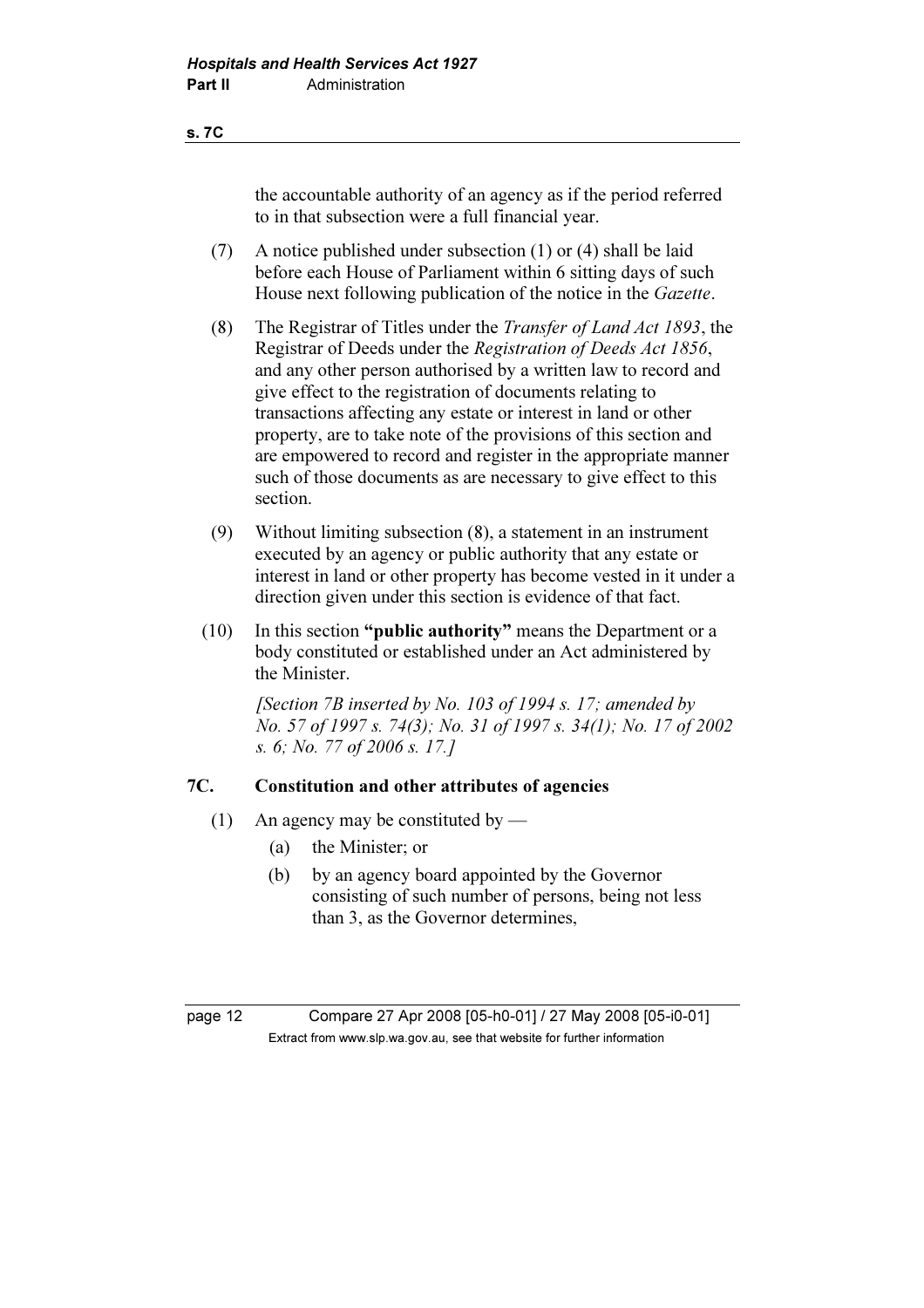according to the terms of the notice under section 7B(1) establishing the agency.

- (2) Any act, matter or thing done in the name of, or on behalf of, the agency or with the authority of the agency by —
	- (a) in the case of an agency constituted by the Minister, the Minister; or
	- (b) in the case of an agency constituted by an agency board, the agency board,

is to be taken to be done by the agency.

- $(3)$  An agency
	- (a) is a body corporate with perpetual succession and a common seal;
	- (b) may sue and be sued in its corporate name; and
	- (c) subject to section 7D, is capable of acquiring, holding, leasing, mortgaging, charging and disposing of real and personal property.
- (4) Where an agency is constituted by an agency board, the notice under subsection  $(1)$  constituting the agency may —
	- (a) provide that the provisions of the Schedule or such of the provisions of the Schedule as are specified in the notice, with such modifications (if any) as are specified, apply to the members of the agency board;
	- (b) specify the duties of the members of the agency board to the agency; and
	- (c) provide that remuneration and travelling and other allowances may be paid to members of the agency board.
- (5) All courts and persons acting judicially shall take judicial notice of the common seal of an agency affixed to any document and shall presume that it was duly affixed to the document.

Compare 27 Apr 2008 [05-h0-01] / 27 May 2008 [05-i0-01] page 13  $\mathbf{F}$  from which was the set that we besite for further information  $\mathbf{F}$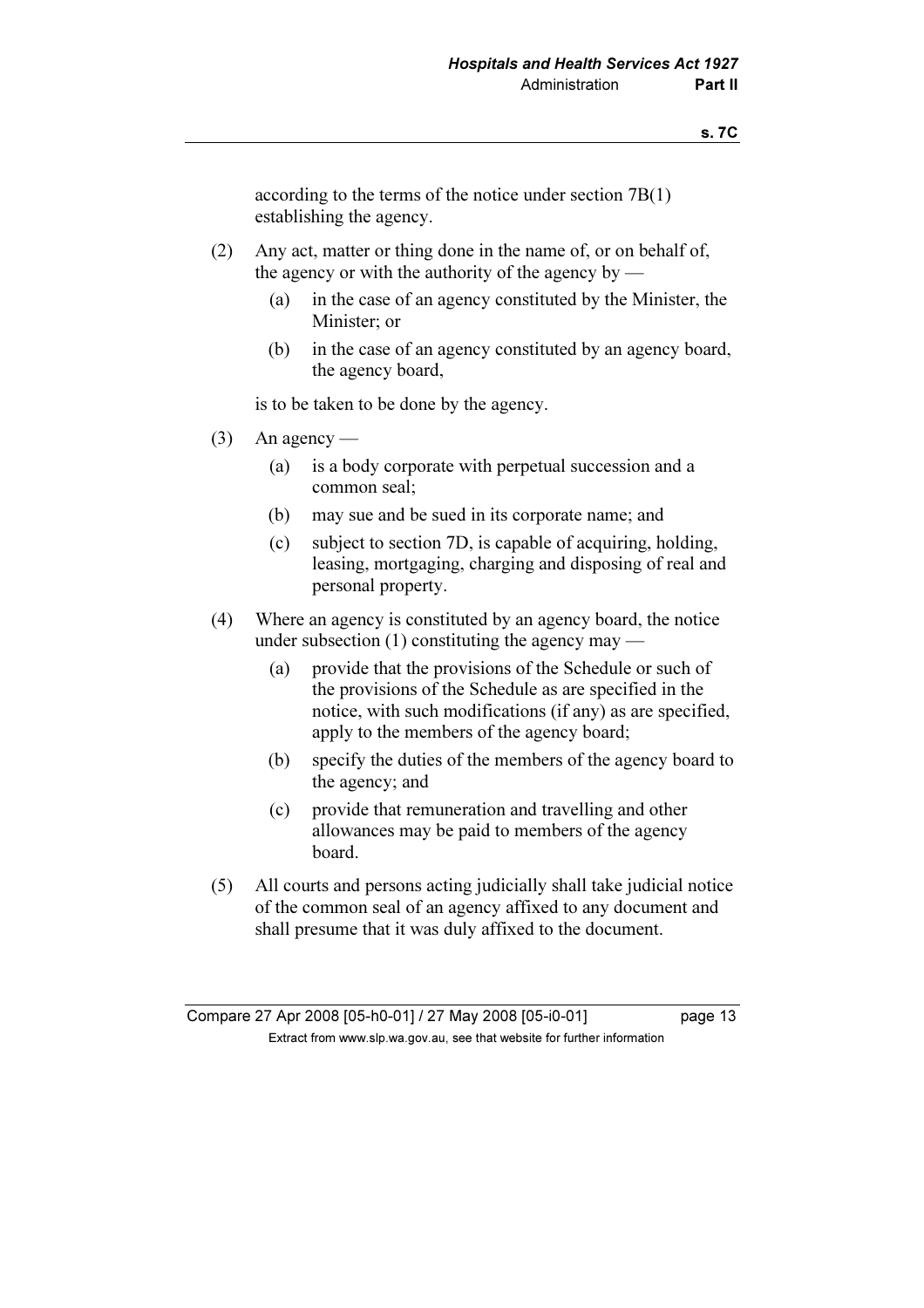#### s. 7D

- (6) Regulations may be made under section 37 as to the execution of documents and use of the common seal of an agency or a facsimile of that seal in the State or elsewhere and the use of the seal in the manner and circumstances so prescribed is to be taken to be the use of the seal of the agency.
- (7) Without affecting the generality of the powers that may be conferred on an agency under section 7B, a notice under that section may include among the powers of an agency any one or more of the following powers, namely —
	- (a) the power to undertake commercial exploitation of any research undertaken by, or of any intellectual property rights belonging to, the agency for any purpose relating to the carrying on of the agency; and
	- (b) the power, with the approval of the Treasurer, to enter into a joint venture with another person or other persons if the objects or purposes of the joint venture include one or more objects or purposes that are incidental or conducive to the exercise of the powers of the agency.

[Section 7C inserted by No. 103 of 1994 s. 17; amended by No. 17 of 1996 s. 6.]

## 7D. Powers of Minister with respect to agencies

- (1) An agency that is not constituted by the Minister is not, except with the approval of the Minister, empowered to —
	- (a) acquire, hold, lease, mortgage, charge or dispose of any real property; or
	- (b) enter into any contract in which the amount to be paid or received under the contract exceeds the amount specified in guidelines issued by the Minister with respect to the agency.
- (2) Without affecting the operation of subsection (1), the Minister may give directions in writing to an agency that is not constituted by the Minister with respect to the performance of

page 14 Compare 27 Apr 2008 [05-h0-01] / 27 May 2008 [05-i0-01]  $\mathbf{F}$  from which was the set that we besite for further information  $\mathbf{F}$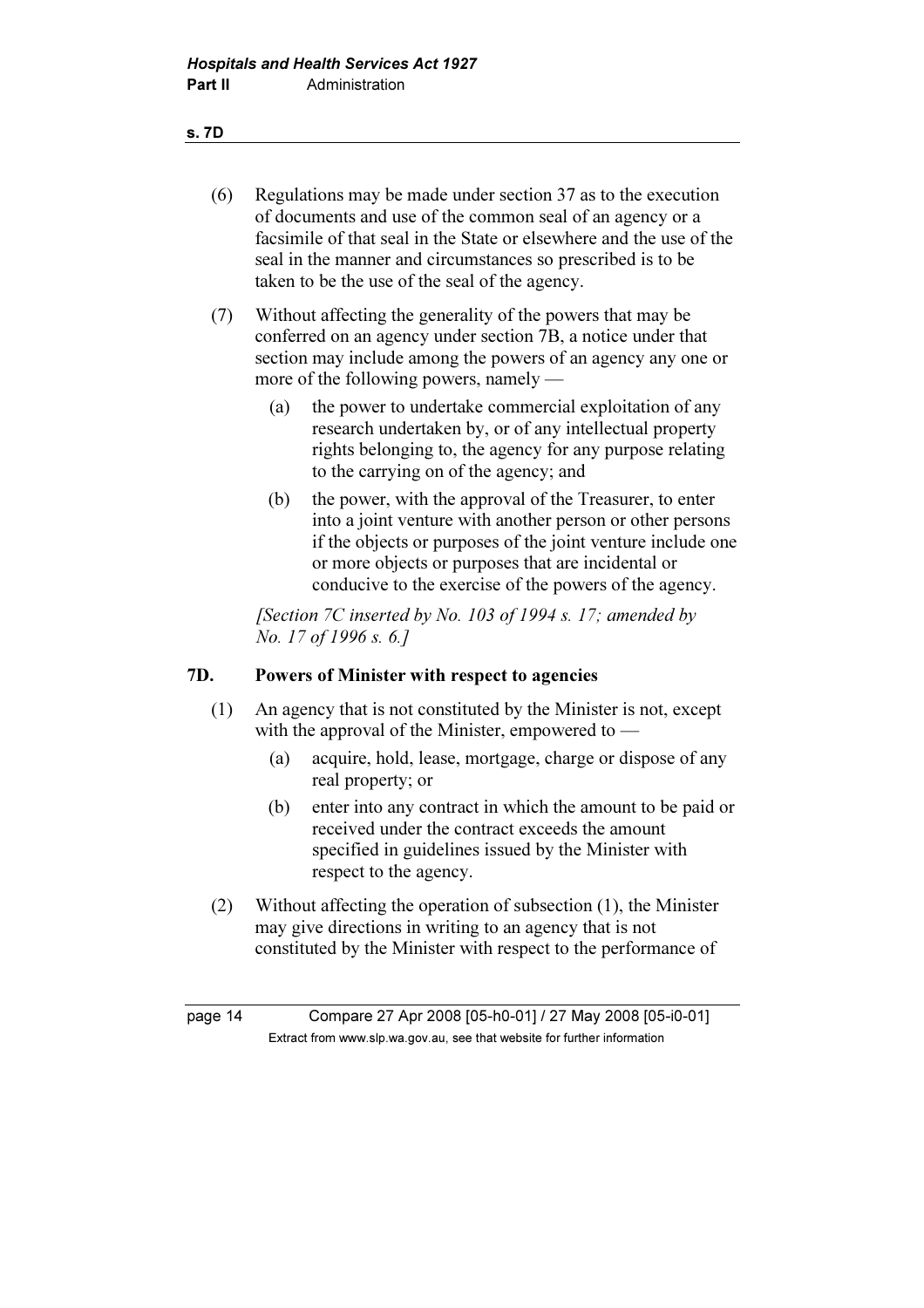its functions, either generally or in relation to a particular matter, and the agency is to give effect to any such direction.

 (3) The text of any approval given for the purpose of subsection (1), and the text of any direction given under subsection (2), are to be laid before each House of Parliament within 14 sitting days of that House after the giving of that approval or direction, as the case requires, and included in the annual report submitted by the accountable authority of the agency concerned under Part 5 of the Financial Management Act 2006.

- (4) Without affecting the powers of the Minister in relation to an agency constituted by the Minister, the Minister is entitled in relation to an agency which is not constituted by the Minister —
	- (a) to have information in the possession of that agency; and
	- (b) where the information is in or on a document, to have, and make and retain copies of, that document.
- (5) For the purposes of subsection  $(4)(a)$  and  $(b)$ , the Minister  $may$ —
	- (a) request an agency to furnish information to the Minister;
	- (b) request the agency to give the Minister access to information; and
	- (c) for the purposes of paragraph  $(b)$ , make use of the staff and facilities of the agency to obtain the information and furnish it to the Minister.
- (6) An agency is to comply with a request under subsection (5) and make its staff and facilities available to the Minister for the purposes of subsection (5)(c).
- (7) The Minister is not entitled to have information under this section in a form that —
	- (a) discloses the identity of a person who receives any personal health service; or
	- (b) might enable the identity of any such person to be ascertained,

Compare 27 Apr 2008 [05-h0-01] / 27 May 2008 [05-i0-01] page 15  $\mathbf{F}$  from which was the set that we besite for further information  $\mathbf{F}$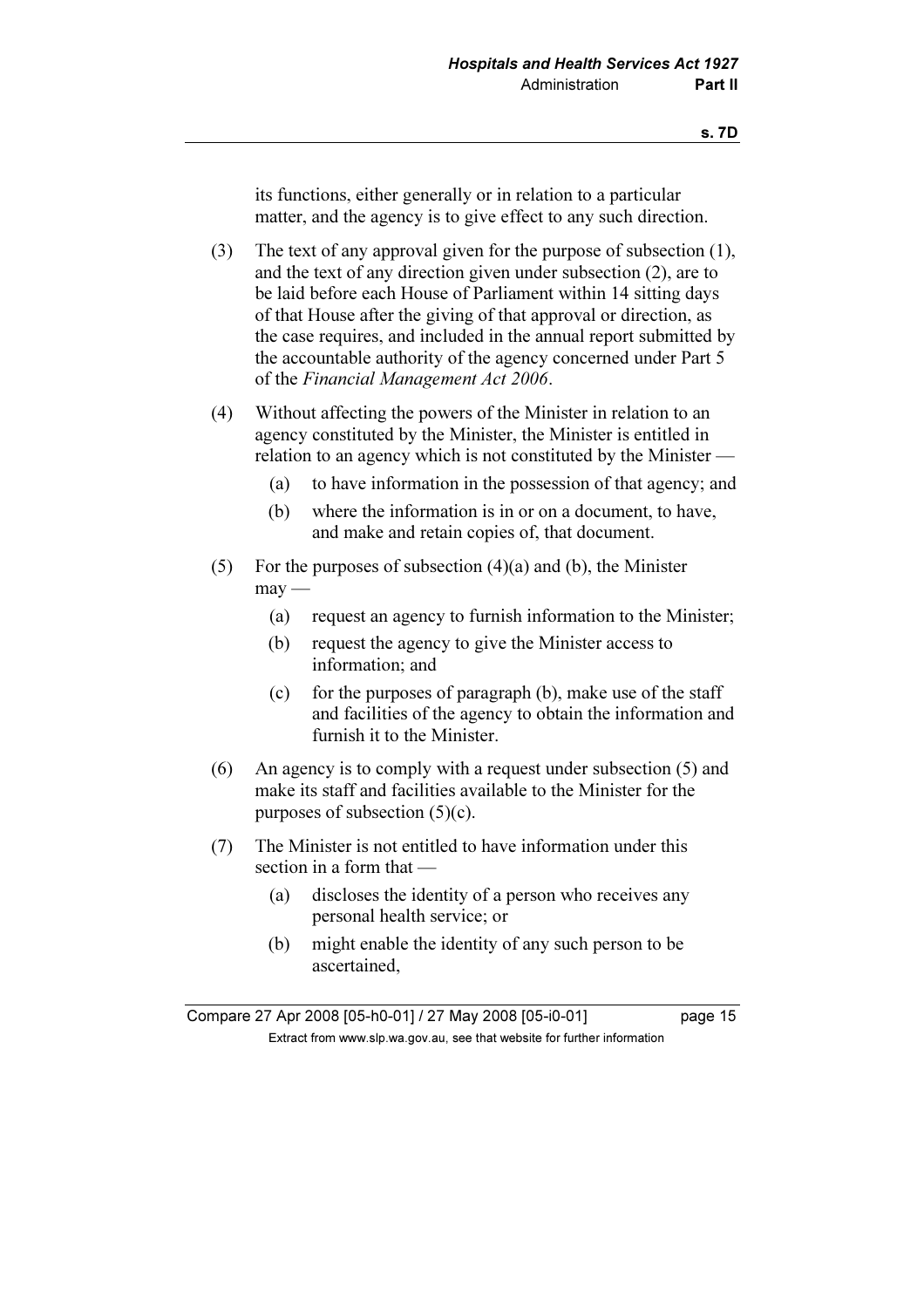#### s. 7E

 unless that person has consented to the Minister having that information.

(8) In subsections (4), (5) and (7) —

 "document" includes any tape, disc or other device or medium on which information is recorded or stored mechanically, photographically, or electronically or otherwise;

"information" means information specified, or of a description specified, by the Minister that relates to the functions of the agency in question.

[Section 7D inserted by No. 103 of 1994 s. 17; amended by No. 77 of 2006 s. 17.]

## 7E. Staff of agencies

- (1) An agency may employ or engage such employees and other persons as it considers necessary to enable the agency to perform its functions.
- (2) If a person who is employed or engaged by an agency was before that employment or engagement entitled to any accrued or accruing entitlements under a superannuation arrangement by virtue of his or her employment immediately before being employed or engaged by the agency, that person may elect —
	- (a) to continue to be so entitled after taking up his or her employment or engagement with the agency; or
	- (b) to transfer those entitlements to another superannuation arrangement nominated by him or her,

 and, if an election made under paragraph (a) is in relation to a superannuation arrangement under —

(c) the Superannuation and Family Benefits Act  $1938^2$ , that Act continues to apply to and in relation to that person as if the agency were a department, and the person continued to be an employee,

for the purpose of that Act and for that purpose only.

page 16 Compare 27 Apr 2008 [05-h0-01] / 27 May 2008 [05-i0-01]  $\mathbf{F}$  from which was the set that we besite for further information  $\mathbf{F}$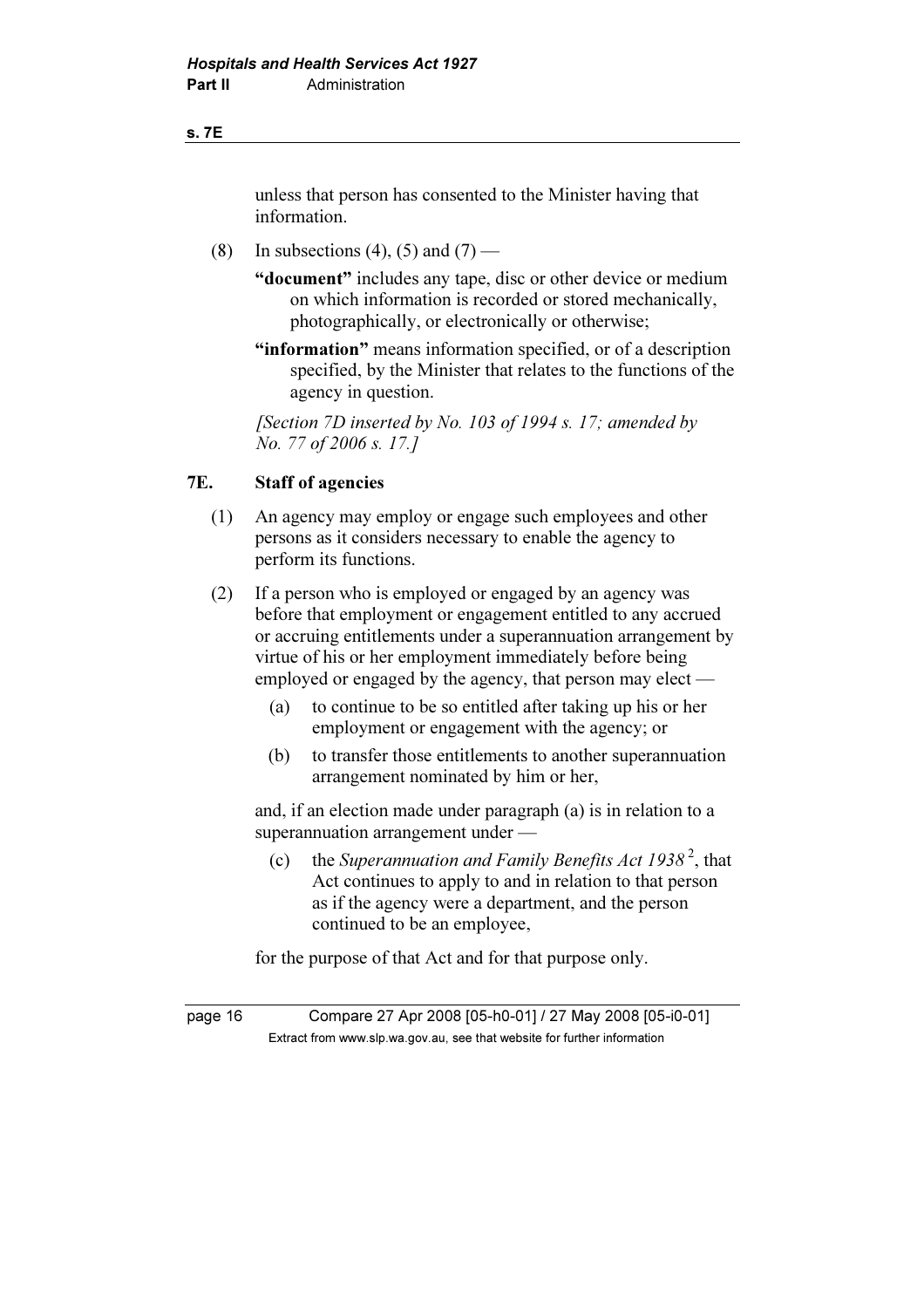- (3) An agency may by arrangement with the relevant employing authority within the meaning of the Public Sector Management Act 1994, or the relevant employer, as the case requires, make use, either part-time or full-time of —
	- (a) the services of staff employed in the Public Service or in a State agency or instrumentality or otherwise in the service of the Crown in right of the State; or
	- (b) any facilities of a department of the Public Service or of a State agency or instrumentality.
- (4) An arrangement under subsection (3) is to be made on such terms and conditions as the agency, the relevant employing authority or employer and the Minister for Public Sector Management agree.
- (5) In this section "superannuation arrangement" means the scheme for accrued or accruing benefits under the Superannuation and Family Benefits Act 1938<sup>2</sup>, a superannuation scheme under the *State Superannuation* Act 2000 or any other superannuation scheme approved by the Minister for the purposes of this section.

[Section 7E inserted by No. 103 of 1994 s. 17; amended by No. 43 of 2000 s. 48(1).]

## 7F. Funds of agencies

- (1) The funds available for the purpose of enabling an agency to perform its functions consist of —
	- (a) moneys from time to time appropriated by Parliament; and
	- (b) any other moneys lawfully received by, made available to, or payable to, the agency.
- (2) An account called the (name of agency) Account is to be established for the relevant agency —
	- (a) as an agency special purpose account under section 16 of the Financial Management Act 2006; or

Compare 27 Apr 2008 [05-h0-01] / 27 May 2008 [05-i0-01] page 17  $\mathbf{F}$  from which was the set that we besite for further information  $\mathbf{F}$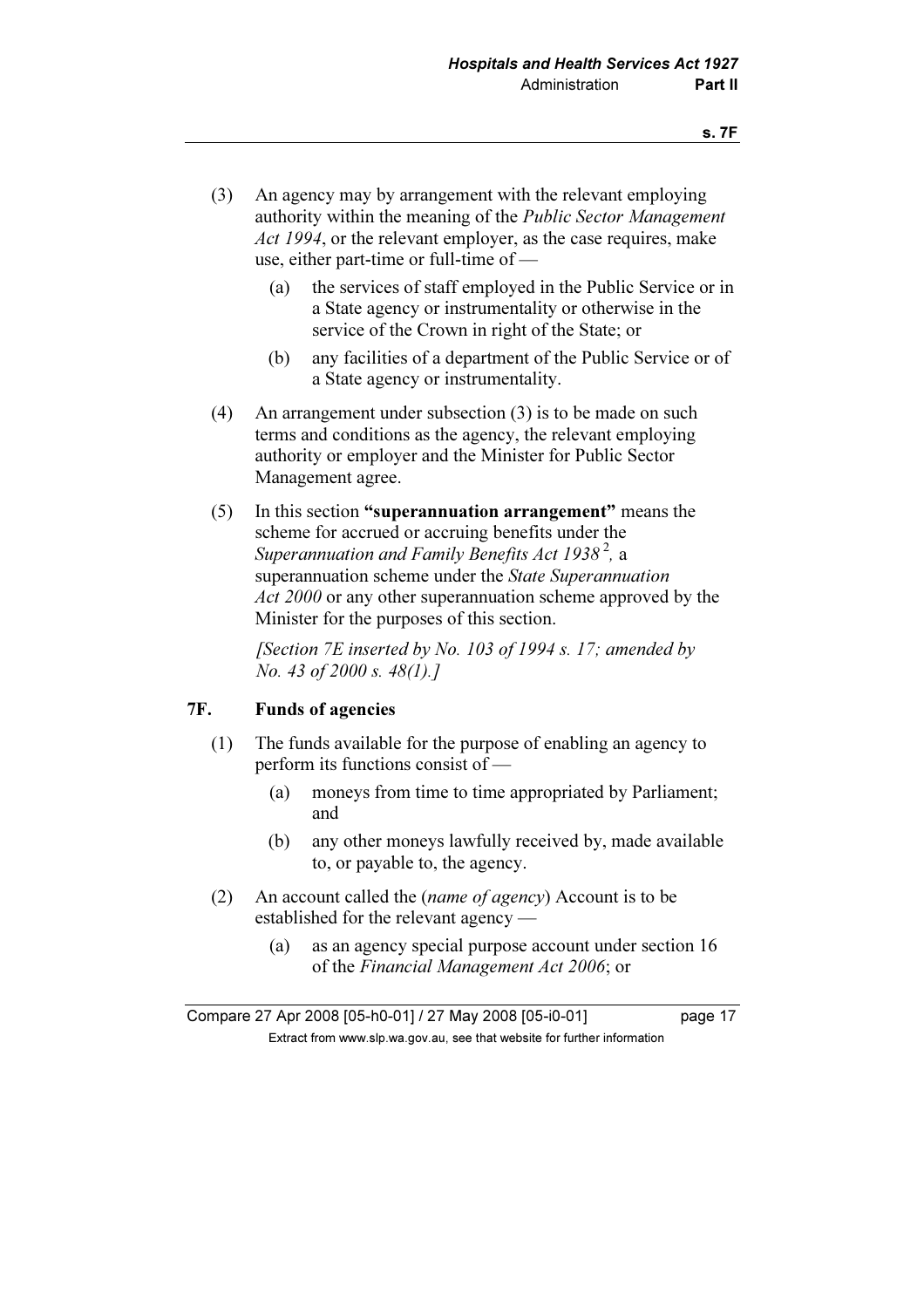#### s. 7G

 (b) with the approval of the Treasurer, at a bank as defined in section 3 of that Act,

 to which the funds referred to in subsection (1) are to be credited.

- (3) The funds standing to the credit of an agency in an account referred to in subsection (2) are to be applied in payment of —
	- (a) interest on and repayments of moneys advanced to the agency;
	- (b) in the case of an agency constituted by an agency board, any remuneration and travelling and other allowances payable to the members of that agency board; and
	- (c) any other expenditure lawfully incurred by the agency in the performance of its functions.

[Section  $7F$  inserted by No. 103 of 1994 s. 17; amended by No. 77 of 2006 s. 17.]

## 7G. Borrowing by agencies

- (1) An agency may, with the prior approval of the Treasurer in writing and on such terms and conditions as the Treasurer approves —
	- (a) borrow moneys; and
	- (b) obtain financial accommodation,

 with or without the guarantee of the Treasurer given under section 7H.

 (2) Any moneys borrowed by an agency under subsection (1) may be raised as one loan or as several loans and in such manner as the Treasurer approves, but the amounts of any moneys so borrowed and of any financial accommodation obtained under that subsection shall not in any one financial year exceed in the aggregate such amount as the Treasurer approves.

[Section  $7G$  inserted by No. 103 of 1994 s. 17.1]

page 18 Compare 27 Apr 2008 [05-h0-01] / 27 May 2008 [05-i0-01]  $\mathbf{F}$  from which was the set that we besite for further information  $\mathbf{F}$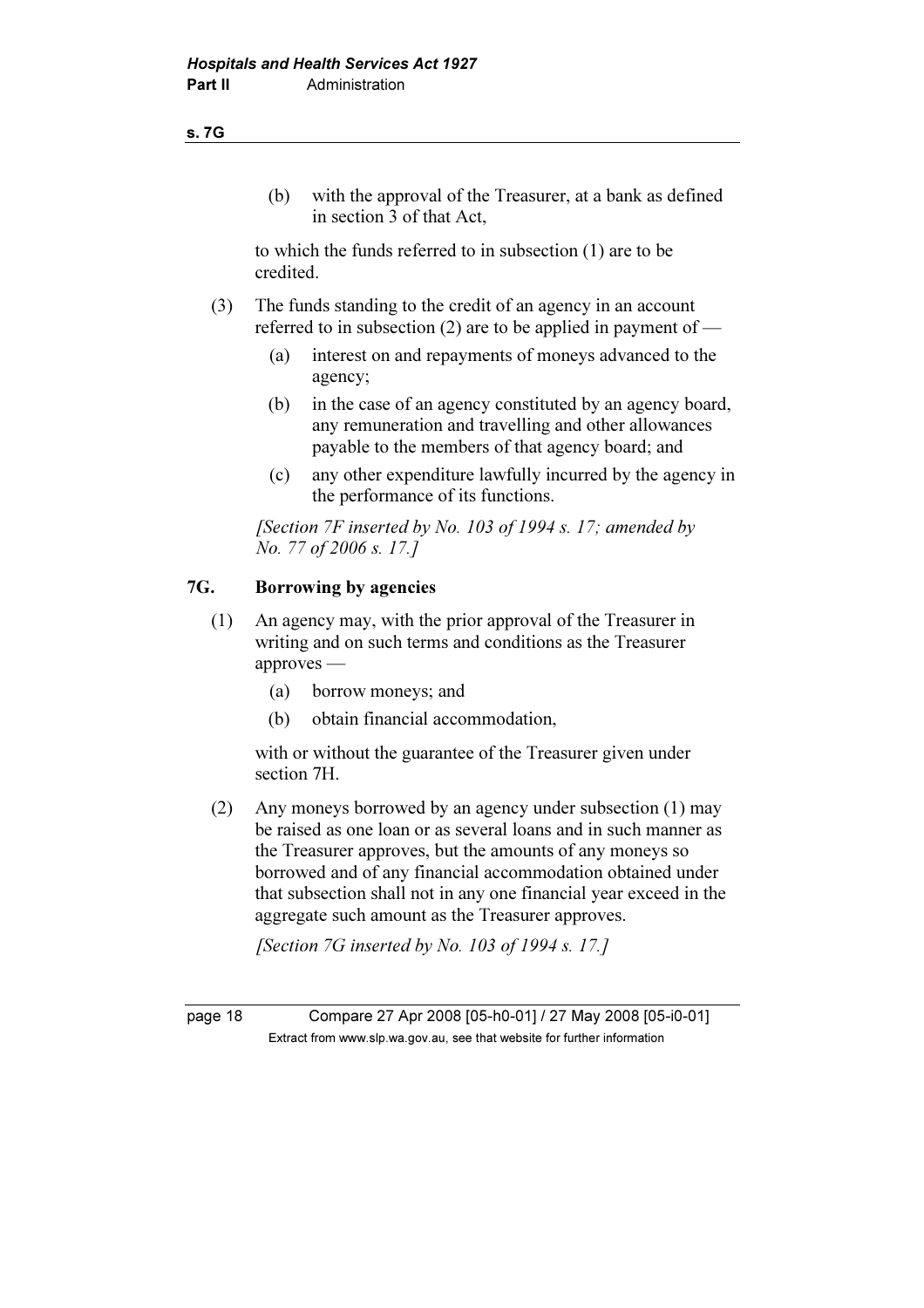## 7H. Guarantees

- (1) The Treasurer may, in the name and on behalf of the Crown in right of the State, guarantee, in such form and subject to such terms as the Treasurer determines, the payment of any moneys payable by an agency in respect of moneys borrowed or financial accommodation obtained by it under section 7G(1).
- (2) The due payment of moneys payable by the Treasurer under a guarantee given under subsection (1) —
	- (a) is hereby guaranteed by the State; and
	- (b) shall be made by the Treasurer out of the Consolidated Account, which to the necessary extent is appropriated accordingly.
- (3) The Treasurer shall cause any amounts received or recovered from an agency or otherwise in respect of any payment made by the Treasurer under a guarantee given under subsection (1) to be credited to the Consolidated Account.
- (4) Before a guarantee is given by the Treasurer under subsection (1), the agency shall give to the Treasurer such security as the Treasurer requires and shall execute all such instruments as are necessary for the purpose.
- (5) The Treasurer may, after consultation with an agency, fix charges to be paid by the agency to the Treasurer for the benefit of the Consolidated Account in respect of a guarantee given under this section.
- (6) Payments by the agency to the Treasurer in respect of any such charges are required to be made at such times, and in such instalments, as the Treasurer determines.

[Section 7H inserted by No. 103 of 1994 s. 17; amended by No. 77 of 2006 s. 4.]

Compare 27 Apr 2008 [05-h0-01] / 27 May 2008 [05-i0-01] page 19  $\mathbf{F}$  from which was the set that we besite for further information  $\mathbf{F}$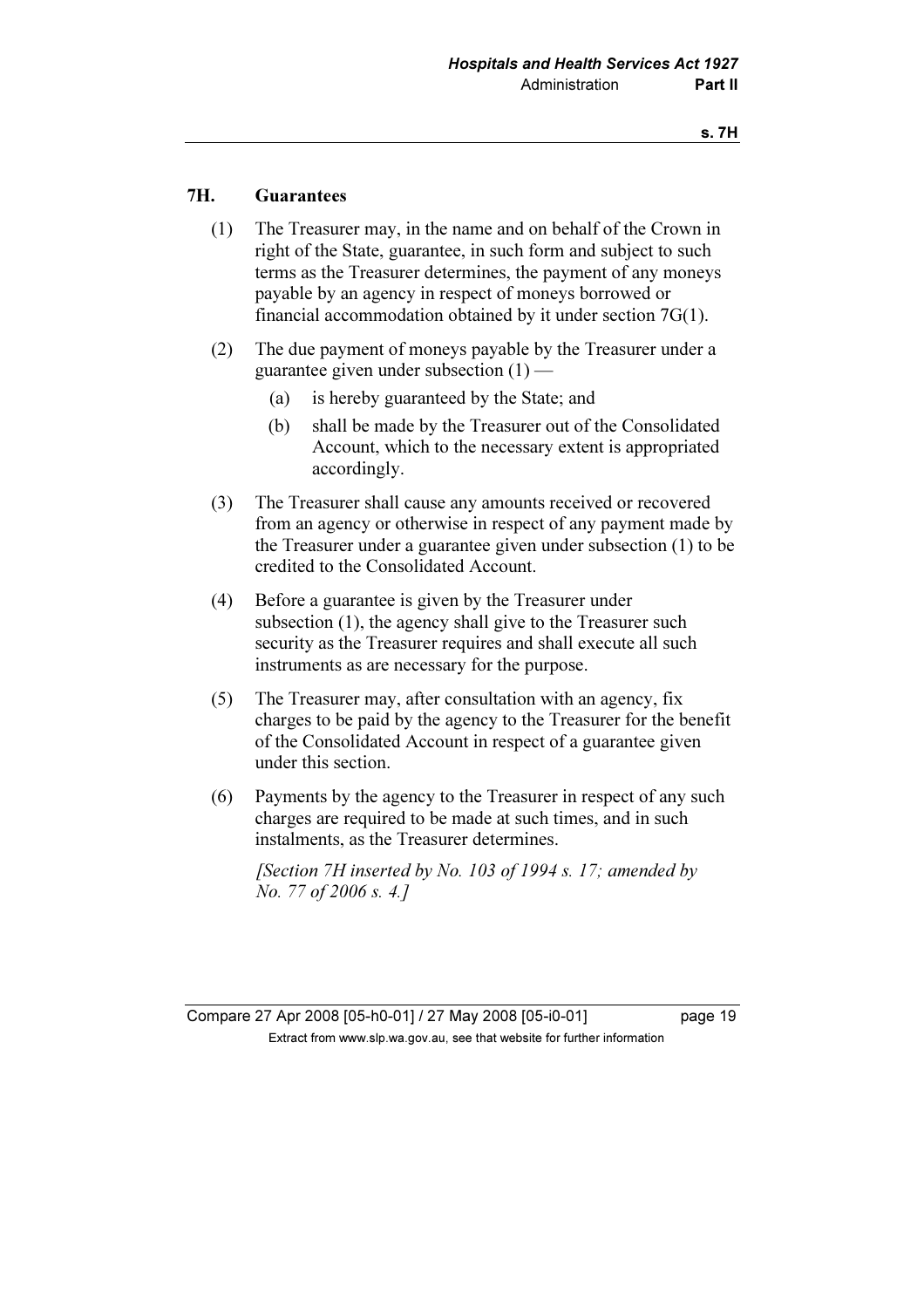## 7I. Application of Financial Management Act 2006 and Auditor General Act 2006

 The provisions of the Financial Management Act 2006 and the Auditor General Act 2006 regulating the financial administration, audit and reporting of statutory authorities apply to and in respect of each agency and its operations.

[Section 7I inserted by No. 103 of 1994 s. 17; amended by No. 77 of 2006 s. 17.]

## 8. Power to close a public hospital or to abolish the board

 The Governor may close any public hospital or abolish any board, and may, by leave of the Supreme Court or any Judge thereof, make any necessary variation of any trusts affecting any property used or applicable for any of the purposes of any such public hospital.

## 9. Holding of inquiries

- (1) The Minister may, from time to time, hold such inquiries or investigations as he may deem necessary in relation to any matter concerning the public hospitals or any public hospital, or the administration of this Act in relation to public hospitals, and may appoint one or more persons to conduct such inquiries or investigations as he may deem fit.
- (2) When an inquiry is being held the Minister or any such person shall have free access to all books, plans, maps, documents, and other things belonging to any board, and shall have in relation to witnesses and their examination, and the production of documents, the powers conferred upon a Royal Commission or the chairman thereof by the Royal Commissions Act 1968, and may enter and inspect any building, premises, or place, the entry or inspection whereof appears to be requisite for the purpose of such inquiry.

[Section 9 amended by No. 33 of 1972 s. 13; No. 53 of 1985] s. 18.]

page 20 Compare 27 Apr 2008 [05-h0-01] / 27 May 2008 [05-i0-01]  $\mathbf{F}$  from which was the set that we besite for further information  $\mathbf{F}$ 

s. 7I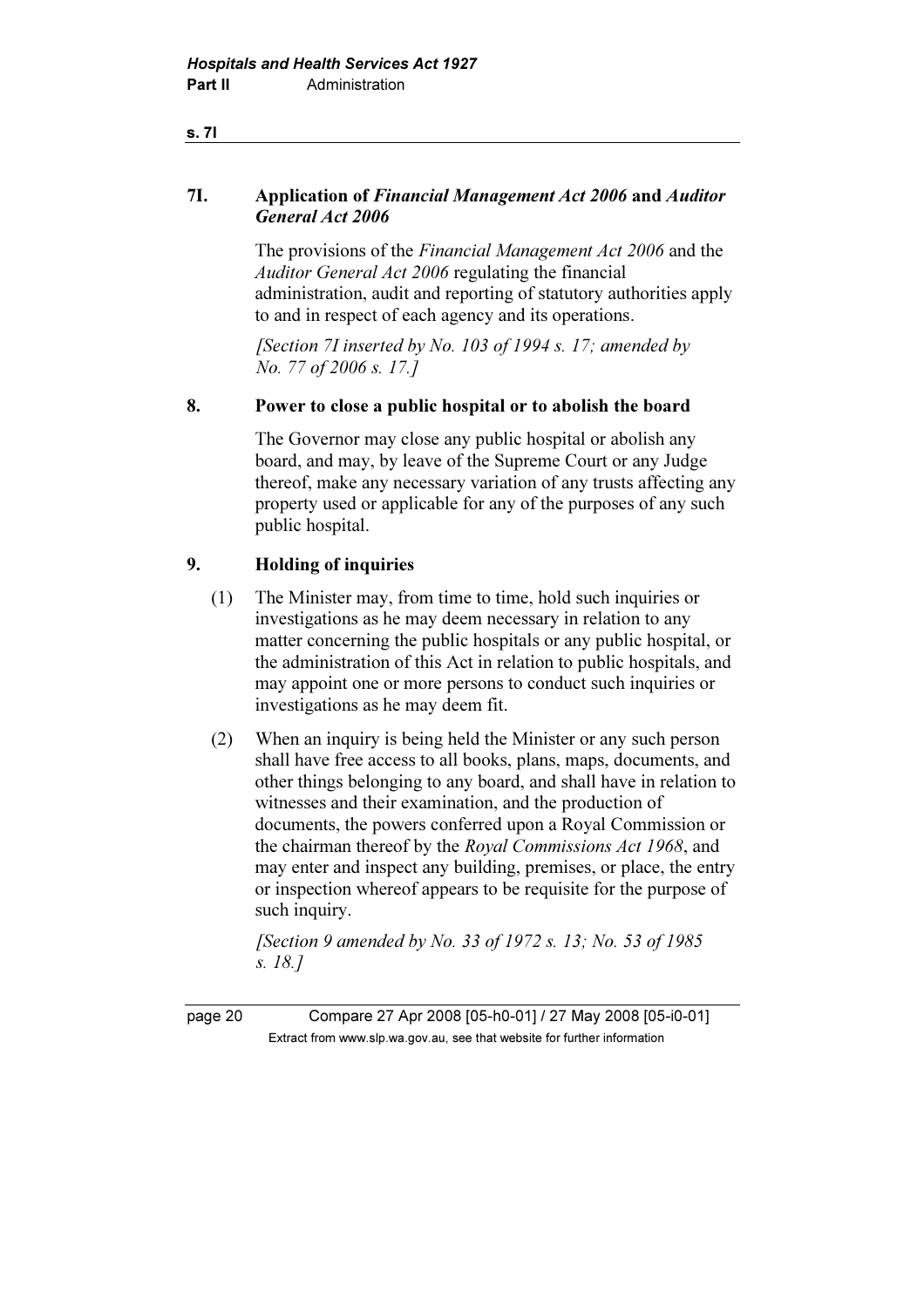### 10. Power to visit and inspect hospitals

- (1) Any person authorised by the Executive Director for that purpose may —
	- (a) visit any hospital;
	- (b) inspect every part of any hospital, including any outbuildings or premises appurtenant thereto; and
	- (c) subject to subsection (2) if the person is a medical practitioner, medically examine any patient in any hospital.
- (2) Where a patient is a patient in a private hospital the following provisions apply in respect of an examination under subsection  $(1)(c)$  —
	- (a) an examination shall not be made except on complaint to the Executive Director;
	- (b) the medical practitioner of the patient shall be notified of the intention of the authorised person to examine the patient and given an opportunity to be present at the examination; and
	- (c) the person who is the licence holder under Part IIIA in relation to the hospital in which the patient is accommodated is to be notified of the intention to conduct the examination.

[Section 10 amended by No. 28 of 1984 s. 52; No. 53 of 1985] s. 19; No. 73 of 1994 s. 4.]

### 11. Obstruction

No person shall —

- (a) obstruct any person authorised under section 10 in the performance of his duties, or the visitation or inspection of any public hospital; or
- (b) wilfully mislead any person authorised under section 10 in such a way as to be likely to interfere with the due discharge of the functions of such officer under this Act.

Compare 27 Apr 2008 [05-h0-01] / 27 May 2008 [05-i0-01] page 21  $\mathbf{F}$  from which was the set that we besite for further information  $\mathbf{F}$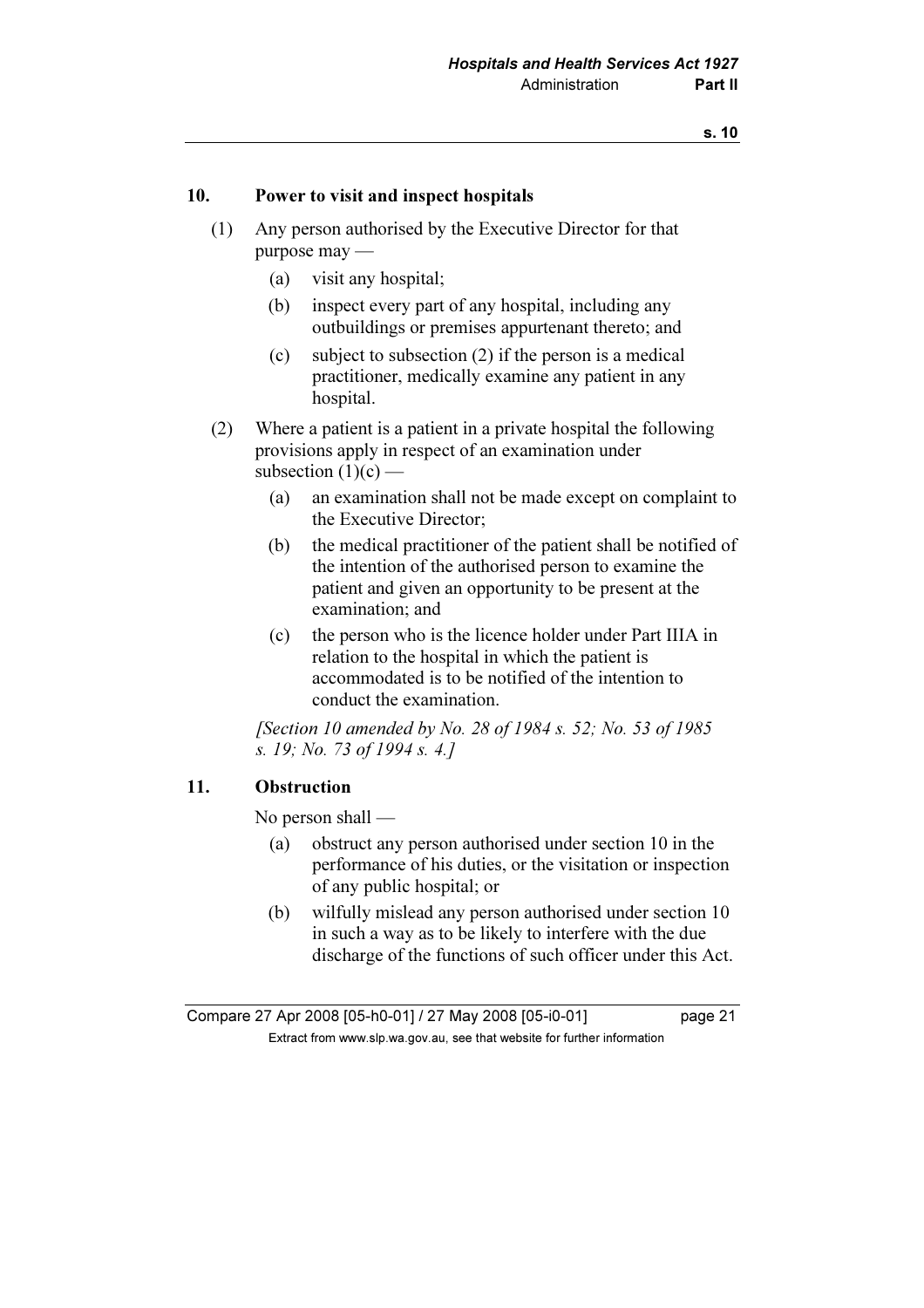Penalty: \$200.

[Section 11 amended by No. 33 of 1972 s. 14; No. 28 of 1984] s. 53.]

## 12. Hospital reserves

- (1) It shall be lawful for the Governor to set apart and proclaim any lands vested in the Crown as a reserve for the endowment of any public hospital.
- (2) Any lands heretofore or hereafter set apart or proclaimed by the Governor as a reserve for a hospital site or for the endowment of any public hospital shall vest in the board of the hospital.

## 12A. Superannuation and other retirement benefits

- (1) The Minister, with the approval of the Treasurer of the State, may establish and maintain a scheme to make financial provision in respect of the retirement, invalidity or death of practitioners engaged for the purposes of this Act or on the staff of any public hospital, not being persons who are contributors for the purposes of the Superannuation and Family Benefits Act  $1938^2$ .
- (2) A scheme established under this section shall be administered by trustees appointed in writing by the Minister and in accordance with rules to be approved by the Treasurer of the State.
- (3) The Minister, with the approval of the Treasurer of the State, may make agreements with other persons or institutions for the establishment of joint machinery to facilitate the transfer of members of a superannuation scheme, or of persons who hold other entitlements to benefit in the event of retirement, invalidity or death, from the provisions of that scheme or entitlement to the scheme established under this section or otherwise, and generally in relation to such matters.

page 22 Compare 27 Apr 2008 [05-h0-01] / 27 May 2008 [05-i0-01]  $\mathbf{F}$  from which was the set that we besite for further information  $\mathbf{F}$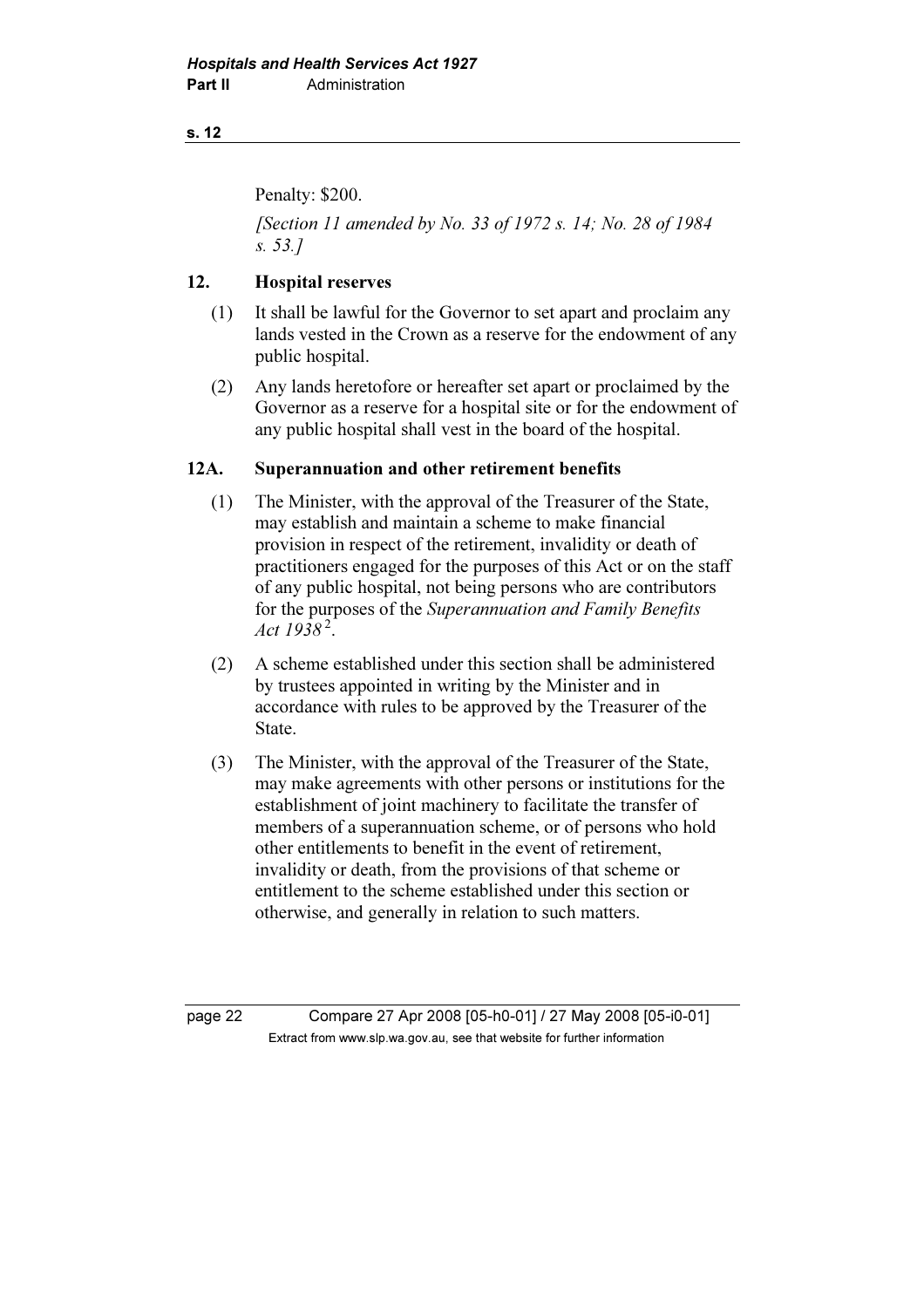- (4) The Minister, with the approval of the Treasurer of the State, may amend the scheme established under this section, or any agreement made under subsection (3).
- (5) Any act, matter or thing done or executed before the coming into operation of the Hospitals Act Amendment Act 1972<sup>1</sup>, which would have been lawful had this section been in force at the time such act, matter or thing was made, done or executed is hereby validated.

[Section 12A inserted by No. 33 of 1972 s. 15; amended by No. 28 of 1984 s. 54; No. 53 of 1985 s. 20; No. 73 of 1994 s. 4.]

[13. Repealed by No. 28 of 1984 s. 55.]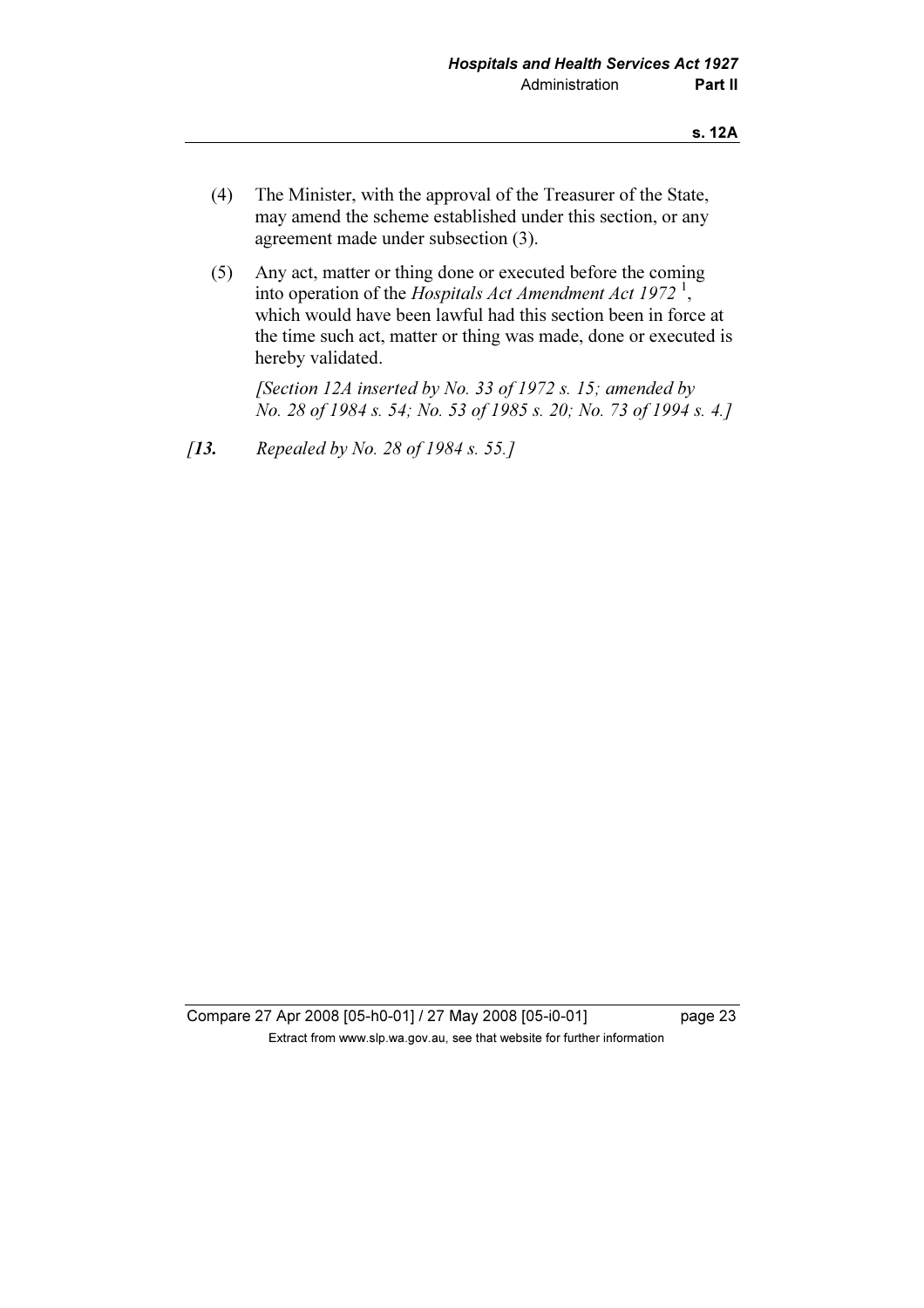## Part III — Local administration

[**14.** Repealed by No. 33 of 1972 s. 17.]

## 15. Hospital boards

- (1) The Governor may appoint such persons as he thinks fit to constitute a hospital board in relation to any public hospital and, without limiting his absolute discretion as to whom he appoints, may, if he thinks fit, direct the hospital board, or, if there be no hospital board appointed in relation to that hospital, the Minister acting under section 7 as the board, to seek nominations, in accordance with the regulations, of persons for appointment to a hospital board.
- $[(1a)$  Omitted under the Reprints Act 1984 s. 7(4)(e).]
	- (2) The management and control of a public hospital is vested in the hospital board constituted in relation to it.
	- (3) Every board shall be a body corporate with perpetual succession and a common seal and the corporate name of the board shall be the name assigned to it by the Governor.
	- (4) Every board shall be capable of suing and being sued in its corporate name.
	- (5) The Governor may appoint a deputy for any member of a hospital board.
	- (6) The members of a hospital board shall appoint one of their number to be the Chairman except in the case of the hospital board of a teaching hospital when the Minister shall appoint one of the members of the hospital board to be the Chairman.
	- (7) The constitutional provisions contained in the Schedule shall have effect in relation to a hospital board.

[Section 15 inserted by No. 33 of 1972 s. 18; amended by No. 64 of 1980 s. 3.]

page 24 Compare 27 Apr 2008 [05-h0-01] / 27 May 2008 [05-i0-01]  $\mathbf{F}$  from which was the set that we besite for further information  $\mathbf{F}$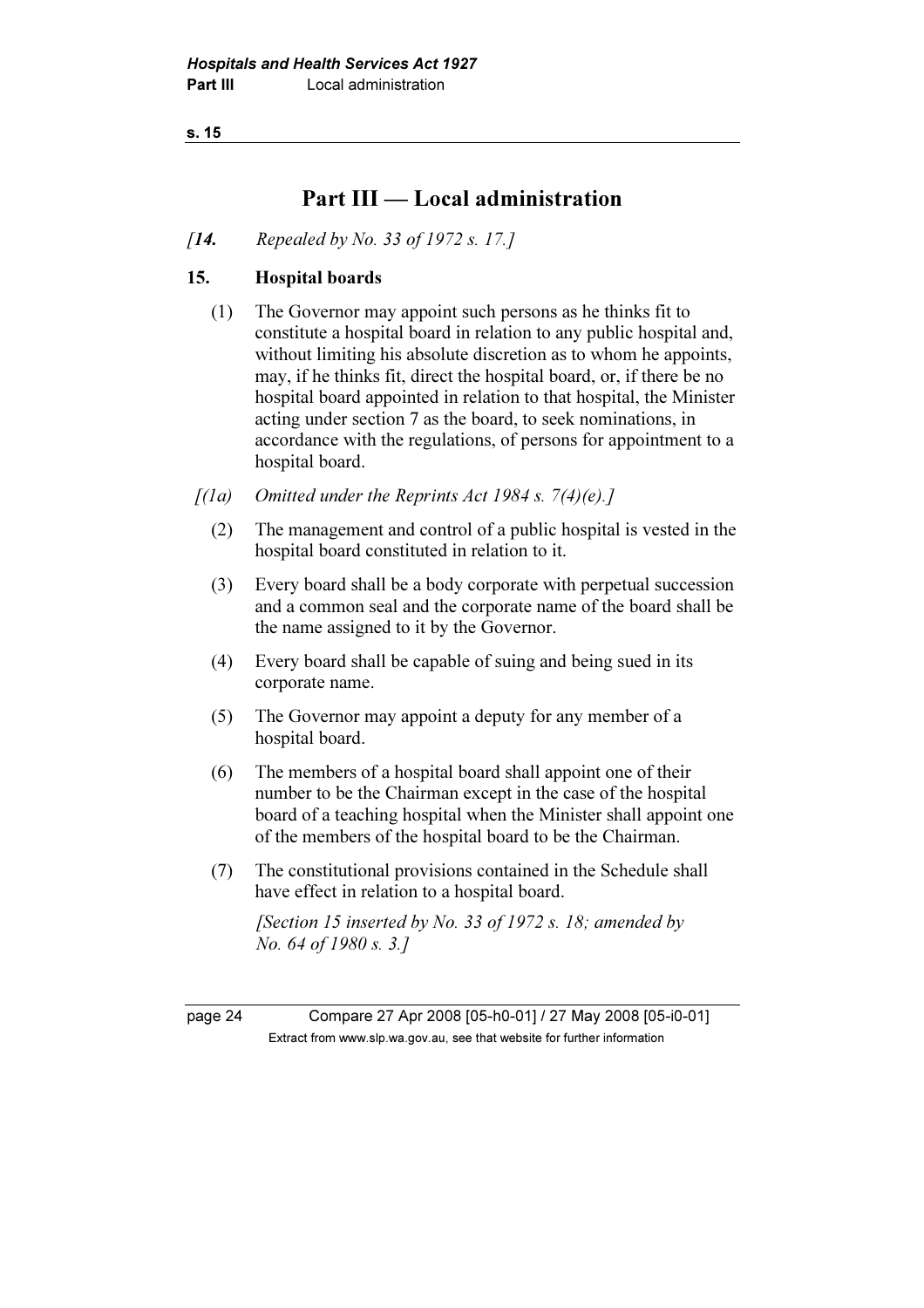### 16. Re-organization of hospital boards

- (1) The Governor may by notice published in the Government Gazette ("the relevant notice") re-organize hospital boards.
- (2) For the purposes of subsection (1) the Governor may do either one or both of the following —
	- (a) where a board (the "original board") is constituted in relation to 2 or more public hospitals, constitute a separate board (the "additional board") in relation to any one or more of those hospitals;
	- (b) where a board (the "former board") is constituted in relation to one or more public hospitals, amalgamate the former board with one or more other boards to form a new board (the "amalgamated board").
- (3) Whenever the Governor exercises the power conferred by subsection (1), the Governor —
	- (a) may amend the corporate name assigned to an original board;
	- (b) shall assign a corporate name to an additional board or an amalgamated board,

 in the relevant notice and shall specify in that notice the public hospital or hospitals in relation to which the boards so named are constituted.

- (4) For the purposes of subsection (1), the Governor may by instrument in writing give such directions as the Governor considers necessary or convenient including, without limiting the generality of the foregoing, directions with respect to —
	- (a) the transfer, sale or disposal of real or personal property or moneys vested in, acquired by, or under the control of, any board specified in the relevant notice;
	- (b) the rights, obligations and liabilities of any board specified in the relevant notice;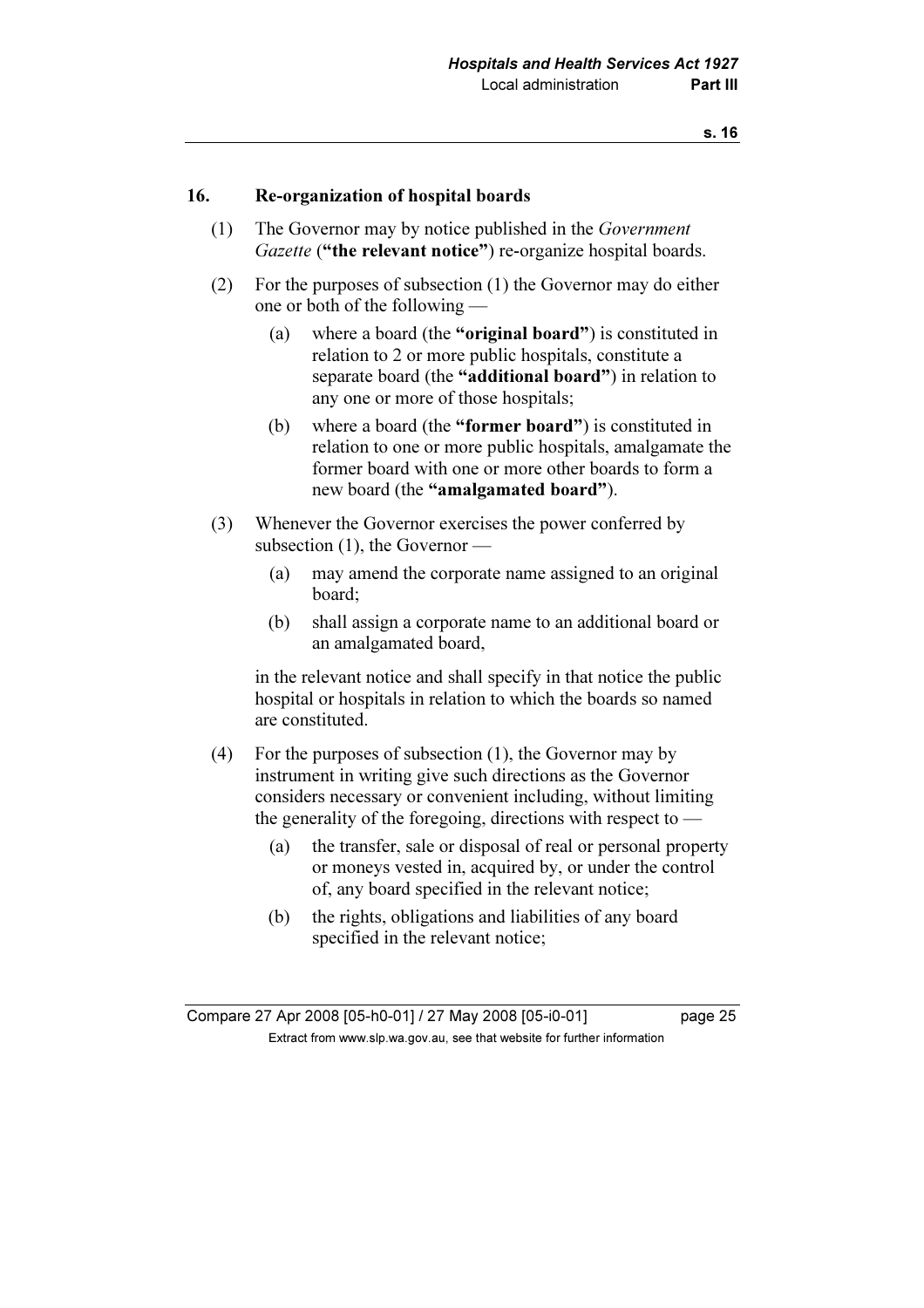- (c) the transfer of some or all of the rights, obligations and liabilities of any board specified in the relevant notice;
- (d) the rights, interests and welfare of any person employed or engaged by any board specified in the relevant notice;
- (e) the continuation by or against any board specified in the relevant notice of any legal proceedings pending by or against that board;
- (f) despite section 55 of the Financial Management Act 2006, the person who is to be the accountable authority of a board for the purposes of the report required by Part 5 of that Act with respect to the period from 1 July in a financial year to a day which —
	- (i) occurs in the same financial year; and
	- (ii) immediately precedes the day on which the relevant notice takes effect,

 and those directions are to have effect on and from the day specified in that instrument.

- (5) For the purposes of subsection (1), the Governor may, in an instrument under subsection (4), direct that a reference to a board in any instrument, contract or legal proceedings made or commenced before the coming into operation of the direction concerned is to be read and construed as a reference to the board specified in that direction, and that direction is to have effect accordingly.
- (6) The Registrar of Titles under the Transfer of Land Act 1893, the Registrar of Deeds under the Registration of Deeds Act 1856, and any other person authorised by a written law to record and give effect to the registration of documents relating to transactions affecting any estate or interest in land or other property are to take note of the provisions of this section and are empowered to record and register in the appropriate manner such of those documents as are necessary to give effect to this section.

page 26 Compare 27 Apr 2008 [05-h0-01] / 27 May 2008 [05-i0-01]  $\mathbf{F}$  from which was the set that we besite for further information  $\mathbf{F}$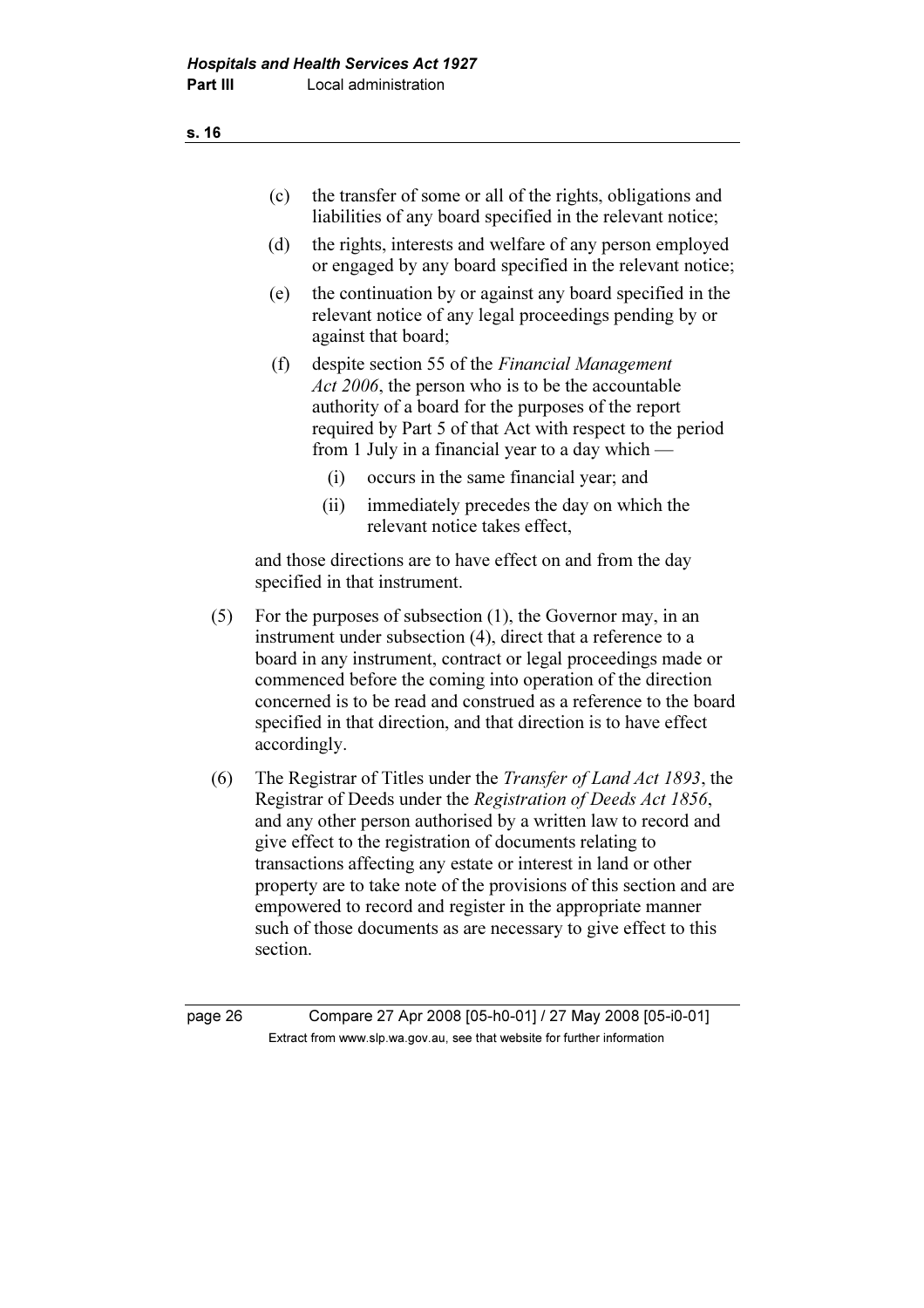- (7) Without limiting subsection (6), a statement in an instrument executed by a board that any estate or interest in land or other property has become vested in the board under a direction given under this section is evidence of that fact.
- (8) Part 5 of the Financial Management Act 2006 applies to a person specified in a direction given under subsection (4)(f) as the accountable authority of a board as if the period referred to in that subsection were a full financial year.
- (9) If the accountable authority of a former board is under a direction given under subsection (4)(f) required to report in respect of the former board for the purposes of Part 5 of the Financial Management Act 2006, the former board and its accountable authority as constituted and appointed, respectively, immediately before the relevant notice takes effect continue in existence for the purposes of giving effect to that direction and for that purpose only.
- (10) The boards affected by the relevant notice are to arrange between themselves for the provision of such clerical, accounting and other assistance as is reasonably required for giving effect to any direction given under this section and, if they fail to reach such an arrangement, the Minister may give such directions to those boards as are necessary for the provision of that assistance and effect shall be given to any such direction.

[Section 16 inserted by No. 103 of 1994 s. 8; amended by No. 31 of 1997 s. 34(2); No. 77 of 2006 s. 17.]

### 17. Powers of boards over lands vested in them

 (1) The board of any public hospital shall be deemed to have the powers of an institution within the meaning of the Public Institutions and Friendly Societies Lands Improvement Act 1892, and may exercise in respect of lands vested in it such powers as are thereby given to institutions: Provided that the portions of the Act requiring the concurrence of three-fourths of

Compare 27 Apr 2008 [05-h0-01] / 27 May 2008 [05-i0-01] page 27  $\mathbf{F}$  from which was the set that we besite for further information  $\mathbf{F}$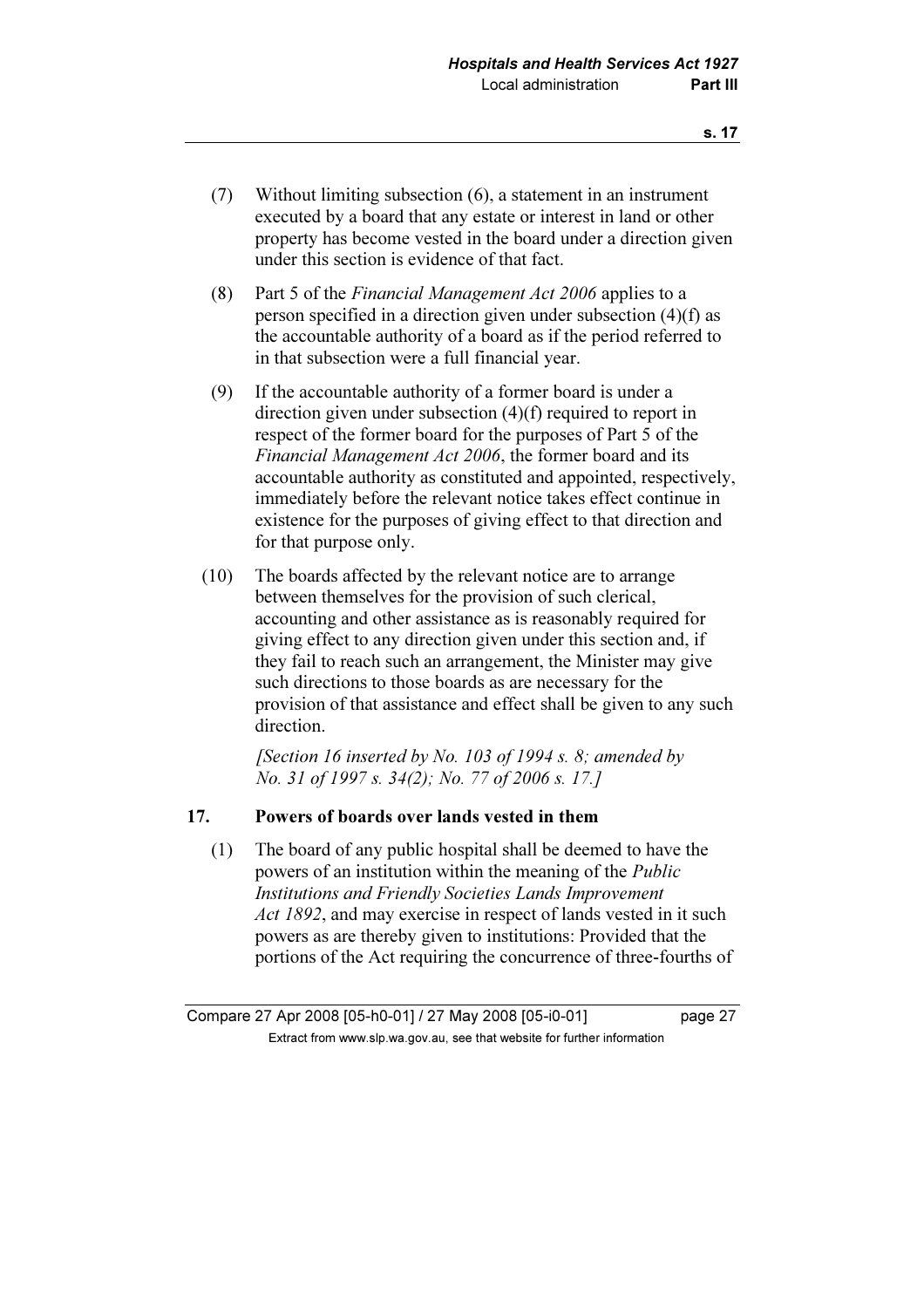#### s. 17A

the members of an institution shall for the purposes of this Act be deemed to be eliminated.

- (2) A board shall also, with the consent of the Governor, have power to sell, lease, or exchange any lands vested in it, and to pay or receive money by way of equality of exchange, and to acquire land and other property, and to borrow money on such security as the Governor thinks fit.
- (2a) In addition to the power to borrow conferred by subsection (2) a board may borrow money on such security as the Governor thinks fit for the purposes of the payment of the costs of the establishment and construction of the hospital managed and controlled by the board and for any buildings and equipment incidental thereto, notwithstanding when such costs arose.
- (3) The powers of selling, exchanging, mortgaging, or leasing lands which are conferred upon a board by this Act shall extend to land held in trust for any special purpose, notwithstanding the terms of the trust; but the proceeds of any such sale, and the land or money obtained by any such exchange, shall be subject to the like trusts, so far as may be, as the land so disposed of.
- (4) No power conferred by this section shall be exercised without the consent of the Governor.

[Section 17 amended by No. 16 of 1953 s. 2; No. 51 of 1955] s. 2; No. 10 of 1973 s. 2; No. 84 of 1982 s. 2; No. 74 of 2003 s. 146(2).]

### 17A. Payments guaranteed by State

- (1) The payment of all moneys payable by the Treasurer of the State under a guarantee given by him under the authority of this Act, is hereby guaranteed by the State.
- (2) All sums required by the Treasurer for fulfilling a guarantee so given, shall be charged to the Consolidated Account, which is hereby to the necessary extent appropriated accordingly.

page 28 Compare 27 Apr 2008 [05-h0-01] / 27 May 2008 [05-i0-01]  $\mathbf{F}$  from which was the set that we besite for further information  $\mathbf{F}$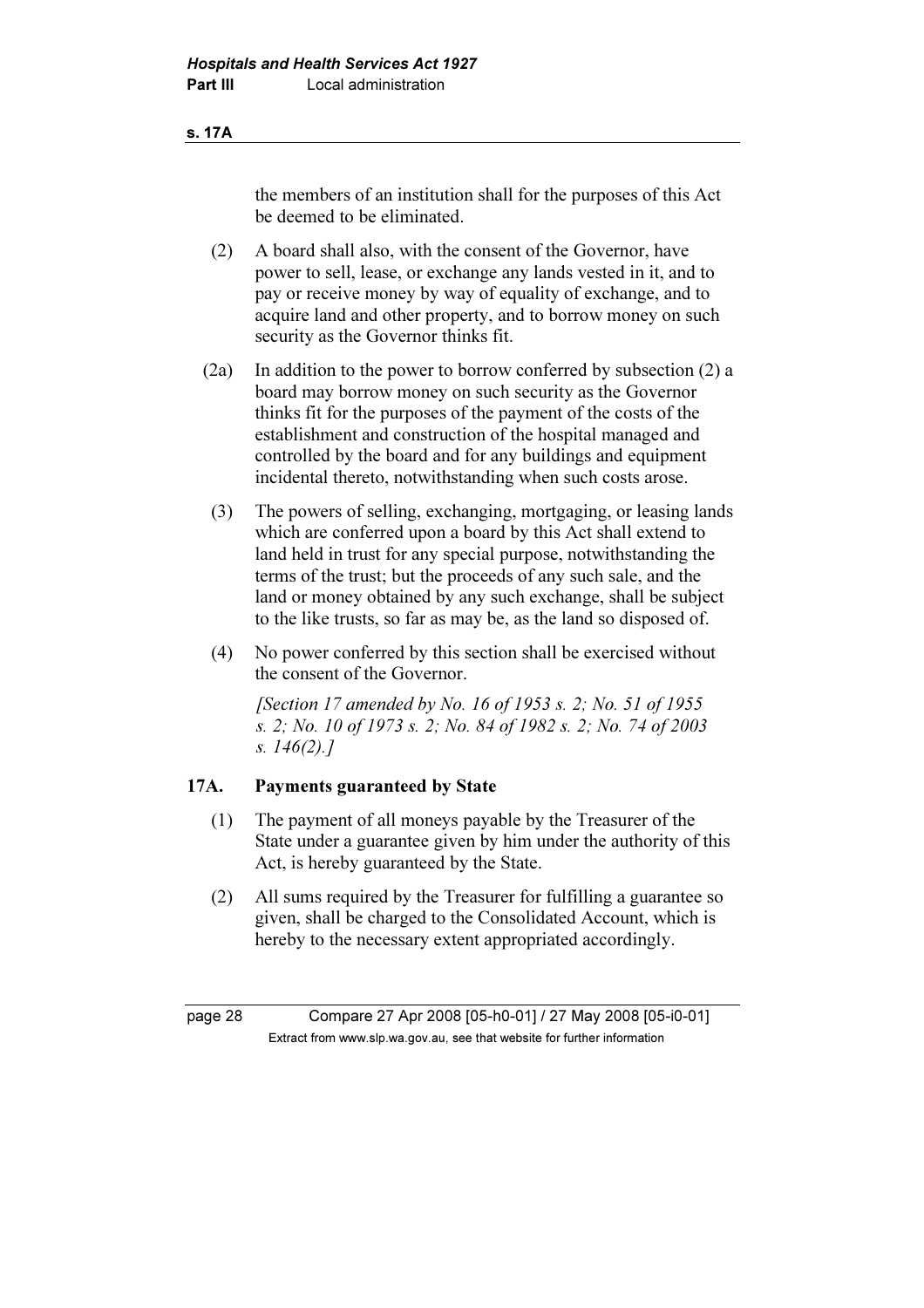- (3) Under the authority of this Act the Treasurer of the State may guarantee the repayment of any amount borrowed from time to time —
	- (a) by the board of a public hospital under the powers conferred by section 17; or
	- (b) by any religious or charitable organization for expenditure on a project in connection with a private, non-profit hospital or nursing home maintained or to be maintained by that organization, and which the Minister has certified to the Treasurer to be an approved borrowing for the purpose of this section.
- (4) A guarantee given under the authority of this Act may extend to the payment of interest on the amount borrowed and to such other charges in relation to the loan as the Treasurer may approve.

[Section 17A inserted by No. 16 of 1953 s. 3; amended by No. 10 of 1973 s. 3; No. 6 of 1993 s. 11; No. 49 of 1996 s. 64; No. 77 of 2006 s. 4.]

### 18. Functions of hospital boards

- $(1)$  A board
	- (a) is responsible for  $-$ 
		- (i) the control, management, and maintenance of the public hospital or hospitals for which it is or has been appointed;
		- (ii) providing health services under any agreement entered into by the Commonwealth with the State under the Commonwealth Act that relates to that hospital or those hospitals; and
		- (iii) providing any other health service approved by the Minister;
		- and

| Compare 27 Apr 2008 [05-h0-01] / 27 May 2008 [05-i0-01]                  | page 29 |
|--------------------------------------------------------------------------|---------|
| Extract from www.slp.wa.gov.au, see that website for further information |         |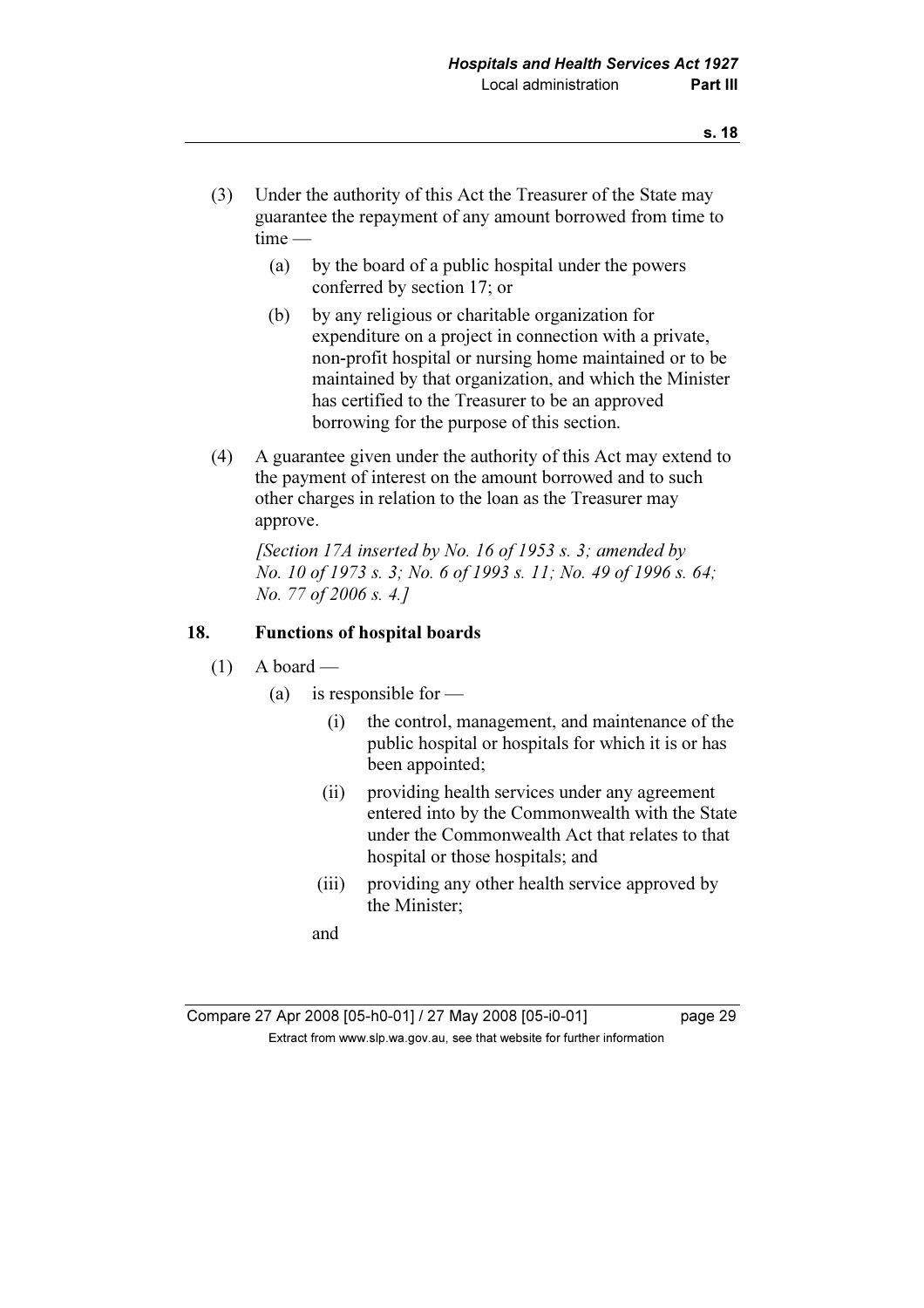(b) may perform or exercise such other duties, powers and functions for the purposes of this Act as may be prescribed.

- (1a) The board of a hospital may provide any facility in the hospital for the use of a practitioner for carrying out any hospital, medical or other service.
- (1b) The provision of any facility under subsection (1a) shall be on such terms and conditions, including the payment of charges, as are determined by the Minister from time to time.
	- (2) The Minister may, after consultation with a hospital board, give to it directions as to the exercise of its functions, but no such direction shall be given concerning the nature of the medical treatment to be provided in relation to a particular patient.
- (2a) Notwithstanding the State Trading Concerns Act 1916, the board of a public hospital, in addition to performing its functions, may either alone or in conjunction with any other person or body, with the prior approval of the Minister, provide services to the Minister, the Department or any other person or body upon such terms and conditions, including payment for those services, as that board thinks fit.
- (2b) In subsection (2a) "services" means services of the kind that the board in question provides for the purpose of performing its functions, and includes advice, the performance of work and the use of facilities.
- (3) A hospital board shall give effect to any directions given to it under this section.

[Section 18 amended by No. 33 of 1972 s. 20; No. 104 of 1975] s. 2; No. 43 of 1981 s. 3; No. 85 of 1983 s. 5; No. 73 of 1994 s. 4; No. 103 of 1994 s. 9; No. 17 of 1996 s. 7; No. 17 of 2002 s. 7; No. 74 of 2003 s. 67(2).]

[**18A.** Repealed by No. 61 of 2004 s. 13.]

page 30 Compare 27 Apr 2008 [05-h0-01] / 27 May 2008 [05-i0-01]  $\mathbf{F}$  from which was the set that we besite for further information  $\mathbf{F}$ 

s. 19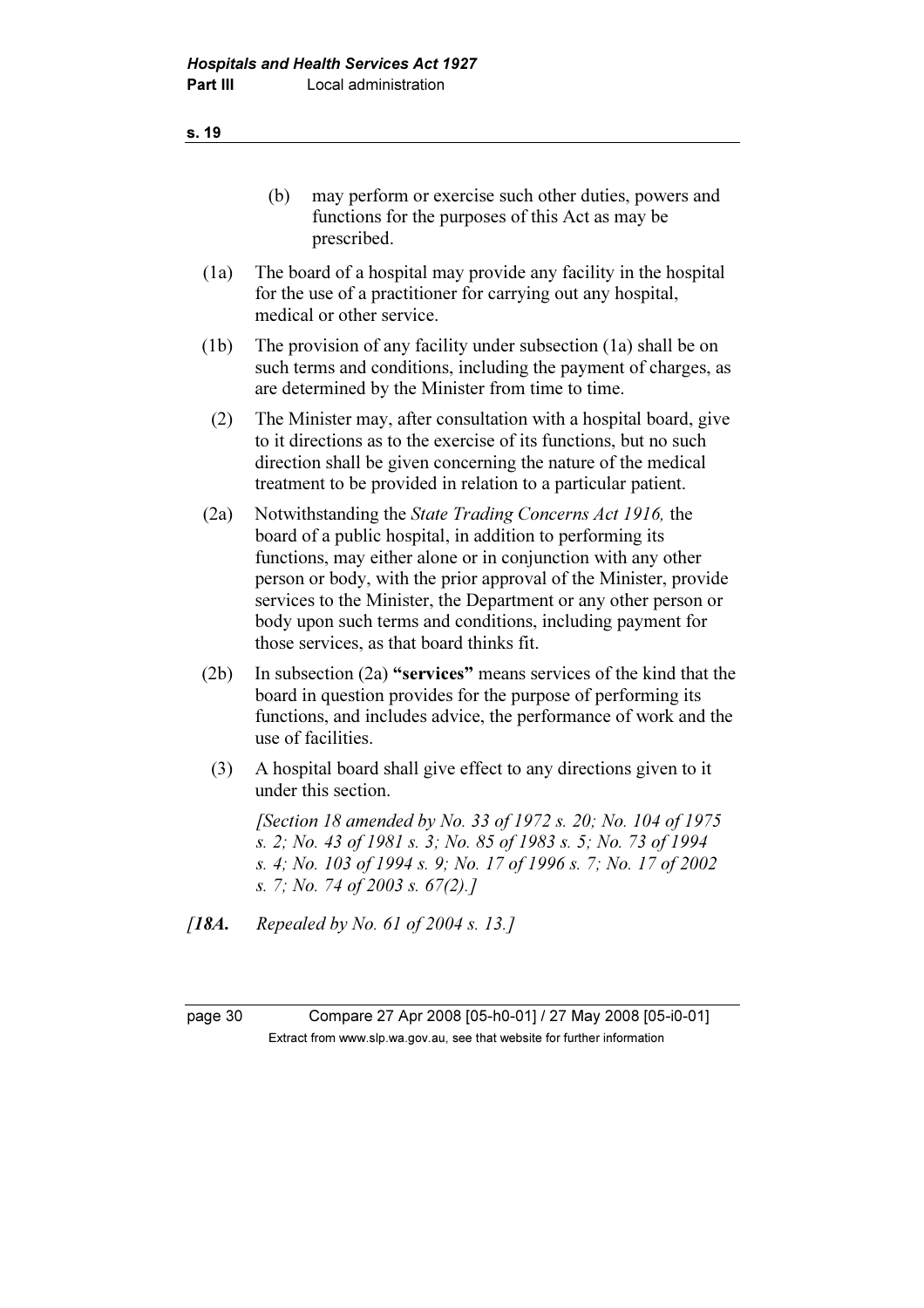#### 19. Board may appoint officers and servants

- (1) A board may, for the purpose of the performance of its functions —
	- (a) employ or engage employees and other persons; and
	- (b) engage persons, whether or not natural persons, to perform functions on its behalf.
- (1a) Where under subsection (1)(b) a board engages a person to perform on its behalf in respect of a hospital the functions described in section 18(1) and the board is an SES organization or a non-SES organization under the Public Sector Management Act 1994 the board —
	- (a) is not required to appoint a chief executive officer under section 44 of that Act or to have a chief employee as mentioned in that Act; and
	- (b) without limiting subsection (1)(b), may engage the person, notwithstanding that the person is a body corporate, to perform functions under any written law of such a chief executive officer or chief employee, as the case may require, as if the person were the holder of that office.
- (2) A board may also from time to time employ or engage such medical officers and district nurses as it thinks fit for the purpose of attending sick persons elsewhere than in a public hospital; provided the circumstances of such persons are such as to bring them within the provisions of the first paragraph of section 31.
- (3) Persons so employed or engaged may be remunerated out of the revenues of the board.
- (4) A person who is entrusted or is intended to be entrusted with moneys shall not enter on his duties under this section until and unless he shall have given adequate security for the faithful discharge of his duties, and it shall be the duty of such person to keep and maintain such security in full force and effect.

Compare 27 Apr 2008 [05-h0-01] / 27 May 2008 [05-i0-01] page 31  $\mathbf{F}$  from which was the set that we besite for further information  $\mathbf{F}$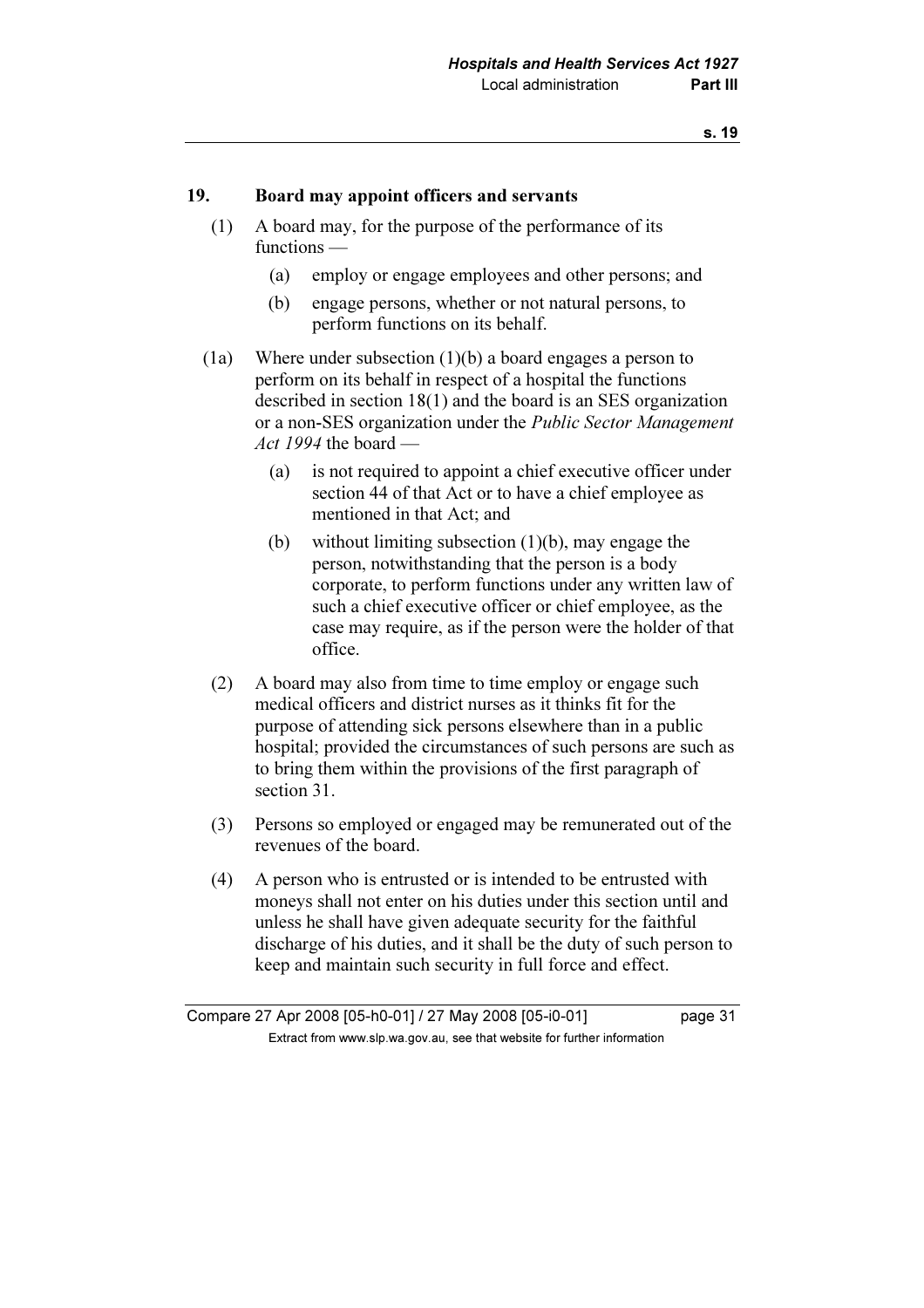## (5) Notwithstanding anything in this section, to the extent that there is in the case of a person who is employed or engaged under subsection (1)(a) and who is a member of the Senior Executive Service (within the meaning of the Public Sector Management Act 1994) an inconsistency between this Act and that Act, that Act shall prevail.

 [Section 19 amended by No. 113 of 1987 s. 32; No. 17 of 1996 s. 8.]

## 20. Boards may appoint collectors of voluntary contributions

 A board may authorise any person to collect voluntary contributions and donations from the public for the purpose of the maintenance of the public hospital under its control, or for any other special purpose within the powers of the board, or for the general purposes of the administration of this Act by the board.

## 21. Expenditure by boards of moneys under their control

- (1) A board may apply any moneys in its hands in such proportions and in such manner as it thinks fit for any of the purposes following: —
	- (a) The maintenance of the public hospital under its control.
	- (aa) The payment in accordance with the regulations of expenses incurred by the board in connection with the nomination of any person for appointment to the board.
	- (b) The equipment of buildings to be used as such a public hospital.
	- (c) Repairing, altering, or adding to any buildings used for the purposes of such a public hospital; provided that expenditure exceeding the amount specified in guidelines issued by the Minister on any alteration or addition shall first receive the approval of the Minister.
	- (d) The provision or subsidising of ambulances or other facilities for the transport of the sick or injured.

page 32 Compare 27 Apr 2008 [05-h0-01] / 27 May 2008 [05-i0-01]  $\mathbf{F}$  from which was the set that we besite for further information  $\mathbf{F}$ 

#### s. 20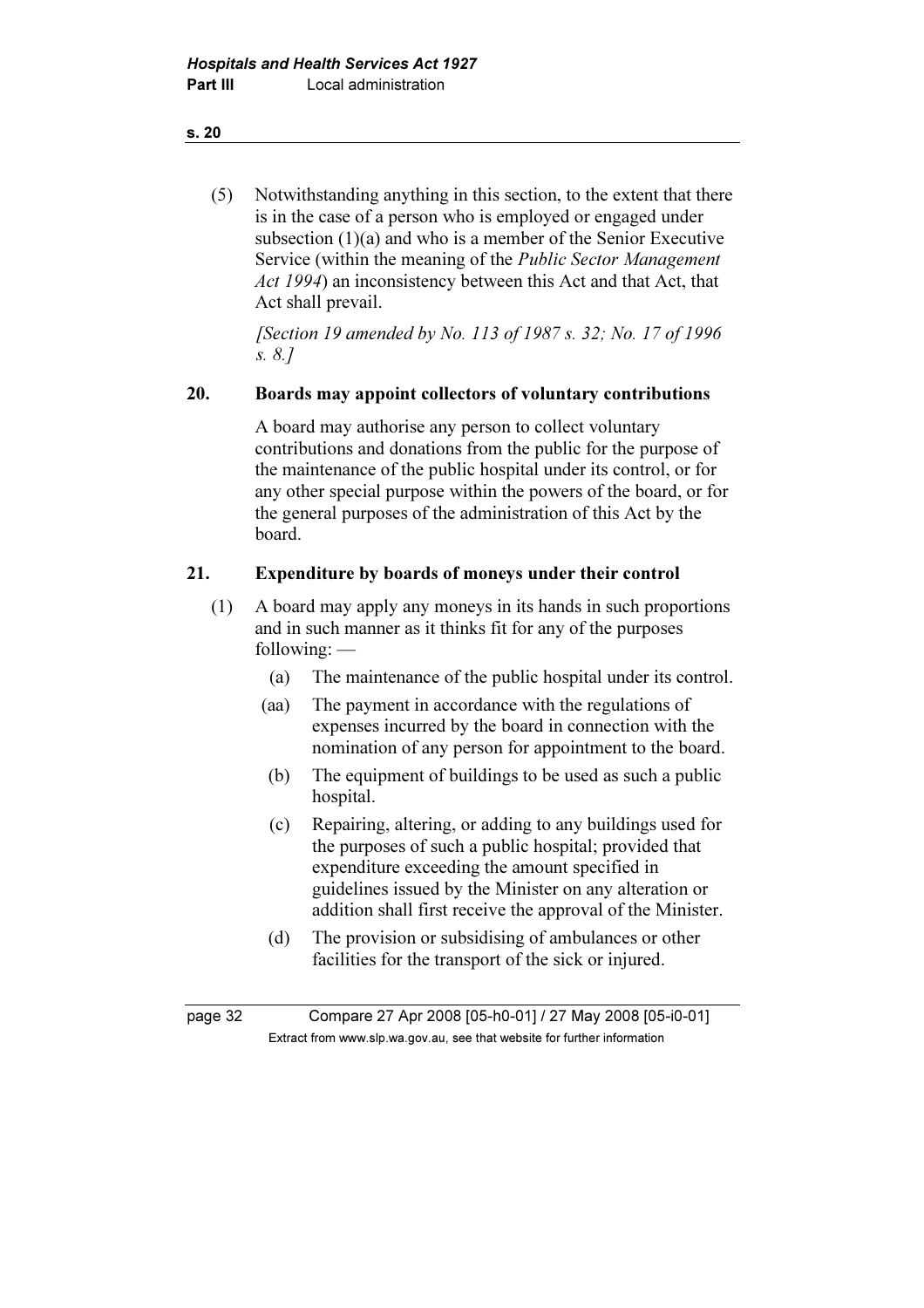- (e) The provision of hospital services and health services.
- (f) Making such provision as is deemed requisite for the isolation of persons suffering from any infectious disease, or who have been in contact with persons so suffering.
- (g) The on-lending to the Minister or any person or organization of moneys borrowed in accordance with the provisions of section 17 where those moneys are required to finance a service which, in the opinion of the Minister, can more effectively or economically be provided to the hospital by the Minister or that person or organization rather than by the board.
- (2) A board shall apply any moneys borrowed pursuant to section 17(2a) for the purposes referred to therein.

[Section 21 amended by No. 113 of 1965 s. 8; No. 33 of 1972] s. 21; No. 64 of 1980 s. 4; No. 84 of 1982 s. 3; No. 103 of 1994 s. 10.]

### 22. Boards may make by-laws in respect of institutions

- (1) A board, in respect of any public hospital under its control, may from time to time make by-laws, not inconsistent with this Act, as to any of the following matters: —
	- (a) Subject to section 31, regulating the admission or discharge of patients and other persons entitled to the benefits of the public hospital.
	- (b) Maintaining order, discipline, decency, and cleanliness among the inmates of the public hospital.
	- (c) Prescribing the duties of the officers, nurses, attendants, and servants of the board.
	- (d) Preventing trespass upon the premises of the public hospital or the ground attached or belonging thereto.
	- (da) Regulating or prohibiting the driving, use, standing or parking of vehicles on the ground attached to the public

Compare 27 Apr 2008 [05-h0-01] / 27 May 2008 [05-i0-01] page 33  $\mathbf{F}$  from which was the set that we besite for further information  $\mathbf{F}$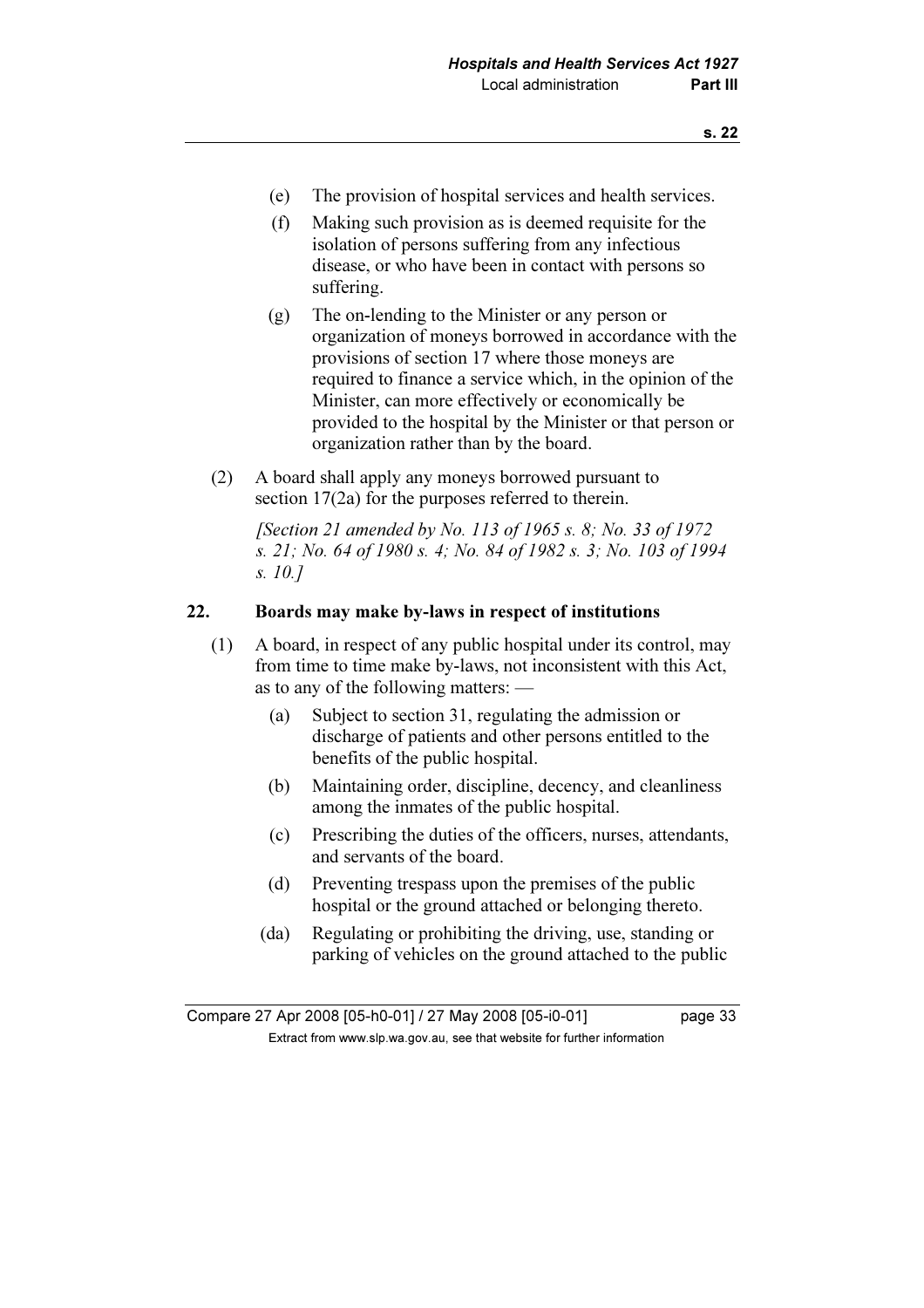|       | hospital or belonging to the board and regulating the<br>control, supervision and management of parking or<br>standing areas on that ground and in particular -                                                                                                        |
|-------|------------------------------------------------------------------------------------------------------------------------------------------------------------------------------------------------------------------------------------------------------------------------|
| (i)   | prescribing charges payable to the board by a<br>person using, or in respect of a vehicle<br>occupying, a parking or standing area and<br>exempting any person or vehicle or class of<br>person or class of vehicle from paying all or any<br>of those charges;        |
| (ii)  | prescribing conditions under which and the<br>period or periods of time during which a parking<br>or standing area may be used or occupied;                                                                                                                            |
| (iii) | providing for the protection of parking and<br>standing areas and all equipment pertaining to<br>them against misuse, damage, interference or<br>attempted interference by any person;                                                                                 |
| (iv)  | regulating the parking and standing of vehicles in<br>any parking or standing area and prohibiting any<br>person from parking or standing any vehicle in a<br>parking area or standing area otherwise than in<br>accordance with by-laws made under this<br>paragraph; |
| (v)   | providing for the display, erection or marking of<br>signs for the purposes of by-laws made under<br>this paragraph;                                                                                                                                                   |
| (vi)  | exempting any person or vehicle or class of<br>person or class of vehicle from complying with<br>any by-law made under this paragraph<br>prohibiting or restricting the parking or standing<br>of vehicles generally or otherwise;                                     |
| (vii) | prescribing the method and means by which any<br>charges or modified penalties prescribed by any<br>by-law made under this paragraph may or shall<br>be paid and collected or recovered;                                                                               |

page 34 Compare 27 Apr 2008 [05-h0-01] / 27 May 2008 [05-i0-01] Extract from www.slp.wa.gov.au, see that website for further information

s. 22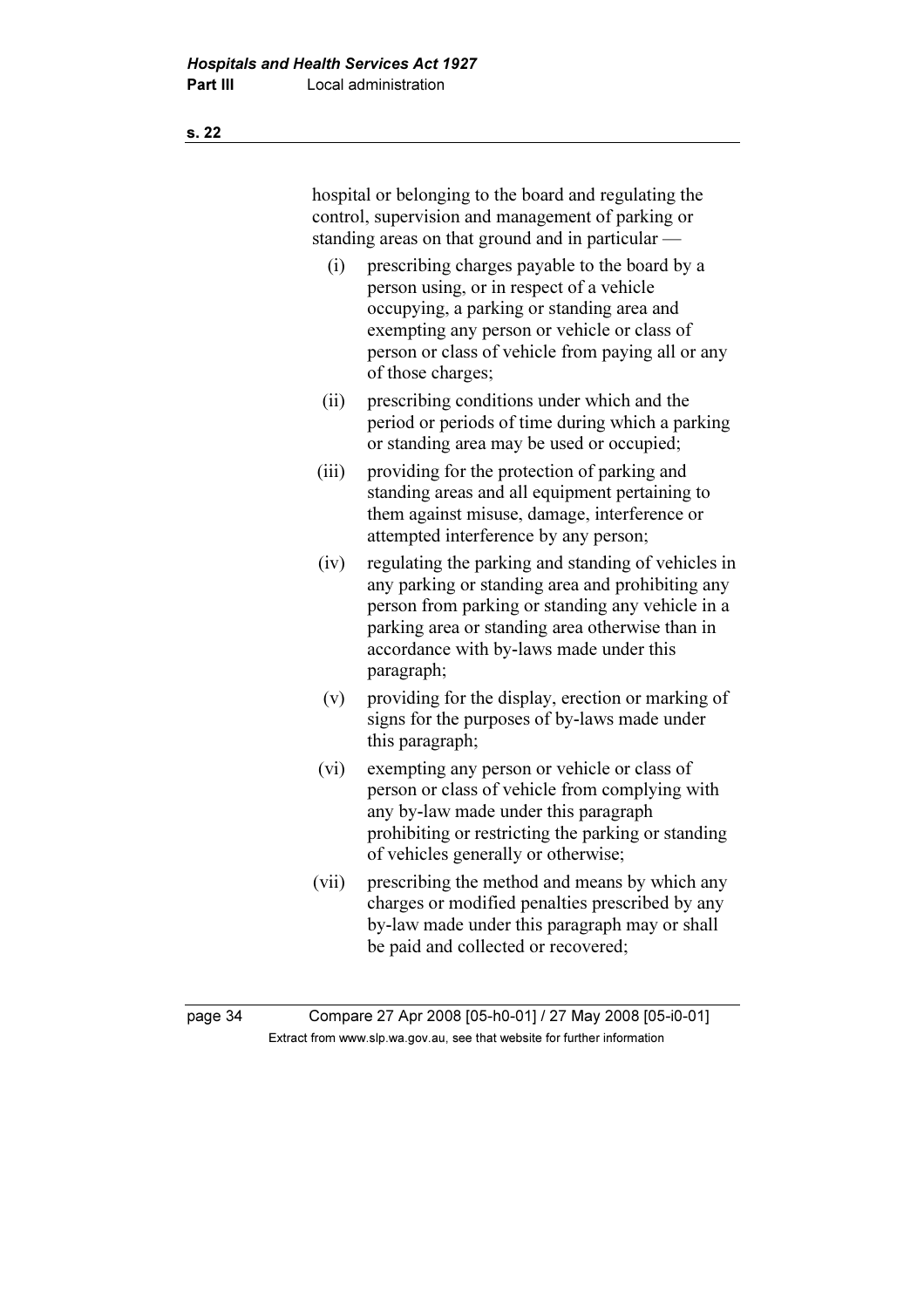- (viii) prescribing the circumstances under which an officer or servant of the board may remove a vehicle or cause it to be removed from a parking or standing area or from any other area within that ground to a specified place, prescribing his further powers in relation thereto, prescribing the scale of charges to be paid to the board to recover the vehicle from that place, and authorising the board to hold the vehicle until the prescribed charges are paid to the board;
	- (ix) prescribing, in respect of an alleged offence against any by-law made under this paragraph, the circumstances under which the owner of a vehicle is deemed to be the driver or person in charge of the vehicle at the time of that alleged offence;
	- (x) prescribing the period of time within which a person, after being served with notice of an offence alleged to have been committed by him against any by-law made under this paragraph, may or shall pay to the board the modified penalty prescribed for that offence, and the period within which a modified penalty is payable after receipt of notice;
	- (xi) prescribing the method of notifying a person alleged to have committed an offence against any by-law made under this paragraph of that alleged offence and how it may or shall be dealt with and prohibiting the removal by any person other than the driver of a vehicle in respect of which an offence against such a by-law is alleged to have been committed of any notice relating to that offence affixed to the vehicle or left in or on the vehicle by an officer or servant of the board;
- (xii) prescribing a modified penalty not exceeding \$50 payable to the board by a person or one of a class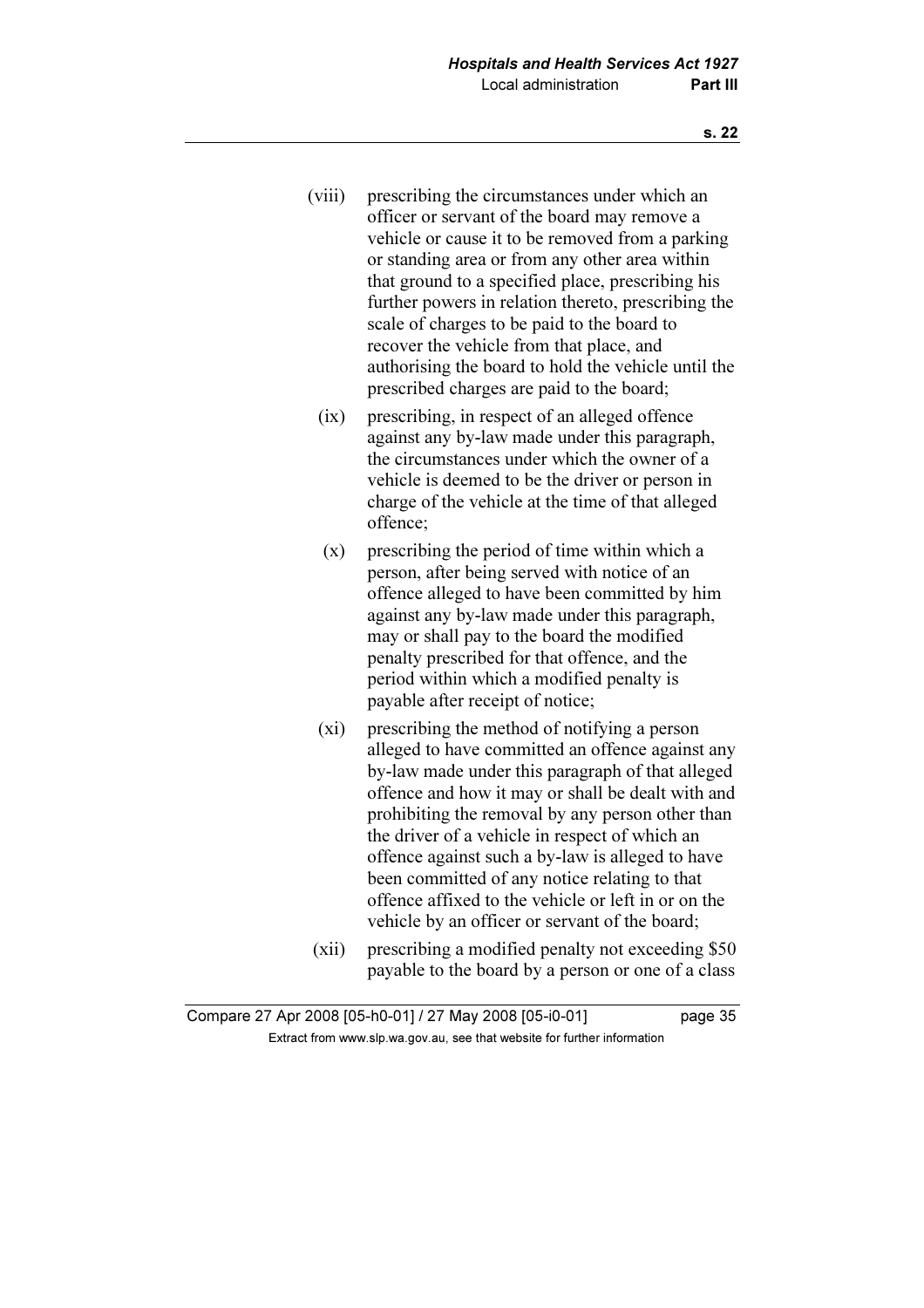of persons who does not contest an allegation that he committed a specified offence against a by-law made under this paragraph and providing that the due payment of a modified penalty is a defence to a charge of the offence in respect of which that modified penalty was paid. (e) Prohibiting the introduction of any specified articles into the public hospital. (f) Regulating the provision of hospital service by the public hospital to patients or other persons not being inmates of the public hospital. (g) Prescribing in what circumstances fees other than fees specified in accordance with the provisions of section 37, shall be chargeable for the provision of hospital service in, by or on behalf of any public hospital under the control of the board. (ga) Prescribing that fees prescribed under paragraph (g) shall be chargeable in accordance with a scale to be determined from time to time by the board. (h) Generally making provision for all matters affecting the management, care, control, and superintendence of the public hospital and the fulfilment of the purposes thereof. (i) Providing for a breach of any such by-law a fine not exceeding \$50. (1a) In paragraph (da) of subsection  $(1)$  — "officer or servant of the board" in subparagraphs (viii) and (xi) includes a person engaged under section 19(1) and an employee of a person engaged under section 19(1)(b); "specified" means specified in by-laws made under that paragraph.

page 36 Compare 27 Apr 2008 [05-h0-01] / 27 May 2008 [05-i0-01]  $\mathbf{F}$  from which was the set that we besite for further information  $\mathbf{F}$ 

s. 22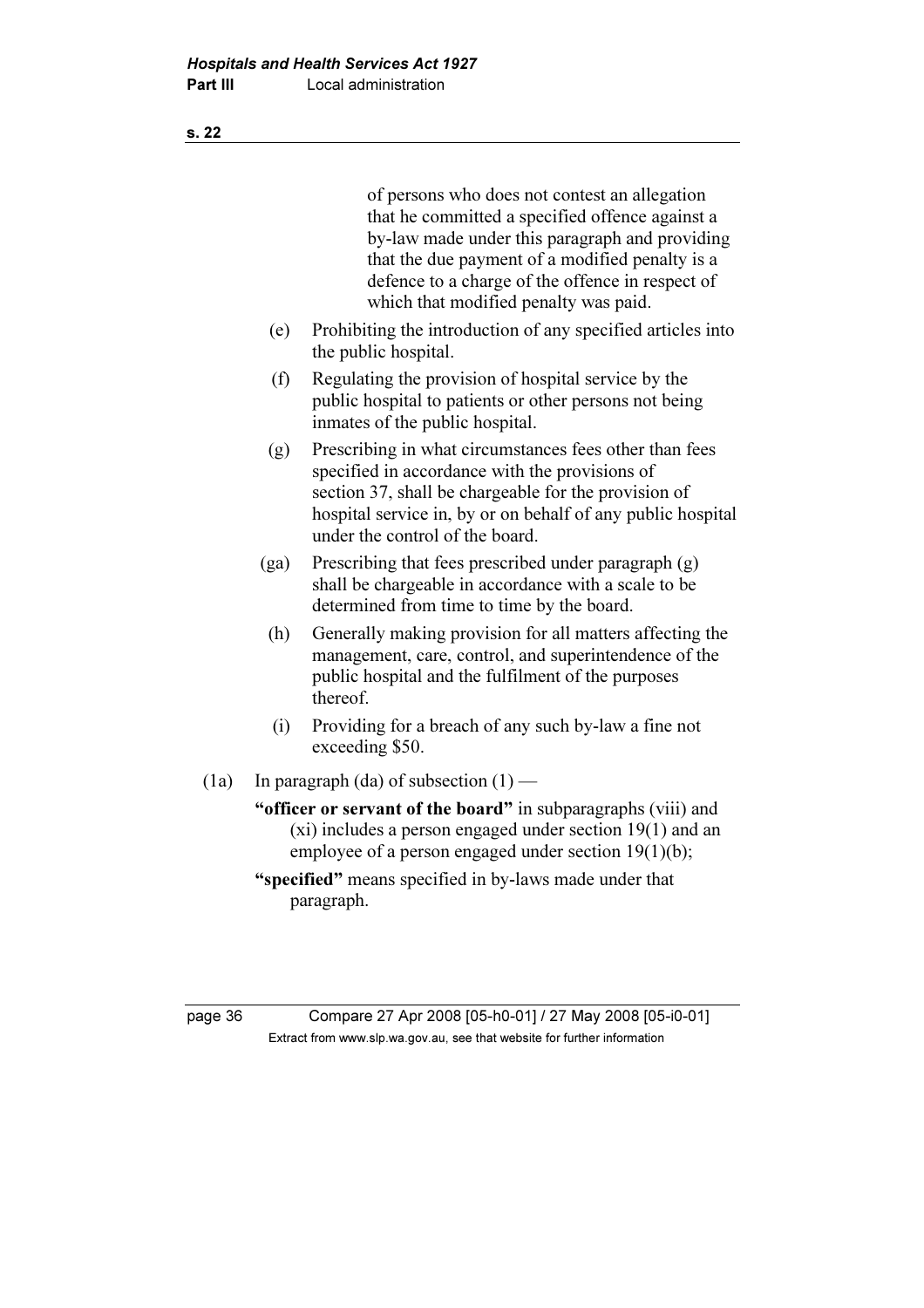- (2) Subject to any by-laws made under subsection (1)(da), every fine referred to in subsection (1)(i) shall be recoverable on summary conviction.
- (3) All by-laws, rules, or regulations in force with respect to any public hospital at the commencement of this Act shall, so far as they are consistent with this Act, remain in force with respect to that public hospital, and may be revoked, varied, proved, and enforced in the same manner as if they had been made by the board controlling the particular hospital.
- (4) In case there is any conflict between a by-law made under this section and a regulation made by the Governor, the latter shall prevail and the former shall, to the extent of the inconsistency, be invalid.
- (5) A board may, of its own motion, by resolution adopt the whole or any portion of any model by-law published for the guidance of boards under the provisions of section 37.
- (6) A resolution made pursuant to subsection (5) shall be published in the Gazette and thereupon shall operate with the same legal effect for all purposes as if the by-laws or portion so adopted had been passed by the board and duly brought into effect as provided in this Act.

[Section 22 amended by No. 33 of 1972 s. 22; No. 85 of 1983] s. 6; No. 103 of 1994 s. 11; No. 17 of 1996 s. 9.]

### 23. Medical funds

- (1) A board may itself establish and manage a medical fund the object of which shall be to secure for its subscribers medical attendance, hospital treatment, or other similar benefits; and may by by-laws provide for the regulation and control of such fund.
- (2) Such by-laws shall provide, *inter alia*, for
	- (a) the rates of subscription of such fund, and the benefits to be received by subscribers;

Compare 27 Apr 2008 [05-h0-01] / 27 May 2008 [05-i0-01] page 37  $\mathbf{F}$  from which was the set that we besite for further information  $\mathbf{F}$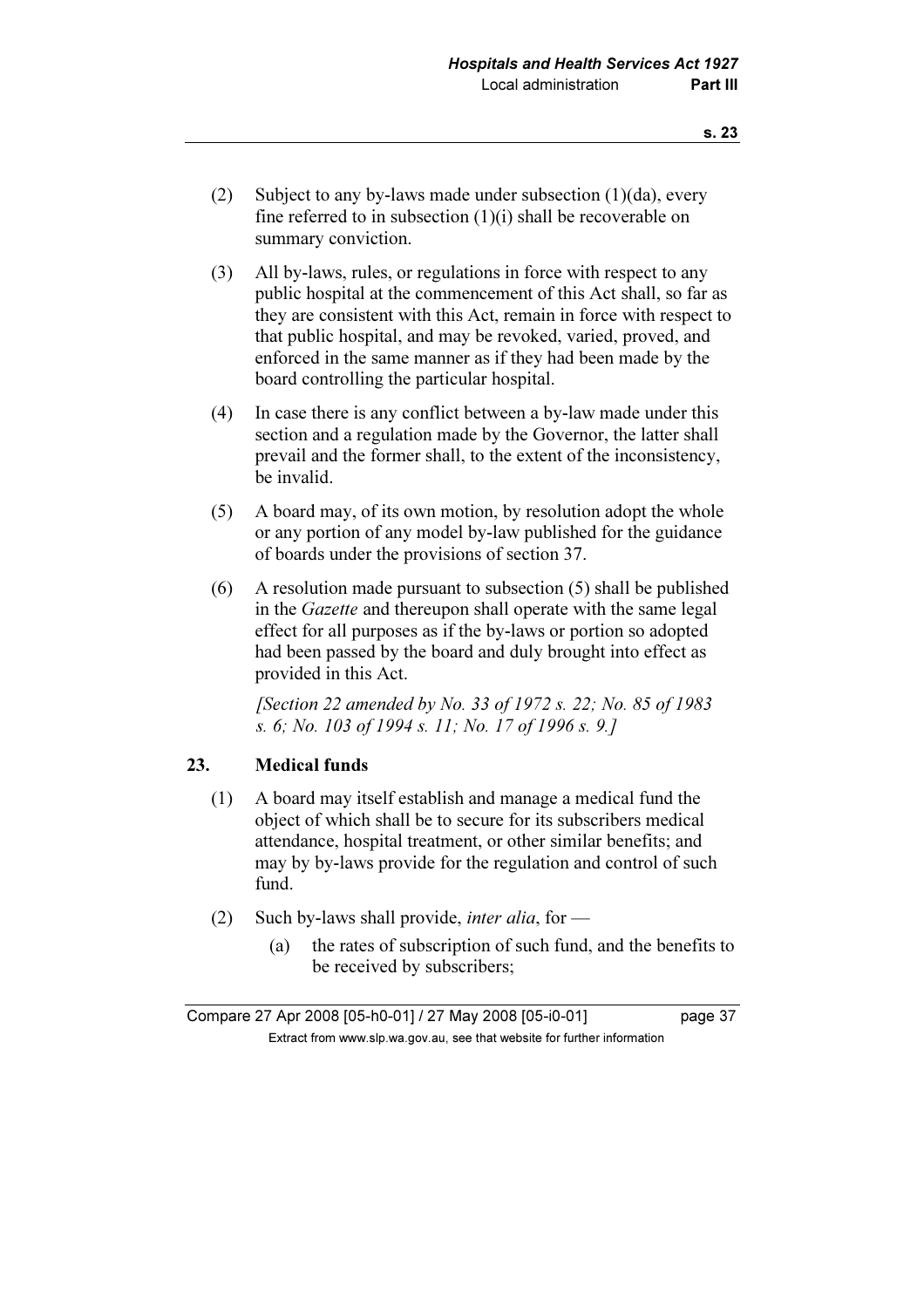s. 24

 (b) the administration of such fund, and the keeping of proper accounts thereof, and the provision by any person handling any moneys of such guarantee of fidelity as the board may decide or the Department may require.

### 24. Application of Financial Management Act 2006 and Auditor General Act 2006

- (1) The provisions of the Financial Management Act 2006 and the Auditor General Act 2006 regulating the financial administration, audit and reporting of statutory authorities apply to and in respect of every board and its operations.
- (2) The accounts caused to be kept by a board in accordance with the Financial Management Act 2006 shall, at all reasonable times, be open to the inspection of any member of the board.
- (3) Notwithstanding the Financial Management Act 2006, the Minister may, to the extent and in the manner provided by the Treasurer's Instructions, consolidate all or some of the annual reports that he is required to make under that Act in respect of public hospitals of which the Minister is deemed to be the board.

[Section 24 inserted by No. 98 of 1985 s. 3; amended by No. 77 of 2006 s. 17.]

## 25. Local visiting and advisory committees

- (1) In respect of any public hospital controlled by the Minister, the Governor may appoint a visiting and advisory committee.
- (2) Any such committee may
	- (a) visit and inspect the hospital premises;
	- (b) solicit and receive donations and subscriptions, and expend the same on the welfare and comfort of the patients and staff, and any other object of benefit to the hospital;
	- (c) submit reports and recommendations to the Department.

page 38 Compare 27 Apr 2008 [05-h0-01] / 27 May 2008 [05-i0-01]  $\mathbf{F}$  from which was the set that we besite for further information  $\mathbf{F}$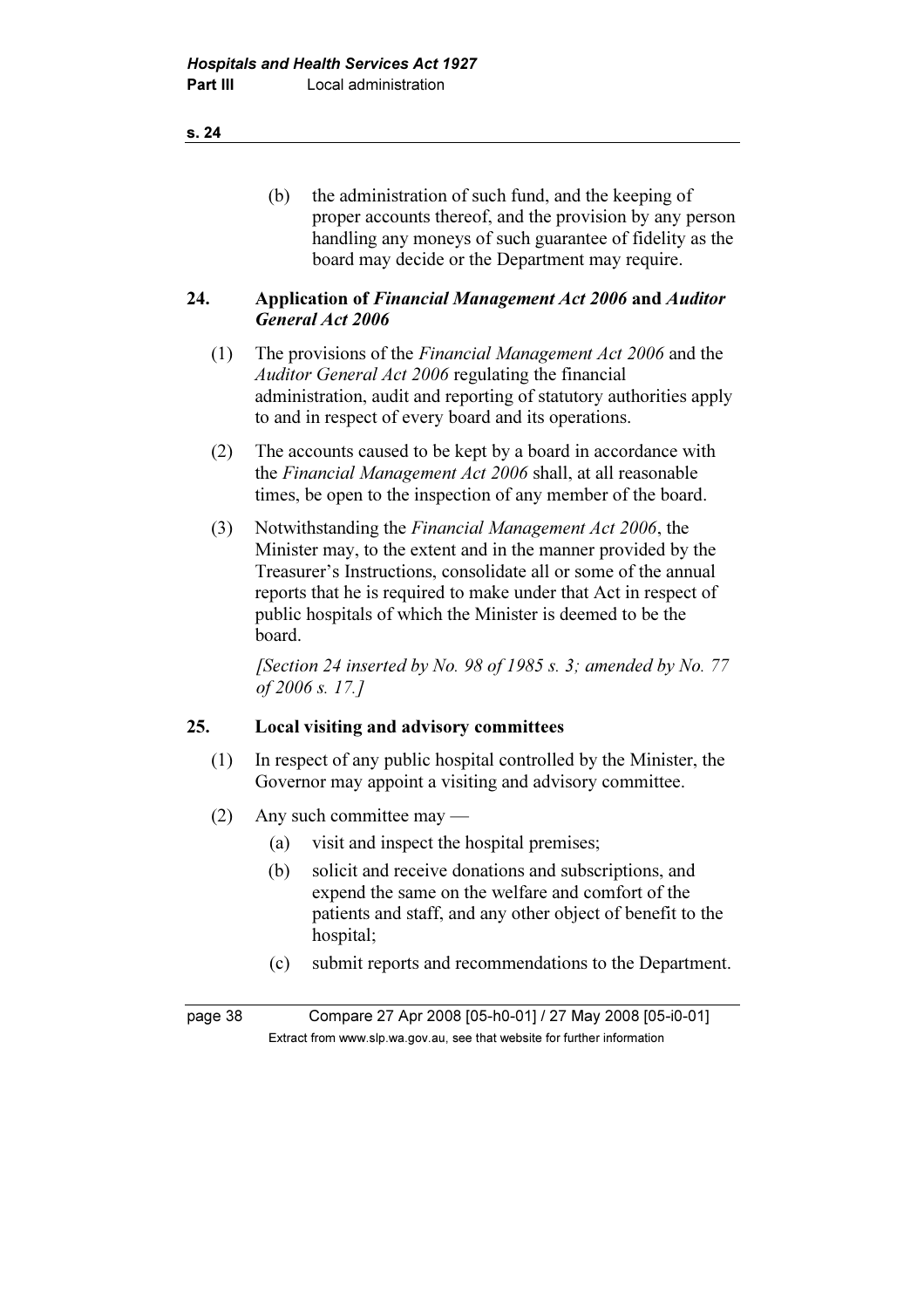(3) Every such committee shall submit a report to the Department as soon as possible after the close of the financial year, together with a statement in the prescribed form of any moneys received and expended during the year.

## 26. Accounts

- $(1)$  repealed]
- (2) A separate account shall be kept of every trust fund or trust property under the control of the board.

 [Section 26 amended by No. 33 of 1972 s. 23; No. 98 of 1985 s. 3.]

Compare 27 Apr 2008 [05-h0-01] / 27 May 2008 [05-i0-01] page 39 Extract from www.slp.wa.gov.au, see that website for further information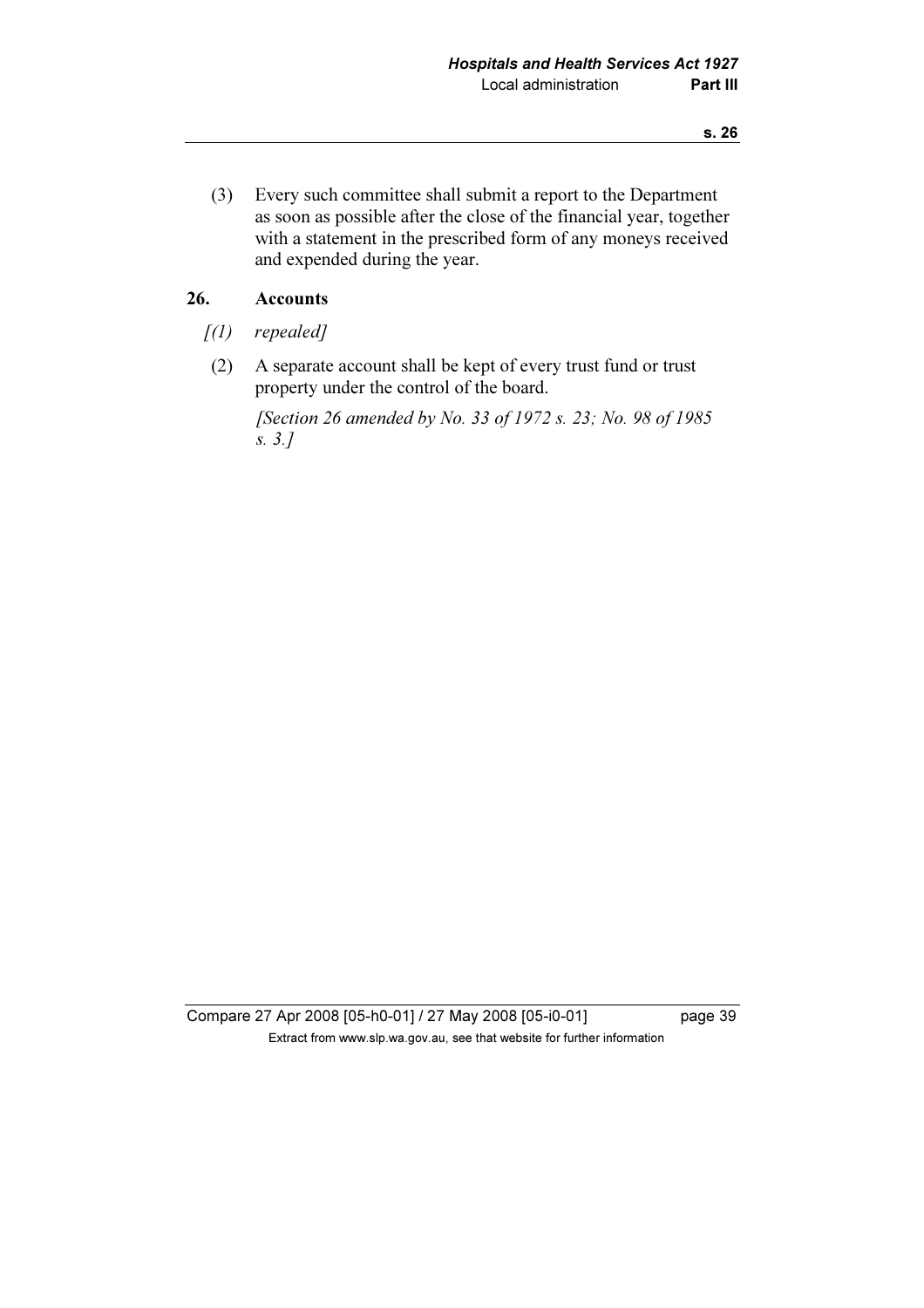s. 26A

# Part IIIA — Private hospitals

[Heading inserted by No. 53 of 1985 s. 22.]

### 26A. Interpretation

In this Part —

"body corporate" includes any association of persons whether incorporated or not but does not include a partnership;

"licence" means a licence issued under this Part.

[Section 26A inserted by No. 53 of 1985 s. 22.]

### 26B. Licence to conduct a private hospital

- (1) Any natural person or body corporate who or which desires to conduct a private hospital may apply and obtain a licence to conduct a private hospital.
- (2) Subject to this Act, a person not being a member of a firm or a body corporate who desires to obtain a licence to conduct a private hospital shall satisfy the CEO —
	- (a) that he or she has attained the age of 18 years;
	- (b) that he or she is a person of good character and repute and a fit and proper person to conduct a private hospital;
	- (c) that he or she has sufficient material and financial resources available to him or her to comply with the requirements of this Act; and
	- (d) that he or she understands fully the duties and obligations imposed on him or her in relation to the conduct of a private hospital under this Act and otherwise.
- (3) Subject to this Act, 2 or more persons constituting a firm who desire to obtain a licence to conduct a private hospital shall satisfy the CEO —
	- (a) that all the natural persons by whom the firm is constituted and all of the persons concerned in the

page 40 Compare 27 Apr 2008 [05-h0-01] / 27 May 2008 [05-i0-01]  $\mathbf{F}$  from which was the set that we besite for further information  $\mathbf{F}$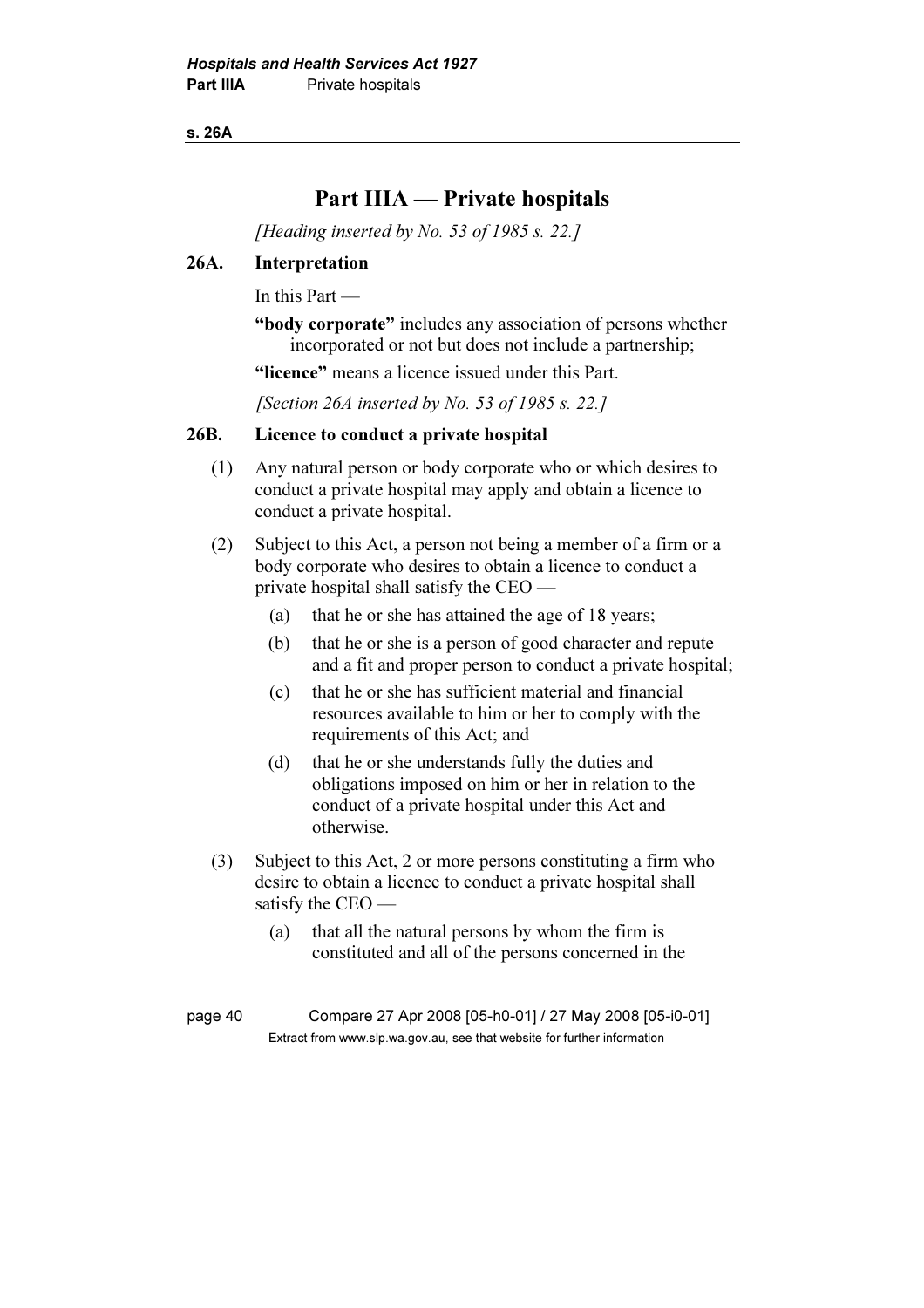management or conduct of any body corporate by which the firm is constituted are persons of good character and repute and are persons fit to be concerned in the management or control of the private hospital;

- (b) that the persons by whom or by which the firm is constituted have sufficient material and financial resources available to them to enable them to comply with the requirements of this Act;
- (c) that at least one of the natural persons referred to in paragraph (a) understands fully the duties and obligations imposed in relation to the conduct of a private hospital under this Act and otherwise.
- (4) Subject to this Act, a body corporate that desires to obtain a licence to conduct a private hospital shall satisfy the CEO —
	- (a) that all the natural persons concerned in the management or conduct of the applicant are persons of good character and repute and are persons fit to be concerned in the management or control of a private hospital;
	- (b) that the applicant has sufficient material and financial resources available to it to enable it to comply with the provisions of this Act; and
	- (c) that at least one of the persons referred to in paragraph (a) understands fully the duties and obligations imposed in relation to the conduct and management of a private hospital under this Act and otherwise.

[Section 26B inserted by No. 53 of 1985 s. 22; amended by No. 28 of 2006 s. 264.]

## 26C. Premises to be approved

 The CEO shall not grant a licence to conduct a private hospital unless he is satisfied —

 (a) that the proposed premises are suitable to be approved as a private hospital; and

Compare 27 Apr 2008 [05-h0-01] / 27 May 2008 [05-i0-01] page 41  $\mathbf{F}$  from which was the set that we besite for further information  $\mathbf{F}$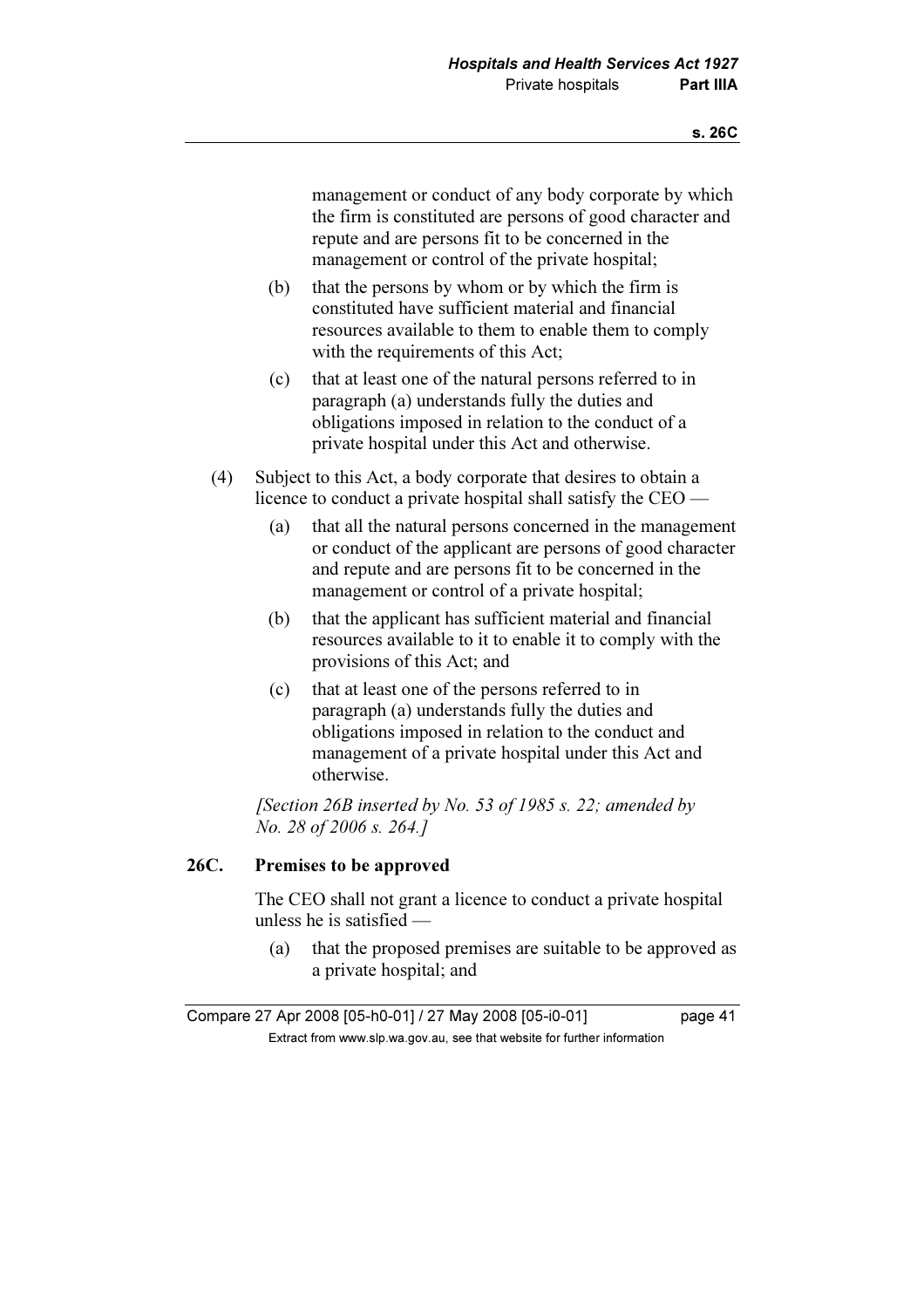#### s. 26D

 (b) that arrangements for the management, equipment and staffing of the private hospital are satisfactory.

[Section 26C inserted by No. 53 of 1985 s. 22; amended by No. 28 of 2006 s. 264.]

### 26D. Grant of a licence

- (1) Where the CEO is satisfied that an applicant complies with the requirements of section 26B and the premises at which the applicant proposes to conduct the private hospital are satisfactory for that purpose and that the arrangements for the management, equipment and staffing of the private hospital are satisfactory he may grant a licence to the applicant.
- (2) The CEO may impose such terms and conditions as he thinks fit in relation to any licence granted under this section.
- (3) Without limiting the generality of subsection (2) conditions imposed in relation to a private hospital may specify —
	- (a) the maximum number of patients that may be treated at any one time at the private hospital and kinds or classes of patients that may be treated at the private hospital; and
	- (b) the number and the categories of nursing and other staff, the kinds of nursing and other care that shall be provided or available at the private hospital and the periods and times at which they shall be provided or available.
- (4) Subject to subsection (5), the granting of a licence and the terms and conditions imposed in relation thereto under this section shall, subject to subsection (6), be in the discretion of the CEO.
- (5) When an application for a licence
	- (a) is in respect of premises that are not approved as premises for a hospital under this Part the CEO shall notify the applicant of his decision within 3 months of the day that the application for the licence is lodged at the office of the CEO;

page 42 Compare 27 Apr 2008 [05-h0-01] / 27 May 2008 [05-i0-01]  $\mathbf{F}$  from which was the set that we besite for further information  $\mathbf{F}$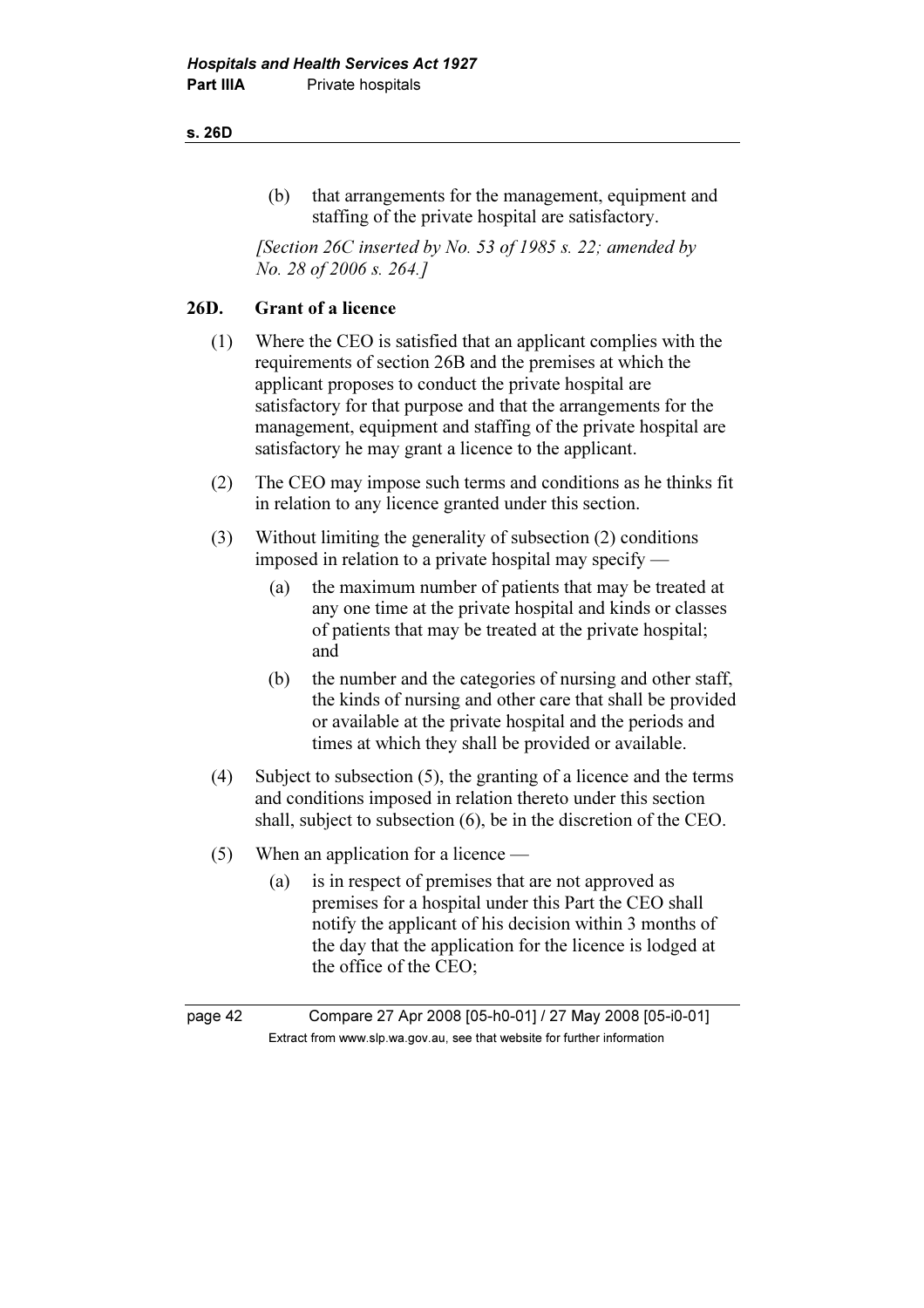- (b) is in respect of premises that are approved premises for a hospital under this Part the CEO shall notify the applicant of his decision within 30 days of the day that the application for the licence is lodged at the office of the CEO.
- (6) A person who is aggrieved by a decision of the CEO refusing to grant a licence may within 30 days of that decision appeal to the Minister.
- (7) The CEO may revoke or vary any terms or conditions or both that apply in relation to any licence issued under this Part.

[Section 26D inserted by No. 53 of 1985 s. 22; amended by No. 28 of 2006 s. 264.]

### 26DA. Endorsement of licence to allow admission etc. under Mental Health Act 1996

 (1) A person shall not conduct or manage a private hospital in which any person is detained for the treatment of mental illness unless the licence for that hospital is endorsed under this section.

Penalty: \$5 000.

- (2) A licence may be endorsed by the CEO to allow persons to be received and admitted to the hospital under the Mental Health Act 1996 and to be detained as involuntary patients under that Act.
- (3) An application may be made to the CEO for an endorsement under this section —
	- (a) on the application for a licence; or
	- (b) on an application under regulations referred to in subsection (5).
- (4) The CEO may make an endorsement under this section subject to any condition or restriction.

Compare 27 Apr 2008 [05-h0-01] / 27 May 2008 [05-i0-01] page 43  $\mathbf{F}$  from which was the set that we besite for further information  $\mathbf{F}$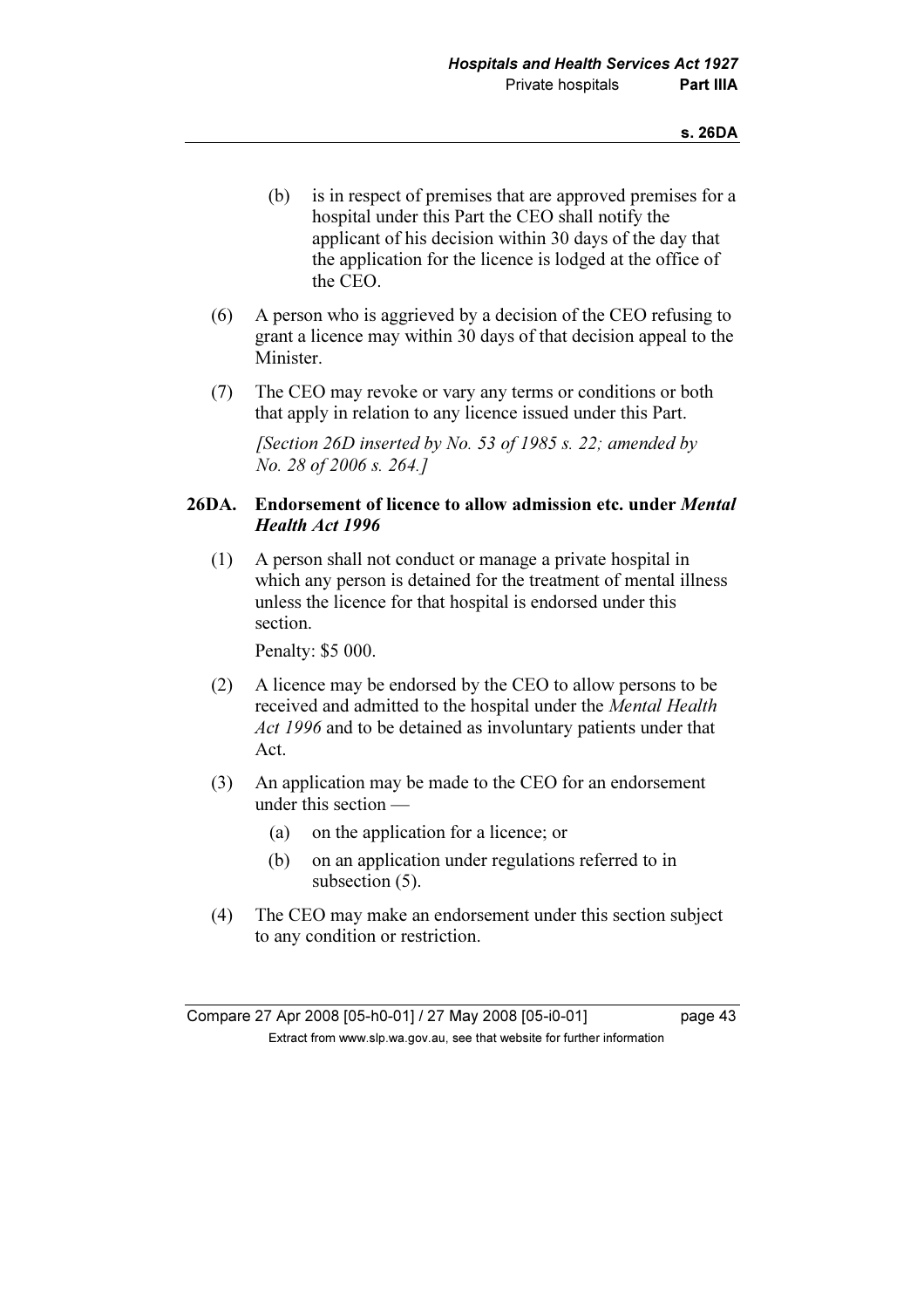#### s. 26E

 (5) Regulations may be made under section 26O making provision for and in respect of applications for endorsements under this section, including the payment of fees in connection with the application.

[Section 26DA inserted by No. 69 of 1996 s. 44; amended by No. 28 of 2006 s. 264.]

### 26E. Duration of licence

- (1) Subject to this Act, every licence is valid from the date of its being granted but may be surrendered or cancelled pursuant to this Part.
- (2) A licence may be renewed annually in accordance with the regulations.
- (3) A licence is not transferable.

[Section 26E inserted by No. 53 of 1985 s. 22.]

### 26F. Cancellation of licence

- (1) Where the CEO is satisfied that
	- (a) the holder of a licence to conduct a private hospital is not fit to be concerned in or able to conduct a private hospital or, if the holder of a licence is a body corporate, any person concerned in the management or conduct of the body corporate is not fit to be concerned in or able to conduct a private hospital;
	- (b) the premises of a private hospital or any portion thereof are no longer suitable to be used as a private hospital;
	- (c) a licence holder does not comply with this Act or the terms or conditions imposed by the CEO in relation to the licence issued to him or it; or
	- (d) a licence holder fails to carry out an order given under section 26G,

page 44 Compare 27 Apr 2008 [05-h0-01] / 27 May 2008 [05-i0-01]  $\mathbf{F}$  from which was the set that we besite for further information  $\mathbf{F}$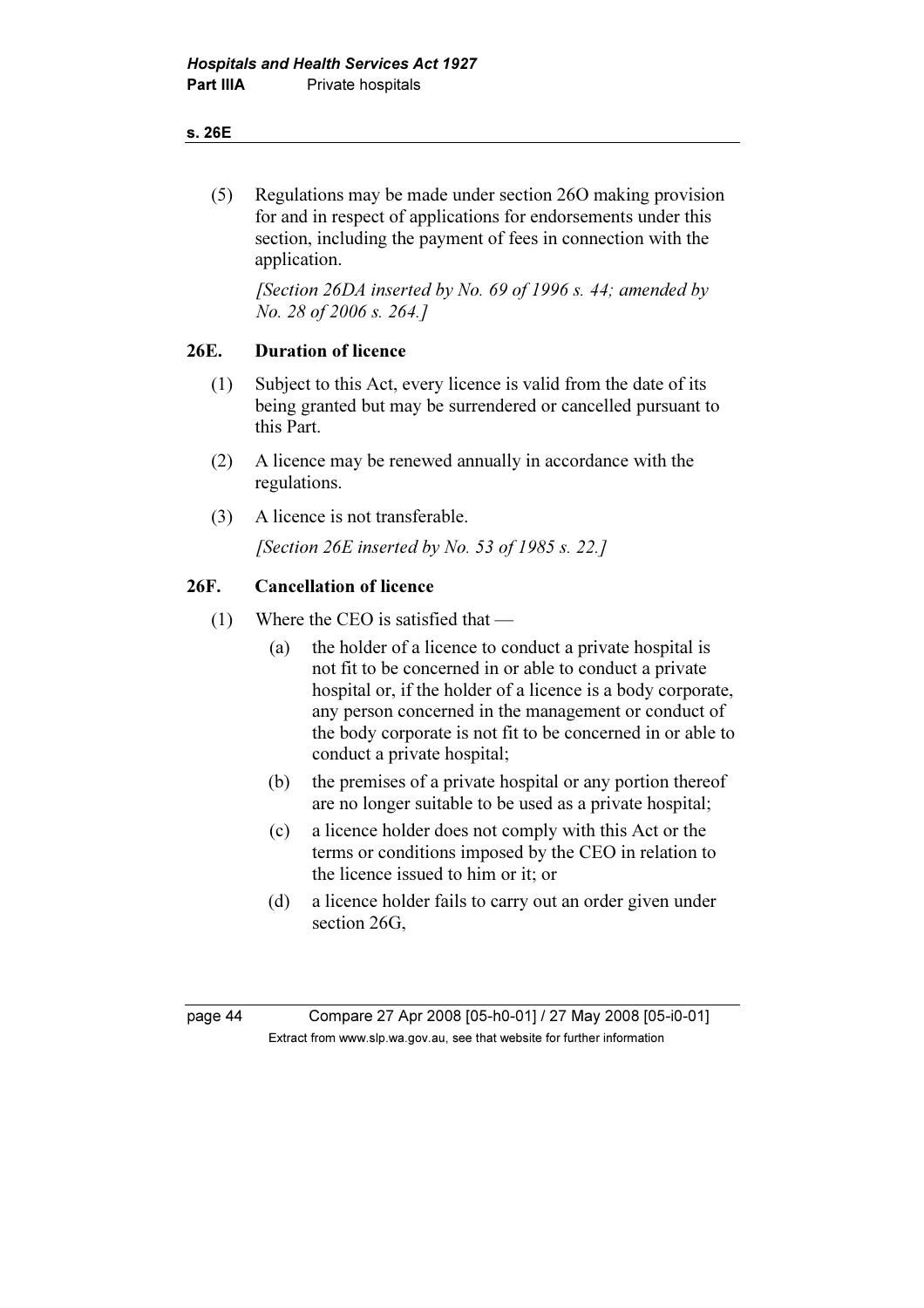the CEO may cancel or refuse to renew the licence granted in respect of that licence holder.

 (2) A licence shall not be cancelled under subsection (1) unless and until a notice of intention to cancel the licence and summary of the reasons for the proposed cancellation have been served on the licence holder and the licence holder has been given a reasonable opportunity to be heard on the matter.

[Section 26F inserted by No. 53 of 1985 s. 22; amended by No. 28 of 2006 s. 264.]

#### 26FA. Cancellation of endorsement

- (1) The CEO may cancel an endorsement under section 26DA if he or she is satisfied that —
	- (a) a private hospital is no longer suitable to have its licence endorsed under that section; or
	- (b) the licence holder
		- (i) has contravened any provision of the Mental Health Act 1996; or
		- (ii) failed to comply with any condition or restriction to which the endorsement is subject.
- (2) Section 26F(2) applies to a proposed cancellation under this section as it applies to the proposed cancellation of a licence.

[Section 26FA inserted by No. 69 of 1996 s. 45; amended by No. 28 of 2006 s. 264.]

#### 26G. CEO may close private hospital

 (1) Notwithstanding the fact that any premises are approved under this Part as premises for a private hospital where the CEO is satisfied that any building work in the private hospital has not been carried out in a workmanlike manner or that any part of the building is unsafe or unsatisfactory or that any equipment or thing is faulty or unsatisfactory the CEO may by order in writing direct the licence holder to have the building work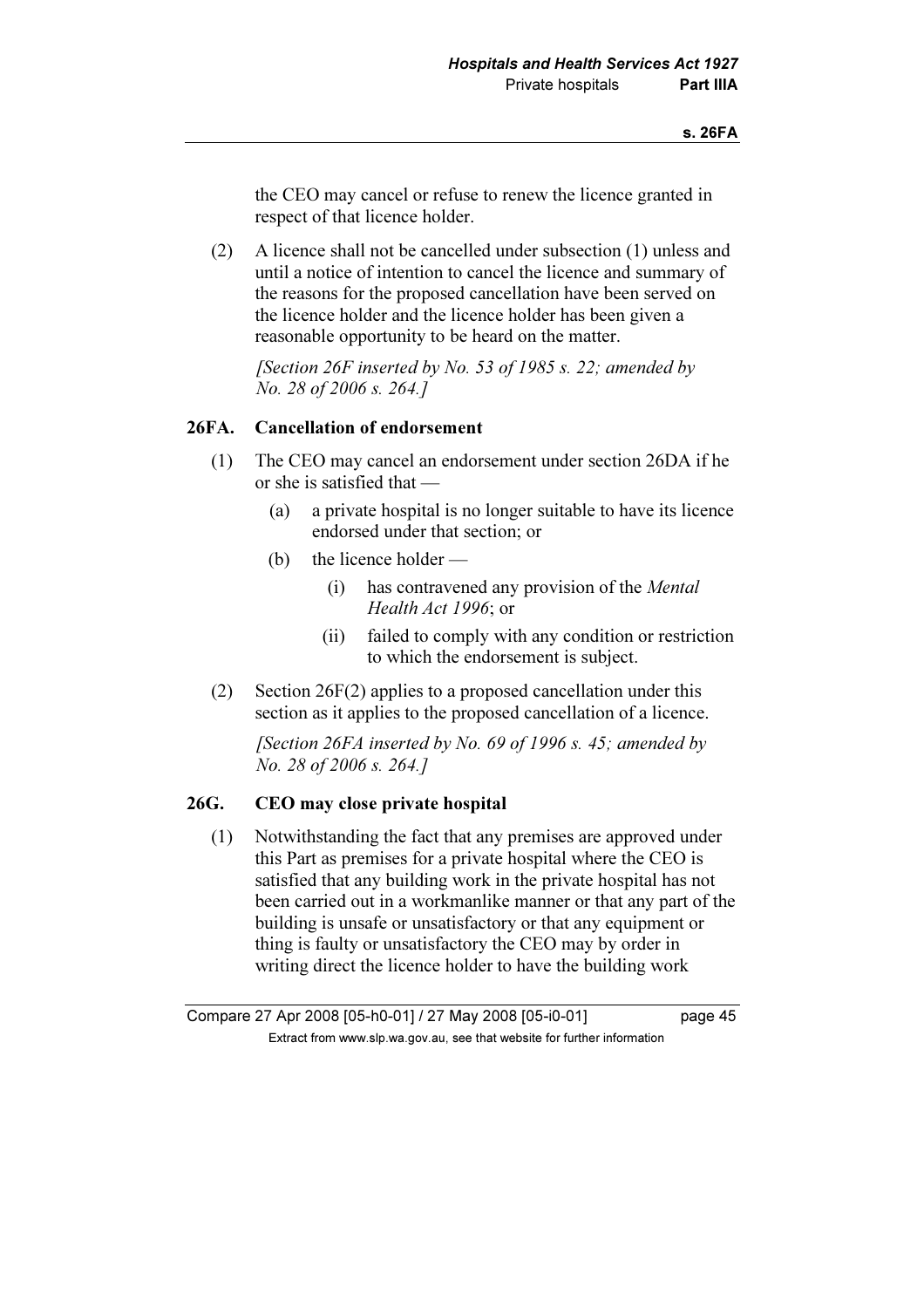#### s. 26H

remedied or to remedy or renew the faulty or unsatisfactory equipment or thing within such time as the CEO specifies in the order.

 (2) A licence holder who fails to comply with an order given under subsection (1) within the time specified in the order commits an offence.

Penalty: \$2 000.

- (3) Where a licence holder fails to comply with an order under subsection (1) within the time specified therein the CEO may order the closure of the private hospital notwithstanding the fact that proceedings for an offence against subsection (2) have not been commenced or if commenced have not been completed.
- (4) Notwithstanding anything in this section, the CEO may, if in the opinion of the CEO, the necessity of the case so requires, order any private hospital which the CEO deems unsafe to be closed forthwith and thereupon the hospital shall be closed accordingly until the CEO by order in writing permits the private hospital to be opened.

[Section 26G inserted by No. 53 of 1985 s. 22; amended by No. 28 of 2006 s. 264.]

### 26H. Reviews

- (1) A person whose licence to conduct a private hospital is cancelled or whose licence is not renewed under section 26F or whose endorsement under section 26DA is cancelled may apply to the State Administrative Tribunal for a review of the cancellation or non-renewal.
- $(2)$  repealed]
- (3) Notwithstanding section 26K where the CEO has cancelled a licence or endorsement or refused to renew a licence under section 26F and the licence holder applies for a review of the cancellation of the licence or endorsement or refusal to renew the licence the CEO may pending the determination of the

page 46 Compare 27 Apr 2008 [05-h0-01] / 27 May 2008 [05-i0-01]  $\mathbf{F}$  from which was the set that we besite for further information  $\mathbf{F}$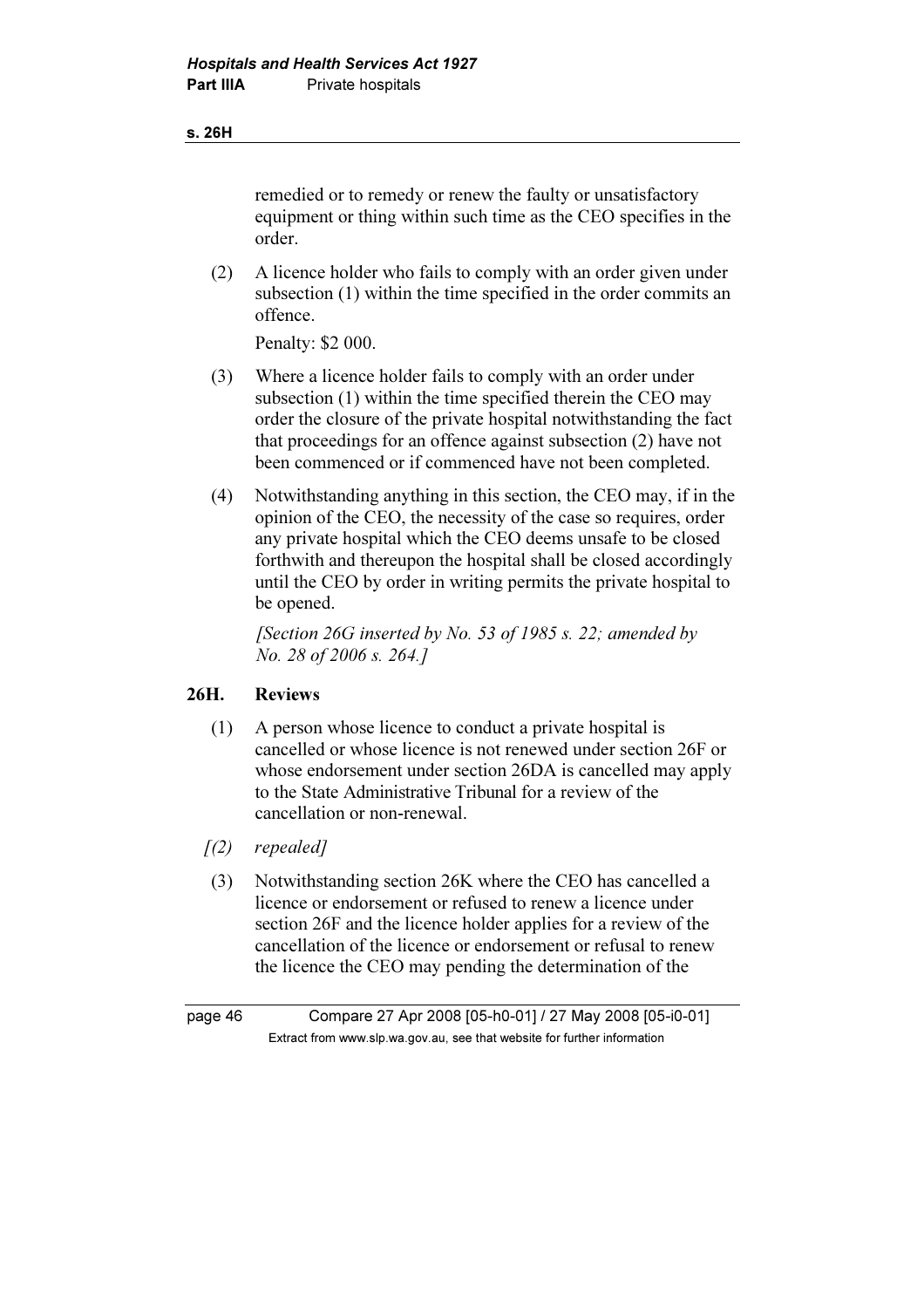application permit a person to conduct the private hospital conducted by the licence holder prior to the cancellation or refusal subject to such terms and conditions as the CEO specifies in writing.

[Section 26H inserted by No. 53 of 1985 s. 22; amended by No. 69 of 1996 s. 46; No. 55 of 2004 s. 517; No. 28 of 2006 s. 264.]

### 26I. Grants and subsidies

- (1) The Governor may, out of moneys appropriated by Parliament, make grants or subsidies towards the costs of establishing or maintaining, or both, a private hospital in respect of which a licence is granted under this Part.
- (2) A grant or subsidy shall not be made or given under this section unless the licence holder agrees to conduct the private hospital in accordance with the regulations and such conditions as are imposed by the CEO and to comply with any directions given by the CEO.

[Section 26I inserted by No. 53 of 1985 s. 22; amended by No. 28 of 2006 s. 264.]

### 26J. Guidelines

- (1) The CEO may issue guidelines with respect to the construction, establishment and maintenance of private hospitals.
- (2) Guidelines issued under subsection (1) may
	- (a) specify standards to be observed and procedures to be followed in relation to the construction, establishment and maintenance of private hospitals;
	- (b) adopt, either wholly or in part or with modifications and either specifically or by reference to any rules, regulations, codes, instructions or subsidiary legislation under any Act of the State or the Commonwealth or any standards, rules, codes or specifications of the bodies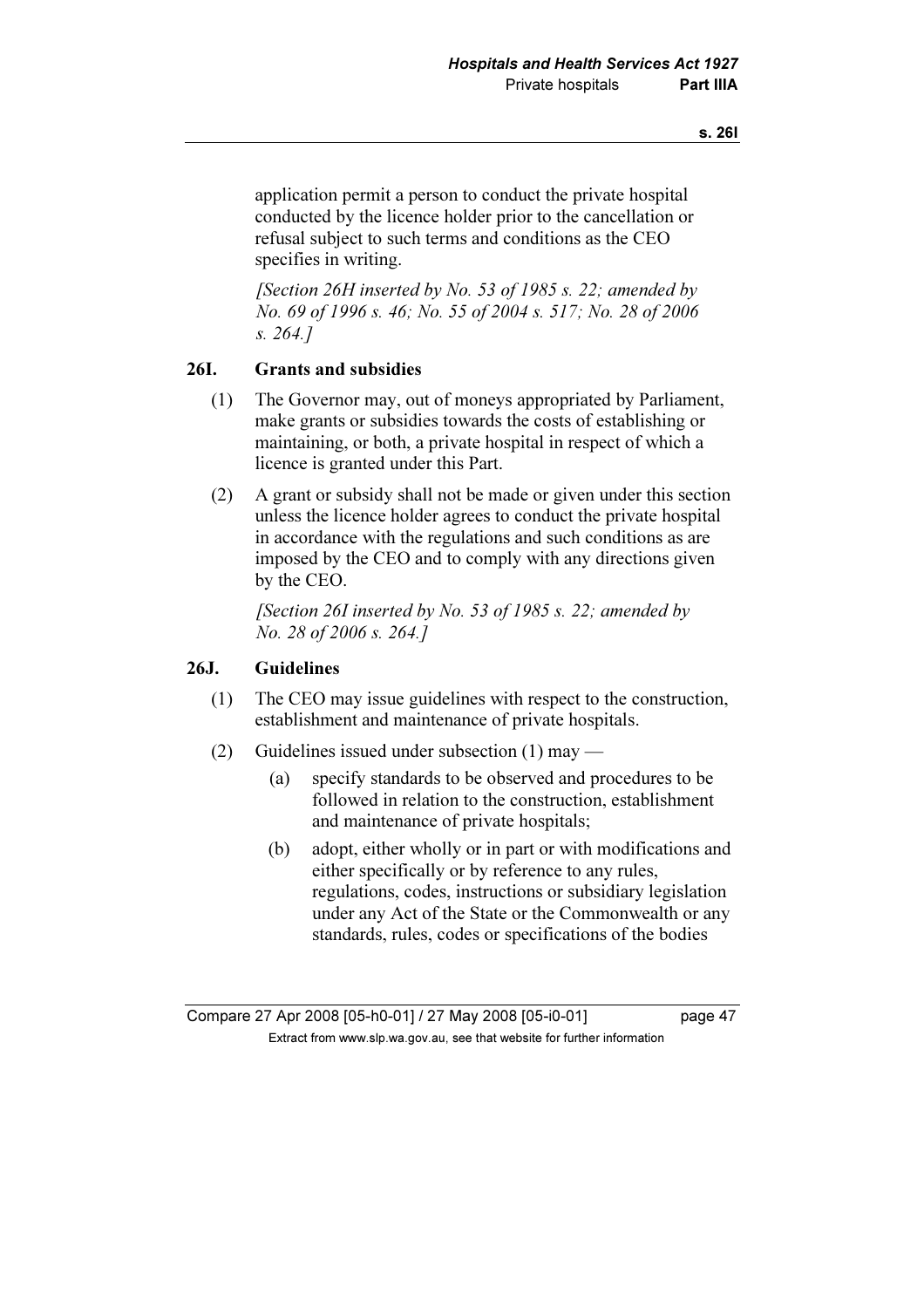#### s. 26K

known as Standards Australia, the British Standards Institution or other body specified in the guidelines.

[Section 26J inserted by No. 53 of 1985 s. 22; amended by No. 74 of 2003 s. 67(3); No. 28 of 2006 s. 264.]

## 26K. Offences

A person must not —

- (a) conduct or manage, or by any means hold out that the person conducts or manages, a private hospital unless —
	- (i) the person is the holder of a licence; or
	- (ii) the private hospital is a nursing home and the conduct or management of the nursing home is a residential care service, or part of a residential care service, that is certified under Part 2.6 of the Aged Care Act 1997 of the Commonwealth;
- (b) conduct or manage, or by any means hold out that that person conducts or manages, a private hospital unless —
	- (i) the premises are premises that are approved as a private hospital under this Part; or
	- (ii) the premises are a nursing home and the conduct or management of the nursing home is a residential care service, or part of a residential care service, that is certified under Part 2.6 of the Aged Care Act 1997 of the Commonwealth;
	- or
- (c) build, alter or extend a private hospital unless
	- (i) the Commissioner has approved of the building, alteration or extension, as the case requires; or
	- (ii) the private hospital is a nursing home and the conduct or management of the nursing home is a residential care service, or part of a residential care service, that is certified under Part 2.6 of the Aged Care Act 1997 of the Commonwealth.

page 48 Compare 27 Apr 2008 [05-h0-01] / 27 May 2008 [05-i0-01]  $\mathbf{F}$  from which was the set that we besite for further information  $\mathbf{F}$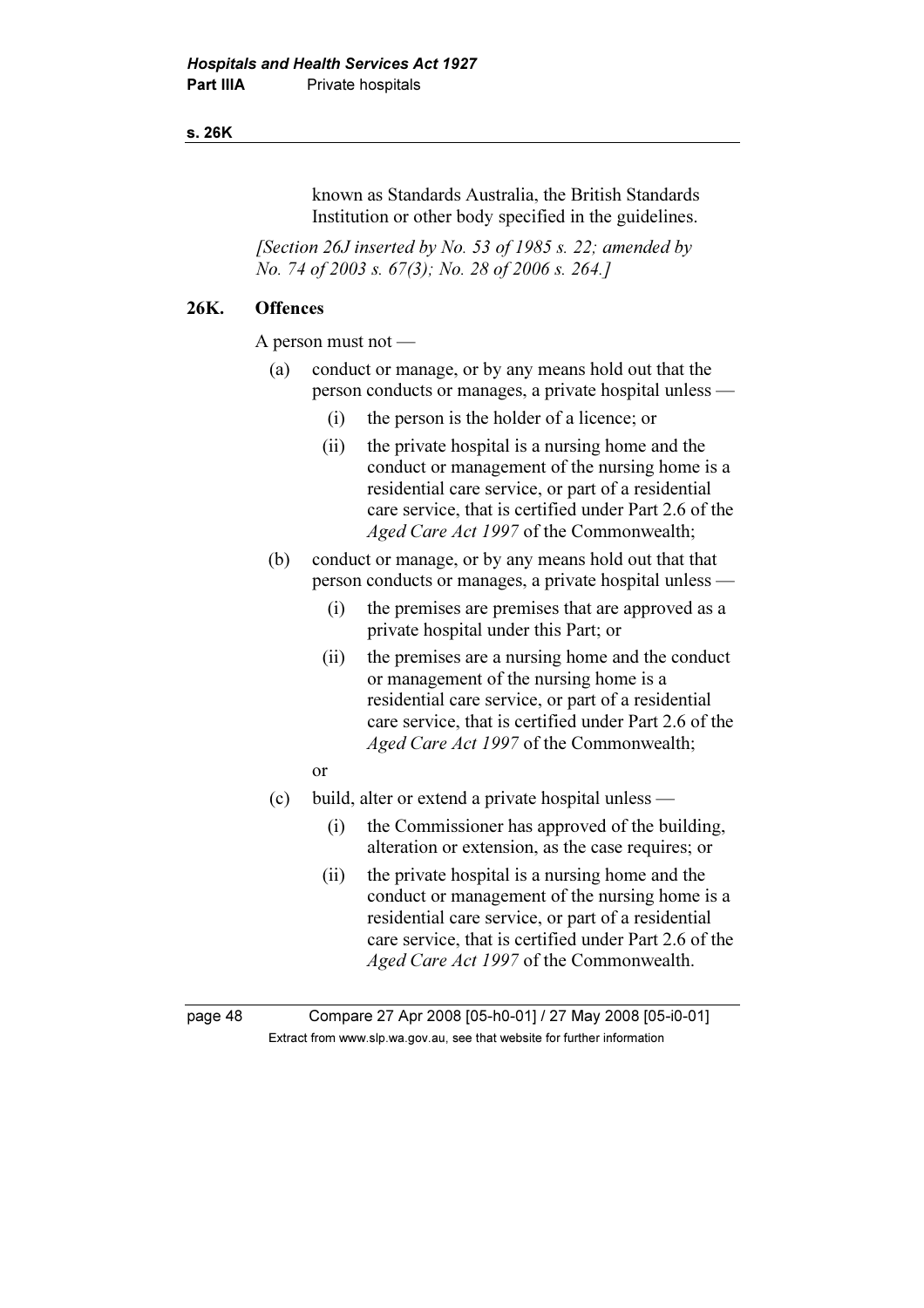#### s. 26L

Penalty: \$5 000.

[Section 26K inserted by No. 45 of 2006 s. 4.]

#### 26L. Failure to comply with conditions

 A licence holder who or which fails to comply with any term or condition specified in the licence issued to the licence holder commits an offence.

Penalty: \$1 000.

[Section 26L inserted by No. 53 of 1985 s. 22.]

### 26M. Vicarious liability

 Where a body corporate is guilty of an offence against any provision of this Part, every director and every person who at the time of the commission of the offence was a director, manager, secretary or other similar officer of the body corporate, or was acting, or purporting to act in any such capacity, shall also be liable to be convicted of the offence unless that person proves that the offence was committed without his or her consent or knowledge and that he or she exercised all such diligence to prevent the commission of the offence as he or she ought to have exercised having regard to his or her functions in that capacity and in all the circumstances.

[Section 26M inserted by No. 53 of 1985 s. 22.]

### 26N. Form of application and licence

 (1) An application for a licence under this Part and any licence issued under this Part shall be in the form of a form approved by the CEO.

## Compare 27 Apr 2008 [05-h0-01] / 27 May 2008 [05-i0-01] page 49  $\mathbf{F}$  from which was the set that we besite for further information  $\mathbf{F}$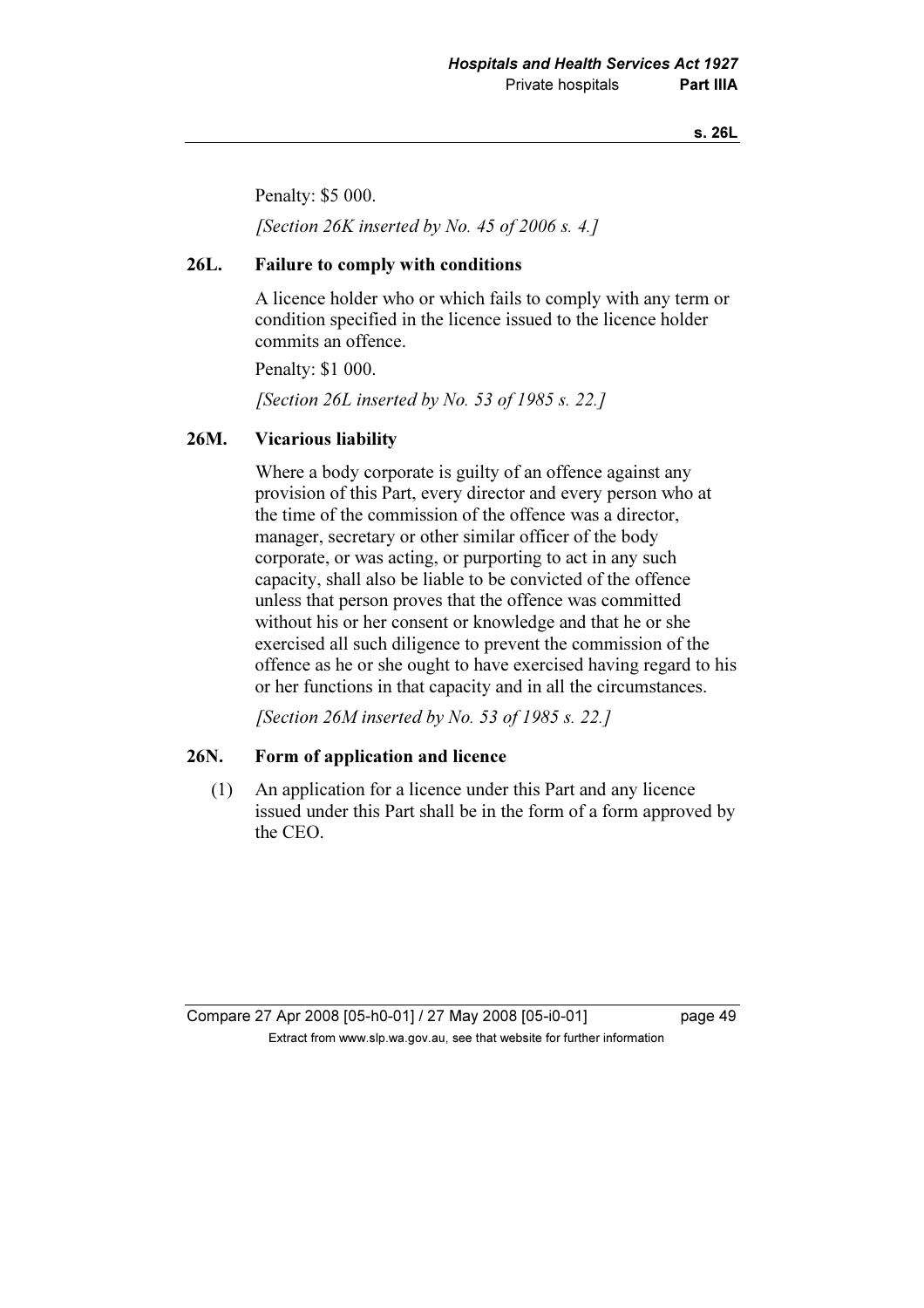#### s. 26O

 (2) The CEO may require an applicant for a licence to submit such additional information in support of the application as the CEO specifies and the CEO may require any information in support of an application to be verified by statutory declaration.

[Section 26N inserted by No. 53 of 1985 s. 22; amended by No. 28 of 2006 s. 264.]

## 26O. Regulations

- (1) The Governor may make such regulations as are contemplated by this Part or as he considers necessary or expedient for the purposes of this Part.
- (2) Without limiting the generality of subsection (1), the regulations  $may -$ 
	- (a) prescribe the fees payable in relation to an application for a licence to be paid to the CEO, for the renewal of any licence and for the approval of any premises as a private hospital;
	- (b) provide for the conduct, good management and staffing of private hospitals;
	- (c) provide for the establishment and keeping of registers containing such information as may be prescribed in relation to private hospitals;
	- (d) provide for the separation or removal of any patient suffering from any fever or infectious or contagious disease;
	- (e) prescribe penalties not exceeding \$500 for a breach of any regulation.
- (3) The Governor may by order published in the Government Gazette exempt any private hospital from any of the regulations made under this section generally or for such period as is specified in the order.

page 50 Compare 27 Apr 2008 [05-h0-01] / 27 May 2008 [05-i0-01]  $\mathbf{F}$  from which was the set that we besite for further information  $\mathbf{F}$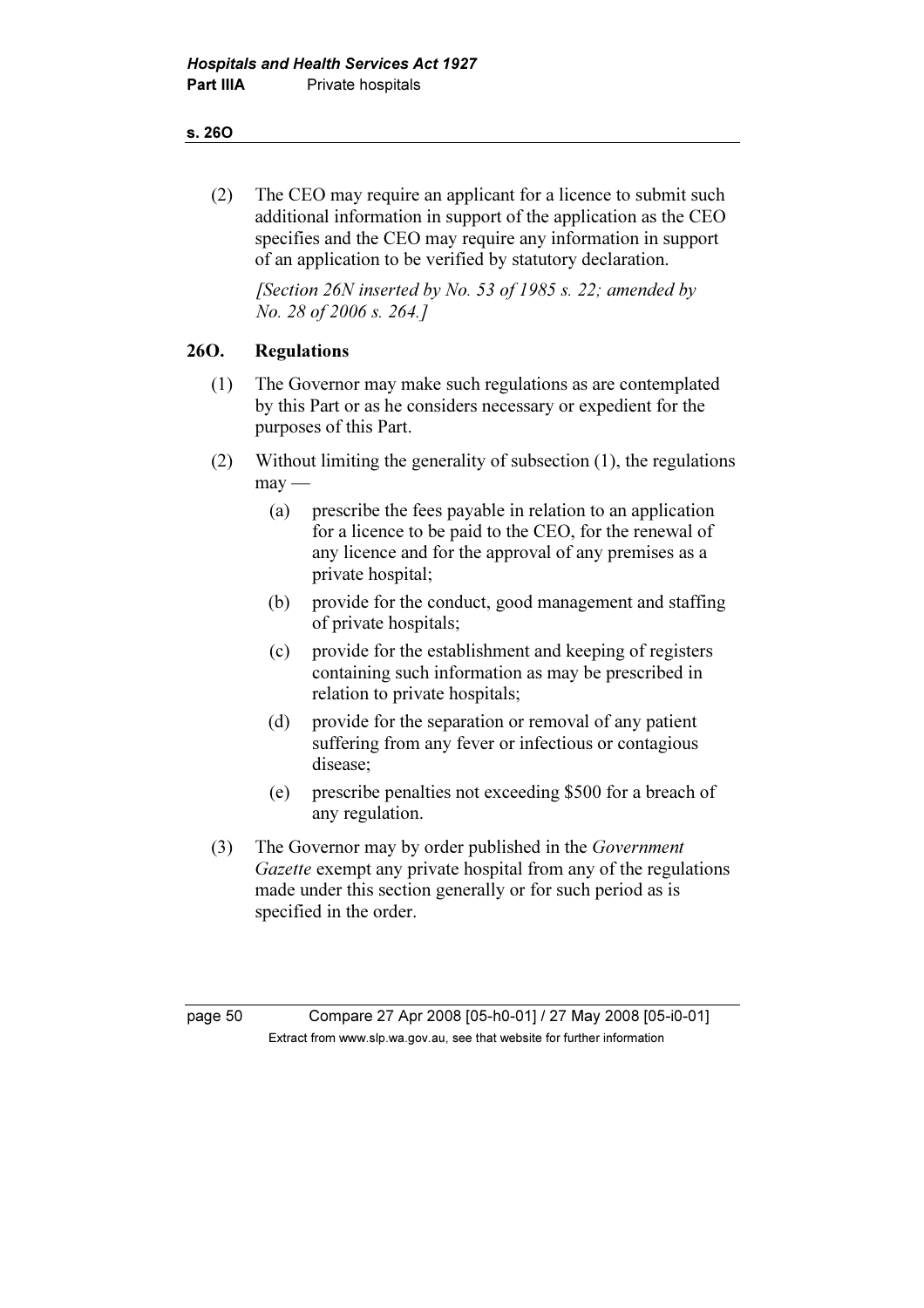(4) An order made under subsection (3) may be cancelled or extended from time to time by the Governor by further order published in the Government Gazette.

[Section 26O inserted by No. 53 of 1985 s. 22; amended by No. 28 of 2006 s. 264.]

Compare 27 Apr 2008 [05-h0-01] / 27 May 2008 [05-i0-01] page 51 Extract from www.slp.wa.gov.au, see that website for further information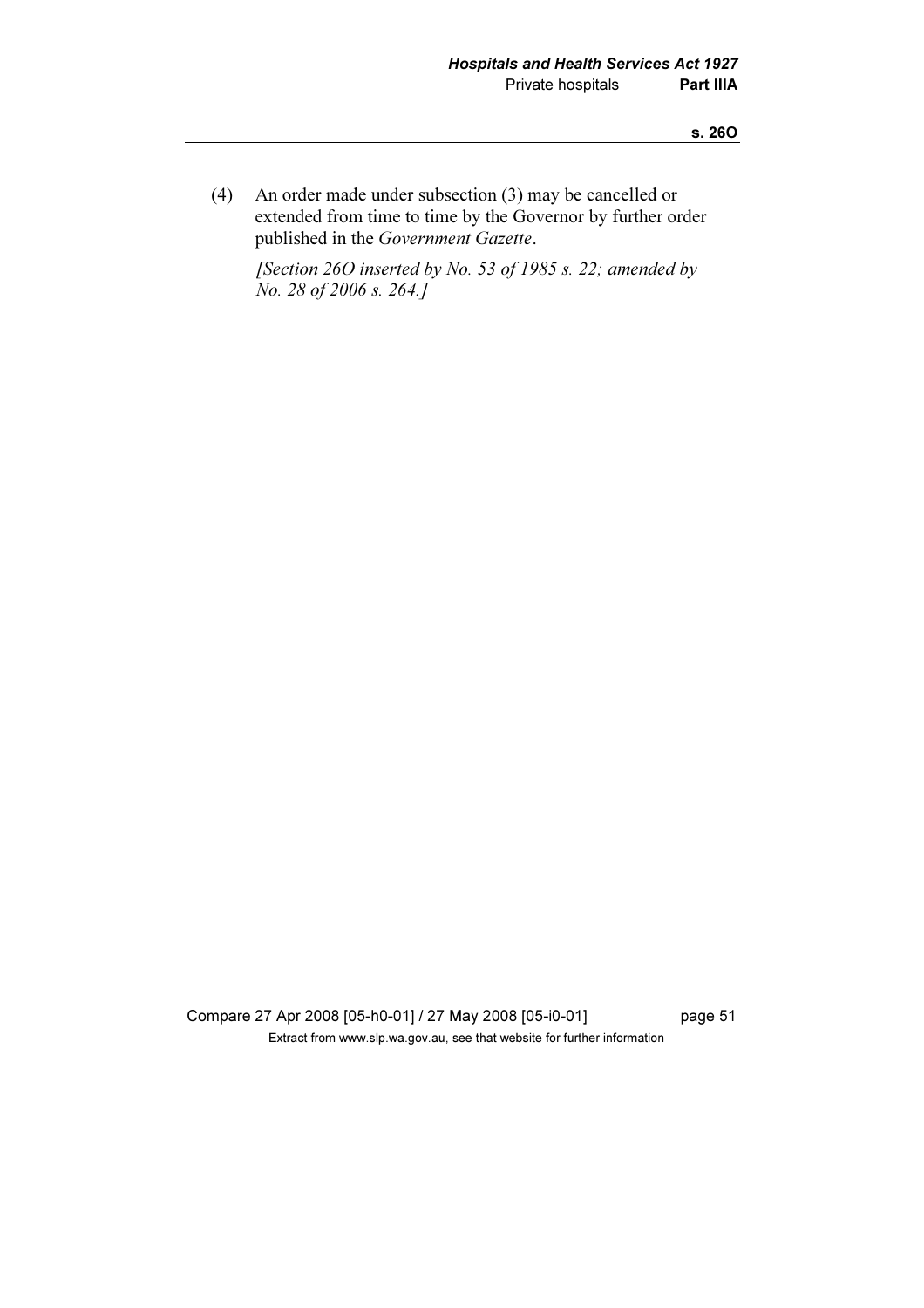s. 26P

# Part IIIB — Private psychiatric hostels

[Heading inserted by No. 69 of 1996 s. 47.]

### 26P. Interpretation

In this Part —

"mental illness" has the same meaning as in the *Mental Health* Act 1996;

"private psychiatric hostel" means private premises in which 3 or more persons who —

- (a) are socially dependent because of mental illness; and
- (b) are not members of the family of the proprietor of the premises,

reside and are treated or cared for;

"resident", in relation to a private psychiatric hostel, means a person —

- (a) who is socially dependent because of mental illness; and
- (b) who is residing and being cared for or treated in the hostel.

[Section 26P inserted by No. 69 of 1996 s. 47.]

## 26Q. Provisions of Part IIIA apply to private psychiatric hostels

- (1) Subject to this section, Part IIIA applies to and in relation to private psychiatric hostels as if references in that Part to a private hospital were references to a private psychiatric hostel.
- (2) In its application under subsection (1) Part IIIA is modified as follows —
	- (a) section  $26D(3)(a)$  is to be read as if it referred to "the maximum number of residents who may reside in a private psychiatric hostel at any one time and the kinds or classes of residents that may be cared for or treated at the private psychiatric hostel";

page 52 Compare 27 Apr 2008 [05-h0-01] / 27 May 2008 [05-i0-01]  $\mathbf{F}$  from which was the set that we besite for further information  $\mathbf{F}$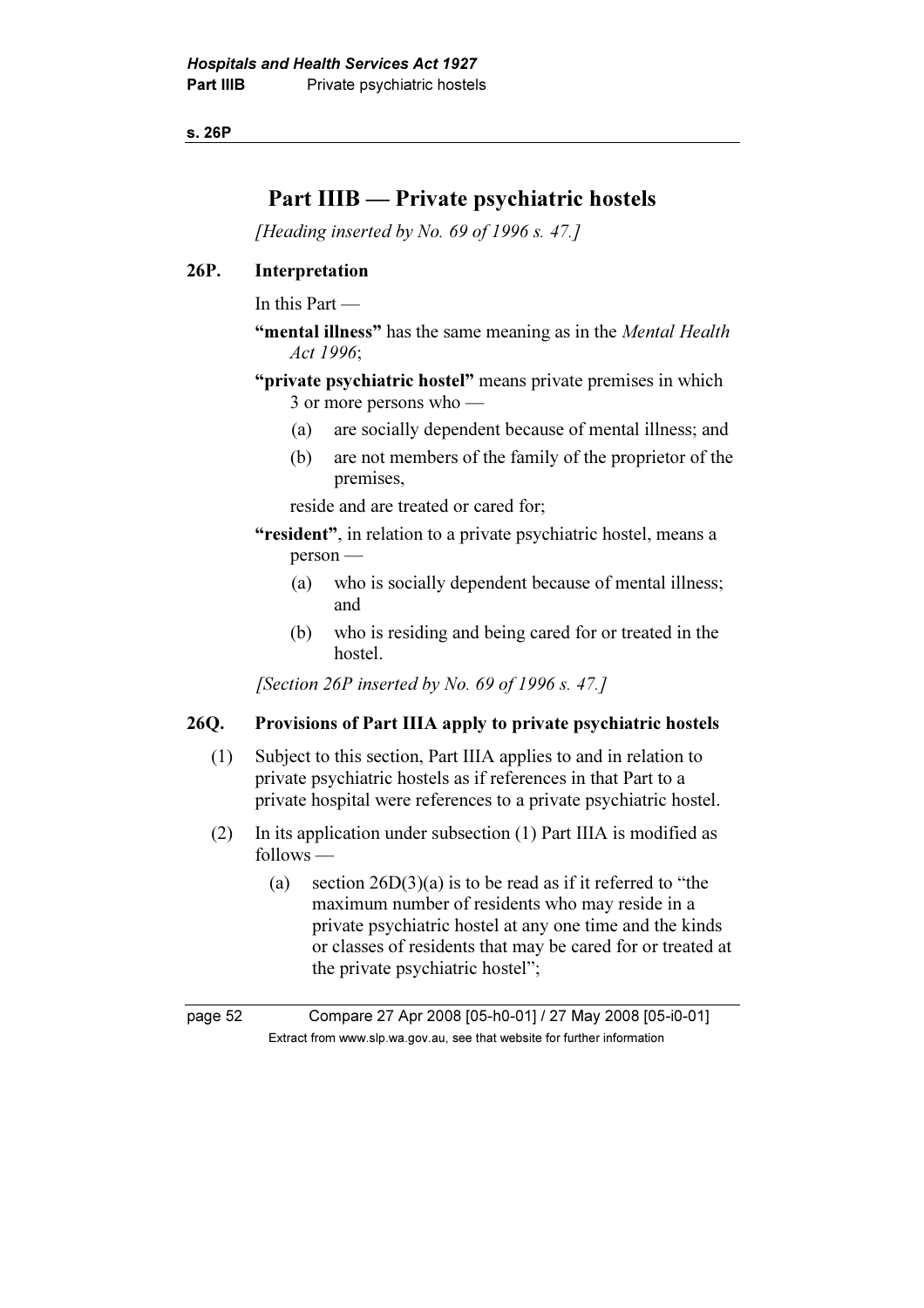- (b) section 26DA does not apply;
- (c) in section  $26O(2)(d)$  the reference to "patient" is to be read as "resident"; and
- (d) section 26O is to be read as authorising the making of regulations —
	- (i) prescribing, in relation to residents of private psychiatric hostels who are in receipt of pension payable under laws of the Commonwealth, the minimum proportion of pension that is to be paid or remitted to the resident for his or her own use; and
	- (ii) prescribing returns and other particulars to be furnished to the Chief Psychiatrist referred to in section 8 of the Mental Health Act 1996.

[Section 26Q inserted by No. 69 of 1996 s. 47.]

Compare 27 Apr 2008 [05-h0-01] / 27 May 2008 [05-i0-01] page 53  $\mathbf{F}$  from which was the set that we besite for further information  $\mathbf{F}$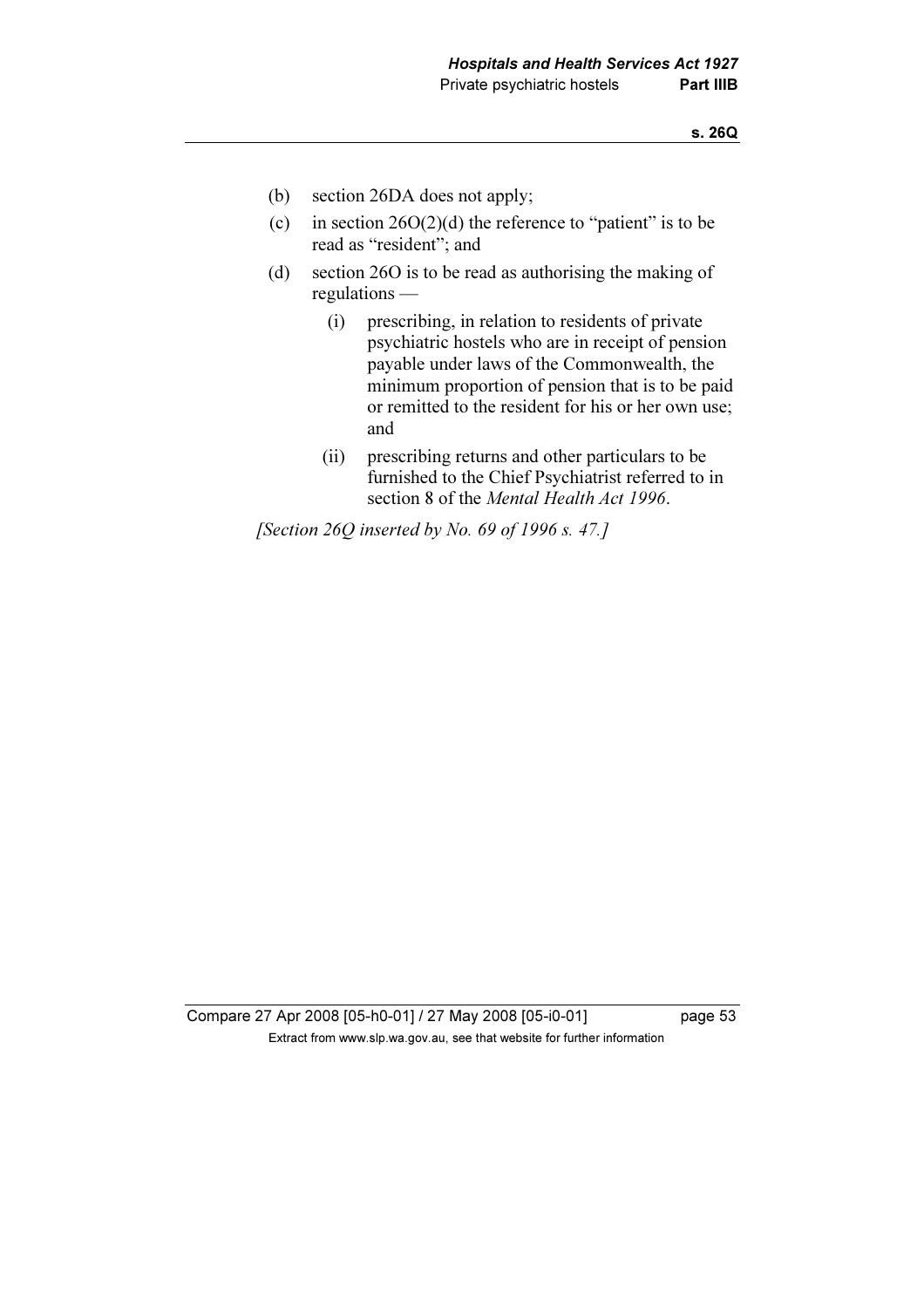s. 26R

# Part IIIC — Collection of information about health services

[Heading inserted by No. 61 of 2004 s. 14.]

### 26R. Purpose for collecting information

 The purpose for which the CEO may collect information under this Part is to assist in —

- (a) the management of public hospitals;
- (b) the regulation of private hospitals and private psychiatric hostels;
- (c) the planning for and evaluation of hospital and health services; and
- (d) the conduct of epidemiological analysis and health research.

[Section 26R inserted by No. 61 of 2004 s. 14; amended by No. 28 of 2006 s. 264.]

### 26S. CEO may require certain information

- (1) The CEO may direct a hospital service provider to give to the CEO the information specified in the direction.
- (2) The information specified may include personal information.
- (3) The CEO may not specify information in a direction unless
	- (a) the information relates to hospital, health or psychiatric services provided to individuals by the hospital service provider; and
	- (b) the CEO is satisfied that collecting the information is consistent with the purpose for which information may be collected under this Part.
- (4) The direction may specify the information by reference to a class of information and may specify the form in which it is to be given.

page 54 Compare 27 Apr 2008 [05-h0-01] / 27 May 2008 [05-i0-01]  $\mathbf{F}$  from which was the set that we besite for further information  $\mathbf{F}$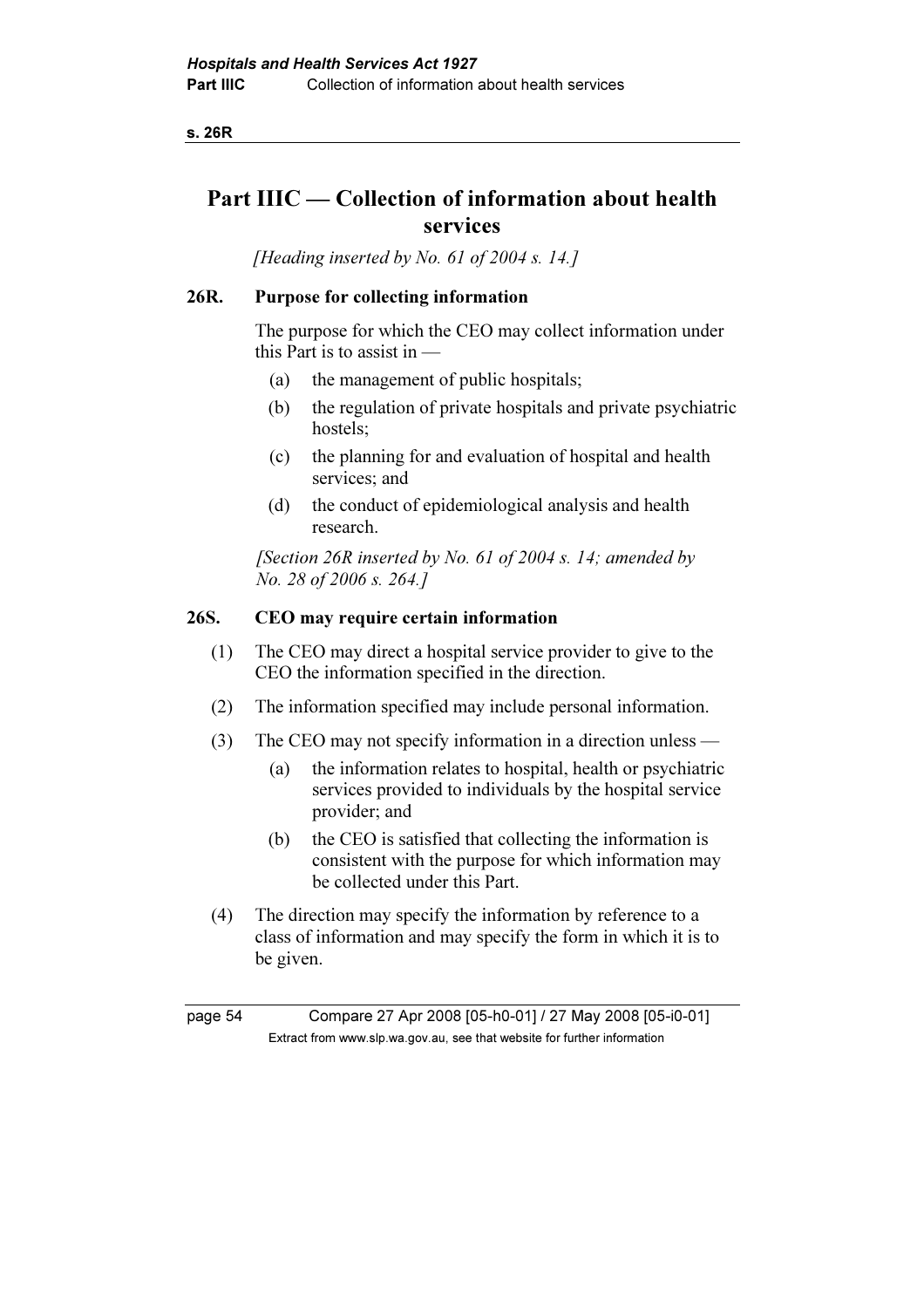- (5) The hospital service provider must comply with the direction.
- (6) A direction may be given in relation to information obtained by the hospital service provider before the commencement of this Part.
- (7) A particular direction may be given to one or more named hospital service providers, one or more classes of hospital service providers, or all hospital service providers.
- (8) In this section
	- "**personal information**" means information or an opinion, whether true or not, about an individual whose identity is apparent, or can reasonably be ascertained, from the information or opinion.

[Section 26S inserted by No. 61 of 2004 s. 14; amended by No. 28 of 2006 s. 264.]

#### 26T. No liability for notification etc. or disclosure

 A hospital services provider that complies with a direction given under section 26S incurs no civil or criminal liability as a result, and is not to be regarded for any purpose as being in breach of any duty of confidentiality.

[Section 26T inserted by No. 61 of 2004 s. 14.]

Compare 27 Apr 2008 [05-h0-01] / 27 May 2008 [05-i0-01] page 55 Extract from www.slp.wa.gov.au, see that website for further information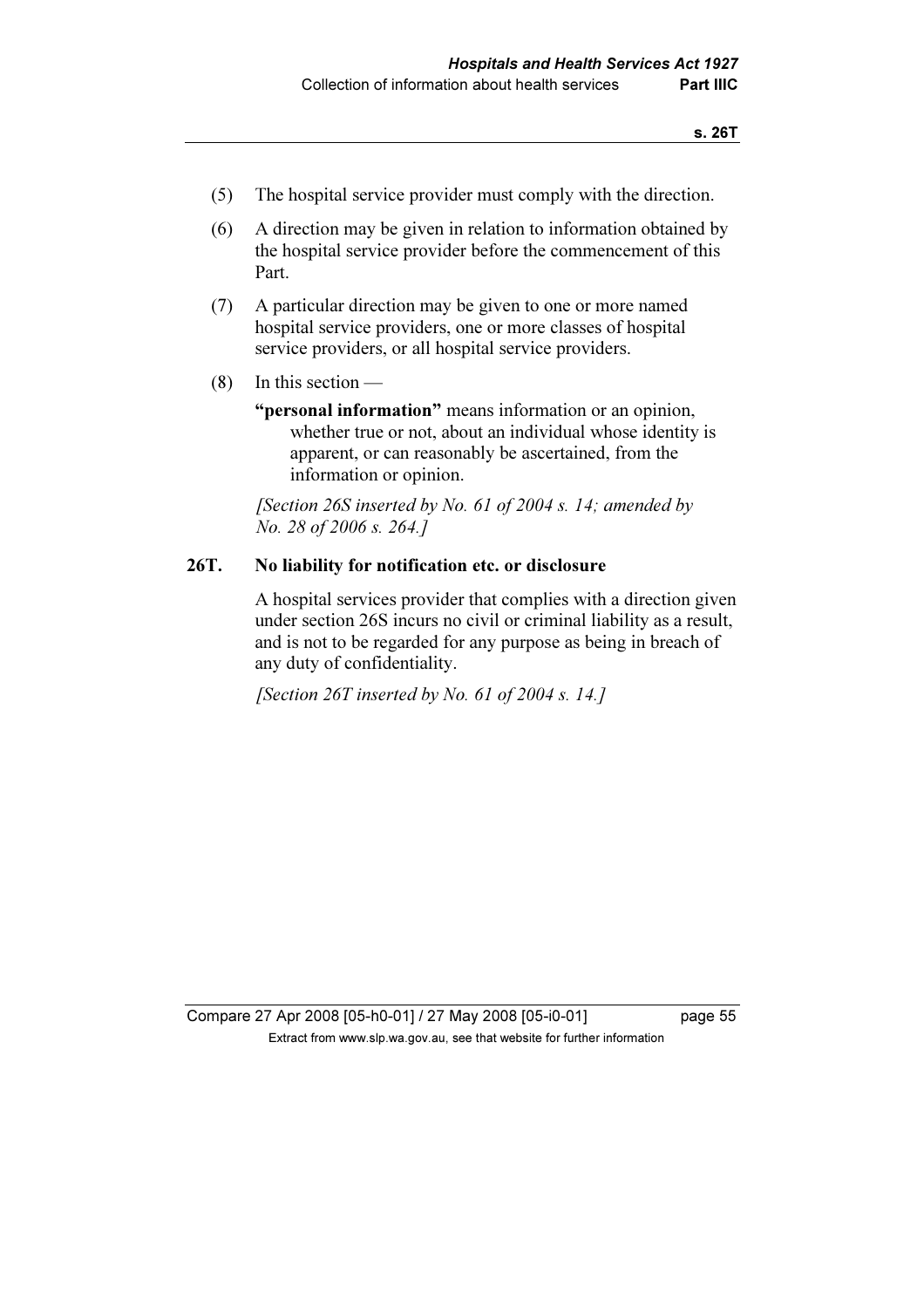s. 27

# Part IV — General

## 27. Power of local governments to expend revenues on, and borrow money for, public hospitals

 (1) A local government shall have power to expend and apply or to give a binding undertaking to expend and apply for any number of years any portion of its general rates in subsidising any hospital scheme, and in or towards the construction or acquisition, establishment, and maintenance of any hospital, and in subsidising any district nursing scheme, and in contributing towards a subsidy or providing a subsidy to secure the services of a medical practitioner:

 Provided that no portion of the general rates shall be expended or applied as aforesaid, and no such undertaking as aforesaid shall be valid in so far as it purports to bind the local government to expend or apply in any year a sum exceeding 10% of the average annual amount received by it from general rates during the last 2 financial years preceding the year in which the undertaking was given.

 Provided also, that no such agreement shall have effect for more than 5 years, but any such agreement may be renewed during the last year thereof (with or without modification) from time to time for any period not exceeding 5 years.

- (2) It shall be lawful for any local government to borrow money for all or any of the following objects, that is to say the construction, enlargement, improvement, and equipment of any hospital within the area of such local government, and the powers and provisions contained in the Local Government Act 1995 relating to the borrowing of money shall apply to the objects above-mentioned.
- $(3)$  repealed]
- (4) The provisions of this section are without prejudice to any power vested in a local government by or under any other Act

page 56 Compare 27 Apr 2008 [05-h0-01] / 27 May 2008 [05-i0-01]  $\mathbf{F}$  from which was the set that we besite for further information  $\mathbf{F}$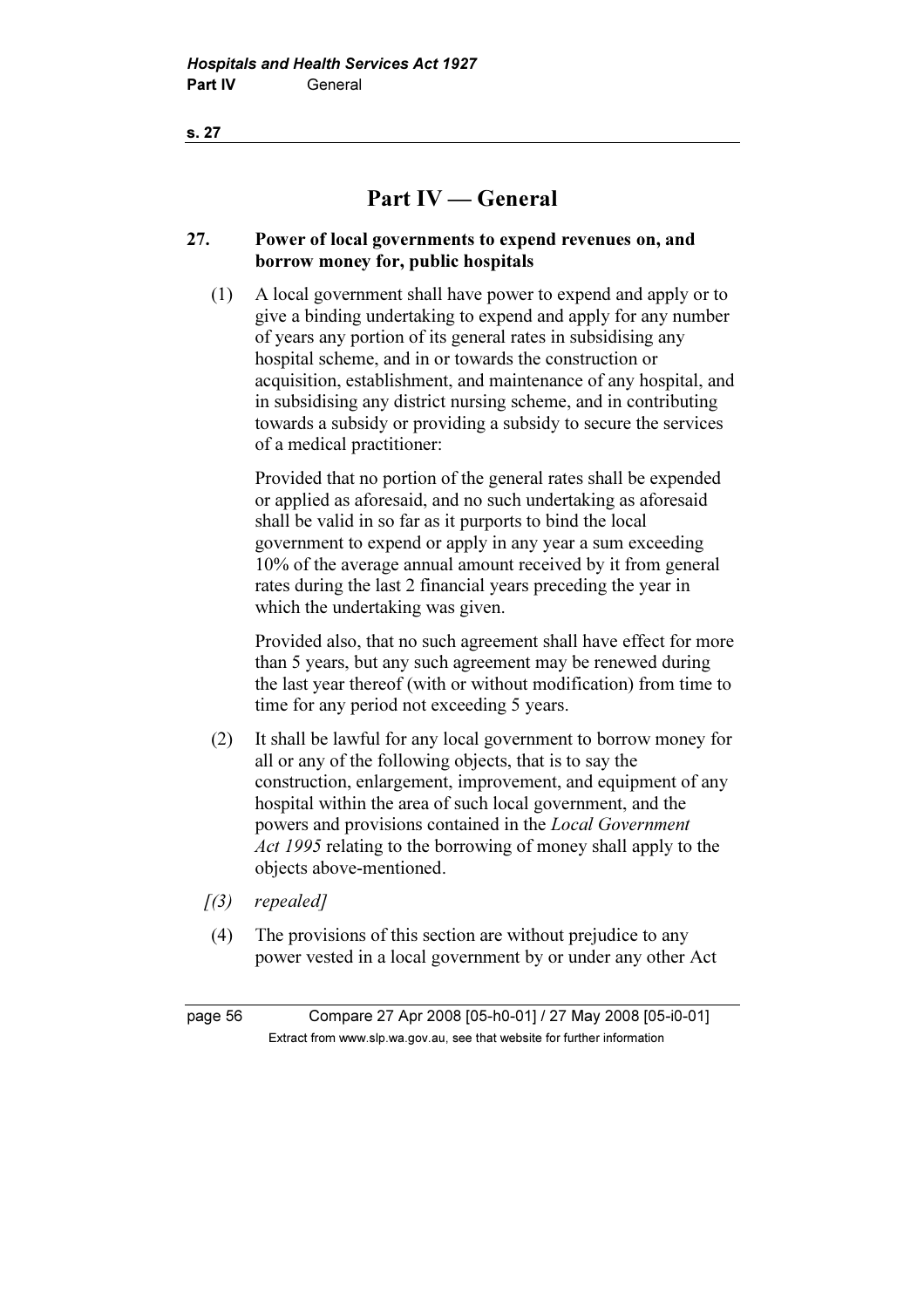and the powers of a local government vested in it by or under the Local Government Act 1995, are deemed to be extended in so far as is necessary to give effect to those provisions.

- (5) The local governments of 2 or more districts the boundaries of which are adjacent, may enter into an agreement between themselves and the Minister for the purposes of this section.
- (6) The provisions of this section do not apply to or in relation to a public hospital or proposed public hospital unless the Minister has given prior approval in relation thereto and has given a valid undertaking to provide at least one-half of the capital costs thereof.

[Section 27 amended by No. 33 of 1972 s. 24; No. 53 of 1985] s. 23; No. 14 of 1996 s. 4.]

[28. Repealed by No. 33 of 1972 s. 25.]

#### 29. Effect of closing of hospitals

 In the case of a public hospital which is closed under section 8, the following provisions shall apply: —

> The buildings and equipment may be utilised by the Minister as he deems best in the interests of other public hospitals, and for carrying out the purposes of this Act.

> Any money in the hands of the board, and all debts owing to the board, shall vest in the Minister who, after paying the liabilities of the board, shall dispose of any balance remaining for the benefit of existing hospitals as he may think fit.

[30. Repealed by No. 33 of 1972 s. 26.]

### 31. Qualifications of person for admission to public hospital

 (1) A person is to be admitted as a patient to a public hospital if in the opinion of a medical or other officer in charge the person requires treatment of the kind provided by the hospital.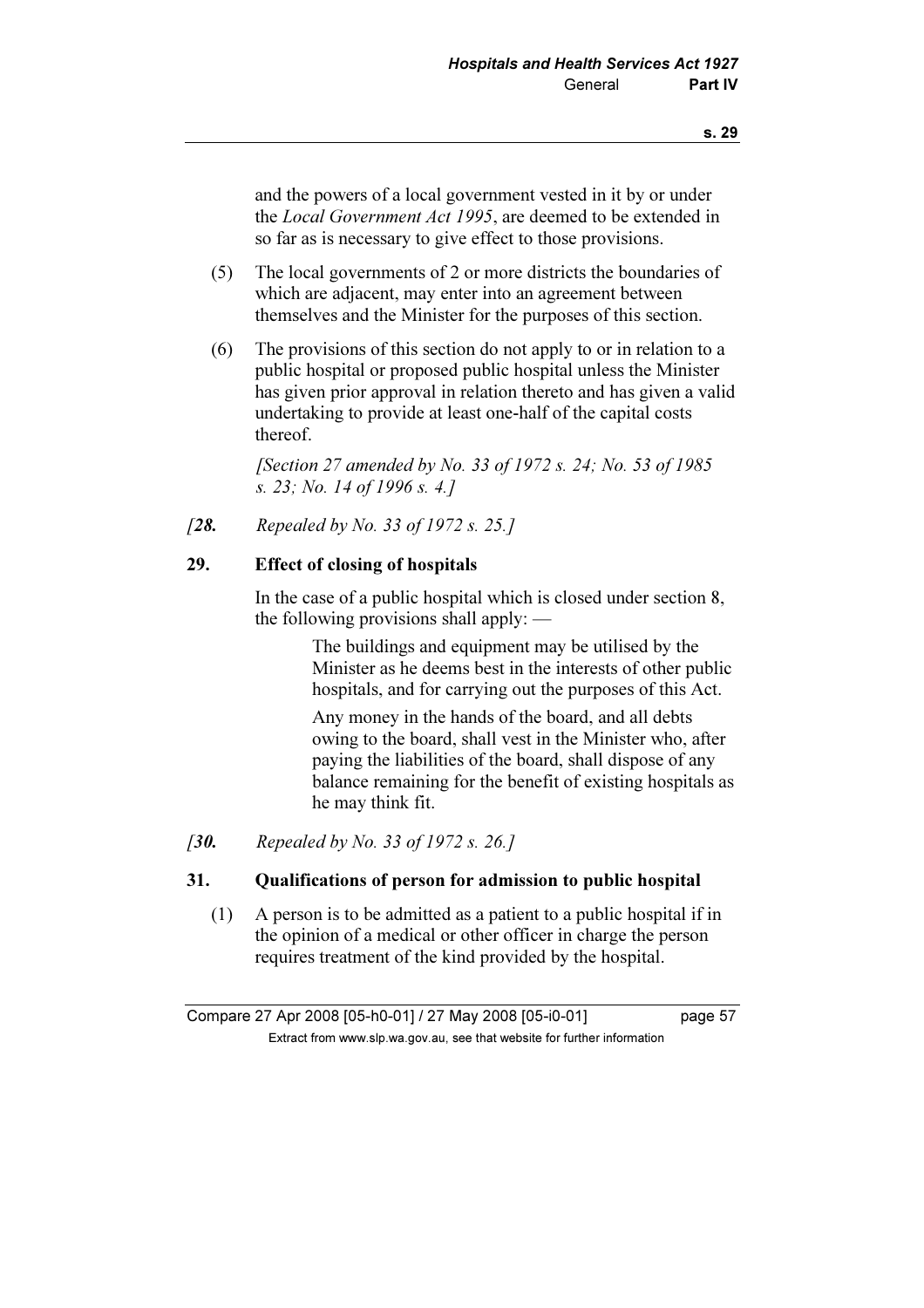#### s. 31A

 (2) Nothing in subsection (1) prevents the admission to any public hospital maintained under the provisions of this Act of any person in urgent need of medical or nursing attention.

 [Section 31 amended by No. 85 of 1983 s. 7; No. 53 of 1985 s. 24; No. 103 of 1994 s. 12.]

### 31A. Liability for treatment of seamen

- (1) Notwithstanding section 33, where a master, seaman, apprentice or other member of the crew of a ship —
	- (a) who has received a hurt or injury or contracted disease in the service of the ship; or
	- (b) who is suffering from any illness not being venereal disease or an illness due to his own wilful act or default or to his own misbehaviour,

 is by reason thereof admitted to a public hospital, and the owner of the ship is by law required to defray the expense of providing hospital service for him in respect of the hurt, injury, disease, or illness, the owner and the agent of the owner are jointly and severally liable to pay to the board the prescribed fees for any hospital service granted in or by the hospital to the master, seaman, apprentice, or member in respect of the hurt, injury, disease or illness.

 (2) Notwithstanding subsection (1), where the master, seaman, apprentice, or other member of the crew of a ship is admitted to a public hospital by reason of an injury for which the member is entitled to compensation under the provisions of the Workers' Compensation and Injury Management Act 1981, the provisions of that Act apply to the fees for the hospital service granted in or by the hospital in respect of the injury.

[Section 31A inserted by No. 16 of 1953 s. 4; amended by No. 42 of 2004 s. 161.]

[**32.** Repealed by No. 53 of 1985 s. 25.]

page 58 Compare 27 Apr 2008 [05-h0-01] / 27 May 2008 [05-i0-01]  $\mathbf{F}$  from which was the set that we besite for further information  $\mathbf{F}$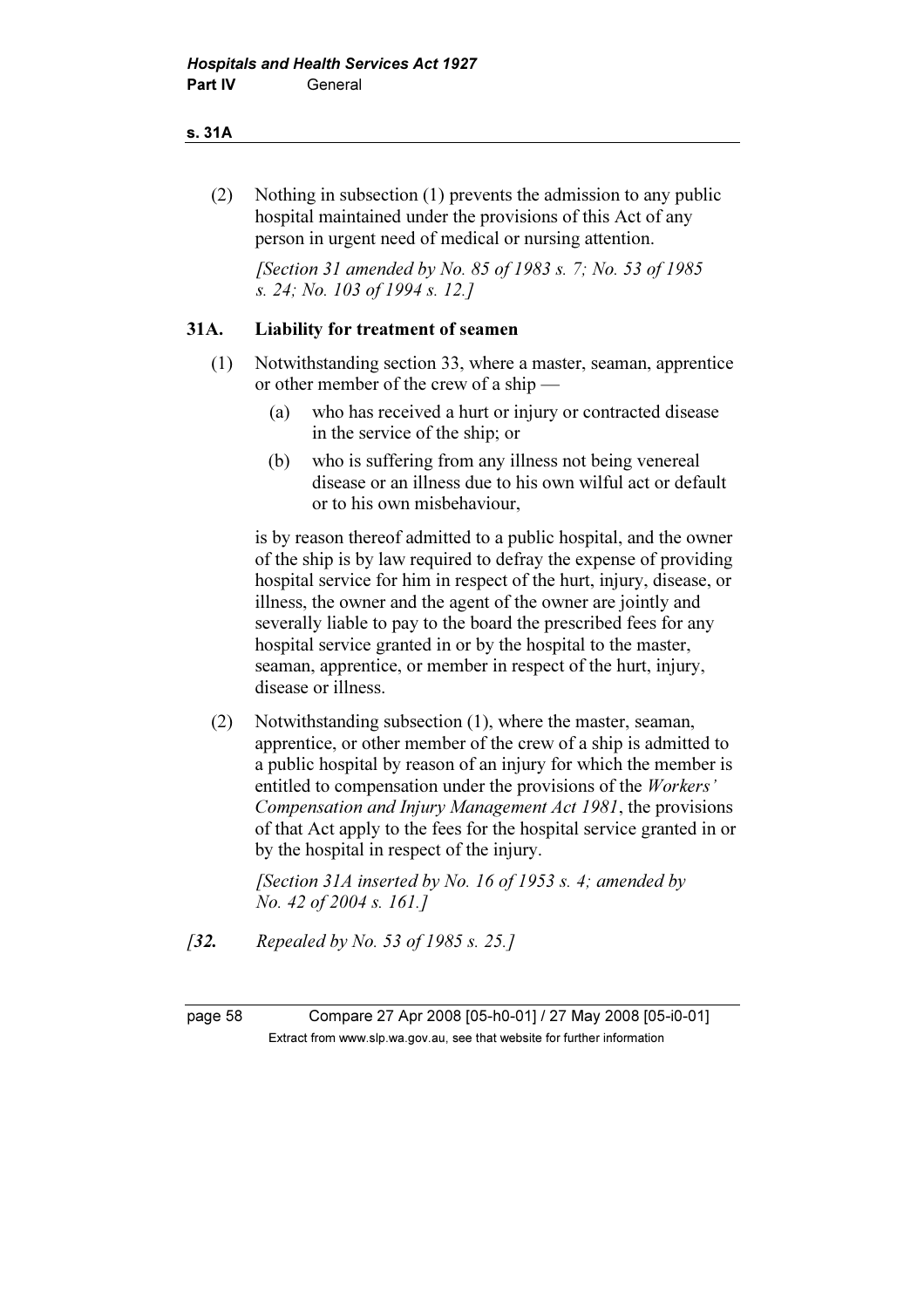### 33. Cost of relief to constitute a debt

- (1) The cost of hospital service granted by or at the expense of a board to any person shall constitute a debt due by that person to the board, and may be recovered by action in any court of competent jurisdiction.
- (2) The cost of hospital service granted to a minor shall, without excluding the liability of the person so relieved, constitute a debt due by each of the parents or the sole surviving parent of the minor, as the case may be, and may be recovered by action in any court of competent jurisdiction.
- (3) Without prejudice to the liability of any other person, the board which has granted any such service as aforesaid to any person whomsoever is hereby empowered to enforce payment of the cost thereof against any adult child of such person.
- (4) The cost so recoverable shall be the sum payable in accordance with the relative by-laws, or such lesser sum as the court in which any action for the recovery thereof is brought thinks reasonable, having regard to the means of the defendant and the circumstances of the case, and in the absence of such by-law it shall be such sum as such court so thinks reasonable as aforesaid.
- (5) A board may contract for the payment to it, by any body corporate, any corporation that is a friendly society within the meaning of section 16C of the Life Insurance Act 1995 of the Commonwealth, or other society or person, of the cost of hospital service to be afforded by the board to any person, and the amount so agreed to be paid, or a reasonable sum if no specific amount is so agreed upon, shall be a debt recoverable in any court of competent jurisdiction.
- (6) Notwithstanding any other provision of this Act, where a board thinks it reasonable to do so, having regard to the means of the person indebted and the circumstances of the case, the board

Compare 27 Apr 2008 [05-h0-01] / 27 May 2008 [05-i0-01] page 59  $\mathbf{F}$  from which was the set that we besite for further information  $\mathbf{F}$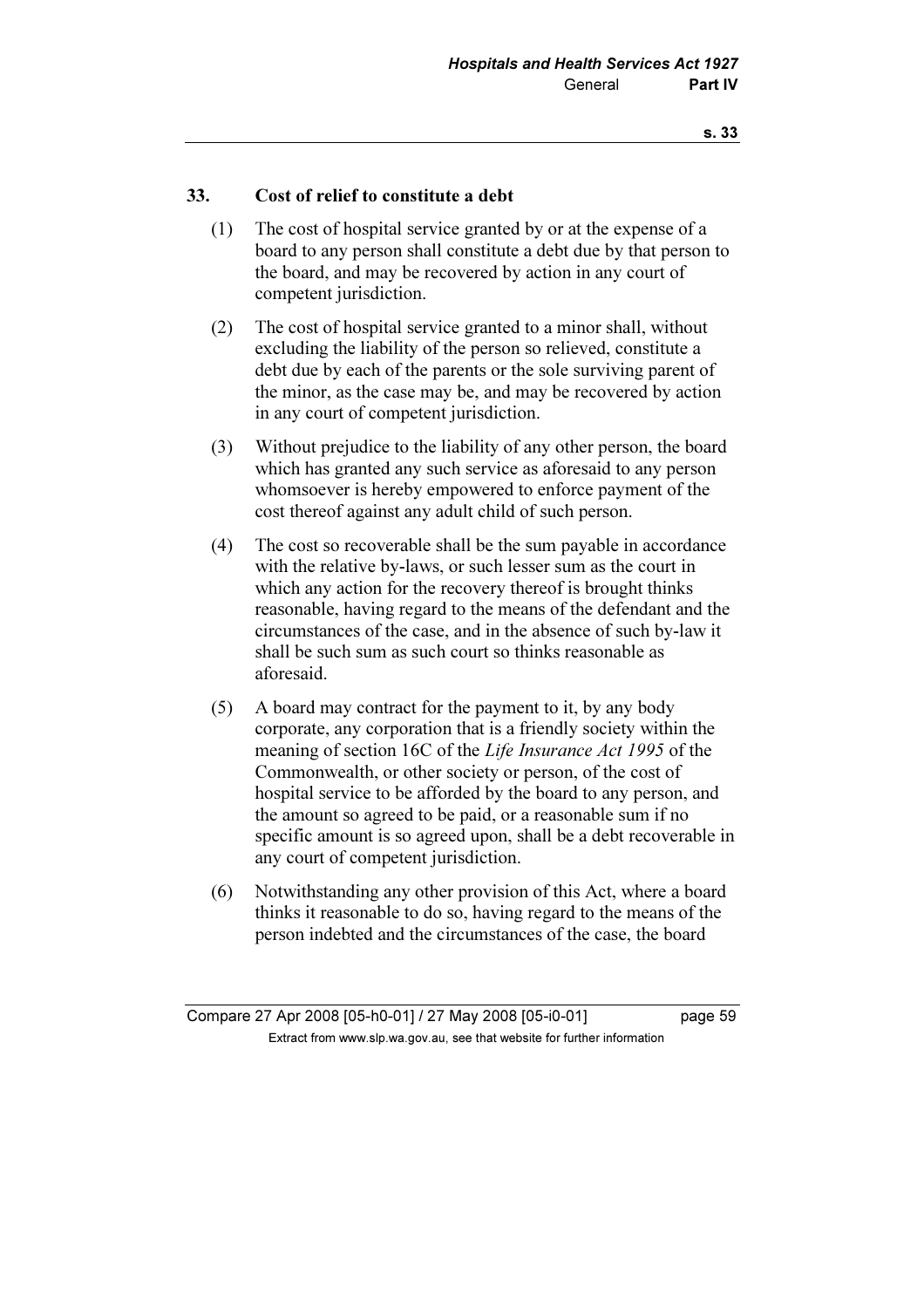#### s. 34

may reduce or waive payment of any fees for hospital service that would otherwise be payable to the board.

 (7) The provisions of this section are subject to any agreement entered into by the Commonwealth with the State under the Commonwealth Act.

[Section 33 amended by No. 33 of 1972 s. 27; No. 17 of 1996] s. 10; No. 26 of 1999 s. 86; No. 28 of 2003 s. 119(2).]

### [33A-33C. Repealed by No. 17 of 1996 s. 11.]

#### 34. Medicare Principles and Commitments

- (1) The Medicare Principles and Commitments set out in subsection (2) are established as guidelines for the delivery of public hospital services to eligible persons in the State.
- (2) The Medicare Principles and Commitments are as follows —

#### Medicare Principles and Commitments

| <b>Explanatory Note:</b>   | The principles focus on the provision of<br>public hospital services to eligible persons,<br>but operate in an environment where<br>eligible persons have the right to choose<br>private health care in public and private<br>hospitals supported by private health<br>insurance. |
|----------------------------|-----------------------------------------------------------------------------------------------------------------------------------------------------------------------------------------------------------------------------------------------------------------------------------|
| <b>Choices of services</b> |                                                                                                                                                                                                                                                                                   |
| <b>Principle 1:</b>        | Eligible persons must be given the choice<br>to receive public hospital services free of<br>charge as public patients.                                                                                                                                                            |
| <b>Explanatory Note 1:</b> | Hospital services include in-patient,<br>out-patient, emergency services (including<br>primary care where appropriate) and day<br>patient services consistent with currently<br>acceptable medical and health service<br>standards.                                               |

page 60 Compare 27 Apr 2008 [05-h0-01] / 27 May 2008 [05-i0-01]  $\mathbf{F}$  from which was the set that we besite for further information  $\mathbf{F}$ 

Explanatory Note 2: At the time of admission to a hospital, or as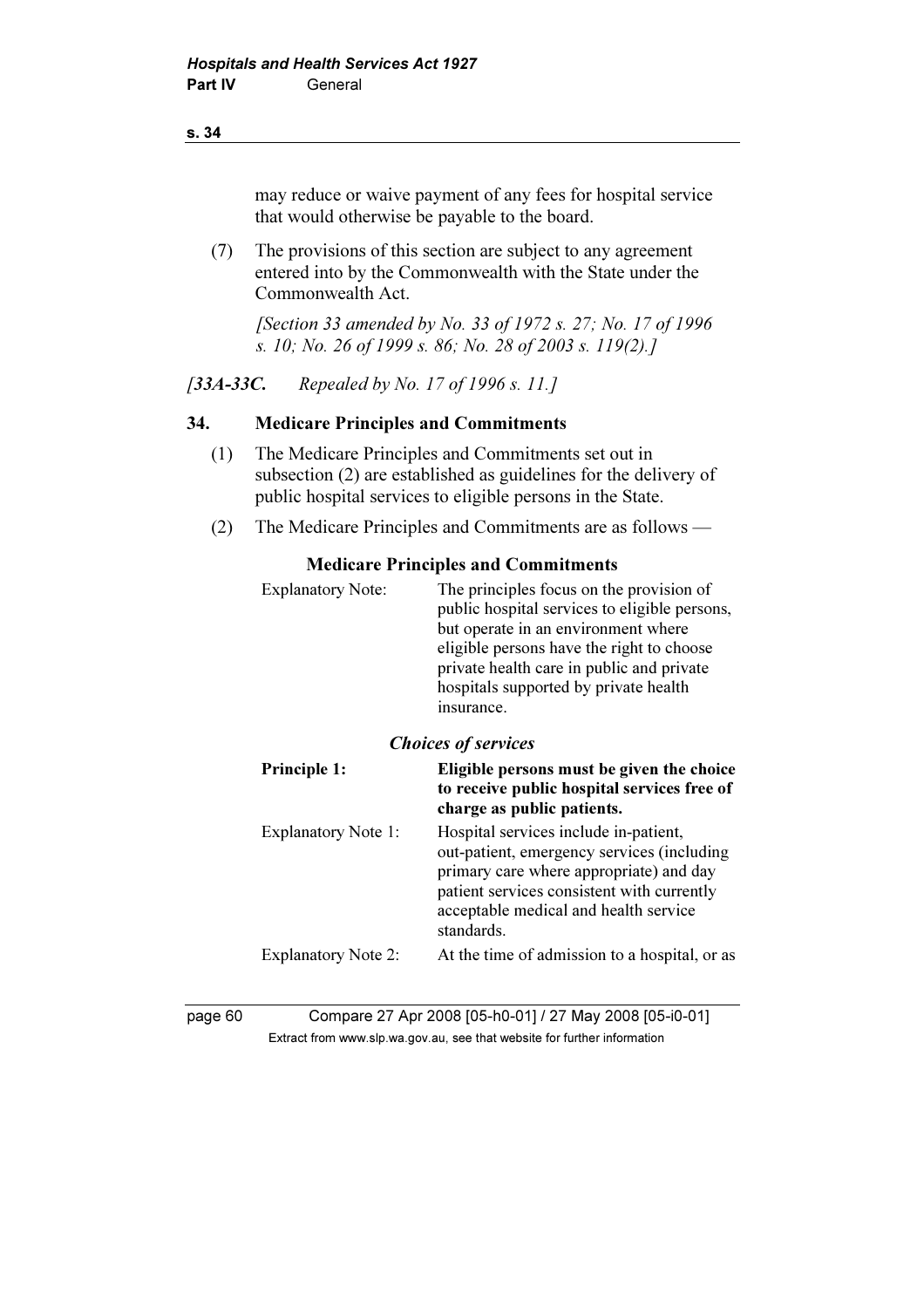|                            | soon as practicable after that, an eligible<br>person will be required to elect or confirm<br>whether he or she wishes to be treated as a<br>public or private patient.                    |  |  |
|----------------------------|--------------------------------------------------------------------------------------------------------------------------------------------------------------------------------------------|--|--|
| <b>Explanatory Note 3:</b> | Public hospital services do not include<br>those services for which charges may be<br>made as set out in subsection (3).                                                                   |  |  |
|                            | <b>Universality of services</b>                                                                                                                                                            |  |  |
| Principle 2:               | Access to public hospital services is to be<br>on the basis of clinical need.                                                                                                              |  |  |
| <b>Explanatory Note 1:</b> | None of the following factors are to be a<br>determinant of an eligible person's priority<br>for receiving hospital services:                                                              |  |  |
|                            | whether or not an eligible person has<br>health insurance:                                                                                                                                 |  |  |
|                            | an eligible person's financial status<br>or place of residence;                                                                                                                            |  |  |
|                            | whether or not an eligible person<br>intends to elect, or elects, to be<br>treated as a public or private patient.                                                                         |  |  |
| <b>Explanatory Note 2:</b> | This principle applies equally to waiting<br>times for elective surgery.                                                                                                                   |  |  |
| <b>Explanatory Note 3:</b> | The phrase "waiting times" means waiting<br>times for access to elective surgery from a<br>hospital waiting or booking list.                                                               |  |  |
|                            | <b>Equity in service provision</b>                                                                                                                                                         |  |  |
| <b>Principle 3:</b>        | To the maximum practicable extent, a<br>State will ensure the provision of public<br>hospital services equitably to all eligible<br>persons, regardless of their geographical<br>location. |  |  |
| <b>Explanatory Note 1:</b> | This principle does not require a local<br>hospital to be equipped to provide eligible<br>persons with every hospital service they<br>may need.                                            |  |  |

Compare 27 Apr 2008 [05-h0-01] / 27 May 2008 [05-i0-01] page 61 Extract from www.slp.wa.gov.au, see that website for further information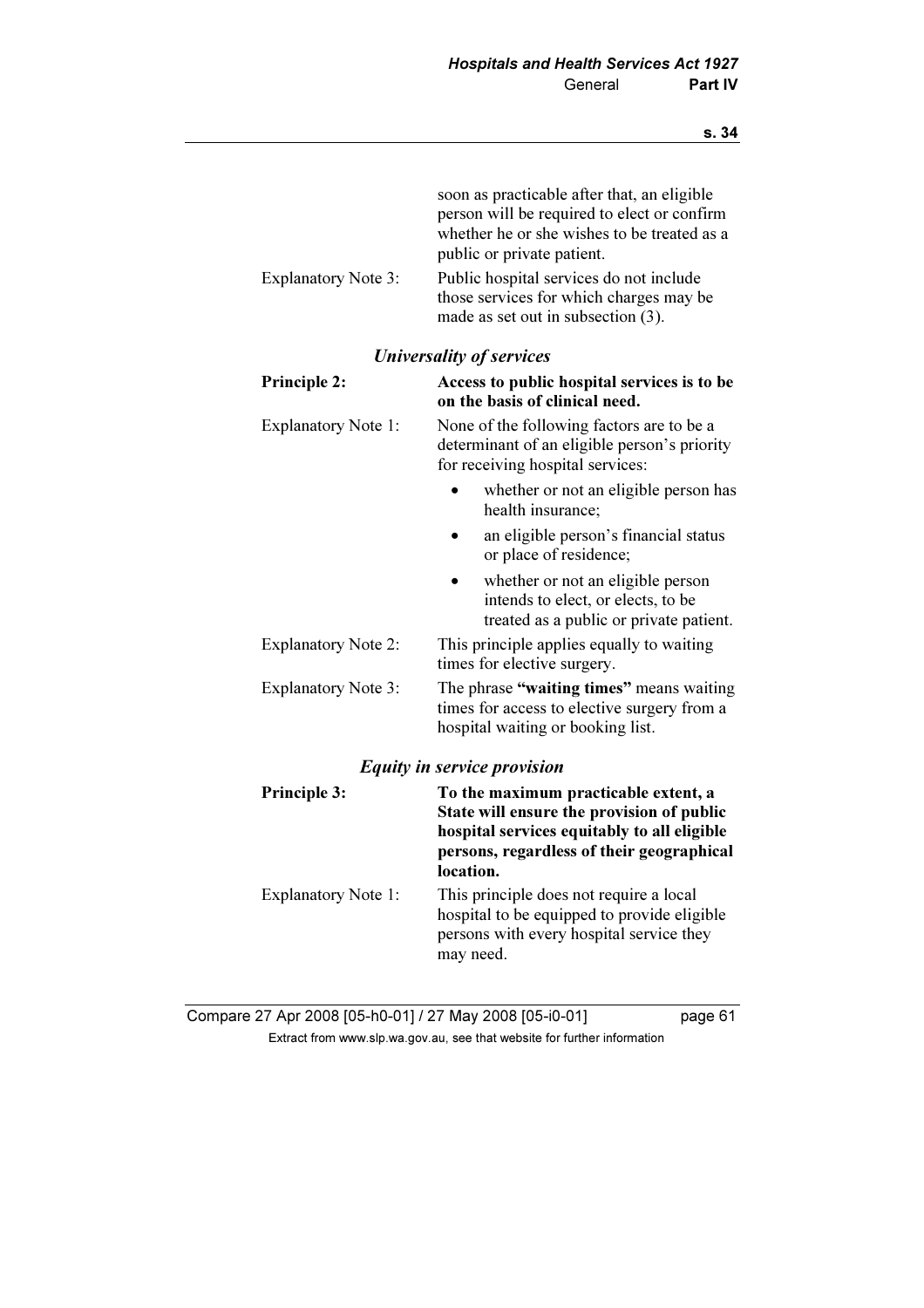## s. 34

| <b>Explanatory Note 2:</b> | In rural and remote areas, a State should<br>ensure provision of reasonable public<br>access to a basic range of hospital services<br>which are in accord with clinical practices.                                                                                                              |
|----------------------------|-------------------------------------------------------------------------------------------------------------------------------------------------------------------------------------------------------------------------------------------------------------------------------------------------|
| <b>Explanatory Note 3:</b> | To the extent practicable, hospital services<br>should be available at all recognized<br>hospitals, however, where this is not<br>possible, the State accepts responsibility for<br>referring or transferring the eligible person<br>to where the necessary hospital services are<br>available. |
|                            | <b>Information about service provision</b>                                                                                                                                                                                                                                                      |
| <b>Commitment 1:</b>       | The Commonwealth and a State must<br>make available information on the public                                                                                                                                                                                                                   |

|                            | make available information on the public<br>hospital services eligible persons can<br>expect to receive as public patients.                                  |
|----------------------------|--------------------------------------------------------------------------------------------------------------------------------------------------------------|
| <b>Explanatory Note 1:</b> | The joint Commonwealth/State<br>development of a Public Patients' Hospital<br>Charter will be a vehicle for the public<br>dissemination of this information. |
| <b>Explanatory Note 2:</b> | The Public Patients' Hospital Charter will<br>set out the public hospital services<br>available to public patients.                                          |

### Efficiency and quality in service provision

| <b>Commitment 2:</b>     | The Commonwealth and the States are<br>committed to making improvements in<br>the efficiency, effectiveness and quality<br>of hospital service delivery.                                                              |
|--------------------------|-----------------------------------------------------------------------------------------------------------------------------------------------------------------------------------------------------------------------|
| <b>Explanatory Note:</b> | This includes a commitment to quality<br>improvement, outcome measurement,<br>management efficiency and effort to<br>integrate the delivery of hospital and other<br>health and health-related community<br>services. |

page 62 Compare 27 Apr 2008 [05-h0-01] / 27 May 2008 [05-i0-01] Extract from www.slp.wa.gov.au, see that website for further information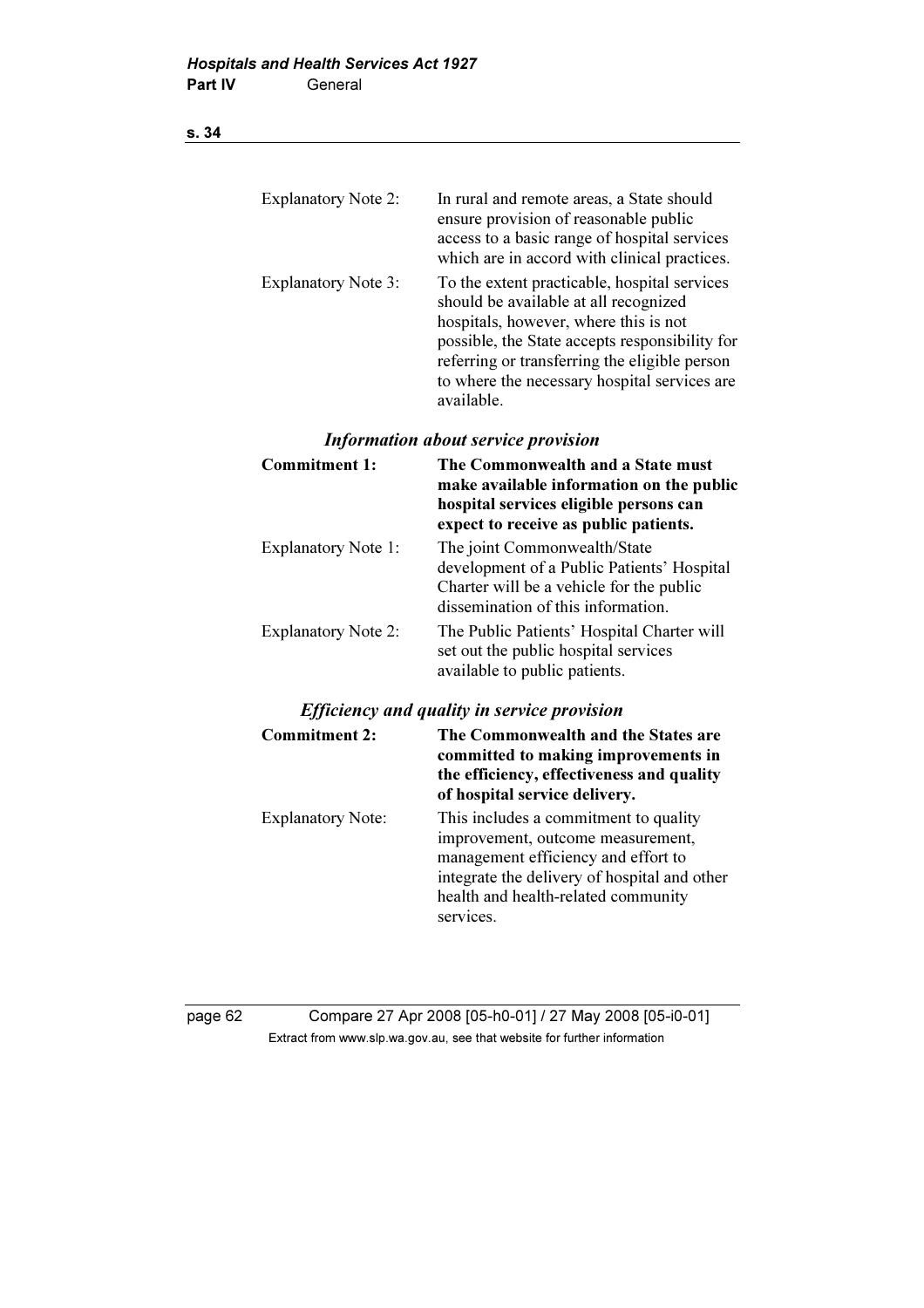- (3) Any eligible person will be entitled to receive, without charge, out-patient and accident and emergency services provided by a recognized hospital except for —
	- (a) dental services;
	- (b) spectacles and hearing aids;
	- (c) pharmaceuticals;
	- (d) surgical supplies, prostheses, aids and appliances and home modifications; and
	- (e) other services as agreed between the Commonwealth Minister and the Minister,

 for which service charges, as determined by the Minister, may be applied provided that no charge to the Commonwealth results.

- (4) Nothing in this section gives rise to, or can be taken into account in, any civil cause of action, and, without limiting the generality of the foregoing, nothing in this section operates to create in any person legal rights not in existence before the enactment of this section.
- $(5)$  In this section
	- (a) "eligible person" and "public patient" have the same meanings as they have in the Commonwealth Act; and
	- (b) "Commonwealth Minister" has the same meaning as "Commonwealth Minister for Health" has in section 27(4) of the Commonwealth Act.
- (6) This section ceases to have effect on a day to be fixed by proclamation.

[Section 34 inserted by No. 17 of 1996 s. 11.]

### 34A. Board may set apart hospitals for treatment of infectious diseases

 The board of a public hospital may, and at the direction of the Minister shall, conduct the public hospital or set apart any

Compare 27 Apr 2008 [05-h0-01] / 27 May 2008 [05-i0-01] page 63  $\mathbf{F}$  from which was the set that we besite for further information  $\mathbf{F}$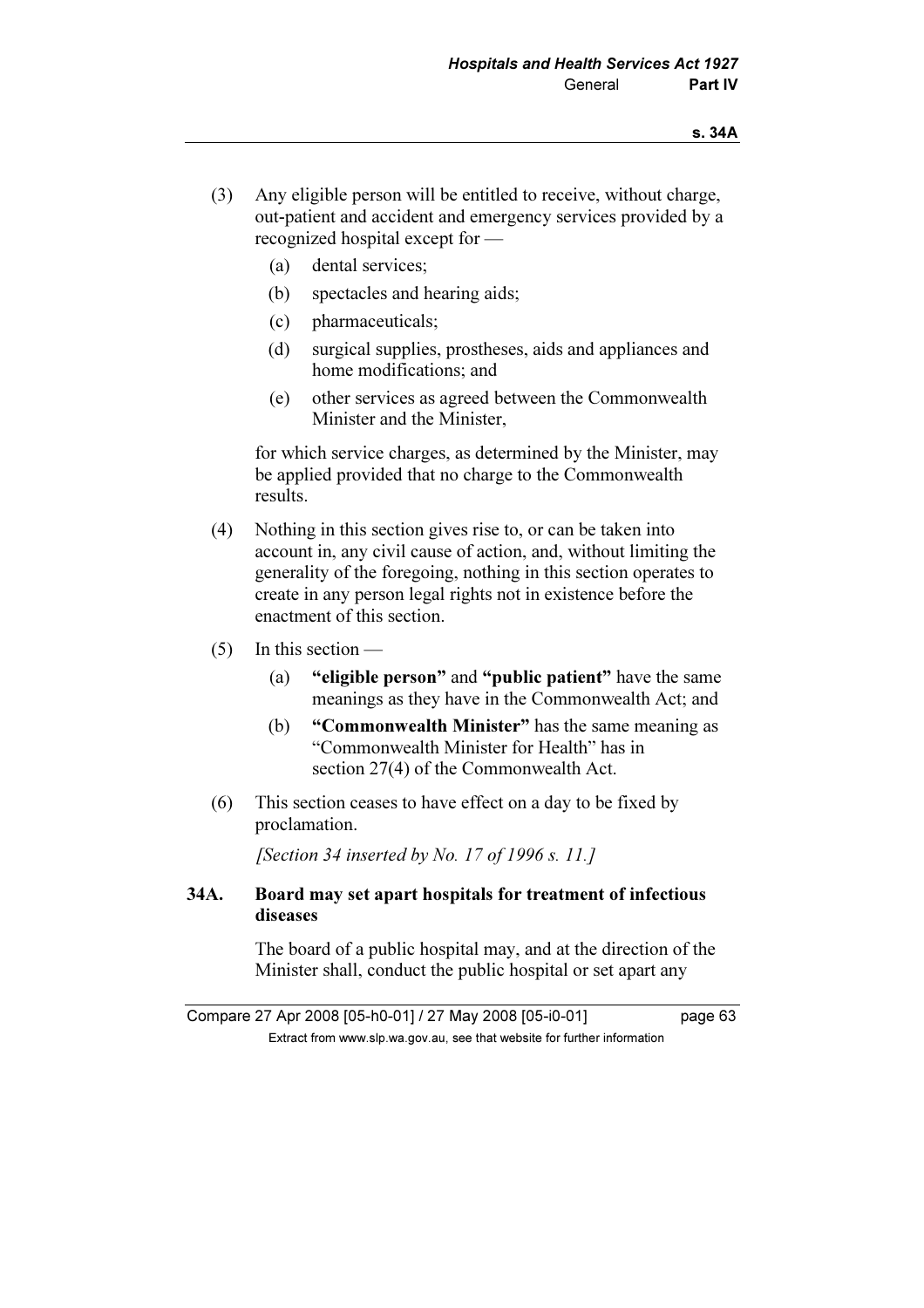portion of the public hospital for the purposes of the reception and treatment of any person suffering from or suspected to be suffering from an infectious disease.

[Section 34A inserted by No. 53 of 1985 s. 26.]

### 35. Receipts exempt from stamp duty

 All receipts given by and on behalf of the Department or a board, and all declarations required or authorised by this Act, and any agreement entered into under and for the purposes of this Act, in relation to a public hospital shall be exempt from stamp duty.

[Section 35 amended by No. 53 of 1985 s. 27.]

### 35A. Indemnity

 No liability shall attach to the Minister, the CEO, any officer of the Department, a member of a board of a public hospital or an agency or any person authorised by the Executive Director for any act or omission by him or her in good faith and in the exercise or purported exercise of his or her powers or functions or in the discharge or purported discharge, of his or her duties under this Act.

 [Section 35A inserted by No. 53 of 1985 s. 28; amended by No. 103 of 1994 s. 13; No. 28 of 2006 s. 264.]

### 35B. Minister, board or agency not required to be registered

 Notwithstanding any written law requiring the registration of a person who provides a health service, the Minister, a board or an agency —

- (a) may provide a health service even though the Minister, board or agency is not registered under that written law; and
- (b) does not commit any offence by so providing.

[Section 35B inserted by No. 103 of 1994 s. 14.]

page 64 Compare 27 Apr 2008 [05-h0-01] / 27 May 2008 [05-i0-01]  $\mathbf{F}$  from which was the set that we besite for further information  $\mathbf{F}$ 

s. 35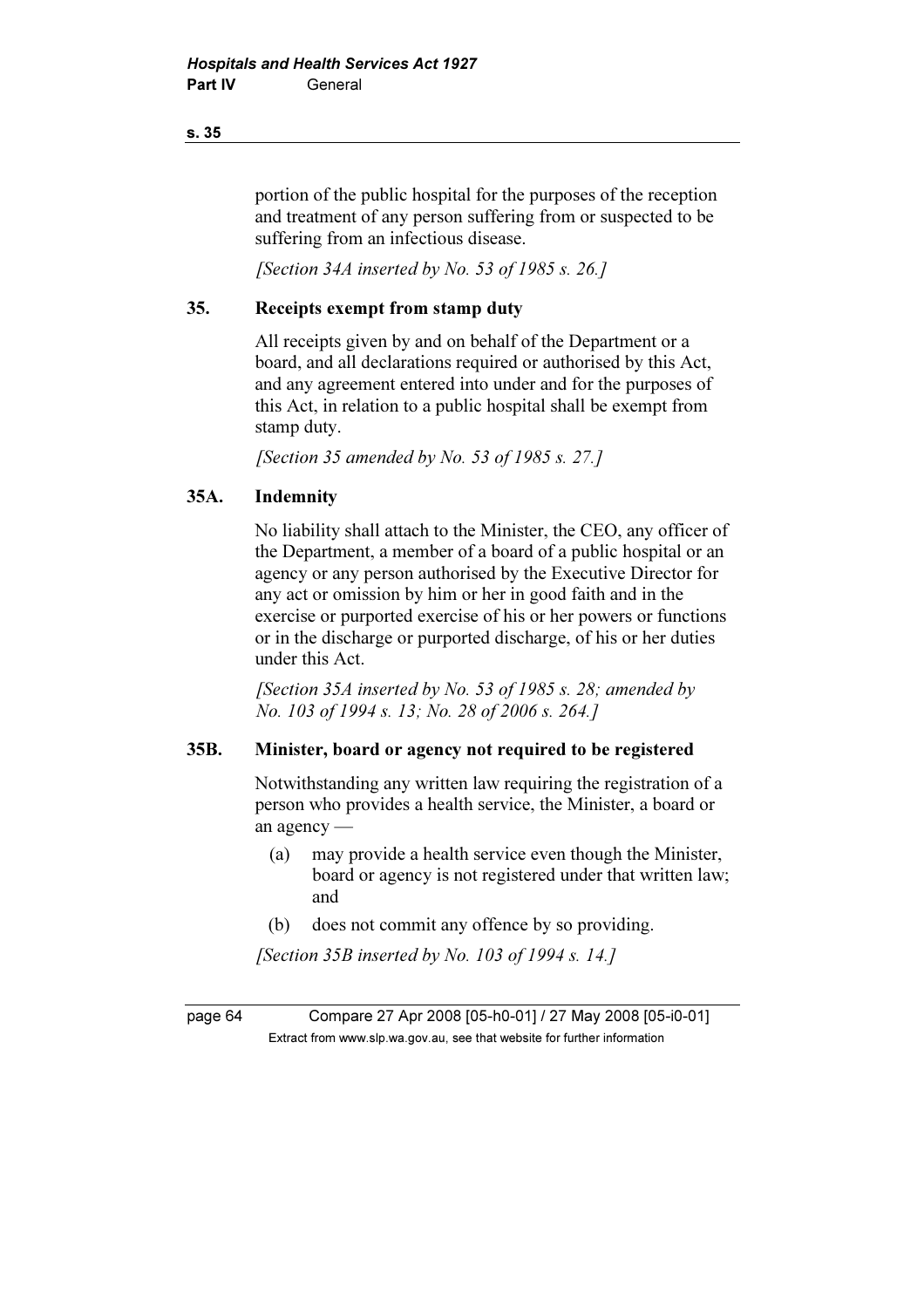#### 35C. Bond for due performance of agreement

- (1) Where an agreement is made for the purposes of this Act between a person ("the contractor") and —
	- (a) the Minister;
	- (b) a board or an agency board; or
	- (c) the Minister for Works or the State Supply Commission acting on behalf of the Minister, a board or an agency board,

the agreement may include a performance bond.

- (2) A performance bond is a provision by which the contractor acknowledges that the contractor is bound in a specified sum if the contractor fails to observe and perform the terms, conditions and provisions of the agreement.
- (3) The contractor is liable to pay to the Minister, a board or an agency board as a debt the amount of any such bond if the contractor fails to observe and perform the terms, conditions and provisions of the agreement, and that debt may be recovered by proceedings in a court of competent jurisdiction.
- (4) In any proceedings to recover an amount referred to in subsection  $(3)$  —
	- (a) the amount is to be taken to be a genuine pre-estimate of the damage suffered and recoverable by the Minister, the board or the agency board, as the case may be, in respect of any non-observance or non-performance by the contractor;
	- (b) the contractor cannot plead and evidence is not admissible to show —
		- (i) that the damage so suffered and recoverable was less than that amount; or
		- (ii) that the amount or any part of it is a penalty or penal damages;

and

Compare 27 Apr 2008 [05-h0-01] / 27 May 2008 [05-i0-01] page 65  $\mathbf{F}$  from which was the set that we besite for further information  $\mathbf{F}$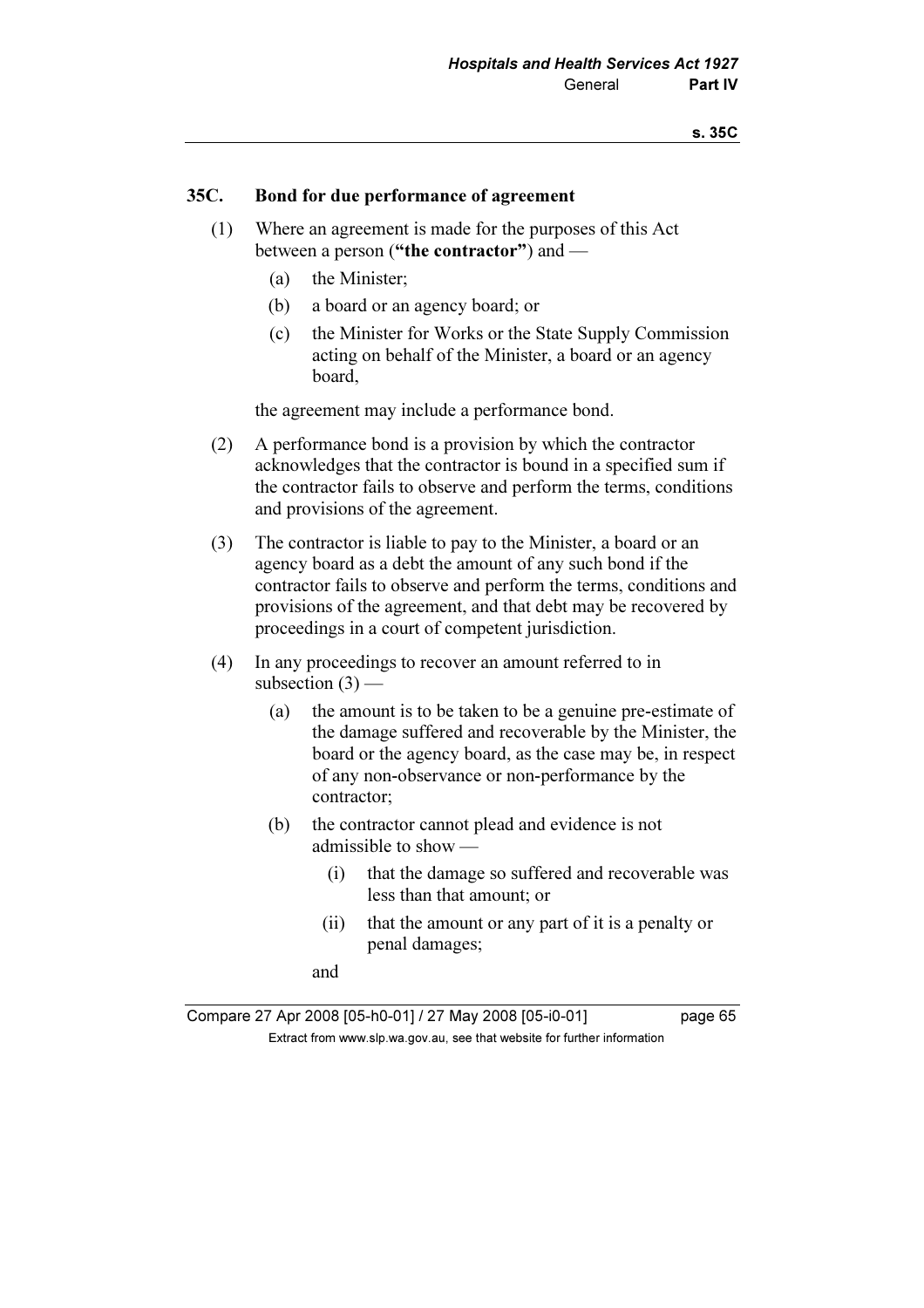- (5) This section applies notwithstanding any rule of law to the contrary.
- (6) In subsection  $(1)$  —

"Minister for Works" means the body corporate created by section 5 of the *Public Works Act 1902*;

 "State Supply Commission" means the body established by section 4 of the State Supply Commission Act 1991.

[Section 35C inserted by No. 17 of 1996 s. 12.]

### 36. General penalty

 Every person failing to observe any provision of this Act which he ought to have observed, or to do any act directed by this Act to be done, or doing any act forbidden to be done by this Act, shall be guilty of an offence and liable on summary conviction, if there is no other penalty provided under this Act for such offence, to a penalty not exceeding \$1 000.

[Section 36 amended by No. 33 of 1972 s. 29; No. 61 of 2004] s. 15.]

## 37. Regulations and by-laws

- (1) The Governor may make regulations for or with respect to any matter, whether general or to meet a particular case, that is requisite or expedient to give effect to the purposes of this Act.
- (2) Without prejudice to the generality of subsection (1) the Governor may by regulation —
	- (a) publish model by-laws for the guidance of boards in respect of all or any of the matters regarding which boards may make by-laws;
	- (b) enable the Executive Director to transfer patients from any public hospital to any other public hospital or

page 66 Compare 27 Apr 2008 [05-h0-01] / 27 May 2008 [05-i0-01]  $\mathbf{F}$  from which was the set that we besite for further information  $\mathbf{F}$ 

#### s. 36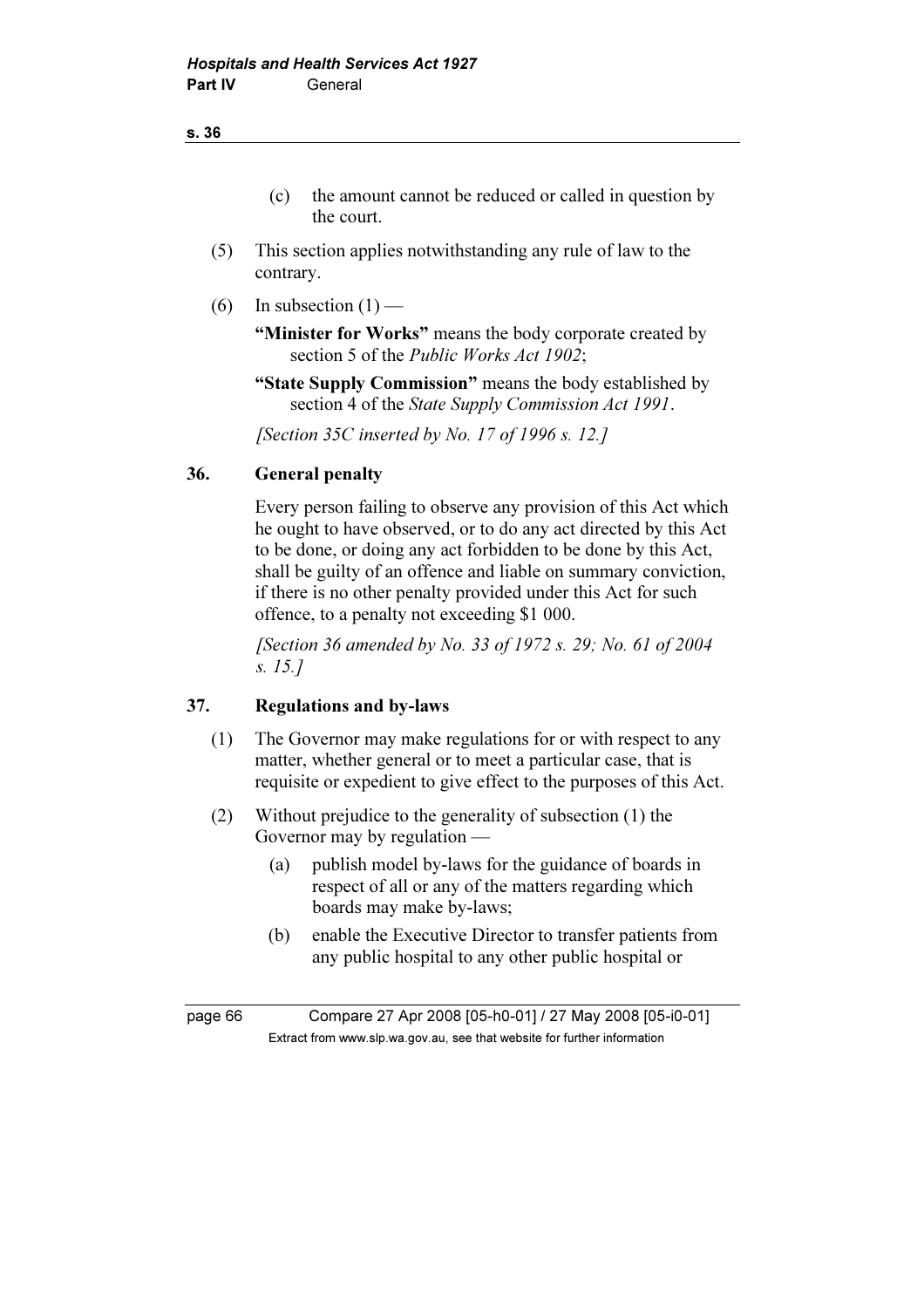institution having or providing special facilities, skill or equipment or for any other purpose; and

- $[(c), (d)$  deleted]
	- (e) without limiting his absolute discretion under section 15(1) as to the appointment of persons to a board of a public hospital, prescribe —
		- (i) persons, bodies, or groups of persons from all or any of whom the Governor may direct that nominations be sought of persons for appointment to hospital boards;
		- (ii) the maximum number of persons nominated by a particular person, body, or group of persons who may hold office as members of the same hospital board at any one time,

and make provision —

- (iii) for the holding of elections, where necessary, of persons to be nominated by persons, bodies, or groups of persons, and as to the qualifications of electors, and the procedures to be followed, at such elections;
- (iv) as to the eligibility of persons for nomination by any person, body, or group of persons, for appointment to a hospital board, which may include provision for the Minister in a particular case to direct, for the purpose of ensuring that not more than one-half of the membership of the hospital board of a teaching hospital is made up of persons who are practitioners, that the person to be so nominated shall not be a practitioner;
- (v) for expenses incurred by a hospital board in connection with the nomination of any person for appointment to the hospital board in accordance with the regulations to be borne and paid out of the funds of the hospital board.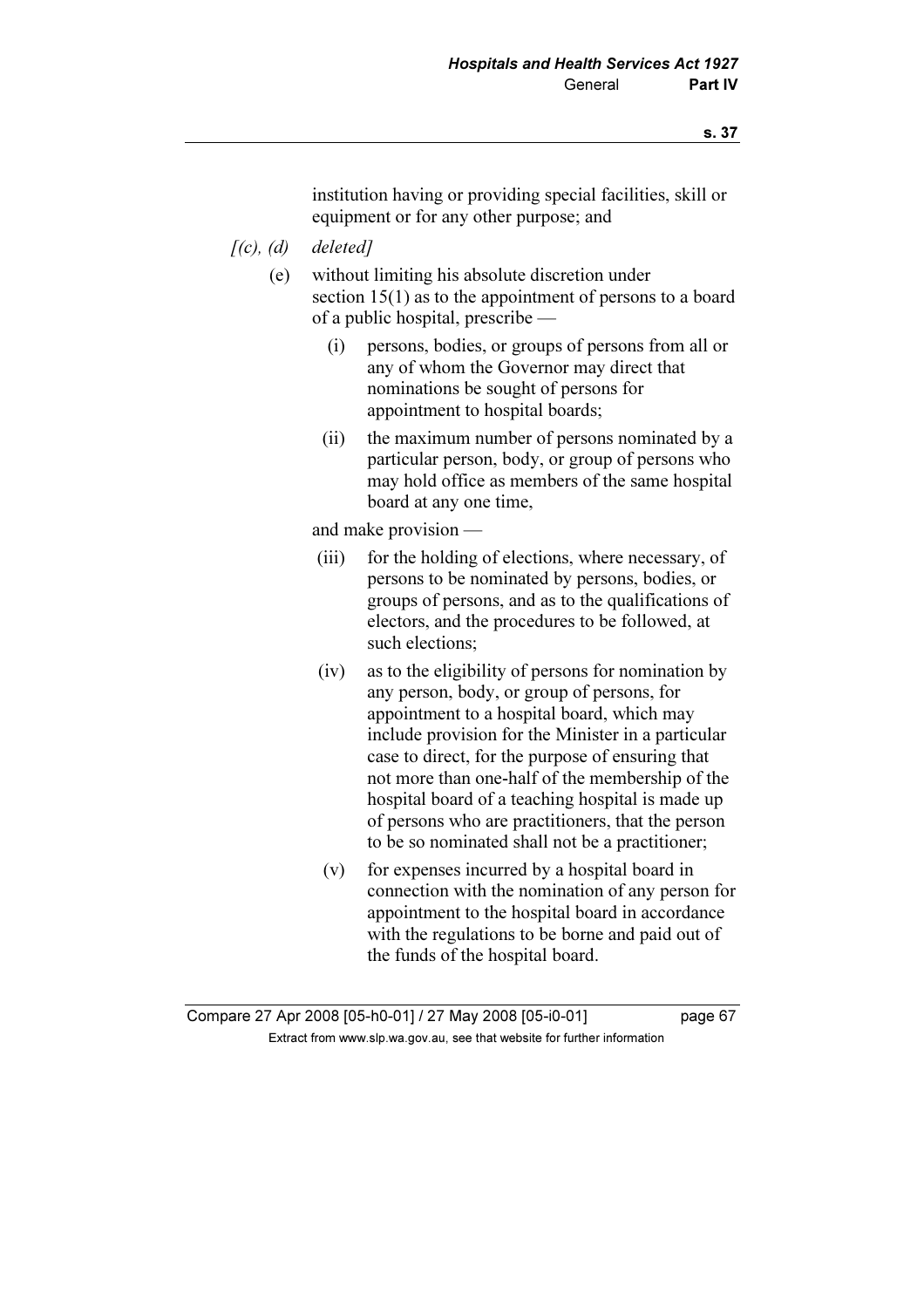#### s. 37

- (2a) Notwithstanding anything in this Act the Governor may make regulations under this section prescribing charges to be made by a public hospital in respect of any service whether hospital or medical provided by or in the public hospital whether provided by the hospital or by some other person or organization.
- (2b) Regulations made under this section relating to charges to be made by a public hospital in respect of services rendered by or in the hospital shall be valid and have effect notwithstanding that the services include medical services normally provided by a medical practitioner and other professional services provided by or on behalf of the hospital.
- (2c) Notwithstanding anything in this Act for the purposes of legal proceedings for the recovery of any charges prescribed by the regulations it is hereby declared that any service referred to in the regulations has been validly provided by the public hospital by or in which it was so provided.
- (2d) Notwithstanding anything in this Act, the Governor may make regulations under this section giving effect to —
	- (a) any agreement entered into by the Commonwealth with the State under the Commonwealth Act in relation to the provision of health services and in particular —
		- (i) ensuring that care and treatment of a kind specified in any such agreement will be available to all eligible persons (not being persons to whom a declaration made under section 6(2) of the Commonwealth Act applies in the relevant circumstances) without charge as public patients; and
		- (ii) prescribing charges specified by any such agreement to apply,

in recognized hospitals in the State.

- [(b) deleted]
- $(2e)$  In subsection  $(2d)$  —

page 68 Compare 27 Apr 2008 [05-h0-01] / 27 May 2008 [05-i0-01]  $\mathbf{F}$  from which was the set that we besite for further information  $\mathbf{F}$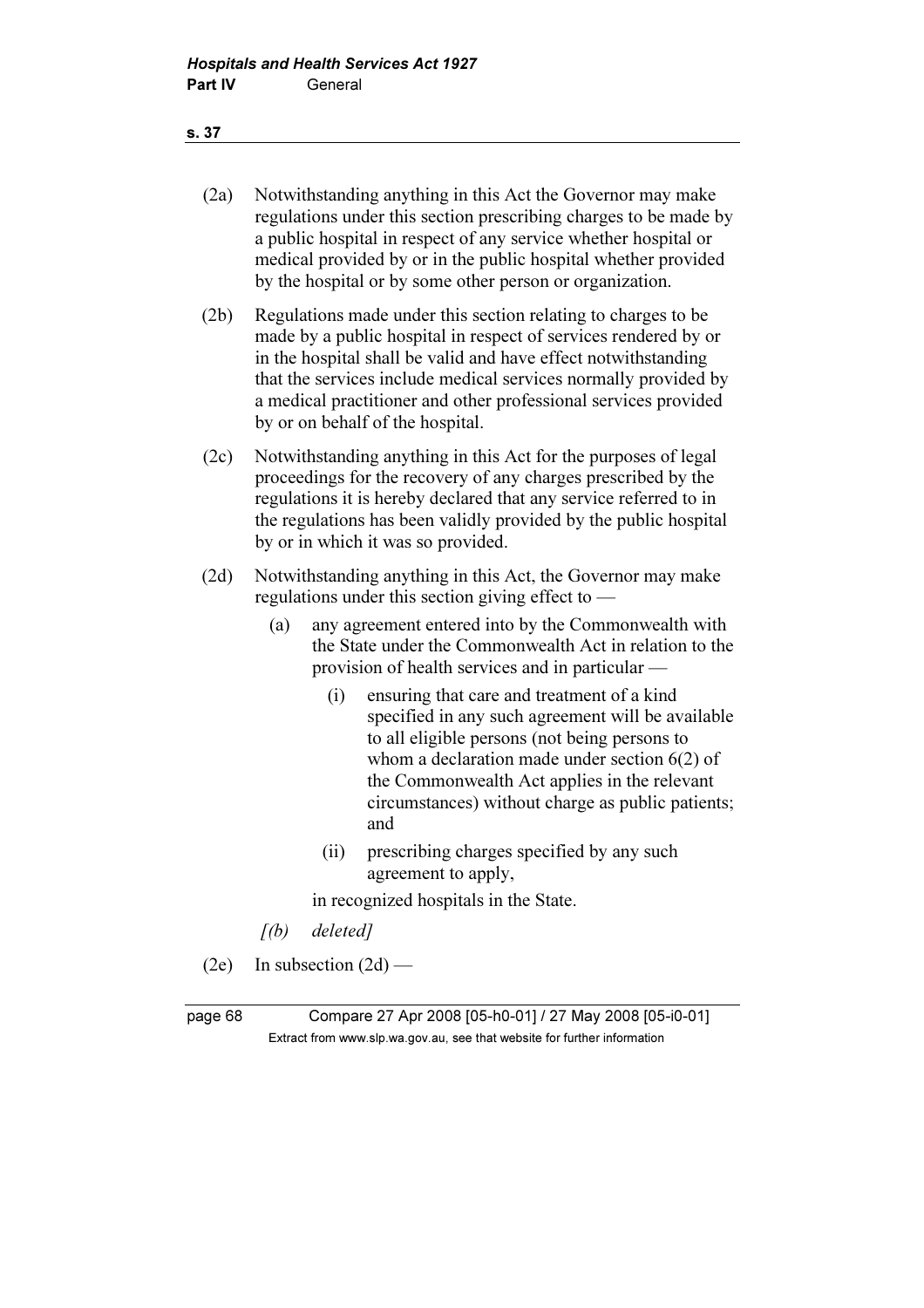"eligible persons" and "recognized hospitals" have the meanings respectively given by the Commonwealth Act.

- (2f) The Governor may make regulations under this section for the purposes of the administration, conduct and good management of any public hospital or portion of a public hospital in which persons suffering from or suspected to be suffering from any infectious disease are received or treated, or both, and without limiting the generality of the foregoing regulations may be made —
	- (a) providing for the detention, discipline and the maintenance of good conduct of patients and for the conduct of persons having care of patients in a public hospital conducted for the reception or treatment of persons suffering from an infectious disease or any portion of a public hospital set apart for that purpose;
	- (b) controlling the conduct of visitors and other persons;
	- (c) authorising the search of persons and of the possessions of persons entering or visiting a public hospital conducted for the reception and or treatment of persons suffering from or suspected to be suffering from infectious diseases or any portion of a public hospital set apart for those purposes and the seizure of anything found on persons entering or visiting any such place that is prohibited under the regulations;
	- (d) enabling a medical practitioner or any person authorised in writing by the CEO to control any patient whose conduct is detrimental to his own condition or that of any other patient therein by such means, including personal restraint, detention or by administration of a medication, as is most conducive to the welfare of the patient concerned and any of the other patients, but so that no greater force or medication is used or administered than is reasonably necessary in the circumstances;

Compare 27 Apr 2008 [05-h0-01] / 27 May 2008 [05-i0-01] page 69  $\mathbf{F}$  from which was the set that we besite for further information  $\mathbf{F}$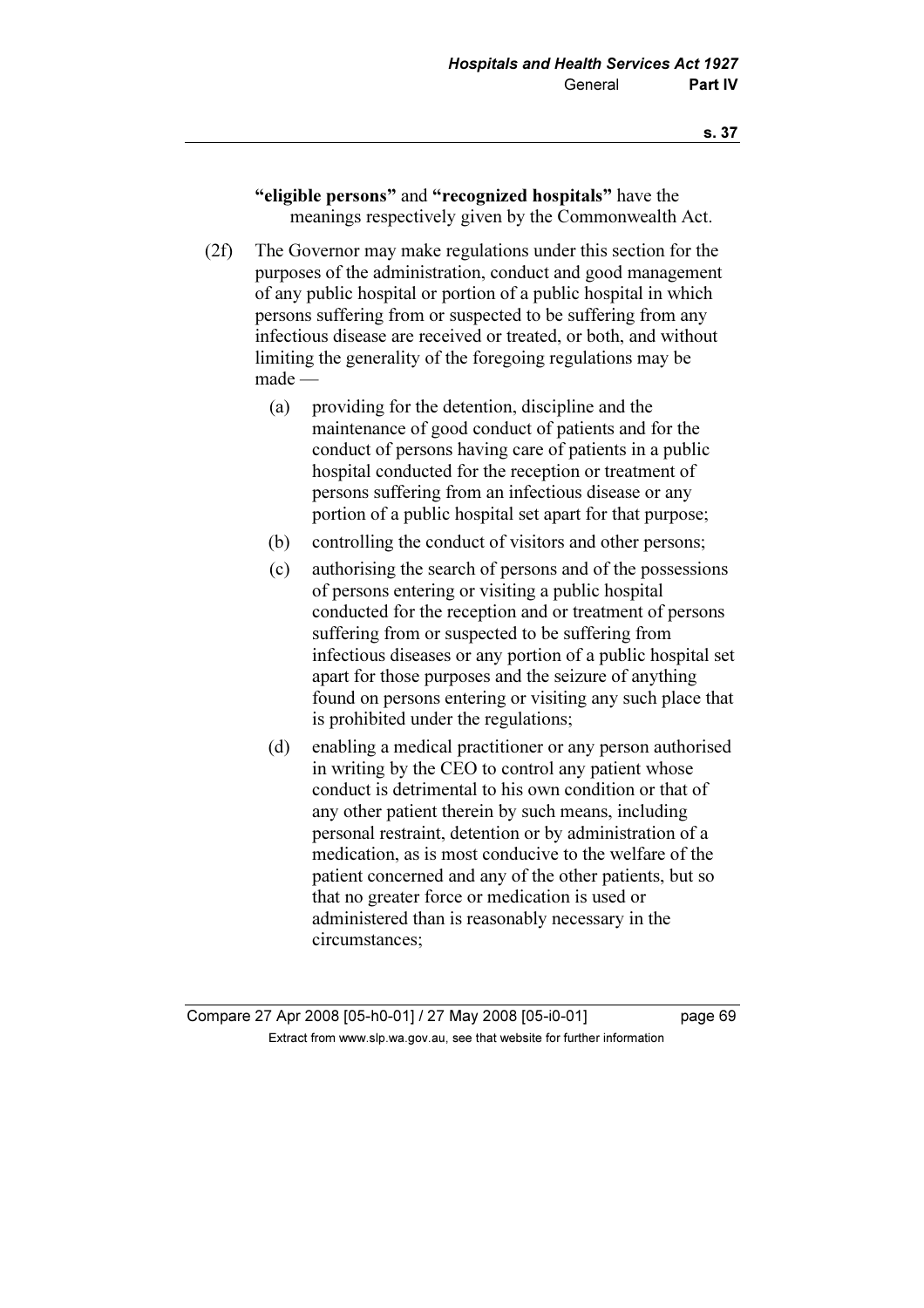s. 37

- (e) enabling the treatment in a suitable hospital within any prison of any patient who cannot be restrained conveniently in a public hospital or a patient who is serving a sentence of imprisonment.
- (2g) In any proceeding for an offence against a regulation made under this section a certificate signed by the Executive Director stating that —
	- (a) a person was a person subject to detention under the regulations;
	- (b) any public hospital is or was conducted for the reception or treatment or both, of persons suffering from or suspected to be suffering from an infectious disease or that any portion of a public hospital has been set apart for that purpose,

is evidence of that fact.

- (3) Regulations may be made under this section
	- (a) so as to apply
		- (i) at all times or at a specified time or at specified times;
		- (ii) throughout the State or in a specified part or specified parts of the State; and
		- (iii) generally or in a particular class of case or in particular classes of cases;
	- (aa) defining classes of patient and classes of service;
	- (ab) adopting for the purposes of referring to a class of patient or class of service any definition in any law of the Parliament of the Commonwealth;
	- (ac) so as to discriminate between classes of patient and classes of service and according to the circumstances in which a service is provided and in respect of the class of patient to whom it is provided;

page 70 Compare 27 Apr 2008 [05-h0-01] / 27 May 2008 [05-i0-01]  $\mathbf{F}$  from which was the set that we besite for further information  $\mathbf{F}$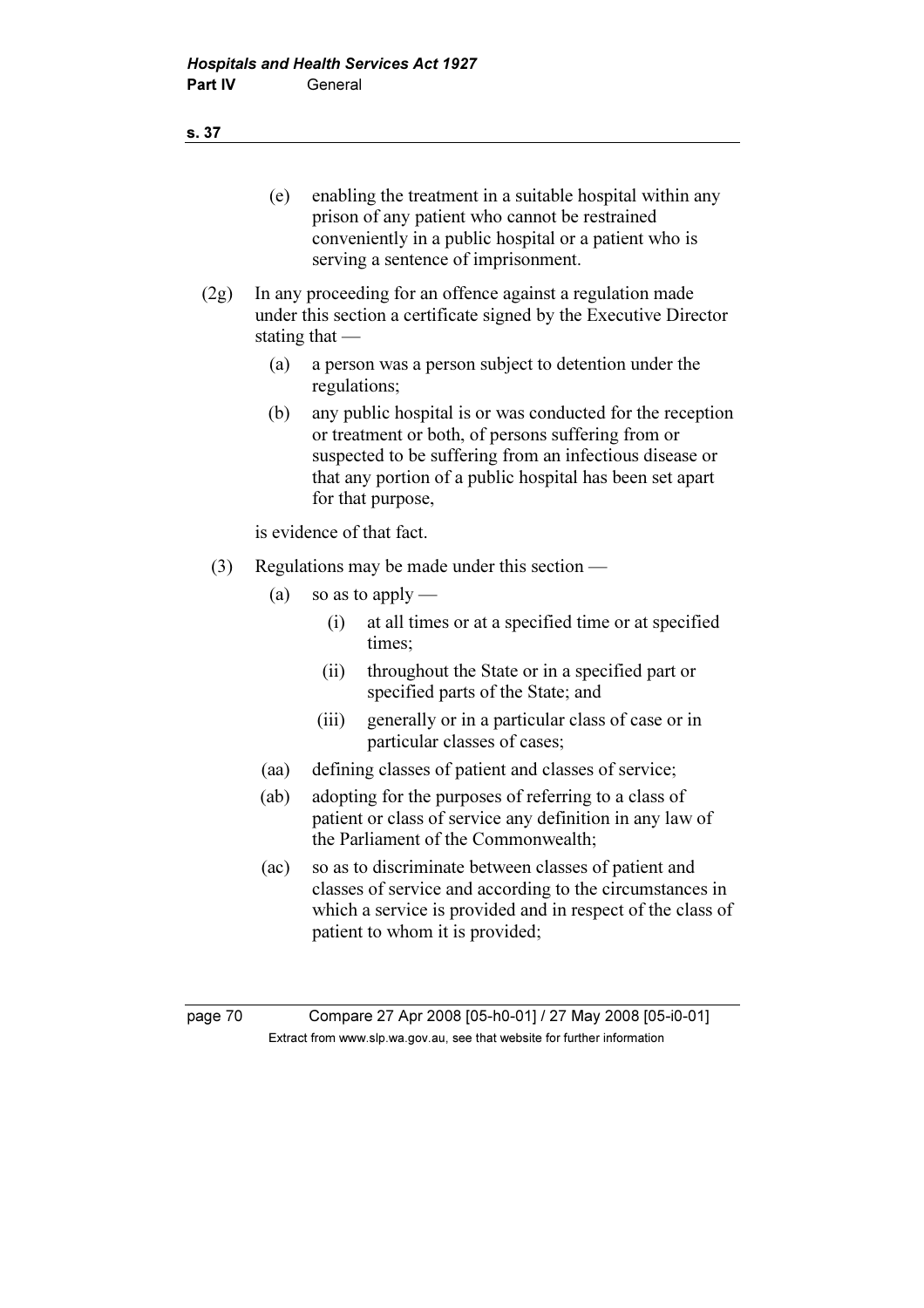- (ad) prescribing that no charges are payable in respect of any class of service, any class of patient and any public hospital or class of public hospital;
- (ae) prescribing different charges according to the public hospital or class of public hospital in which or on behalf of which a service or class of service is provided;
- (af) prescribing that the charges for any goods or services or class of goods or service rendered in respect of any class of patient at or by a public hospital shall be of an amount determined by the Minister or other person according to the cost thereof;
- (b) so as to require a matter affected by them to be
	- (i) in accordance with a specified standard or specified requirement; or
	- (ii) as approved by, or to the satisfaction of, a specified person or body or a specified class of person or body;
- (c) so as to confer on a specified person or body or a specified class of person or body a discretionary authority;
- (d) so as to provide that, whether on specified conditions or unconditionally, persons or things or a class or classes of persons or things may be exempted from the provisions of the regulations, either wholly or to such extent as is specified; and
- (e) so as to impose a penalty not exceeding \$50 for any breach of the regulations.
- (4) In subsection (3) "specified" means specified in the regulations.

[Section 37 inserted by No. 33 of 1972 s. 30; amended by No. 64 of 1980 s. 5; No. 43 of 1981 s. 4; No. 85 of 1983 s. 9; No. 28 of 1984 s. 56; No. 53 of 1985 s. 29; No. 73 of 1994 s. 4; No. 17 of 1996 s. 13; No. 28 of 2006 s. 264.]

Compare 27 Apr 2008 [05-h0-01] / 27 May 2008 [05-i0-01] page 71  $\mathbf{F}$  from which was the set that we besite for further information  $\mathbf{F}$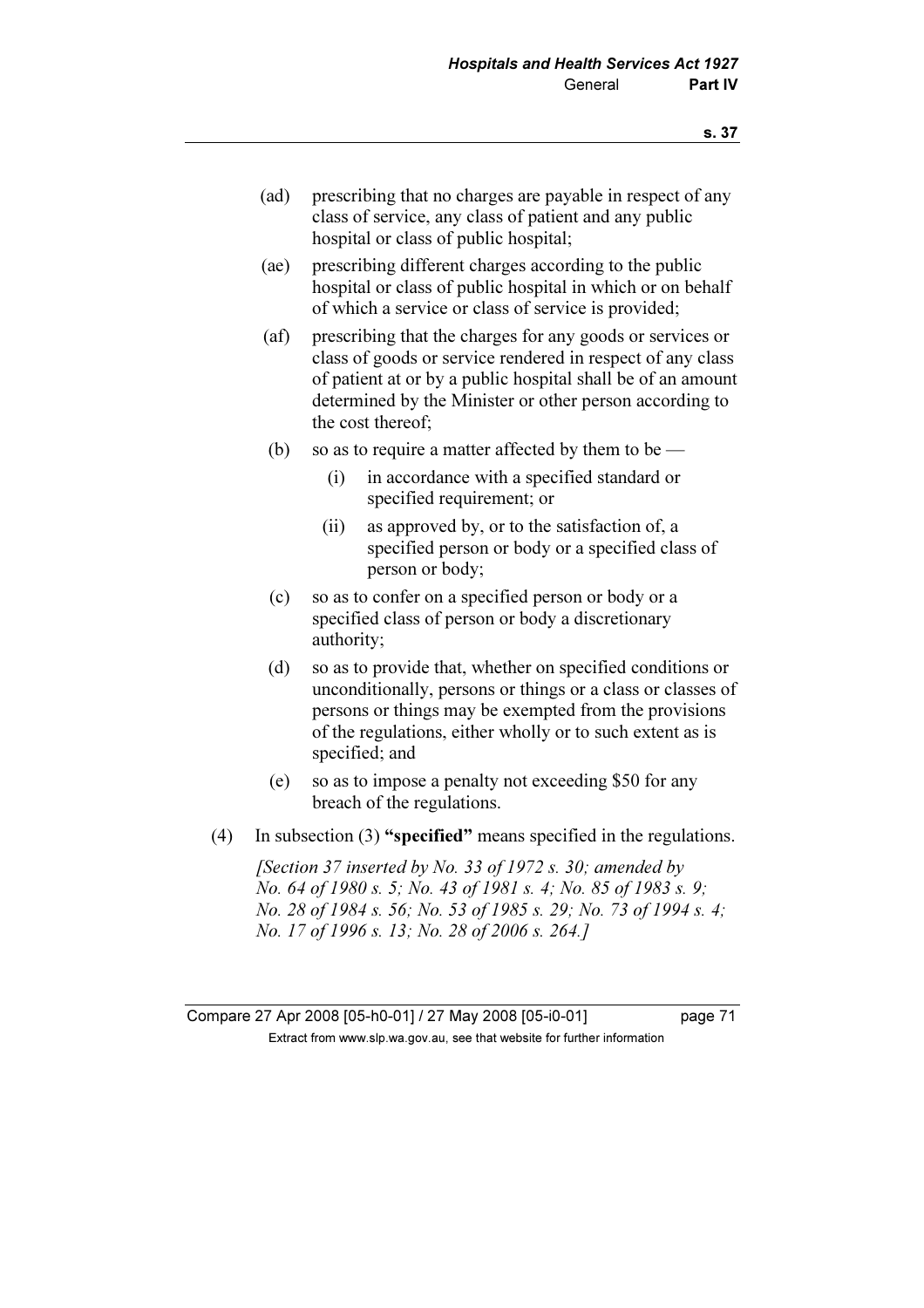# s. 38

## 38. Review of Act

- (1) The Minister shall carry out a review of the operation of this Act as soon as is practicable after 1 January 1991 and every fifth anniversary of that date and in the course of such review the Minister shall consider and have regard to —
	- (a) the attainment of the objects of this Act;
	- (b) the administration of this Act;
	- (c) the effectiveness of the operations of the Minister, the boards of the public hospitals under this Act, the Department, the CEO, the Executive Director and authorised persons under this Act;
	- (d) the need for the continuation of the boards of public hospitals and any other committee or body established or constituted under or for the purposes of this Act;
	- (e) such other matters as appear to the Minister to be relevant.
- (2) The Minister shall prepare a report based on the review referred to in subsection (1) and shall, as soon as is practicable after its preparation, cause the report to be laid before each House of Parliament.

[Section 38 inserted by No. 53 of 1985 s. 30; amended by No. 28 of 2006 s. 264.]

page 72 Compare 27 Apr 2008 [05-h0-01] / 27 May 2008 [05-i0-01]  $\mathbf{F}$  from which was the set that we besite for further information  $\mathbf{F}$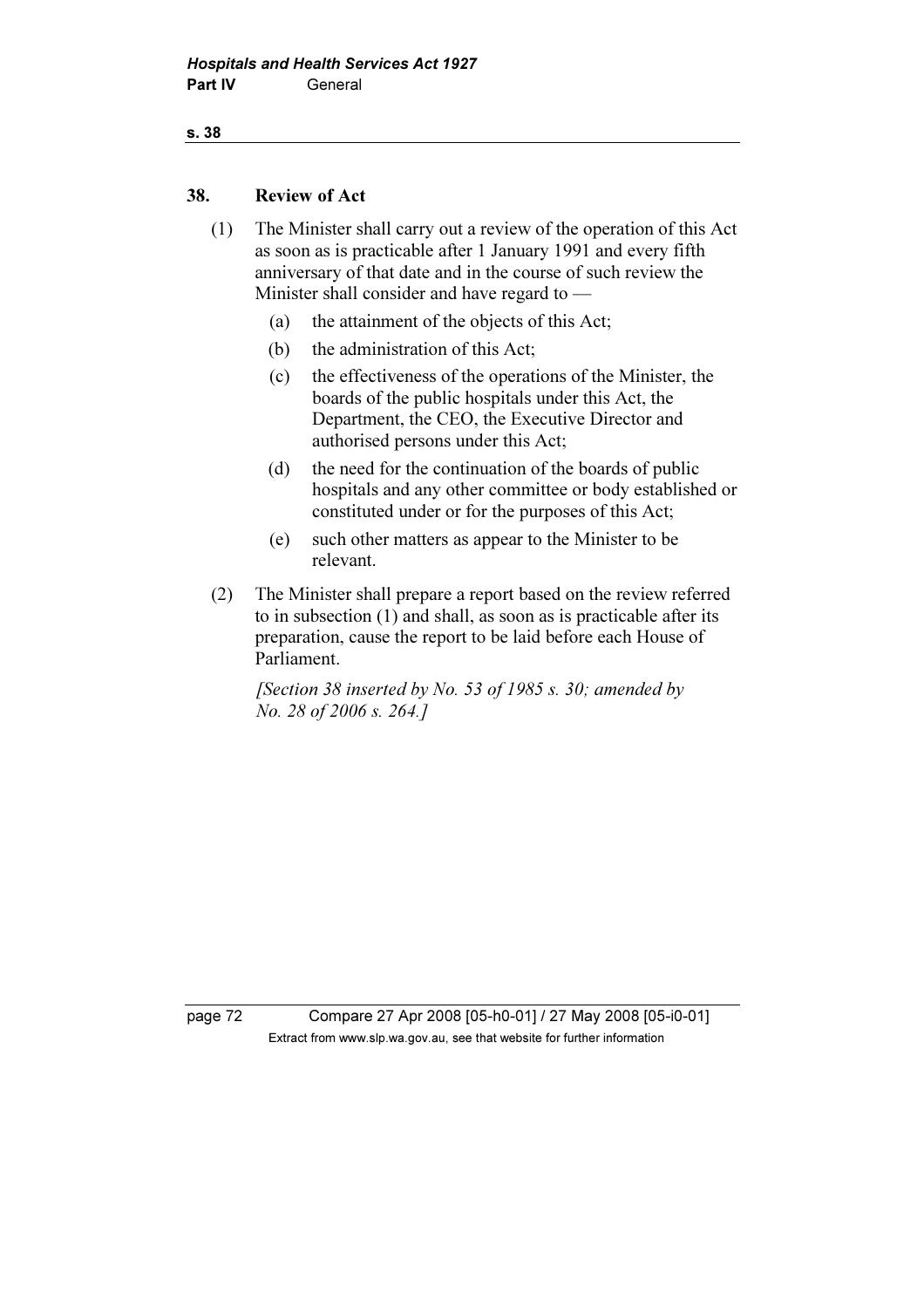cl. 1

# Schedule

[Section 15]

[Heading inserted by No. 33 of 1972 s. 31.]

#### Constitutional provisions for hospital boards

[Heading inserted by No. 33 of 1972 s. 31; amended by No. 71 of 1976 s. 4.]

#### 1. Tenure of office

- (1) A member shall hold and vacate office in accordance with the terms of the instrument under which he is appointed, or until his term of tenure is terminated by the Governor.
- (2) A member may resign his office by a written notice given under his hand to, and accepted by, the Minister.
- (3) A member who ceases to hold office shall, unless otherwise disqualified, be eligible for reappointment.

[Clause 1 inserted by No. 33 of 1972 s. 31.]

### 2. Disqualification

If a member —

- (a) is a person in respect of whom an administration order is in force under Part 6 of the Guardianship and Administration Act 1990;
- (b) is an undischarged bankrupt or has his affairs under liquidation by arrangement with his creditors;
- (c) is convicted of an indictable offence; or
- (d) has his appointment terminated by the Governor for inability, inefficiency or misbehaviour,

his office becomes vacant and he is not eligible for reappointment.

[Clause 2 inserted by No. 33 of 1972 s. 31; amended by No. 24 of 1990 s. 123.]

Compare 27 Apr 2008 [05-h0-01] / 27 May 2008 [05-i0-01] page 73  $\mathbf{F}$  from which was the set that we besite for further information  $\mathbf{F}$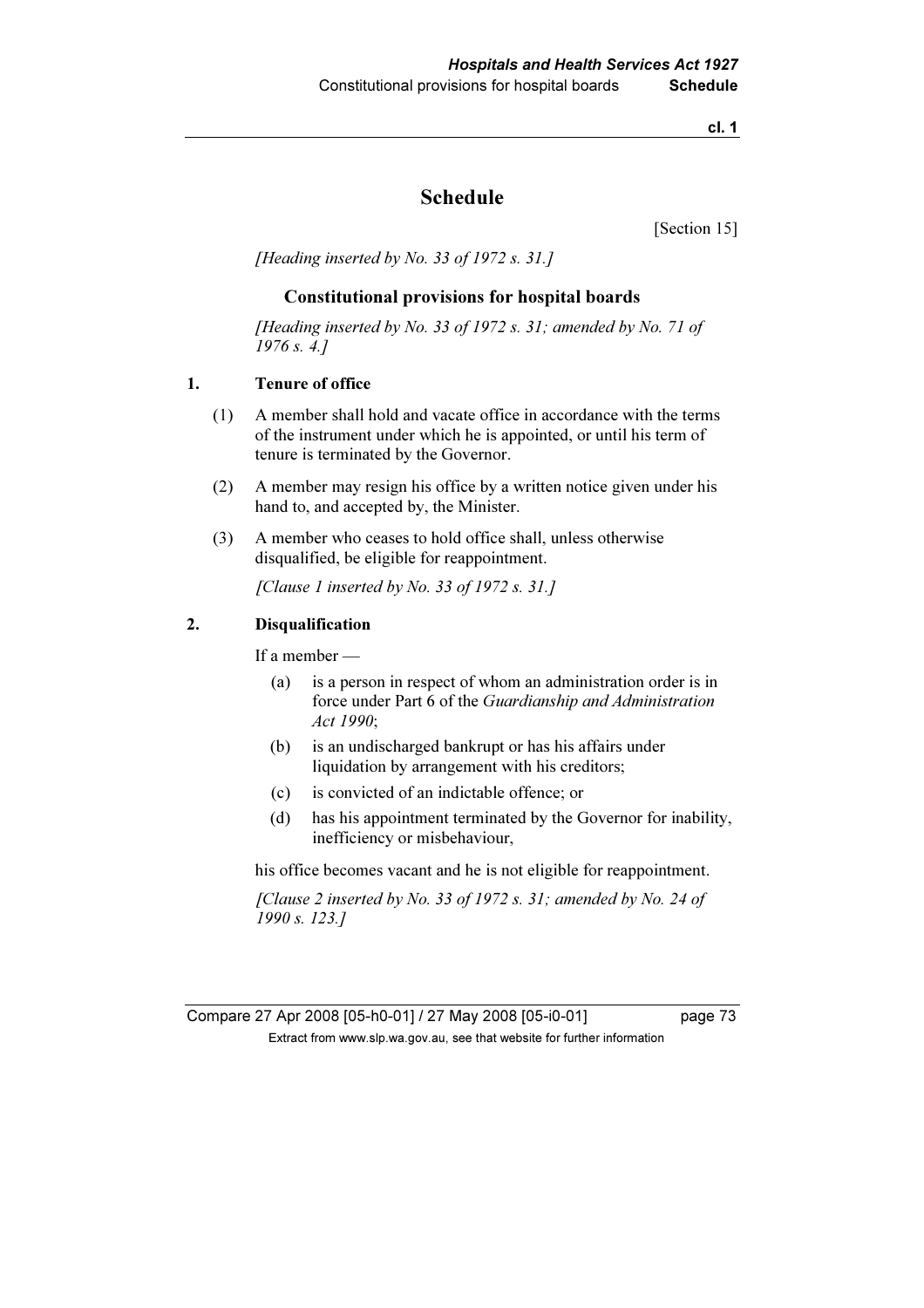cl. 3

### 3. Deputies

- (1) While taking the place of a member a deputy has all the powers and entitlements of, and all the protection given to, the member under this Act.
- (2) Any reference in this Act to a member shall be construed as including a reference to a deputy taking the place of that member.

[Clause 3 inserted by No. 33 of 1972 s. 31.]

## 4. Validity of proceedings

- (1) A vacancy among the membership shall not invalidate the proceedings of any meeting.
- (2) All acts done at any meeting shall, notwithstanding it is afterwards discovered that there was some defect in the appointment or qualification of a person purporting to be a member, be as valid as if that defect had not existed.

[Clause 4 inserted by No. 33 of 1972 s. 31.]

### 5. Quorum

 To constitute a meeting there must be not less than one half of the members present.

[Clause 5 inserted by No. 33 of 1972 s. 31.]

#### 5A. Telephone and video meetings

 Despite anything in this Schedule, a communication between members constituting a quorum under clause 5 by telephone, audio-visual or other electronic means is a valid meeting, but only if each participating member is capable of communicating with every other participating member instantaneously at all times during the proceedings.

[Clause 5A inserted by No. 24 of 2000 s. 18.]

### 6. Chairman

(1) The Chairman shall when present, preside at all meetings.

page 74 Compare 27 Apr 2008 [05-h0-01] / 27 May 2008 [05-i0-01]  $\mathbf{F}$  from which was the set that we besite for further information  $\mathbf{F}$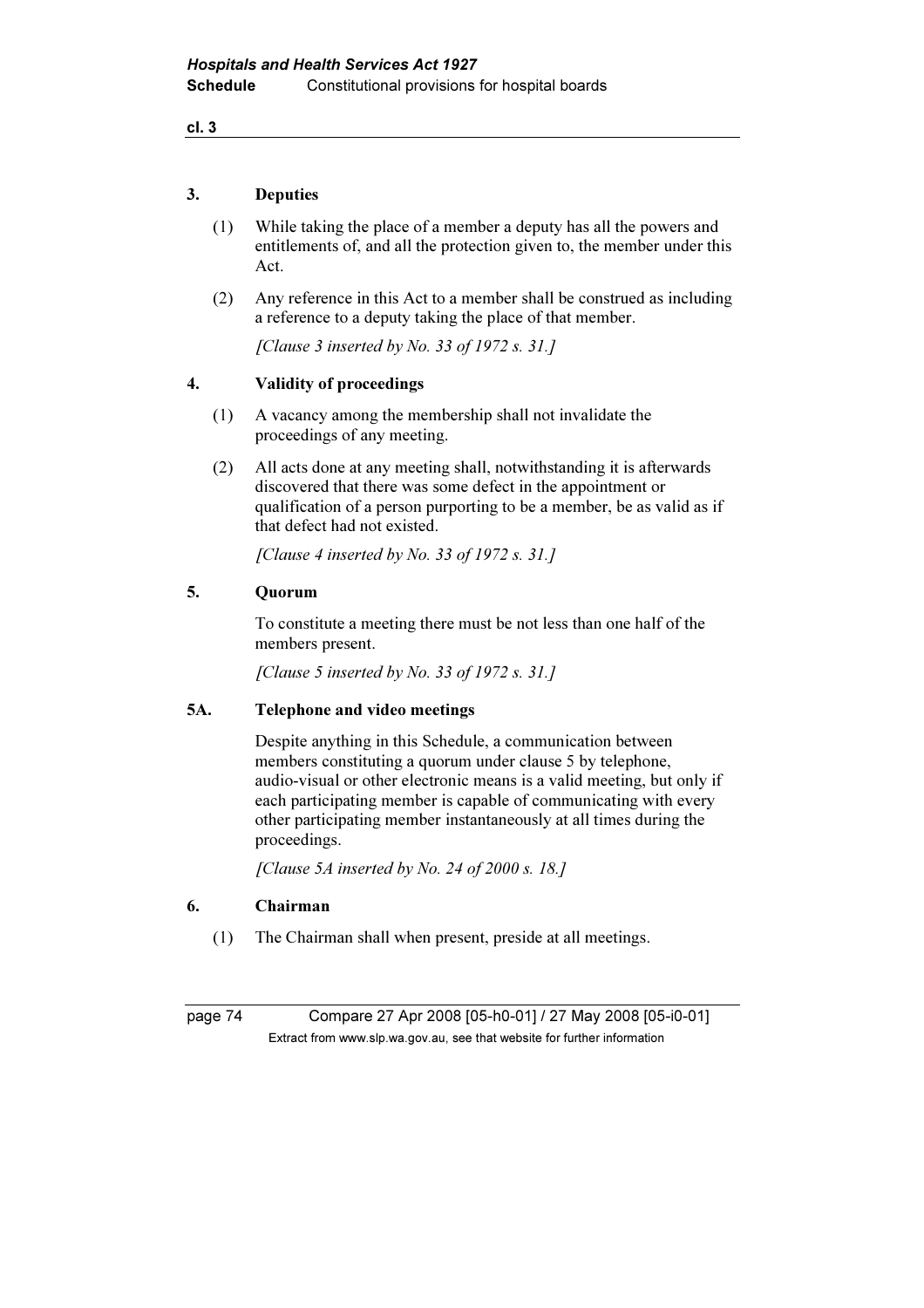- (2) Where the Chairman is expected to be absent from 2 or more consecutive meetings or if he is ill or otherwise incapacitated, the members present at any meeting may elect one of their number acting Chairman during such absence, illness or incapacity.
- (3) In the absence of the Chairman, and where no acting Chairman has been elected, the Deputy Chairman or Vice Chairman, if any, shall preside and in default the members who are present at the meeting may elect one of their number to preside at that meeting.

[Clause 6 inserted by No. 33 of 1972 s. 31.]

#### 7. Interest

- (1) A member who has a direct or indirect pecuniary interest in any matter that is before the meeting for consideration shall, as soon as possible after the relevant facts have come to his knowledge, disclose the nature of his interest to the members present at the meeting and such disclosure shall be recorded in the record of the meeting.
- (2) A member who has disclosed his interest in any matter may take part in the consideration or discussion, but shall not vote.

[Clause 7 inserted by No. 33 of 1972 s. 31.]

### 8. Undisclosed interests

- (1) Where a member in the opinion of the Chairman has a material pecuniary interest in any matter, the Chairman may call upon the member to disclose the nature of his interest and, in default of any such disclosure, may thereupon determine that such an interest exists.
- (2) Every determination that a member is interested in any matter shall be recorded in the record of proceedings of the meeting at which it is made.
- (3) Where the Chairman determines that a member has an undisclosed interest in any matter before the meeting for consideration that member may take part in the consideration or discussion but shall not vote.

[Clause  $8$  inserted by No. 33 of 1972 s. 31.]

Compare 27 Apr 2008 [05-h0-01] / 27 May 2008 [05-i0-01] page 75  $\mathbf{F}$  from which was the set that we besite for further information  $\mathbf{F}$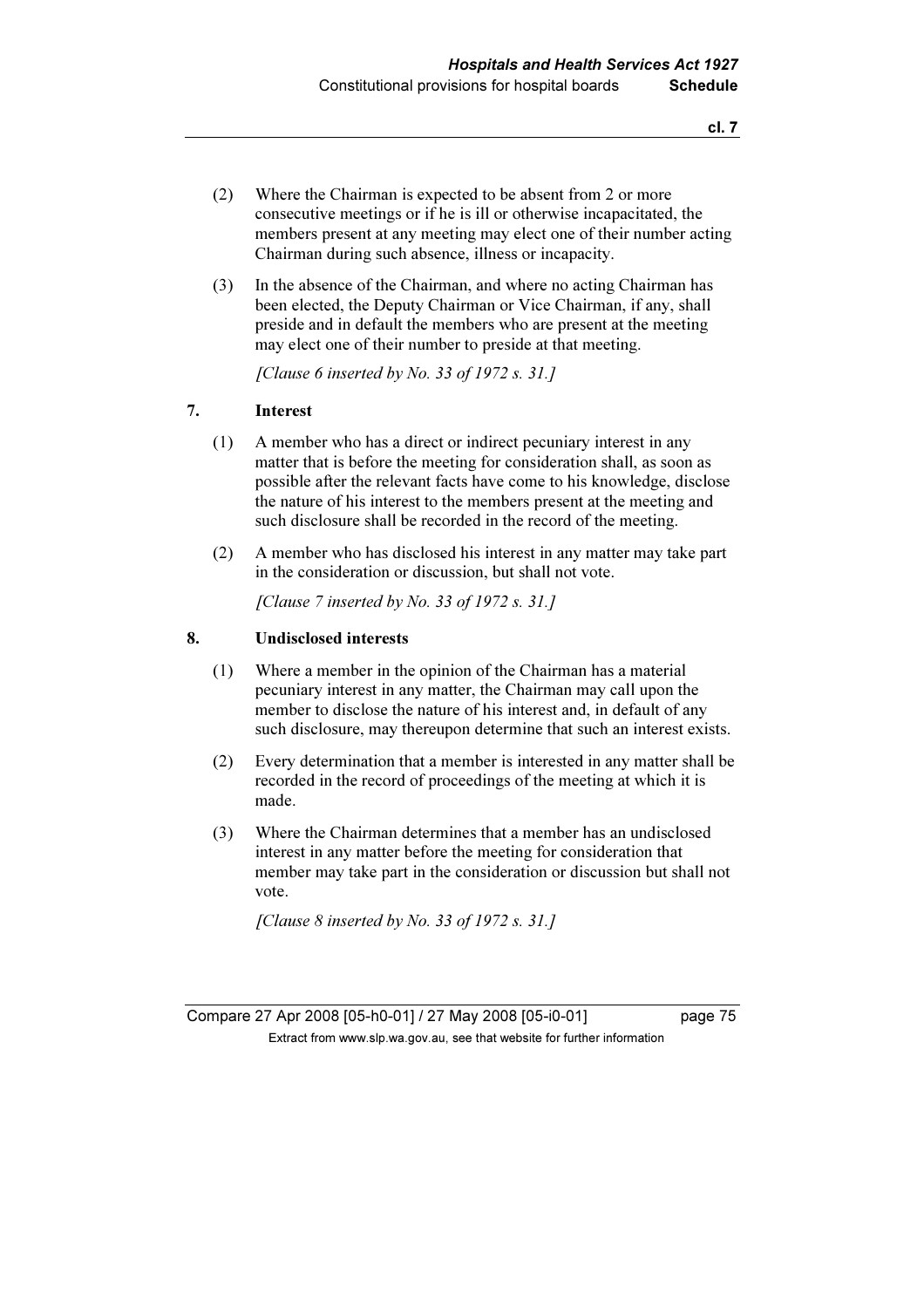cl. 9

#### 9. Voting

- (1) At any meeting all members present who have not declared an interest shall vote on any question submitted.
- (2) All questions shall be decided by a majority.
- (3) Each member, including the member presiding, shall have a deliberative vote only.
- (4) In the case of an equality of votes the question shall be declared to be negatived.

[Clause 9 inserted by No. 33 of 1972 s. 31.]

#### 10. Records

 A record of the proceedings of every meeting shall be kept in such manner as the Minister may direct or approve, and shall be certified as correct by the member presiding at that or the next succeeding meeting.

[Clause 10 inserted by No. 33 of 1972 s. 31.]

### 11. Meetings

 The Minister or the Chairman may at any time convene a meeting, and a meeting shall be convened by the Chairman within 7 days of the receipt by him of a written request signed by 2 or more members specifying the business in respect of which the meeting is to be convened.

[Clause 11 inserted by No. 33 of 1972 s. 31.]

#### 12. Committees and co-option

- (1) Committees, which may consist of persons who are not members, and any person having relevant experience, may be invited to act in an advisory capacity, but the delegation of any matter to such a committee or person does not relieve the members of responsibility.
- (2) The provisions of this Schedule, except in so far as the resolution establishing the committee may otherwise direct, shall have effect in relation to a committee.

[Clause 12 inserted by No. 33 of 1972 s. 31.]

page 76 Compare 27 Apr 2008 [05-h0-01] / 27 May 2008 [05-i0-01]  $\mathbf{F}$  from which was the set that we besite for further information  $\mathbf{F}$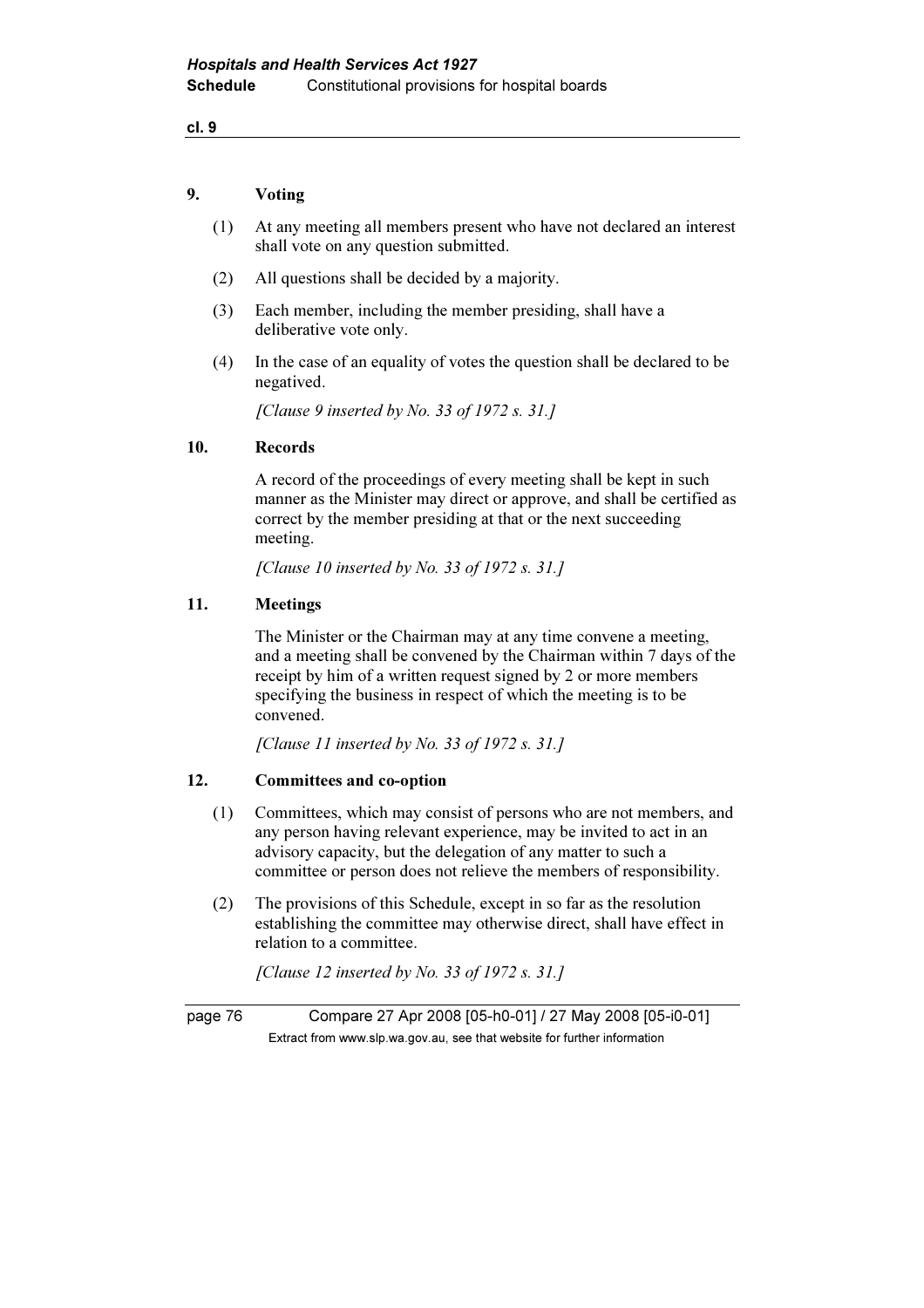### 13. Disputes

 In all cases of dispute, doubt or difficulty respecting or arising out of matters of procedure or order, or as to the determination of an interest, then the decision of the Chairman shall be final and conclusive.

[Clause 13 inserted by No. 33 of 1972 s. 31.]

## 14. Conduct of proceedings

 Subject to this Act the proceedings may be regulated in such manner as the members think fit.

[Clause 14 inserted by No. 33 of 1972 s. 31.]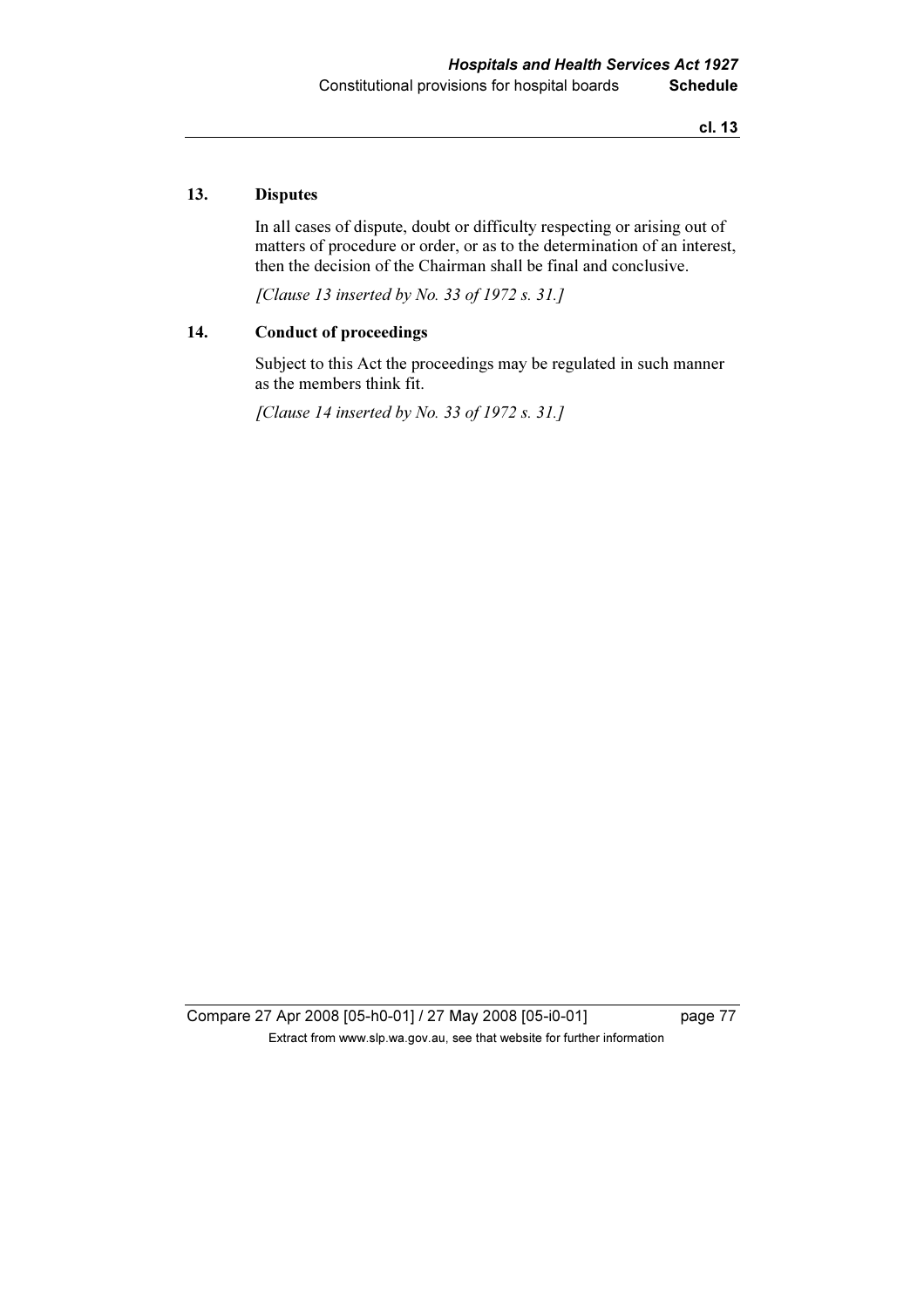# **Notes**

1 This is a compilation of the Hospitals and Health Services Act 1927 and includes the amendments made by the other written laws referred to in the following table  $1a, 11$ . The table also contains information about any reprint.

## Compilation table

| <b>Short title</b>                                                                                  | <b>Number</b><br>and year | Assent                  | Commencement                                                                                 |  |
|-----------------------------------------------------------------------------------------------------|---------------------------|-------------------------|----------------------------------------------------------------------------------------------|--|
| Hospitals Act 1927 <sup>5</sup>                                                                     | 23 of 1927                | 23 Dec 1927             | 1 Jan 1928 (see s. 1)                                                                        |  |
| Hospitals Act Amendment<br>Act 1948                                                                 | 9 of 1948                 | 11 Nov 1948             | 11 Nov 1948                                                                                  |  |
| Hospitals Act Amendment<br>Act 1953                                                                 | 16 of 1953                | 20 Nov 1953             | 20 Nov 1953                                                                                  |  |
| Hospitals Act Amendment<br>Act 1955                                                                 | 51 of 1955                | 9 Dec 1955              | 9 Dec 1955                                                                                   |  |
| Acts (includes amendments listed above)                                                             |                           |                         | Reprint of the <i>Hospitals Act 1927</i> approved 14 Aug 1961 in Volume 15 of Reprinted      |  |
| Decimal Currency<br>Act 1965                                                                        | 113 of 1965               | 21 Dec 1965             | Act other than s. 4-9:<br>21 Dec 1965 (see s. 2(1));<br>s. 4-9: 14 Feb 1966 (see s. $2(2)$ ) |  |
| Hospitals Act Amendment<br>Act 1969                                                                 | 89 of 1969                | 17 Nov 1969             | 17 Nov 1969                                                                                  |  |
| Hospitals Act Amendment<br>Act 1972                                                                 | 33 of 1972                | 16 Jun 1972             | 30 Jun 1972 (see s. 2 and<br>Gazette 30 Jun 1972 p. 2098-9)                                  |  |
| Reprint of the <i>Hospitals Act 1927</i> approved 11 Dec 1972 (includes amendments listed<br>above) |                           |                         |                                                                                              |  |
| Hospitals Act Amendment<br>Act 1973                                                                 | 10 of 1973                | 25 May 1973 25 May 1973 |                                                                                              |  |
| Hospitals Act Amendment<br>Act 1975                                                                 | 104 of 1975               | 1 Dec 1975              | 1 Dec 1975                                                                                   |  |
| Hospitals Act Amendment<br>Act 1976                                                                 | 71 of 1976                | 6 Oct 1976              | 6 Oct 1976                                                                                   |  |
| Hospitals Amendment<br>Act 1980                                                                     | 64 of 1980                | 26 Nov 1980             | 8 Jul 1983 (see s. 2 and <i>Gazette</i><br>8 Jul 1983 p. 2475)                               |  |
| Hospitals Amendment<br>Act 1981                                                                     | 43 of 1981                | 26 Aug 1981             | 1 Sep 1981 (see s. 2)                                                                        |  |

page 78 Compare 27 Apr 2008 [05-h0-01] / 27 May 2008 [05-i0-01] Extract from www.slp.wa.gov.au, see that website for further information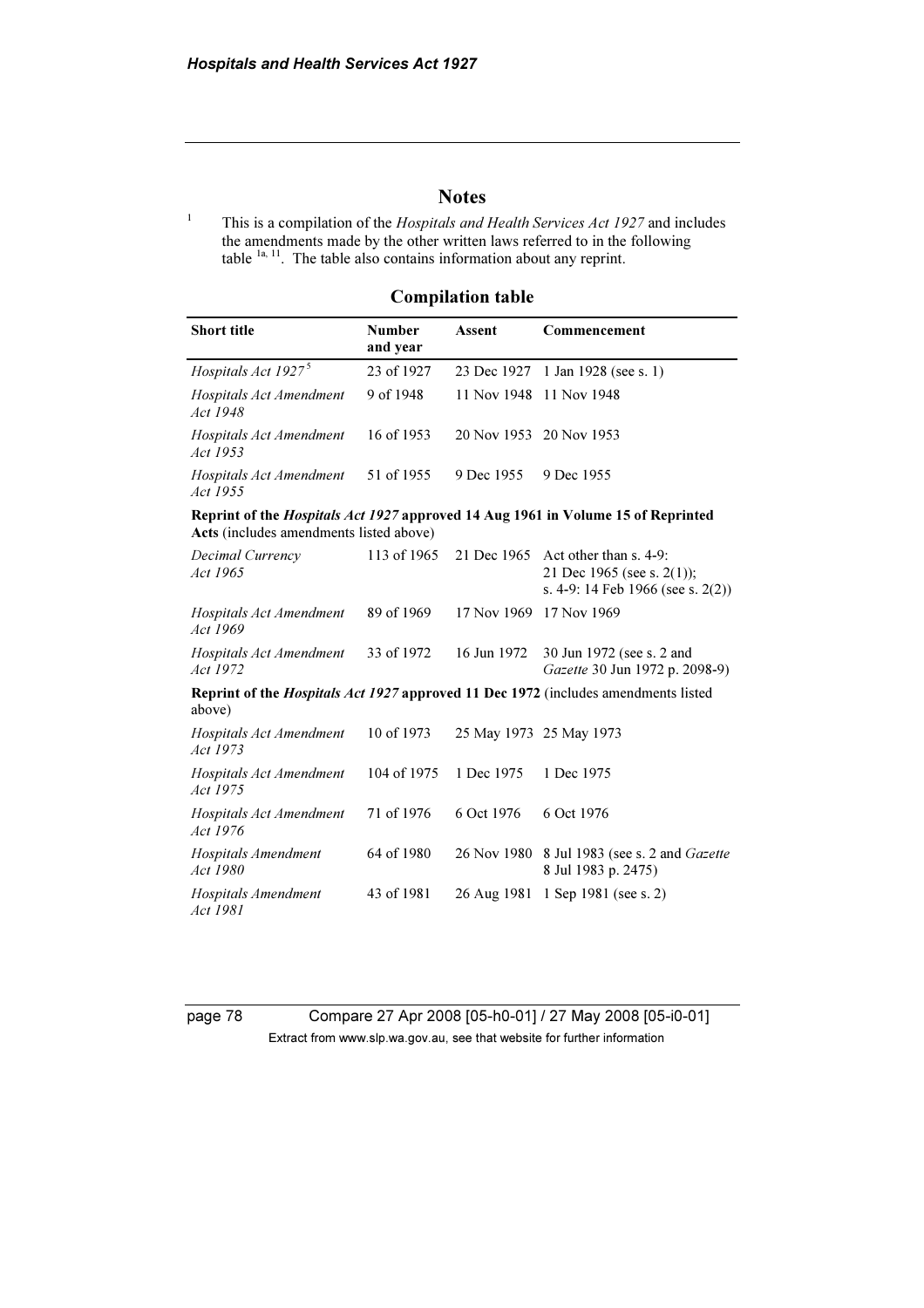| <b>Short title</b>                                                                            | <b>Number</b><br>and year                                   | <b>Assent</b> | Commencement                                                                                                                  |  |  |
|-----------------------------------------------------------------------------------------------|-------------------------------------------------------------|---------------|-------------------------------------------------------------------------------------------------------------------------------|--|--|
| <b>Acts Amendment</b><br>(Statutory Designations)<br>and Validation Act 1981<br>s.4           | 63 of 1981                                                  | 13 Oct 1981   | 13 Oct 1981                                                                                                                   |  |  |
| Hospitals Amendment<br>Act 1982                                                               | 84 of 1982                                                  |               | 15 Nov 1982 15 Nov 1982                                                                                                       |  |  |
| Hospitals Amendment<br><i>Act 1983</i>                                                        | 85 of 1983                                                  | 22 Dec 1983   | Act other than s. 3-9:<br>22 Dec 1983 (see s. 2(1));<br>s. 3-9: 1 Feb 1984 (see s. 2(2)<br>and Gazette 20 Jan 1984<br>p. 120) |  |  |
| <b>Health Legislation</b><br>Amendment Act 1984<br>Pt. X                                      | 28 of 1984                                                  | 31 May 1984   | 1 Jul 1984 (see s. 2 and Gazette<br>15 Jun 1984 p. 1629)                                                                      |  |  |
| Acts Amendment<br>(Hospitals) Act 1985<br>Pt. III                                             | 53 of 1985<br>(as amended<br>by No. $55$ of<br>2004 s. 518) | 5 Nov 1985    | 23 Jan 1987 (see s. 2 and<br>Gazette 23 Jan 1987 p. 179)                                                                      |  |  |
| Acts Amendment<br>(Financial Administration<br>and Audit) Act 1985 s. 3                       | 98 of 1985                                                  | 4 Dec 1985    | 1 Jul 1986 (see s. 2 and Gazette<br>30 Jun 1986 p. 2255)                                                                      |  |  |
| <b>Acts Amendment (Public</b><br>Service) Act 1987 s. 32                                      | 113 of 1987                                                 | 31 Dec 1987   | 16 Mar 1988 (see s. 2 and<br>Gazette 16 Mar 1988 p. 813)                                                                      |  |  |
| Guardianship and<br>Administration Act 1990<br>s. 123                                         | 24 of 1990                                                  | 7 Sep 1990    | 20 Oct 1992 (see s. 2 and<br>Gazette 2 Oct 1992 p. 4811)                                                                      |  |  |
| Reprint of the <i>Hospitals Act 1927</i> as at 22 Apr 1993 (includes amendments listed above) |                                                             |               |                                                                                                                               |  |  |
| Financial Administration<br>Legislation Amendment<br>Act 1993 s. 11                           | 6 of 1993                                                   |               | 27 Aug 1993 1 Jul 1993 (see s. 2(1))                                                                                          |  |  |
| Acts Amendment (Health<br>Services Integration)<br>Act 1994 Pt. 2                             | 49 of 1994                                                  | 10 Oct 1994   | 10 Oct 1994 (see s. 2)                                                                                                        |  |  |
| Statutes (Repeals and<br>Minor Amendments)<br>Act 1994 s. 4                                   | 73 of 1994                                                  | 9 Dec 1994    | 9 Dec 1994 (see s. 2)                                                                                                         |  |  |

Compare 27 Apr 2008 [05-h0-01] / 27 May 2008 [05-i0-01] page 79 Extract from www.slp.wa.gov.au, see that website for further information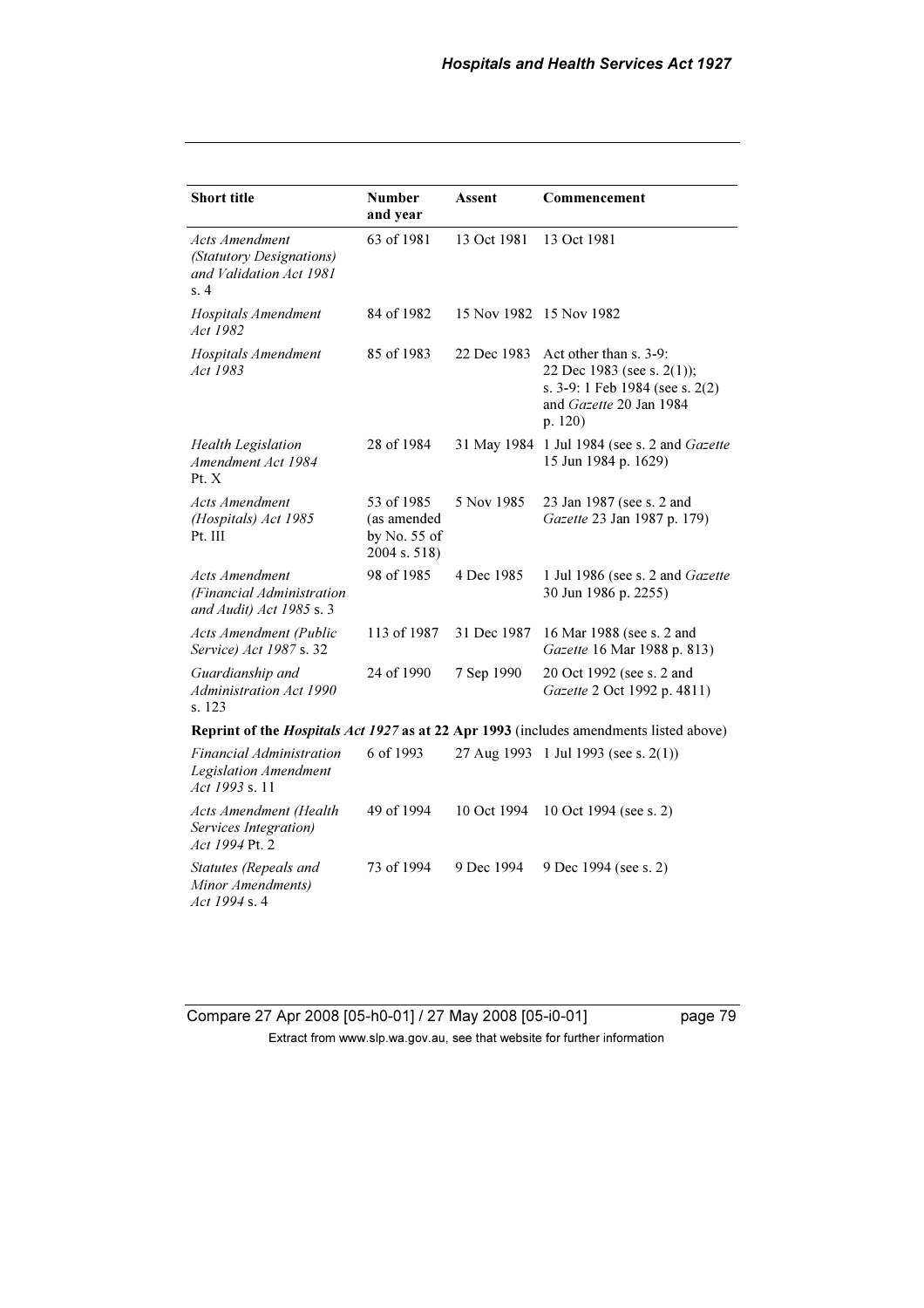| <b>Short title</b>                                                                                   | <b>Number</b><br>and year                                                         | Assent      | Commencement                                                                                                                                                              |  |
|------------------------------------------------------------------------------------------------------|-----------------------------------------------------------------------------------|-------------|---------------------------------------------------------------------------------------------------------------------------------------------------------------------------|--|
| Hospitals Amendment<br>Act 1994                                                                      | 103 of 1994                                                                       | 11 Jan 1995 | Act other than it. 8 of s. 18:<br>3 Feb 1995 (see s. 2 and<br>Gazette 3 Feb 1995 p. 333);<br>it. 8 of s. 18: 17 Dec 1997 (see<br>s. 2 and Gazette 16 Dec 1997<br>p. 7313) |  |
| <b>Local Government</b><br>(Consequential<br>Amendments) Act 1996<br>s.4                             | 14 of 1996                                                                        | 28 Jun 1996 | 1 Jul 1996 (see s. 2)                                                                                                                                                     |  |
| Hospitals and Health<br>Services Amendment<br>Act 1996                                               | 17 of 1996                                                                        | 2 Jul 1996  | 18 Sep 1996 (see s. 2 and<br>Gazette 17 Sep 1996 p. 4691)                                                                                                                 |  |
| <b>Financial Legislation</b><br>Amendment Act 1996 s. 64                                             | 49 of 1996                                                                        | 25 Oct 1996 | 25 Oct 1996 (see s. $2(1)$ )                                                                                                                                              |  |
| Mental Health<br>(Consequential<br>Provisions) Act 1996<br>Pt. 10                                    | 69 of 1996                                                                        | 13 Nov 1996 | 13 Nov 1997 (see s. 2)                                                                                                                                                    |  |
| Acts Amendment (Land<br>Administration) Act 1997<br>Pt. 32                                           | 31 of 1997                                                                        | 3 Oct 1997  | 30 Mar 1998 (see s. 2 and<br>Gazette 27 Mar 1998 p. 1765)                                                                                                                 |  |
| Statutes (Repeals and<br>Minor Amendments)<br>Act 1997 s. 74(3) <sup>6</sup>                         | 57 of 1997                                                                        | 15 Dec 1997 | 15 Dec 1997 (see s. $2(1)$ )                                                                                                                                              |  |
| Acts Amendment and<br>Repeal (Financial Sector<br>Reform) Act 1999 s. 86                             | 26 of 1999                                                                        | 29 Jun 1999 | 1 Jul 1999 (see s. 2(1) and<br>Gazette 30 Jun 1999 p. 2905)                                                                                                               |  |
| amendments listed above)                                                                             | Reprint of the Hospitals and Health Services Act 1927 as at 15 Oct 1999 (includes |             |                                                                                                                                                                           |  |
| Statutes (Repeals and<br>Minor Amendments)<br>$Act\,2000\,$ s. 18                                    | 24 of 2000                                                                        | 4 Jul 2000  | 4 Jul 2000 (see s. 2)                                                                                                                                                     |  |
| <b>State Superannuation</b><br>(Transitional and<br>Consequential Provisions)<br>Act 2000 s. $48(1)$ | 43 of 2000                                                                        | 2 Nov 2000  | 17 Feb 2001 (see s. 2(2) and<br>Gazette 16 Feb 2001 p. 903)                                                                                                               |  |
| Hospitals and Health<br>Services Amendment<br>Act 2002 $^7$                                          | 17 of 2002                                                                        | 8 Jul 2002  | 8 Jul 2002 (see s. 2)                                                                                                                                                     |  |

page 80 Compare 27 Apr 2008 [05-h0-01] / 27 May 2008 [05-i0-01] Extract from www.slp.wa.gov.au, see that website for further information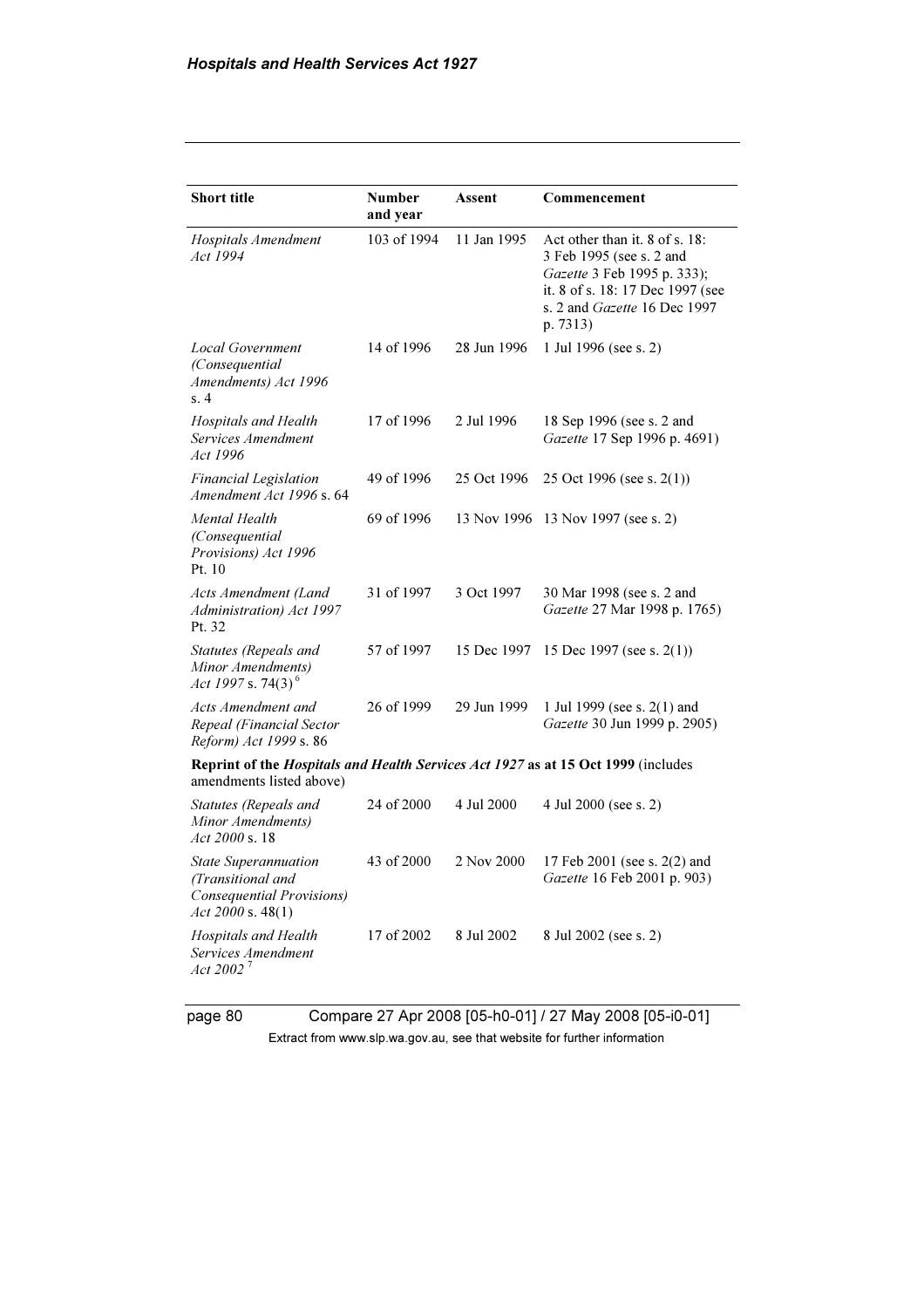| <b>Short title</b>                                                                                                                                                                | <b>Number</b><br>and year | Assent      | Commencement                                                                                                                                                                                       |  |
|-----------------------------------------------------------------------------------------------------------------------------------------------------------------------------------|---------------------------|-------------|----------------------------------------------------------------------------------------------------------------------------------------------------------------------------------------------------|--|
| <b>Acts Amendment (Equality</b><br>of Status) Act 2003 s. 119                                                                                                                     | 28 of 2003                | 22 May 2003 | 1 Jul 2003 (see s. 2 and <i>Gazette</i><br>30 Jun 2003 p. 2579)                                                                                                                                    |  |
| Statutes (Repeals and<br>Minor Amendments)<br>Act 2003 s. 67 and $146(2)$                                                                                                         | 74 of 2003                | 15 Dec 2003 | 15 Dec 2003 (see s. 2)                                                                                                                                                                             |  |
| Workers' Compensation<br>Reform Act 2004 s. 161                                                                                                                                   | 42 of 2004                | 9 Nov 2004  | 14 Nov 2005 (see s. 2 and<br>Gazette 31 Dec 2004 p. 7131<br>and 17 Jun 2005 p. 2657);<br>Para (b) of proclamation<br>published 31 Dec 2004 p. 7131<br>revoked (see Gazette<br>17 Jun 2005 p. 2657) |  |
| State Administrative<br>Tribunal (Conferral of<br>Jurisdiction) Amendment<br>and Repeal Act 2004 Pt. 2<br>Div. $63$ Subdiv. $1^8$                                                 | 55 of 2004                | 24 Nov 2004 | 1 Jan 2005 (see s. 2 and Gazette<br>31 Dec 2004 p. 7130)                                                                                                                                           |  |
| <b>Health Legislation</b><br>Amendment Act 2004<br>Pt.4                                                                                                                           | 61 of 2004                |             | 24 Nov 2004 24 Nov 2004 (see s. 2)                                                                                                                                                                 |  |
| Reprint 5: The Hospitals and Health Services Act 1927 as at 26 Aug 2005 (includes<br>amendments listed above except those in the Workers' Compensation Reform Act 2004<br>s. 161) |                           |             |                                                                                                                                                                                                    |  |
| Machinery of Government<br>(Miscellaneous<br>Amendments) Act 2006 Pt. 9<br>Div. $6^{12}$                                                                                          | 28 of 2006                | 26 Jun 2006 | 1 Jul 2006 (see s. 2 and Gazette<br>27 Jun 2006 p. 2347)                                                                                                                                           |  |
| Hospitals and Health<br>Services Amendment<br>Act 2006                                                                                                                            | 45 of 2006                | 4 Oct 2006  | 4 Oct 2006 (see s. 2)                                                                                                                                                                              |  |
| <b>Financial Legislation</b><br>Amendment and Repeal<br>Act 2006 s. 4 and 17                                                                                                      | 77 of 2006                | 21 Dec 2006 | 1 Feb 2007 (see s. 2 and<br>Gazette 19 Jan 2007 p. 137)                                                                                                                                            |  |

<sup>1a</sup> On the date as at which this compilation was prepared, provisions referred to in the following table had not come into operation and were therefore not included in this compilation. For the text of the provisions see the endnotes referred to in the table.

Compare 27 Apr 2008 [05-h0-01] / 27 May 2008 [05-i0-01] page 81 Extract from www.slp.wa.gov.au, see that website for further information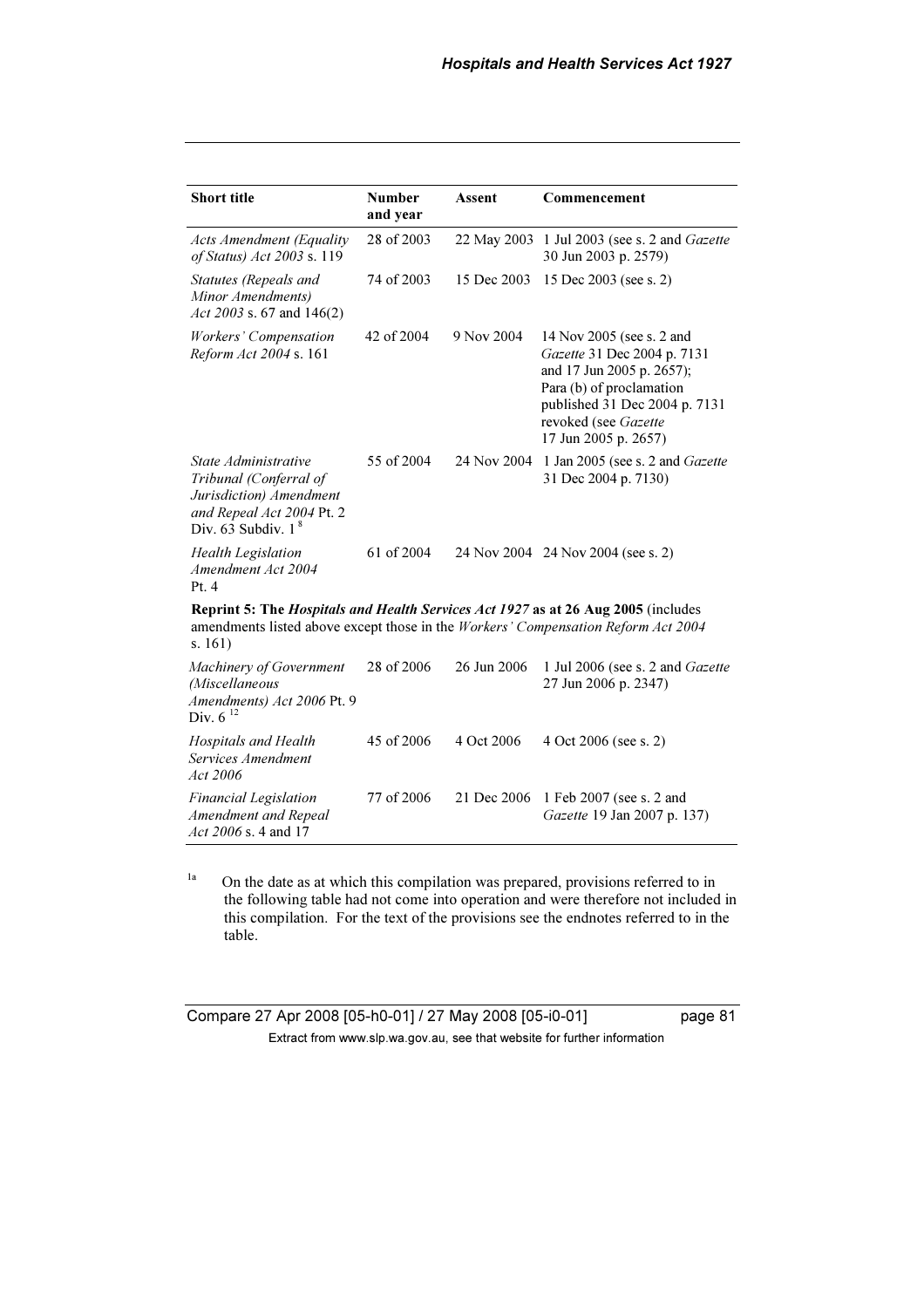| <b>Short title</b>                                       |                                                                                                                 |                     | <b>Number</b><br>and year                 | Assent                                                       | Commencement                                                                                                                                                                                                                                                                                                                                 |
|----------------------------------------------------------|-----------------------------------------------------------------------------------------------------------------|---------------------|-------------------------------------------|--------------------------------------------------------------|----------------------------------------------------------------------------------------------------------------------------------------------------------------------------------------------------------------------------------------------------------------------------------------------------------------------------------------------|
|                                                          | <b>State Superannuation</b><br>(Transitional and<br>Consequential Provisions)<br>Act 2000 s. 48(2) <sup>9</sup> |                     | 43 of 2000                                | 2 Nov 2000                                                   | To be proclaimed (see s. $2(2)$ )                                                                                                                                                                                                                                                                                                            |
| Duties Legislation<br>Amendment Act 2008<br>s. $52^{13}$ |                                                                                                                 | 12 of 2008          | 14 Apr 2008                               | 1 Jul 2008 (see s. $2(d)$ )                                  |                                                                                                                                                                                                                                                                                                                                              |
| <b>Medical Practitioners</b><br>Act 2008 s. $162^{14}$   |                                                                                                                 | 22 of 2008          |                                           | 27 May 2008 To be proclaimed (see s. 2)                      |                                                                                                                                                                                                                                                                                                                                              |
| $\mathbf{2}$                                             |                                                                                                                 |                     | Consequential Provisions) Act 2000 s. 26. |                                                              | The Superannuation and Family Benefits Act 1938 was repealed by the State<br>Superannuation Act 2000 s. 39, but its provisions continue to apply to and in<br>relation to certain schemes because of the State Superannuation (Transitional and                                                                                              |
| 3                                                        | The "appointed day" was 13 Dec 1997 (see Gazette 7 Nov 1997 p. 6136).                                           |                     |                                           |                                                              |                                                                                                                                                                                                                                                                                                                                              |
| 4                                                        | Now see the Workers' Compensation and Injury Management Act 1981.                                               |                     |                                           |                                                              |                                                                                                                                                                                                                                                                                                                                              |
| 5                                                        | Now known as the <i>Hospitals and Health Services Act 1927</i> ; short title changed<br>(see note under s. 1).  |                     |                                           |                                                              |                                                                                                                                                                                                                                                                                                                                              |
| 6                                                        |                                                                                                                 |                     |                                           | s. 42 before the amendment purported to come into operation. | The amendments in the Statutes (Repeals and Minor Amendments) Act 1997<br>s. 74(1) and (2) are not included because the subsections they sought to amend<br>have been amended by the Mental Health (Consequential Provisions) Act 1996                                                                                                       |
| $\boldsymbol{7}$                                         |                                                                                                                 |                     |                                           |                                                              | The Hospitals and Health Services Amendment Act 2002 s. 8 reads as follows:                                                                                                                                                                                                                                                                  |
| $\!\!\!\zeta\,\zeta\!\!\!\zeta\!\!\!\zeta$               | 8.                                                                                                              | <b>Validation</b>   |                                           |                                                              |                                                                                                                                                                                                                                                                                                                                              |
|                                                          | (1)                                                                                                             | In this section $-$ |                                           |                                                              |                                                                                                                                                                                                                                                                                                                                              |
|                                                          |                                                                                                                 |                     | Health Services Act 1927.                 |                                                              | "agency" has the same meaning as it has in the Hospitals and                                                                                                                                                                                                                                                                                 |
|                                                          | (2)                                                                                                             |                     |                                           |                                                              | Anything done or purporting to have been done by an agency for<br>the purposes referred to in section 7B(1) of the Hospitals and<br>Health Services Act 1927 is, and is taken always to have been, as<br>valid and effective as it would have been if the amendments to that<br>Act in sections 5 and 6 had at all relevant times been made. |
| 8                                                        |                                                                                                                 |                     |                                           |                                                              | ,,<br>The $\alpha$ $\alpha$ dental denotes the $\alpha$ denotes $T$ is $\alpha$ and $\alpha$ and $\alpha$ and $\alpha$ and $\alpha$ and $\alpha$ and $\alpha$ and $\alpha$ and $\alpha$ and $\alpha$ and $\alpha$ and $\alpha$ and $\alpha$ and $\alpha$ and $\alpha$ and $\alpha$ and $\alpha$ and $\alpha$ and $\alpha$ a                  |

#### Provisions that have not come into operation

 The State Administrative Tribunal (Conferral of Jurisdiction) Amendment and Repeal Act 2004 Pt. 5, the State Administrative Tribunal Act 2004 s. 167 and 169,

page 82 Compare 27 Apr 2008 [05-h0-01] / 27 May 2008 [05-i0-01] Extract from www.slp.wa.gov.au, see that website for further information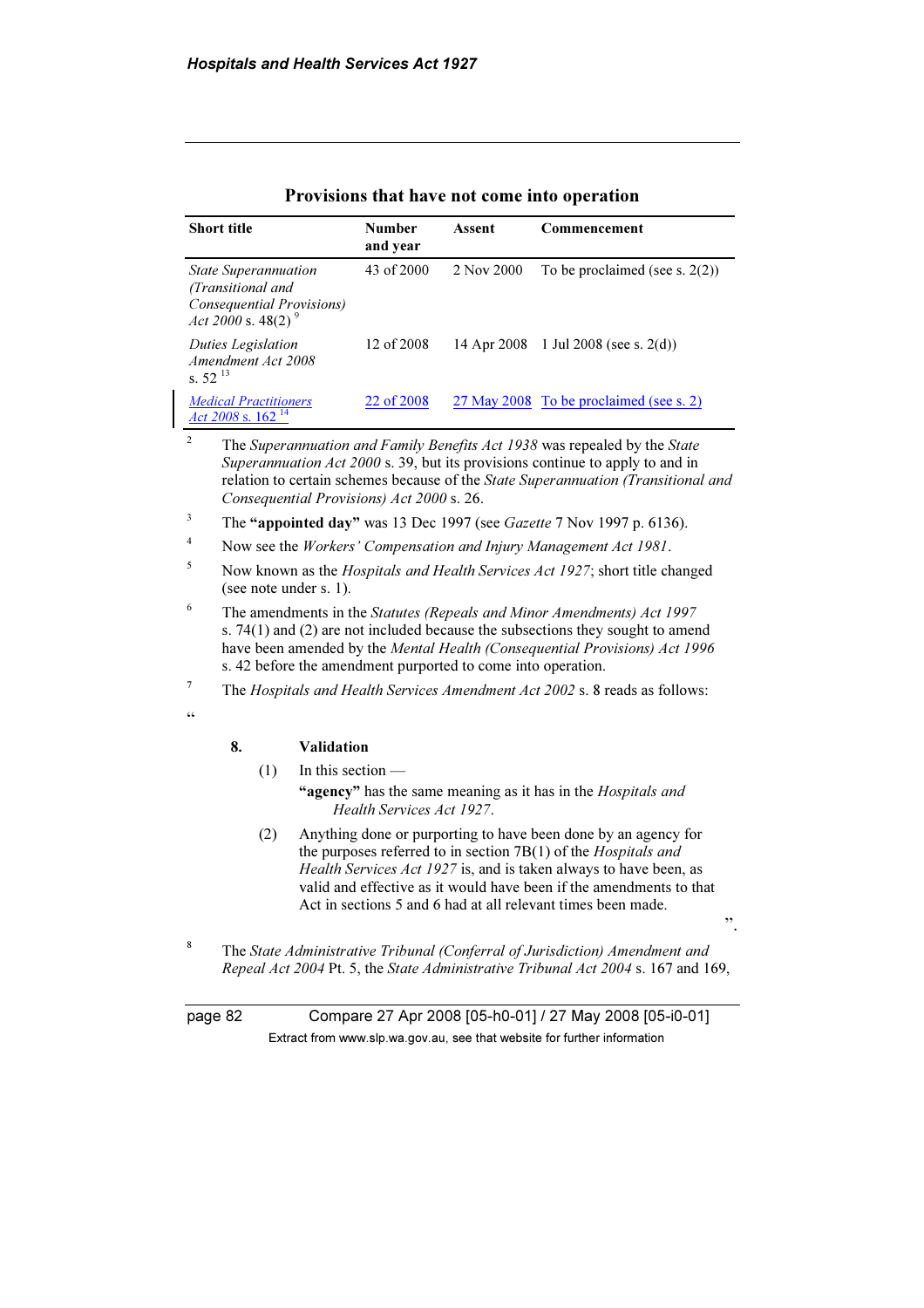and the State Administrative Tribunal Regulations 2004 r. 28 and 42 deal with certain transitional issues some of which may be relevant for this Act.

 On the date as at which this compilation was prepared, the State Superannuation (Transitional and Consequential Provisions) Act 2000 s. 48(2) had not come into operation. It reads as follows:

#### 48. Hospitals and Health Services Act 1927 amended

- (2) The Hospitals and Health Services Act 1927 is amended as follows:
	- (a) in section  $7E(2)$ 
		- (i) at the end of paragraph (b) by deleting the comma and inserting a full stop instead;
		- (ii) by deleting the rest of the subsection;
	- (b) in section 7E(5) by deleting "the scheme for accrued or accruing benefits under the Superannuation and Family Benefits Act 1938,";
	- (c) in section  $12A(1)$  by deleting "contributors for the purposes of the Superannuation and Family Benefits Act 1938." and inserting instead —
		- .<br>"

 Members of a superannuation scheme continued by section  $29(c)$  or (d) of the State Superannuation Act 2000.

- <sup>10</sup> Footnote no longer applicable.
- <sup>11</sup> The Courts Legislation Amendment and Repeal Act 2004 Sch. 2 cl. 25 was repealed by the Criminal Law and Evidence Amendment Act 2008 s. 77(13).
- <sup>12</sup> The Machinery of Government (Miscellaneous Amendments) Act 2006 Pt. 9 Div. 13 reads as follows:
- $\epsilon$

9

"

#### Division 13 — Transitional provisions

#### 289. Commissioner of Health

 (1) A thing done or omitted to be done by, to or in relation to, the Commissioner of Health before commencement under, or for the purposes of, an enactment has the same effect after commencement, to the extent that it has any force or significance

Compare 27 Apr 2008 [05-h0-01] / 27 May 2008 [05-i0-01] page 83  $\mathbf{F}$  from which was the set that we besite for further information  $\mathbf{F}$ 

 $\ddot{\hspace{1mm}1}$ 

".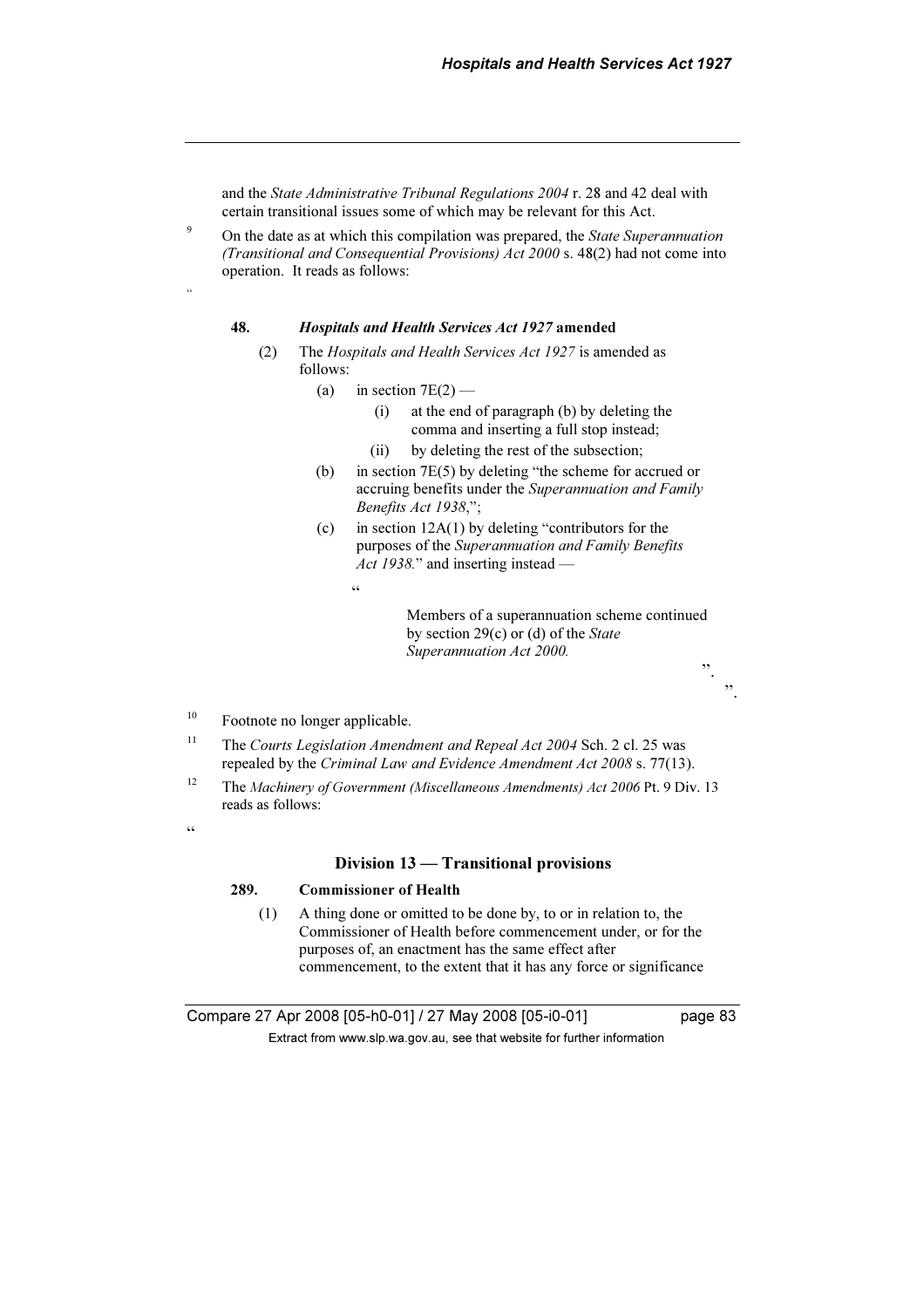after commencement, as if it had been done or omitted by, to or in relation to, the CEO.

 $(2)$  In this section —

"CEO" has the meaning given by section 3 of the *Health* Legislation Administration Act 1984 as in force after commencement;

"commencement" means the time at which this Division comes into operation;

 "Commissioner of Health" means the Commissioner of Health referred to in section  $6(1)(a)$  of the Health Legislation Administration Act 1984 as in force before commencement.

- <sup>13</sup> On the date as at which this compilation was prepared, the *Duties Legislation* Amendment Act 2008 s. 52, which gives effect to Sch. 1 cl. 16, had not come into operation. It reads as follows:
	- 52. Various Acts amended

 Schedule 1 sets out how various Acts listed in that Schedule are to be amended.

".

".

".

Schedule 1 cl. 16 reads as follows:

 $\zeta$   $\zeta$ 

.<br>"

<u>ائم</u>

Schedule 1 — Amendments to various Acts

[s. 52]

#### 16. Hospitals and Health Services Act 1927

 Section 35 is amended by deleting "stamp duty." and inserting instead —

" duty under the Duties Act 2008. ".

<sup>14</sup> On the date as at which this compilation was prepared, the *Medical Practitioners* Act 2008 s. 162, which gives effect to Sch. 3 cl. 27, had not come into operation. It reads as follows:

162. Consequential amendments

Schedule 3 sets out consequential amendments.

page 84 Compare 27 Apr 2008 [05-h0-01] / 27 May 2008 [05-i0-01]  $\mathbf{F}$  from which was the set that we besite for further information  $\mathbf{F}$